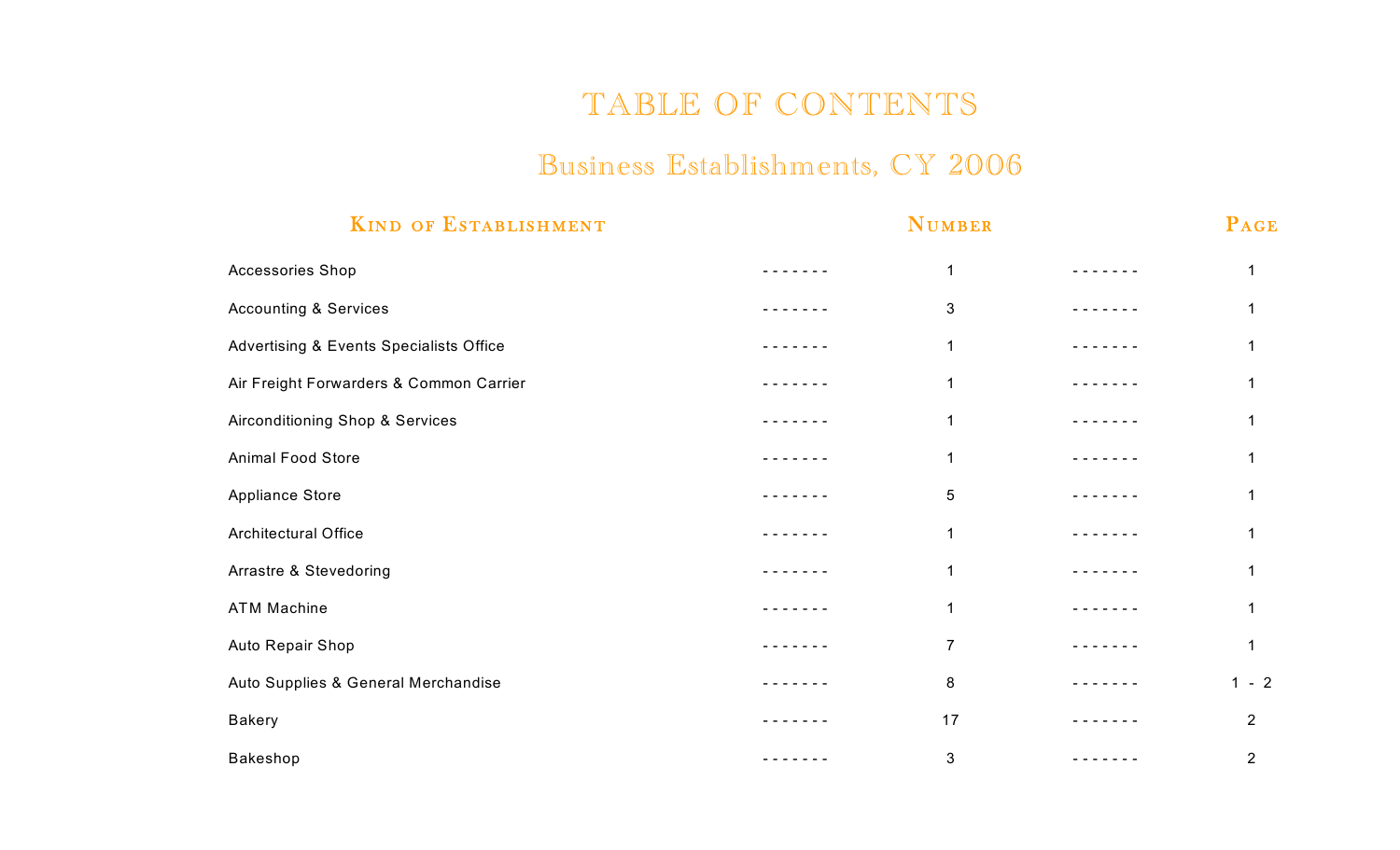| <b>Bank</b>                            | - - - - - - - | 32             |                                                                                                                                                                                                                                                                                                                                                                                                                                                                            | $2 - 3$                 |
|----------------------------------------|---------------|----------------|----------------------------------------------------------------------------------------------------------------------------------------------------------------------------------------------------------------------------------------------------------------------------------------------------------------------------------------------------------------------------------------------------------------------------------------------------------------------------|-------------------------|
| Bar & Restaurant                       | - - - - - - - | $\overline{2}$ | -------                                                                                                                                                                                                                                                                                                                                                                                                                                                                    | $\sqrt{3}$              |
| <b>Barber Shop</b>                     | - - - - - - - | 14             | - - - - - - -                                                                                                                                                                                                                                                                                                                                                                                                                                                              | $\sqrt{3}$              |
| <b>Battery &amp; Electrical Shop</b>   |               | $\overline{2}$ | - - - - - - -                                                                                                                                                                                                                                                                                                                                                                                                                                                              | $\sqrt{3}$              |
| <b>Beauty Parlor</b>                   | $\frac{1}{2}$ | 9              |                                                                                                                                                                                                                                                                                                                                                                                                                                                                            | $3 - 4$                 |
| <b>Billard Hall</b>                    | - - - - - - - | $\overline{2}$ | $\frac{1}{2} \left( \frac{1}{2} \right) \left( \frac{1}{2} \right) \left( \frac{1}{2} \right) \left( \frac{1}{2} \right) \left( \frac{1}{2} \right) \left( \frac{1}{2} \right) \left( \frac{1}{2} \right) \left( \frac{1}{2} \right) \left( \frac{1}{2} \right) \left( \frac{1}{2} \right) \left( \frac{1}{2} \right) \left( \frac{1}{2} \right) \left( \frac{1}{2} \right) \left( \frac{1}{2} \right) \left( \frac{1}{2} \right) \left( \frac{1}{2} \right) \left( \frac$ | $\overline{\mathbf{4}}$ |
| <b>Blank CDs/DVs &amp; Accessories</b> | .             | 1              | - - - - - - -                                                                                                                                                                                                                                                                                                                                                                                                                                                              | 4                       |
| <b>Boat Line Services</b>              |               | 1              | $- - -$                                                                                                                                                                                                                                                                                                                                                                                                                                                                    | $\overline{4}$          |
| <b>Book Dealer</b>                     |               | $\mathbf 1$    |                                                                                                                                                                                                                                                                                                                                                                                                                                                                            | 4                       |
| <b>Booking Office</b>                  |               | $\mathbf 1$    |                                                                                                                                                                                                                                                                                                                                                                                                                                                                            | $\overline{\mathbf{4}}$ |
| <b>Bookstore</b>                       | $  -$         | 1              | $\frac{1}{2}$                                                                                                                                                                                                                                                                                                                                                                                                                                                              | $\overline{\mathbf{4}}$ |
| <b>Boutique</b>                        | $  -$         | $\sqrt{5}$     | $   -$                                                                                                                                                                                                                                                                                                                                                                                                                                                                     | $\overline{\mathbf{4}}$ |
| <b>Bowling Center</b>                  | $  -$         | 1              |                                                                                                                                                                                                                                                                                                                                                                                                                                                                            | $\overline{\mathbf{4}}$ |
| Bread & Candy Store                    |               | 12             |                                                                                                                                                                                                                                                                                                                                                                                                                                                                            | 4                       |
| <b>Bread House</b>                     | $- - -$       | $\mathfrak{S}$ | ----                                                                                                                                                                                                                                                                                                                                                                                                                                                                       | $\overline{\mathbf{4}}$ |
| <b>Brokerage</b>                       | - - -         | $\mathbf 1$    | - - -                                                                                                                                                                                                                                                                                                                                                                                                                                                                      | $\sqrt{5}$              |
| <b>Burger Stand</b>                    | $\frac{1}{2}$ | 3              |                                                                                                                                                                                                                                                                                                                                                                                                                                                                            | $\sqrt{5}$              |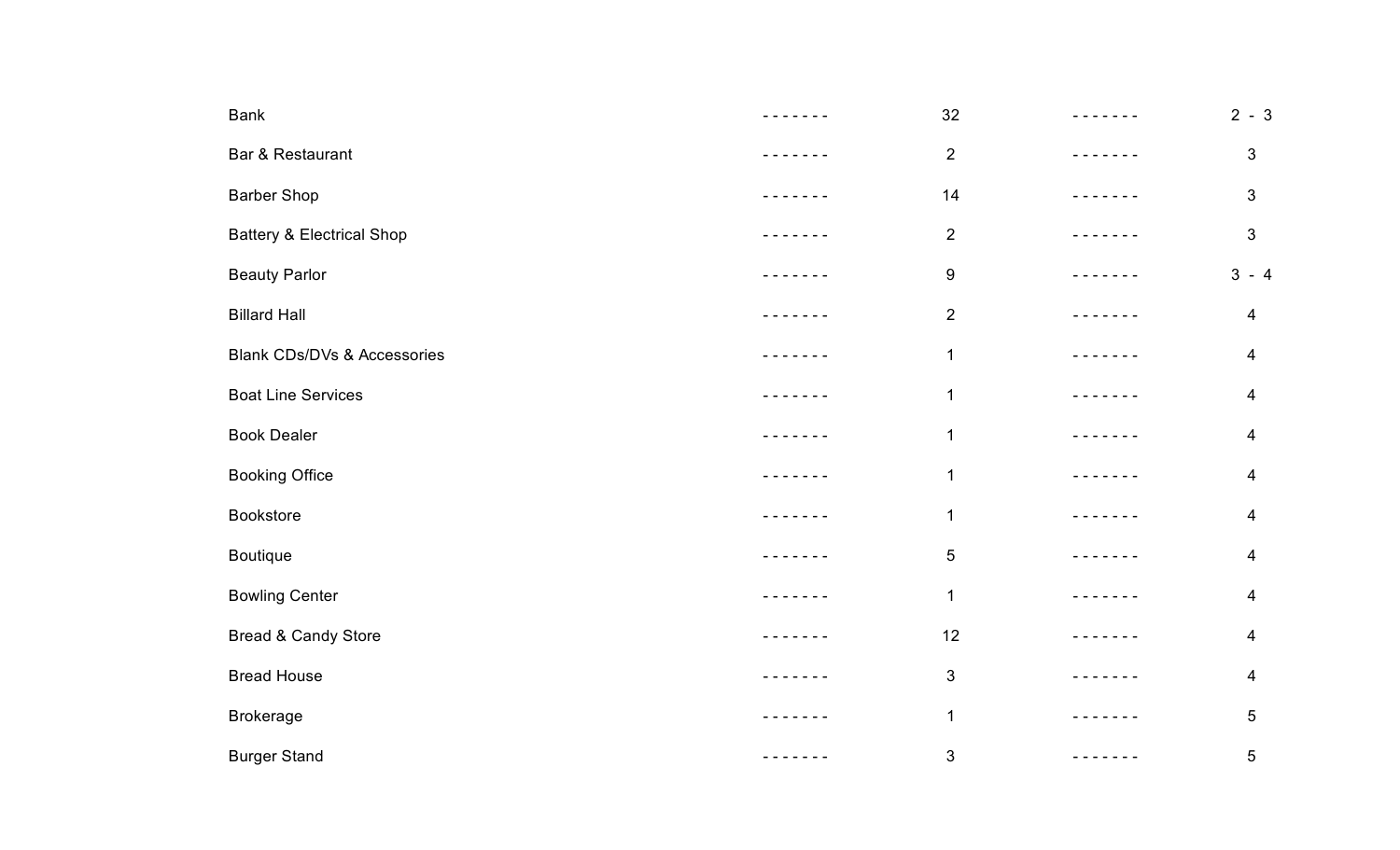| <b>Bus Terminal</b>                   | - - - - - - -                                                                                                                                                                                                                                                                                                                                                                                                                                                              | $\overline{2}$ |                 | $5\phantom{.0}$ |
|---------------------------------------|----------------------------------------------------------------------------------------------------------------------------------------------------------------------------------------------------------------------------------------------------------------------------------------------------------------------------------------------------------------------------------------------------------------------------------------------------------------------------|----------------|-----------------|-----------------|
| <b>Business Services</b>              | $- - - - - - - -$                                                                                                                                                                                                                                                                                                                                                                                                                                                          | $\mathbf 1$    |                 | 5               |
| <b>Cake House &amp; Pastries</b>      | - - - - - - -                                                                                                                                                                                                                                                                                                                                                                                                                                                              | $\mathbf 1$    | - - - - - - -   | 5               |
| <b>Calibration Service Center</b>     |                                                                                                                                                                                                                                                                                                                                                                                                                                                                            | $\overline{2}$ | $\frac{1}{2}$   | 5               |
| <b>Candy Store</b>                    | - - - - - - -                                                                                                                                                                                                                                                                                                                                                                                                                                                              | $\,6\,$        | $\frac{1}{2}$   | $5\phantom{.0}$ |
| Canteen                               | - - - - - - -                                                                                                                                                                                                                                                                                                                                                                                                                                                              | 15             |                 | $5\phantom{.0}$ |
| Car Services/Dealer/Rental            | - - - - - -                                                                                                                                                                                                                                                                                                                                                                                                                                                                | 8              | ------          | $5 - 6$         |
| <b>Cargo Checking Services</b>        | - - - - - -                                                                                                                                                                                                                                                                                                                                                                                                                                                                | 1              | $- - - - - - -$ | $6\phantom{1}$  |
| Carinderia                            | $\frac{1}{2} \left( \frac{1}{2} \right) \left( \frac{1}{2} \right) \left( \frac{1}{2} \right) \left( \frac{1}{2} \right) \left( \frac{1}{2} \right) \left( \frac{1}{2} \right) \left( \frac{1}{2} \right) \left( \frac{1}{2} \right) \left( \frac{1}{2} \right) \left( \frac{1}{2} \right) \left( \frac{1}{2} \right) \left( \frac{1}{2} \right) \left( \frac{1}{2} \right) \left( \frac{1}{2} \right) \left( \frac{1}{2} \right) \left( \frac{1}{2} \right) \left( \frac$ | 20             |                 | $6\phantom{1}$  |
| <b>Catering Services</b>              | - - - - - -                                                                                                                                                                                                                                                                                                                                                                                                                                                                | 9              | ------          | $\,6\,$         |
| Cellphone Accessories/Repair Shop     | $- - - - - -$                                                                                                                                                                                                                                                                                                                                                                                                                                                              | 15             | - - - - - - -   | $6 - 7$         |
| Cereals                               | -----                                                                                                                                                                                                                                                                                                                                                                                                                                                                      | $\mathbf 1$    | -----           | $\overline{7}$  |
| <b>Chemical Bulk/Storage Terminal</b> |                                                                                                                                                                                                                                                                                                                                                                                                                                                                            | 2              |                 | $\overline{7}$  |
| <b>Clinical Laboratory</b>            | - - - - - - -                                                                                                                                                                                                                                                                                                                                                                                                                                                              | $\mathbf 1$    | - - - - - - -   | $\overline{7}$  |
| <b>Clothes Shop</b>                   |                                                                                                                                                                                                                                                                                                                                                                                                                                                                            | 3              | .               | $\overline{7}$  |
| Clubhouse                             | ----                                                                                                                                                                                                                                                                                                                                                                                                                                                                       | 1              | $\frac{1}{2}$   | $\overline{7}$  |
| Cockpit                               | -------                                                                                                                                                                                                                                                                                                                                                                                                                                                                    | $\overline{2}$ | -------         | $\overline{7}$  |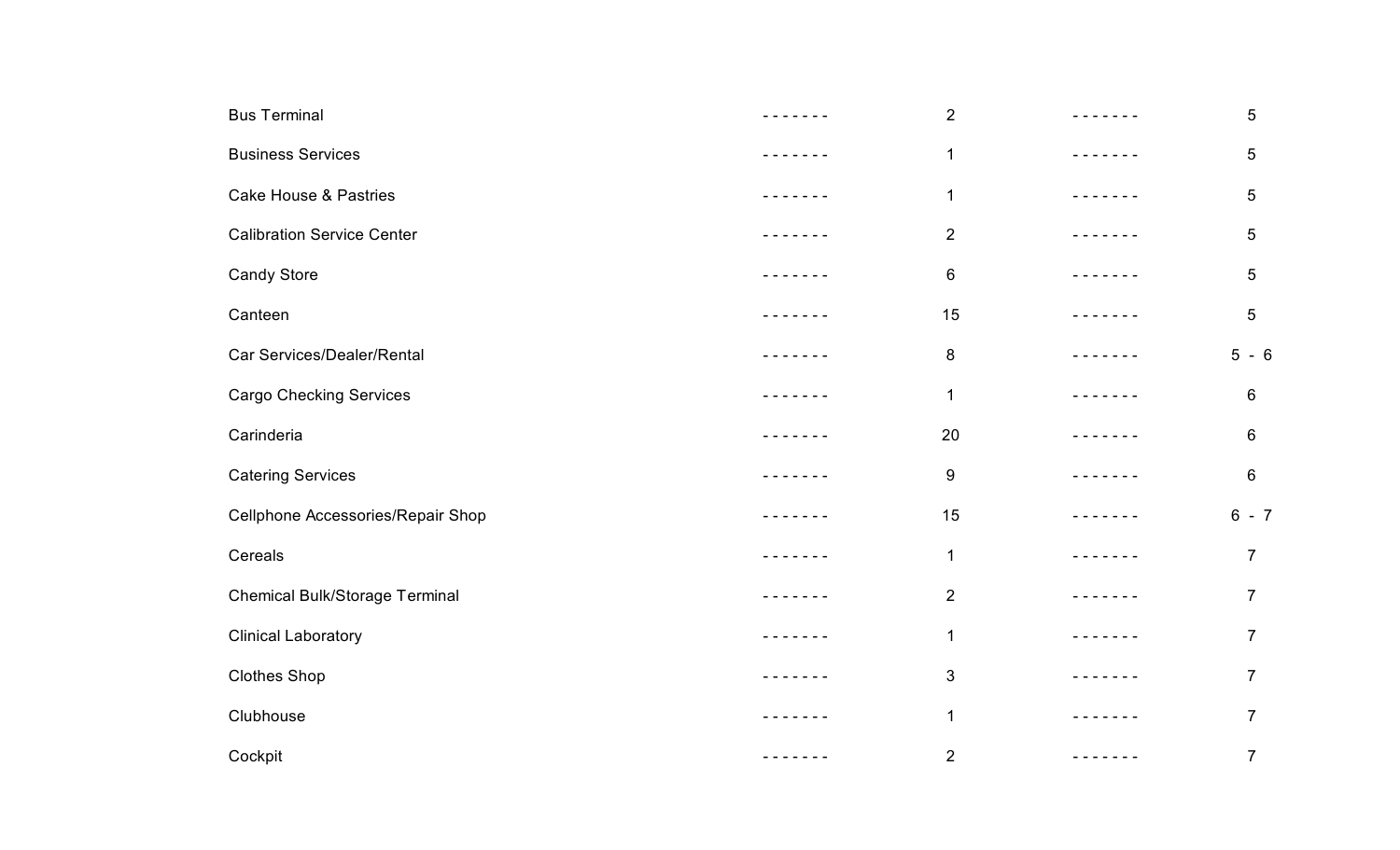| Coffee Shop/Store                            | - - - - - - - | $\sqrt{3}$              |                                                                                                                                                                                                                                                                                                                                                                                                                                                                            | $\overline{7}$ |
|----------------------------------------------|---------------|-------------------------|----------------------------------------------------------------------------------------------------------------------------------------------------------------------------------------------------------------------------------------------------------------------------------------------------------------------------------------------------------------------------------------------------------------------------------------------------------------------------|----------------|
| <b>Computer Center/Shop/Rentals/Services</b> |               | 50                      |                                                                                                                                                                                                                                                                                                                                                                                                                                                                            | $7 - 8$        |
| Construction                                 | - - - - - - - | 14                      | $- - - - - - -$                                                                                                                                                                                                                                                                                                                                                                                                                                                            | 9              |
| <b>Consultancy Services</b>                  | -----         | $\overline{4}$          | $- - - - - -$                                                                                                                                                                                                                                                                                                                                                                                                                                                              | 9              |
| <b>Consumer Store</b>                        |               | 1                       |                                                                                                                                                                                                                                                                                                                                                                                                                                                                            | 9              |
| Contractor                                   | - - - - - - - | $\overline{7}$          | - - - - - -                                                                                                                                                                                                                                                                                                                                                                                                                                                                | 9              |
| Cooperative                                  | - - - - - - - | 20                      | - - - - - - -                                                                                                                                                                                                                                                                                                                                                                                                                                                              | $-10$<br>9     |
| Copra Trading                                | - - - - - -   | 1                       | $- - - - - - - -$                                                                                                                                                                                                                                                                                                                                                                                                                                                          | 10             |
| Copy Center                                  |               | 3                       |                                                                                                                                                                                                                                                                                                                                                                                                                                                                            | 10             |
| <b>Courier Services</b>                      | - - - - - - - | $\overline{2}$          | $\frac{1}{2} \left( \frac{1}{2} \right) \left( \frac{1}{2} \right) \left( \frac{1}{2} \right) \left( \frac{1}{2} \right) \left( \frac{1}{2} \right) \left( \frac{1}{2} \right) \left( \frac{1}{2} \right) \left( \frac{1}{2} \right) \left( \frac{1}{2} \right) \left( \frac{1}{2} \right) \left( \frac{1}{2} \right) \left( \frac{1}{2} \right) \left( \frac{1}{2} \right) \left( \frac{1}{2} \right) \left( \frac{1}{2} \right) \left( \frac{1}{2} \right) \left( \frac$ | 10             |
| <b>Credit Cooperative</b>                    | - - - - - -   | $\overline{2}$          | ------                                                                                                                                                                                                                                                                                                                                                                                                                                                                     | 10             |
| <b>Customer Service (Bill payments)</b>      | - - - - - -   | 1                       | .                                                                                                                                                                                                                                                                                                                                                                                                                                                                          | 10             |
| <b>Customs Brokerage Office</b>              | - - - - - - - | $\mathbf 1$             | $- - - - - -$                                                                                                                                                                                                                                                                                                                                                                                                                                                              | 10             |
| Dance Body Workshop & Dance Wear Shops       | - - - - - - - | $\mathbf 1$             | - - - - - - -                                                                                                                                                                                                                                                                                                                                                                                                                                                              | 10             |
| Dealer                                       | - - - - - - - | 10                      | .                                                                                                                                                                                                                                                                                                                                                                                                                                                                          | $10 - 11$      |
| Dental Clinic & Supplies                     | $\frac{1}{2}$ | 30                      |                                                                                                                                                                                                                                                                                                                                                                                                                                                                            | 11             |
| <b>Department Store</b>                      | - - - - - - - | $\overline{\mathbf{4}}$ | - - - - - - -                                                                                                                                                                                                                                                                                                                                                                                                                                                              | 11             |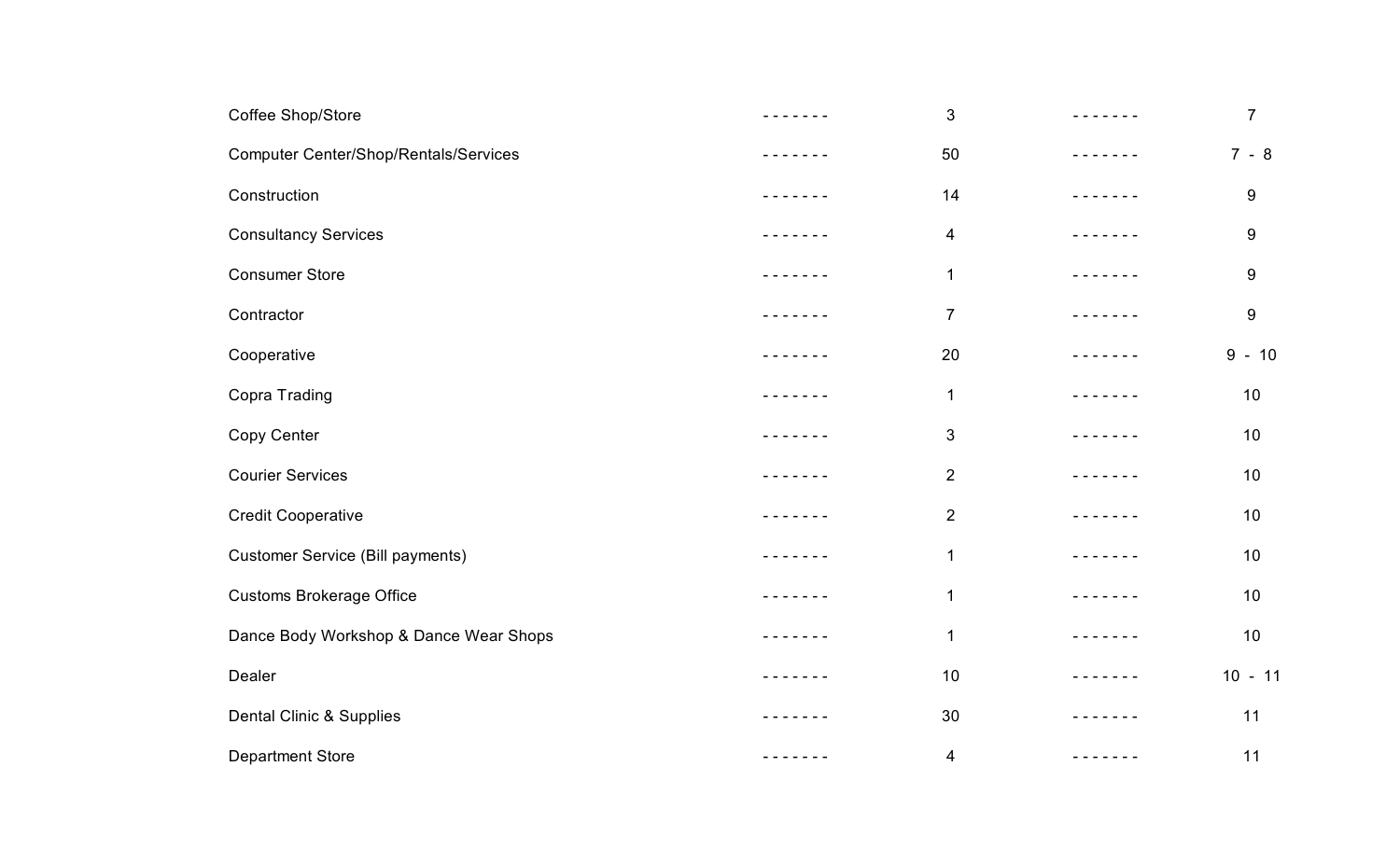| Digital Photographic Studio            | -------       | $\mathbf{1}$            |                                                                                                                                                                                                                                                                                                                                                                                                                                                                            | 11        |
|----------------------------------------|---------------|-------------------------|----------------------------------------------------------------------------------------------------------------------------------------------------------------------------------------------------------------------------------------------------------------------------------------------------------------------------------------------------------------------------------------------------------------------------------------------------------------------------|-----------|
| Disco Pub & Restaurant                 |               | $\overline{2}$          |                                                                                                                                                                                                                                                                                                                                                                                                                                                                            | 12        |
| <b>Display Center</b>                  |               | $\mathbf 1$             | - - - - - - -                                                                                                                                                                                                                                                                                                                                                                                                                                                              | 12        |
| Distributor                            | -----         | 12                      |                                                                                                                                                                                                                                                                                                                                                                                                                                                                            | 12        |
| <b>Diving &amp; Equipment Services</b> |               | $\mathbf 1$             |                                                                                                                                                                                                                                                                                                                                                                                                                                                                            | 12        |
| Donut Store                            | $- - - - - -$ | $\mathbf 1$             |                                                                                                                                                                                                                                                                                                                                                                                                                                                                            | 12        |
| Dormitory w/ Canteen                   |               | $\mathbf{1}$            |                                                                                                                                                                                                                                                                                                                                                                                                                                                                            | 12        |
| Dress Shop                             | $- - - - -$   | $\overline{\mathbf{4}}$ | $\frac{1}{2} \frac{1}{2} \frac{1}{2} \frac{1}{2} \frac{1}{2} \frac{1}{2} \frac{1}{2} \frac{1}{2} \frac{1}{2} \frac{1}{2}$                                                                                                                                                                                                                                                                                                                                                  | 12        |
| Dressed Chicken                        |               | 12                      |                                                                                                                                                                                                                                                                                                                                                                                                                                                                            | 12        |
| <b>Dried Fish</b>                      | - - - - - - - | 11                      | $- - - - - -$                                                                                                                                                                                                                                                                                                                                                                                                                                                              | 13        |
| Driving Lesson                         | -----         | $\mathbf{2}$            | $-$                                                                                                                                                                                                                                                                                                                                                                                                                                                                        | 13        |
| Drug Store                             | $- - - - - -$ | 26                      | $\frac{1}{2} \left( \frac{1}{2} \right) \left( \frac{1}{2} \right) \left( \frac{1}{2} \right) \left( \frac{1}{2} \right) \left( \frac{1}{2} \right) \left( \frac{1}{2} \right) \left( \frac{1}{2} \right) \left( \frac{1}{2} \right) \left( \frac{1}{2} \right) \left( \frac{1}{2} \right) \left( \frac{1}{2} \right) \left( \frac{1}{2} \right) \left( \frac{1}{2} \right) \left( \frac{1}{2} \right) \left( \frac{1}{2} \right) \left( \frac{1}{2} \right) \left( \frac$ | 13        |
| <b>Drug Testing Laboratory</b>         |               | $\overline{\mathbf{4}}$ |                                                                                                                                                                                                                                                                                                                                                                                                                                                                            | 14        |
| Dry Goods Store                        |               | 96                      | -----                                                                                                                                                                                                                                                                                                                                                                                                                                                                      | $14 - 16$ |
| <b>Duck Raising</b>                    | $- - - - - -$ | $\mathbf{1}$            | - - - - - - -                                                                                                                                                                                                                                                                                                                                                                                                                                                              | 16        |
| Eatery                                 | $- - -$       | 24                      | - - - -                                                                                                                                                                                                                                                                                                                                                                                                                                                                    | 16        |
| <b>Editorial Office</b>                | - - - - - - - | $\mathbf{1}$            | - - - - - - -                                                                                                                                                                                                                                                                                                                                                                                                                                                              | 17        |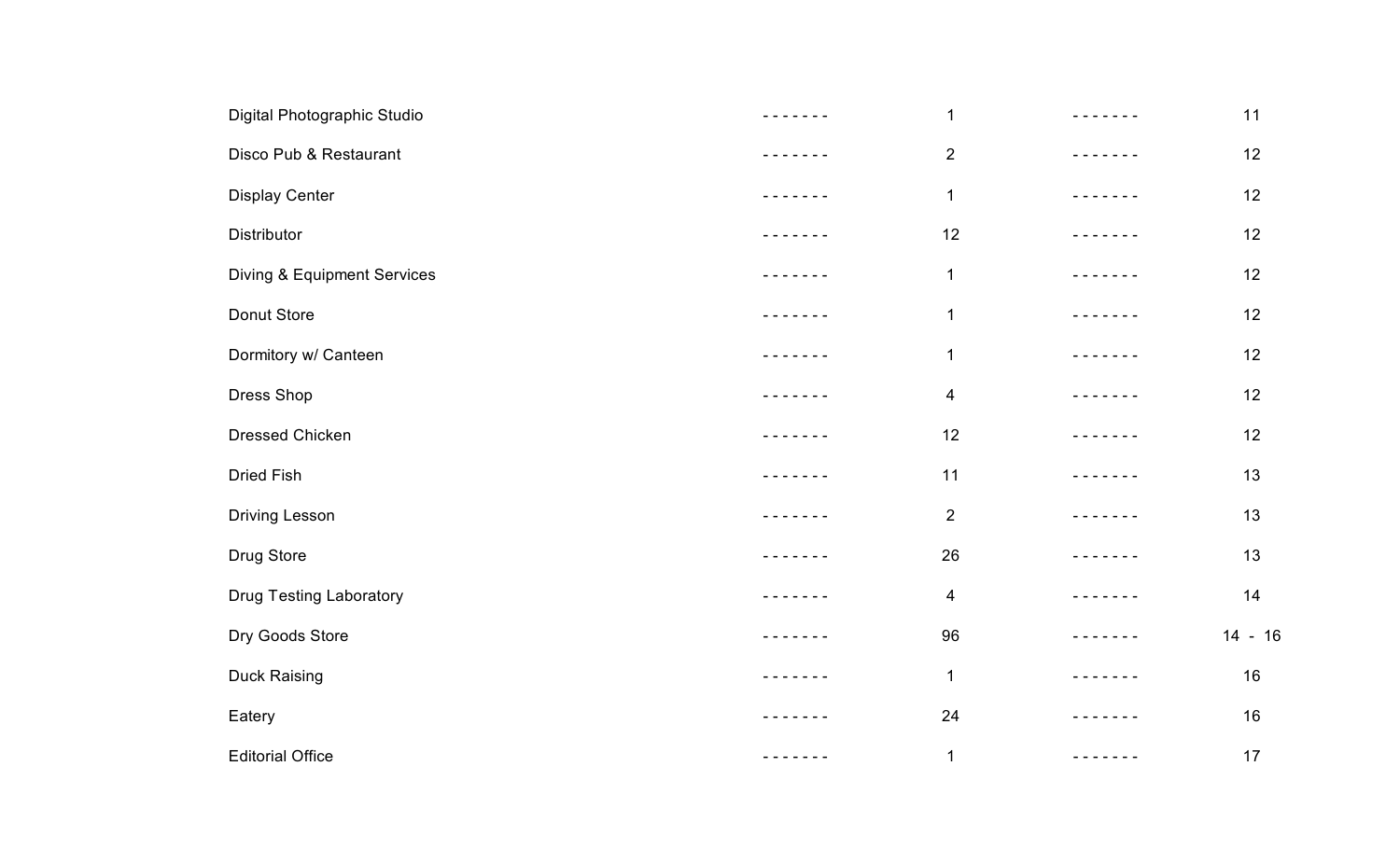| <b>Educational Supply &amp; Newstand</b> |               | $\mathbf 1$     |               | 17 |
|------------------------------------------|---------------|-----------------|---------------|----|
| <b>Educational Trust Plan</b>            |               | $\mathbf 1$     |               | 17 |
| Egg Store                                | . <i>.</i> .  | 1               |               | 17 |
| <b>Electronic Repair Shop</b>            |               | $6\phantom{.}6$ | $- - - - -$   | 17 |
| Embroidery                               |               | 6               |               | 17 |
| <b>Engineering &amp; Consultancy</b>     |               | $\mathbf 1$     |               | 17 |
| Enterprises                              | $- - - - -$   | 10              |               | 17 |
| Entertainment Line & Restaurant          |               | 1               |               | 17 |
| <b>Facial Center</b>                     |               | $\mathbf 1$     |               | 17 |
| Factory (Peanut Butter)                  |               | $\mathbf 1$     |               | 17 |
| Farm Tools & Kitchenware                 | .             | 1               | -----         | 17 |
| <b>Fashion Studio</b>                    | $\frac{1}{2}$ | $\mathbf 1$     | $- - - - -$   | 18 |
| Fastfood                                 | . <i>.</i> .  | 3               | - - - -       | 18 |
| Feeds & Agricultural Products            | .             | 3               | - - - - - - - | 18 |
| Ferry Boat Line Services (Office)        | .             | $\mathbf 1$     | - - - - - - - | 18 |
| Financing                                |               | 5               | $\frac{1}{2}$ | 18 |
| Fish Casa                                | - - - - - - - | 5               | $- - - -$     | 18 |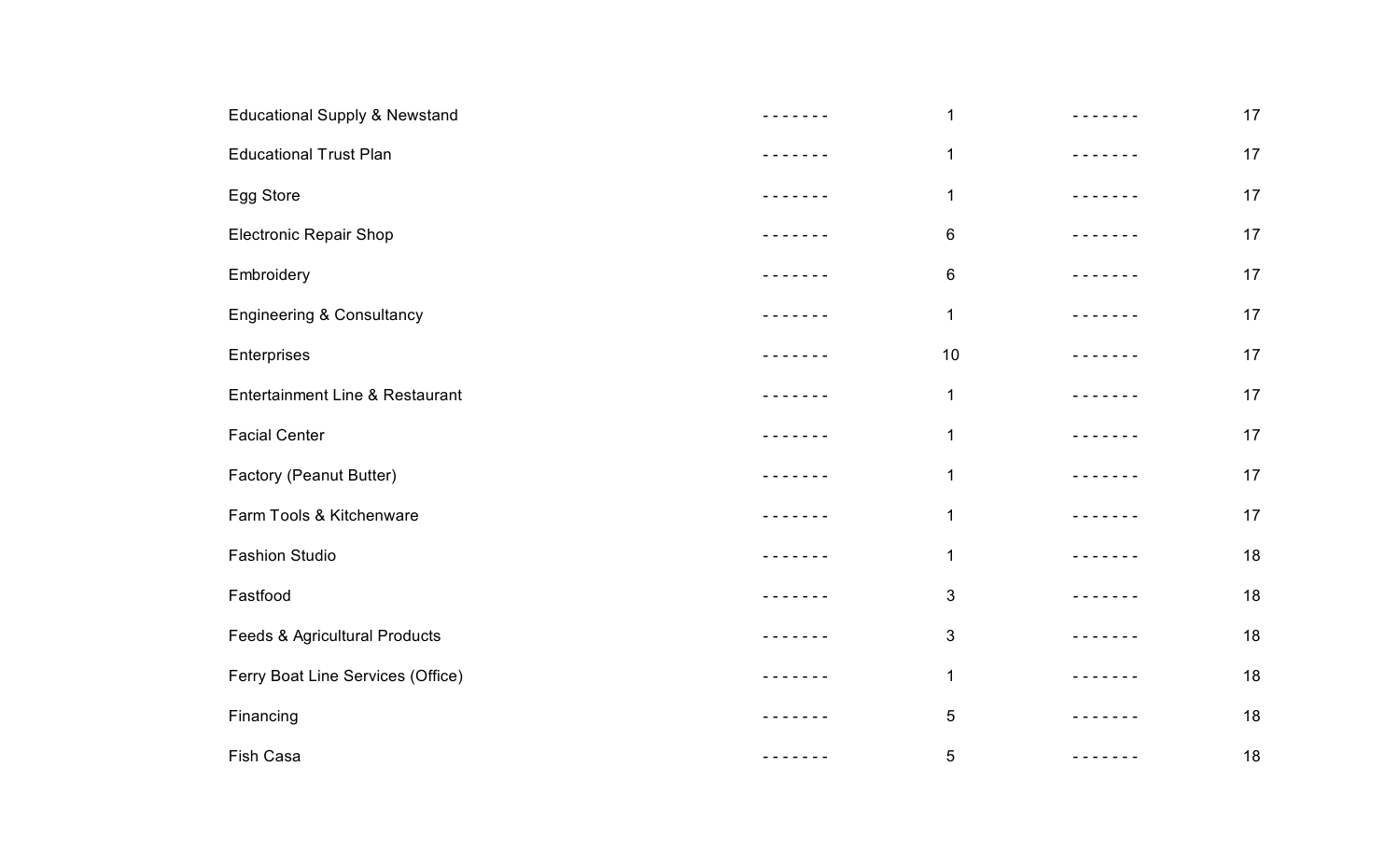| Flower Shop                        | - - - - - - - | $\sqrt{3}$       | ------                                                                                                                                                                                                                                                                                                                                                                                                                                                                     | 18        |
|------------------------------------|---------------|------------------|----------------------------------------------------------------------------------------------------------------------------------------------------------------------------------------------------------------------------------------------------------------------------------------------------------------------------------------------------------------------------------------------------------------------------------------------------------------------------|-----------|
| Food Cart                          |               | $\sqrt{3}$       |                                                                                                                                                                                                                                                                                                                                                                                                                                                                            | 18        |
| Food Chain                         | - - - - - -   | $\mathbf 1$      | - - - - - - -                                                                                                                                                                                                                                                                                                                                                                                                                                                              | 18        |
| Food House                         | -----         | $\overline{2}$   | $- - - - - -$                                                                                                                                                                                                                                                                                                                                                                                                                                                              | 18        |
| <b>Food Stand</b>                  |               | $\mathfrak{S}$   |                                                                                                                                                                                                                                                                                                                                                                                                                                                                            | 18        |
| <b>Footwear Store</b>              |               | 21               |                                                                                                                                                                                                                                                                                                                                                                                                                                                                            | 19        |
| <b>Frieght Forwarding Services</b> |               | $\mathbf{1}$     | $- - - - - - -$                                                                                                                                                                                                                                                                                                                                                                                                                                                            | 19        |
| Frozen Beverages                   | $\frac{1}{2}$ | $\mathbf 1$      | .                                                                                                                                                                                                                                                                                                                                                                                                                                                                          | 19        |
| Fruits & Vegetables Store          |               | 14               |                                                                                                                                                                                                                                                                                                                                                                                                                                                                            | 19        |
| <b>Furniture Center</b>            | - - - - - - - | $\boldsymbol{9}$ | $- - - - - -$                                                                                                                                                                                                                                                                                                                                                                                                                                                              | 20        |
| <b>Garlic Store</b>                | $\frac{1}{2}$ | $\overline{2}$   | - - - - - -                                                                                                                                                                                                                                                                                                                                                                                                                                                                | 20        |
| <b>Garments Store</b>              | $- - - - - -$ | $\mathfrak{S}$   | $\frac{1}{2} \left( \frac{1}{2} \right) \left( \frac{1}{2} \right) \left( \frac{1}{2} \right) \left( \frac{1}{2} \right) \left( \frac{1}{2} \right) \left( \frac{1}{2} \right) \left( \frac{1}{2} \right) \left( \frac{1}{2} \right) \left( \frac{1}{2} \right) \left( \frac{1}{2} \right) \left( \frac{1}{2} \right) \left( \frac{1}{2} \right) \left( \frac{1}{2} \right) \left( \frac{1}{2} \right) \left( \frac{1}{2} \right) \left( \frac{1}{2} \right) \left( \frac$ | 20        |
| <b>Gas Distributor</b>             |               | $\mathbf 1$      |                                                                                                                                                                                                                                                                                                                                                                                                                                                                            | 20        |
| <b>Gasoline Station</b>            |               | $\,8\,$          |                                                                                                                                                                                                                                                                                                                                                                                                                                                                            | 20        |
| <b>General Agent/Services</b>      |               | $\mathbf 1$      | $- - - - - -$                                                                                                                                                                                                                                                                                                                                                                                                                                                              | 20        |
| <b>General Contractor</b>          | $  -$         | 19               | $- - - -$                                                                                                                                                                                                                                                                                                                                                                                                                                                                  | $20 - 21$ |
| <b>General Merchandise</b>         | - - - - - - - | 58               | - - - - - - -                                                                                                                                                                                                                                                                                                                                                                                                                                                              | $21 - 22$ |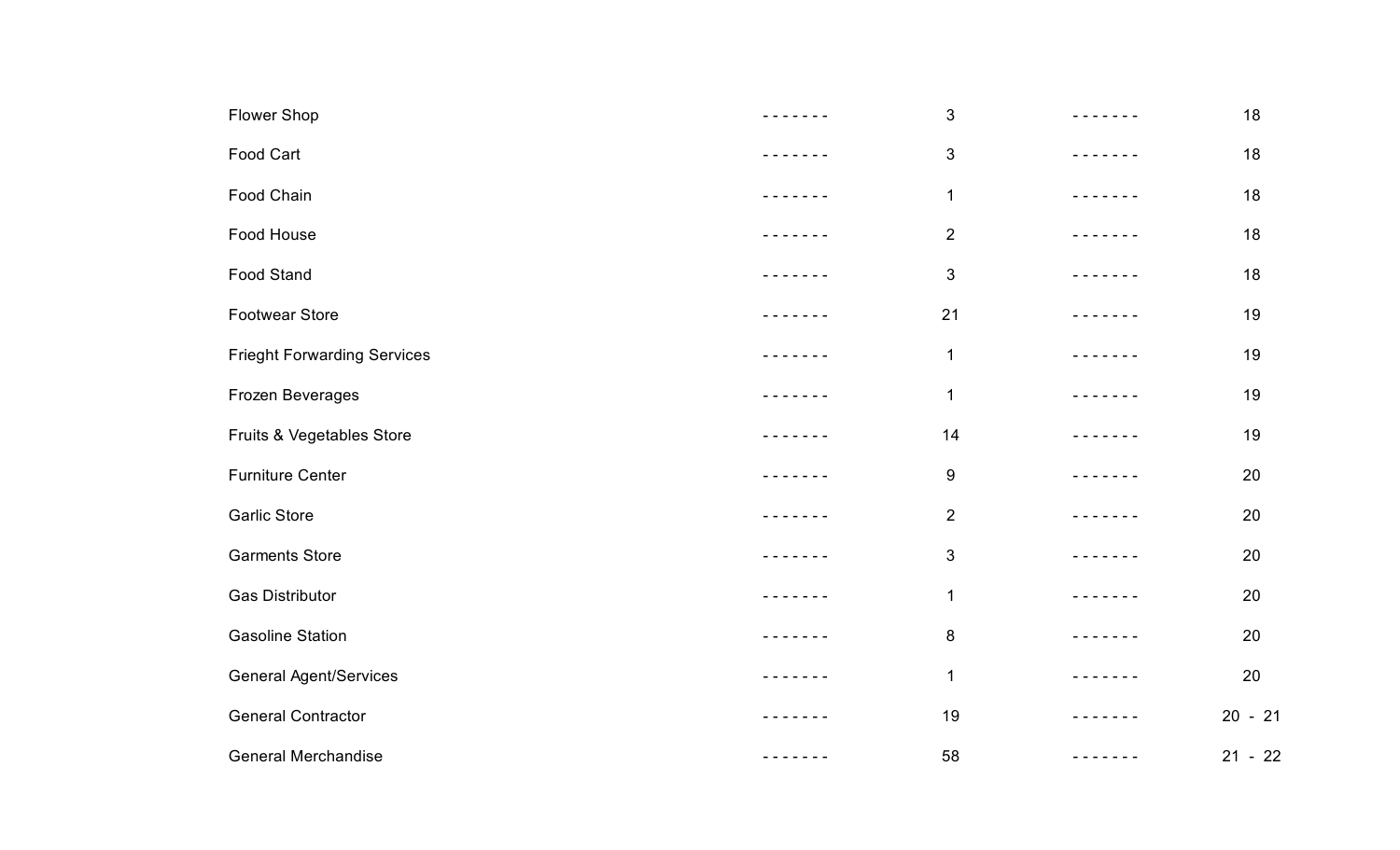| Gift Shop                                      | -------       | 4              | - - - - - - -                                                                                                                                                                                                                                                                                                                                                                                                                                                              | 22        |
|------------------------------------------------|---------------|----------------|----------------------------------------------------------------------------------------------------------------------------------------------------------------------------------------------------------------------------------------------------------------------------------------------------------------------------------------------------------------------------------------------------------------------------------------------------------------------------|-----------|
| Glass & Aluminum                               | - - - - - - - | $\overline{2}$ | - - - - - - -                                                                                                                                                                                                                                                                                                                                                                                                                                                              | 22        |
| <b>Glassware Store</b>                         | - - - - - - - | 25             | -------                                                                                                                                                                                                                                                                                                                                                                                                                                                                    | $22 - 23$ |
| Gowns & Barong Rentals                         | $\frac{1}{2}$ | $\mathbf 1$    | .                                                                                                                                                                                                                                                                                                                                                                                                                                                                          | 23        |
| <b>Gravel &amp; Sand/Construction Supplies</b> |               | $\mathbf 1$    | $- - - - -$                                                                                                                                                                                                                                                                                                                                                                                                                                                                | 23        |
| <b>Grocery Store</b>                           |               | 97             | $- - - - -$                                                                                                                                                                                                                                                                                                                                                                                                                                                                | $23 - 25$ |
| <b>GSM Cellsite</b>                            | - - - - - - - | $\overline{2}$ | .                                                                                                                                                                                                                                                                                                                                                                                                                                                                          | 26        |
| Gym-Aerobic Center                             |               | $\mathbf 1$    | -------                                                                                                                                                                                                                                                                                                                                                                                                                                                                    | 26        |
| Hair & Body Salon                              |               | $\mathbf 1$    |                                                                                                                                                                                                                                                                                                                                                                                                                                                                            | 26        |
| <b>Hand Smocking</b>                           | - - - - - - - | $\mathbf 1$    |                                                                                                                                                                                                                                                                                                                                                                                                                                                                            | 26        |
| Hardware & Construction Supplies               | -----         | 12             | - - - - - - -                                                                                                                                                                                                                                                                                                                                                                                                                                                              | 26        |
| <b>Hauling Services</b>                        | $\frac{1}{2}$ | $\overline{2}$ | $\frac{1}{2} \left( \frac{1}{2} \right) \left( \frac{1}{2} \right) \left( \frac{1}{2} \right) \left( \frac{1}{2} \right) \left( \frac{1}{2} \right) \left( \frac{1}{2} \right) \left( \frac{1}{2} \right) \left( \frac{1}{2} \right) \left( \frac{1}{2} \right) \left( \frac{1}{2} \right) \left( \frac{1}{2} \right) \left( \frac{1}{2} \right) \left( \frac{1}{2} \right) \left( \frac{1}{2} \right) \left( \frac{1}{2} \right) \left( \frac{1}{2} \right) \left( \frac$ | 26        |
| <b>Health Maintenance</b>                      | $\frac{1}{2}$ | 1              | .                                                                                                                                                                                                                                                                                                                                                                                                                                                                          | 26        |
| <b>Heavy Equipment Rental</b>                  | - - - - - - - | $\mathbf 1$    | - - - - - - -                                                                                                                                                                                                                                                                                                                                                                                                                                                              | 26        |
| Home Décor                                     | - - - - - - - | $\mathbf{1}$   | - - - - - - -                                                                                                                                                                                                                                                                                                                                                                                                                                                              | 26        |
| Hospital (private)                             | - - - - -     | 3              | $\frac{1}{2} \frac{1}{2} \frac{1}{2} \frac{1}{2} \frac{1}{2} \frac{1}{2} \frac{1}{2} \frac{1}{2} \frac{1}{2} \frac{1}{2}$                                                                                                                                                                                                                                                                                                                                                  | 26        |
| Hotel                                          | - - - - - - - | 1              | - - - - - - -                                                                                                                                                                                                                                                                                                                                                                                                                                                              | 26        |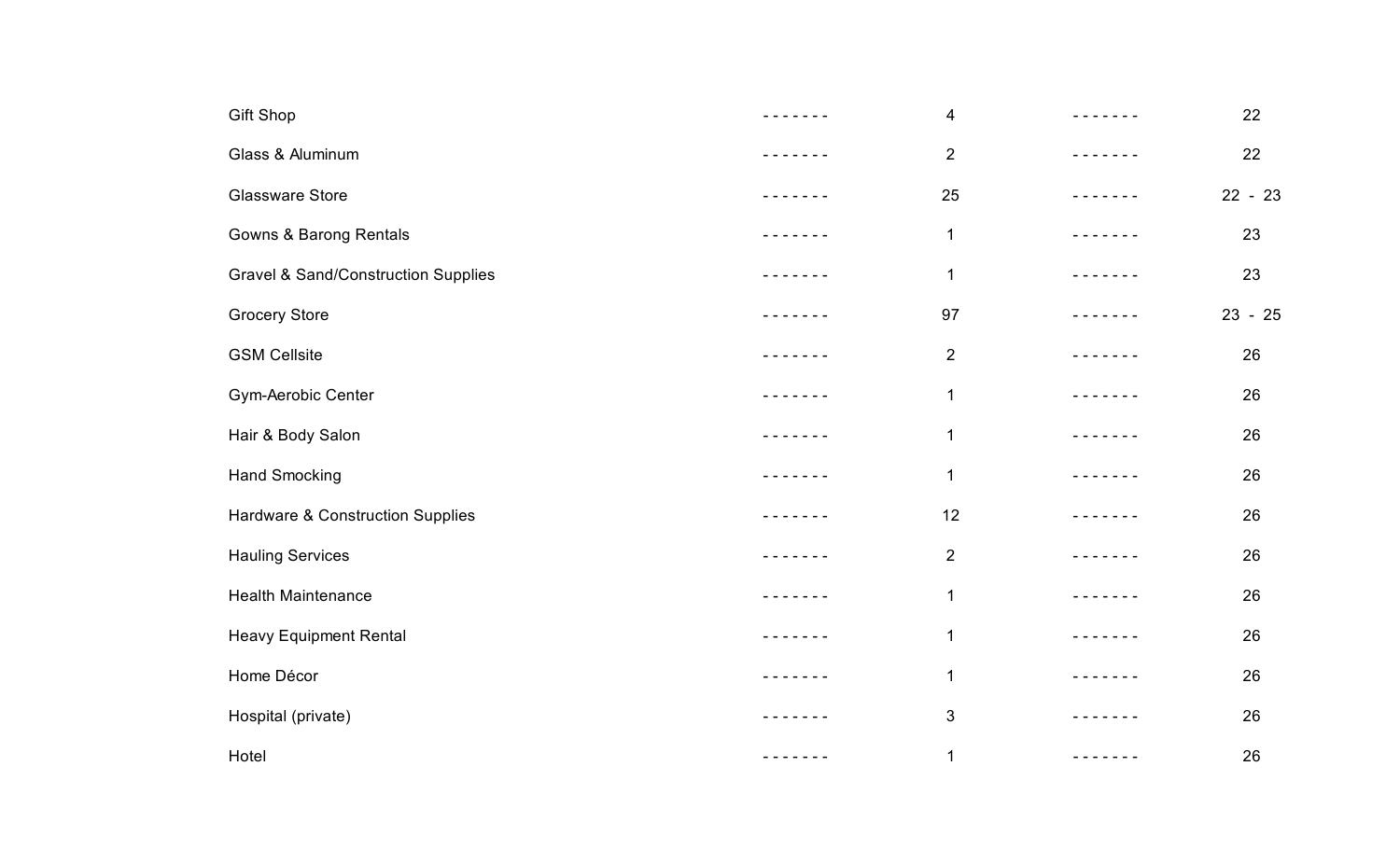| Ice Cream                            | -------       | $\sqrt{3}$     | - - - - - - -                                                                                                                                                                                                                                                                                                                                                                                                                                                              | 26      |
|--------------------------------------|---------------|----------------|----------------------------------------------------------------------------------------------------------------------------------------------------------------------------------------------------------------------------------------------------------------------------------------------------------------------------------------------------------------------------------------------------------------------------------------------------------------------------|---------|
| Industrial Sales & Service Office    | - - - - - - - | $\mathbf 1$    |                                                                                                                                                                                                                                                                                                                                                                                                                                                                            | 27      |
| Insurance Agency                     | - - - - - - - | 11             | $\frac{1}{2} \left( \frac{1}{2} \right) \left( \frac{1}{2} \right) \left( \frac{1}{2} \right) \left( \frac{1}{2} \right) \left( \frac{1}{2} \right) \left( \frac{1}{2} \right) \left( \frac{1}{2} \right) \left( \frac{1}{2} \right) \left( \frac{1}{2} \right) \left( \frac{1}{2} \right) \left( \frac{1}{2} \right) \left( \frac{1}{2} \right) \left( \frac{1}{2} \right) \left( \frac{1}{2} \right) \left( \frac{1}{2} \right) \left( \frac{1}{2} \right) \left( \frac$ | 27      |
| Internet Café                        |               | $\,6\,$        | .                                                                                                                                                                                                                                                                                                                                                                                                                                                                          | 27      |
| Jewelry Store                        |               | 11             |                                                                                                                                                                                                                                                                                                                                                                                                                                                                            | 27      |
| Junk Shop                            | - - - - - - - | $\overline{7}$ | $\frac{1}{2} \left( \frac{1}{2} \right) \left( \frac{1}{2} \right) \left( \frac{1}{2} \right) \left( \frac{1}{2} \right) \left( \frac{1}{2} \right) \left( \frac{1}{2} \right) \left( \frac{1}{2} \right) \left( \frac{1}{2} \right) \left( \frac{1}{2} \right) \left( \frac{1}{2} \right) \left( \frac{1}{2} \right) \left( \frac{1}{2} \right) \left( \frac{1}{2} \right) \left( \frac{1}{2} \right) \left( \frac{1}{2} \right) \left( \frac{1}{2} \right) \left( \frac$ | 27      |
| Kiddie Cart Rental                   | ------        | $\mathbf 1$    | - - - - - - -                                                                                                                                                                                                                                                                                                                                                                                                                                                              | 27      |
| Kitchen & Farm Tools/Sari-sari Store |               | $\mathbf 1$    | $- - - - - -$                                                                                                                                                                                                                                                                                                                                                                                                                                                              | 28      |
| KTV Bar & Restaurant                 | - - - - - -   | $\sqrt{3}$     | ------                                                                                                                                                                                                                                                                                                                                                                                                                                                                     | 28      |
| Laboratory Clinic                    | - - - - - - - | $\mathbf 1$    | - - - - - - -                                                                                                                                                                                                                                                                                                                                                                                                                                                              | 28      |
| Laser karaoke & Pub House            | - - - - - -   | $\mathbf 1$    | - - - - - - -                                                                                                                                                                                                                                                                                                                                                                                                                                                              | 28      |
| <b>Laundry Services</b>              | - - - - - -   | $\mathbf 1$    | .                                                                                                                                                                                                                                                                                                                                                                                                                                                                          | 28      |
| Law Office                           | ------        | $\bf 8$        | -----                                                                                                                                                                                                                                                                                                                                                                                                                                                                      | 28      |
| Learning Center                      | - - - - - - - | $\mathbf 1$    | -------                                                                                                                                                                                                                                                                                                                                                                                                                                                                    | 28      |
| Lechon Manok                         | - - - - - -   | $\overline{2}$ | - - - - - - -                                                                                                                                                                                                                                                                                                                                                                                                                                                              | 28      |
| Lending Investor                     | $\frac{1}{2}$ | 19             | $\frac{1}{2} \left( \frac{1}{2} \right) \left( \frac{1}{2} \right) \left( \frac{1}{2} \right) \left( \frac{1}{2} \right) \left( \frac{1}{2} \right) \left( \frac{1}{2} \right) \left( \frac{1}{2} \right) \left( \frac{1}{2} \right) \left( \frac{1}{2} \right) \left( \frac{1}{2} \right) \left( \frac{1}{2} \right) \left( \frac{1}{2} \right) \left( \frac{1}{2} \right) \left( \frac{1}{2} \right) \left( \frac{1}{2} \right) \left( \frac{1}{2} \right) \left( \frac$ | 28 - 29 |
| Life Insurance                       | - - - - - - - | 4              | -------                                                                                                                                                                                                                                                                                                                                                                                                                                                                    | 29      |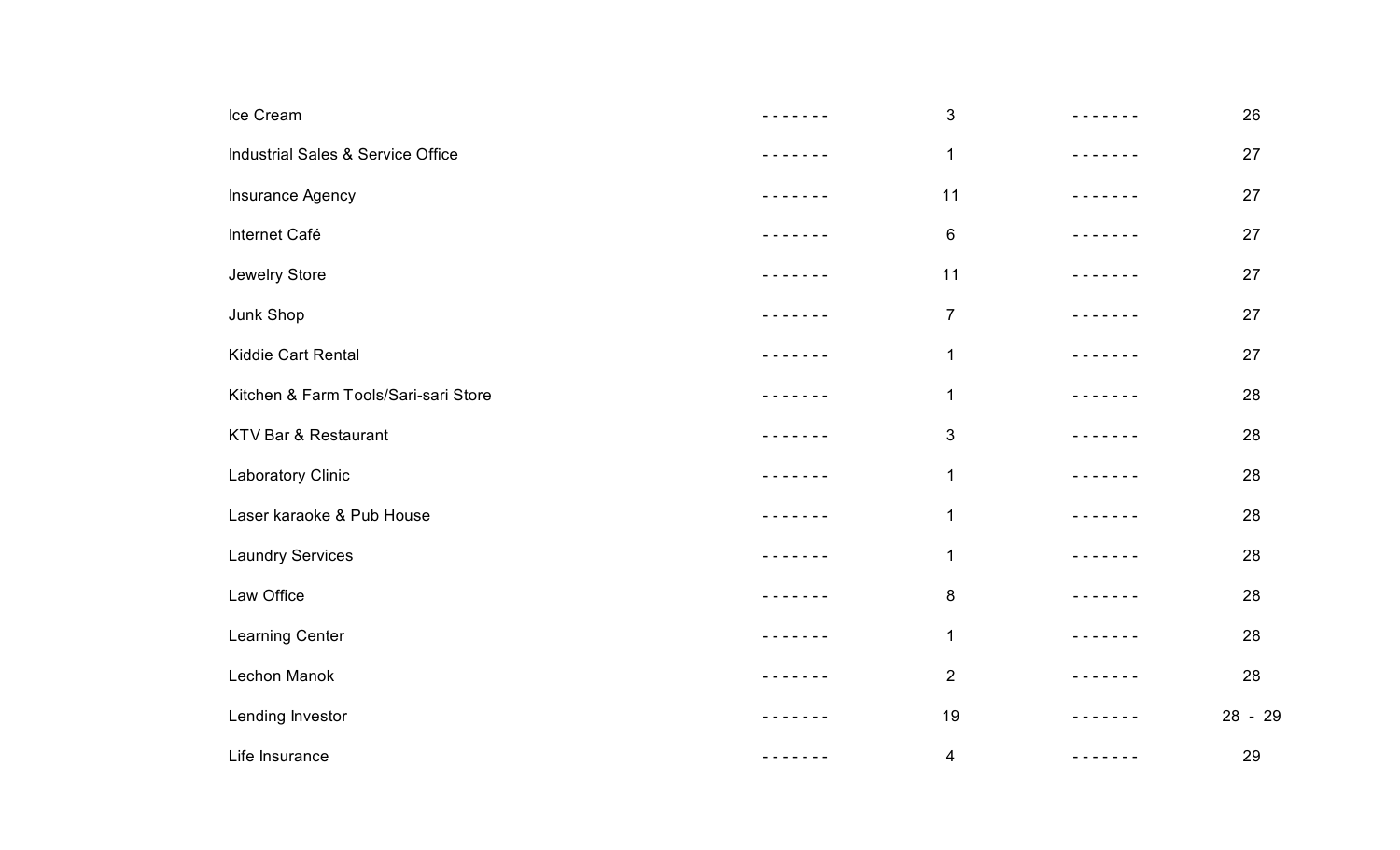| Lights & Décor                        | -------       | $\mathbf 1$    |               | 29        |
|---------------------------------------|---------------|----------------|---------------|-----------|
| Local T.V. Productions                |               | $\mathbf 1$    |               | 29        |
| Lodging House                         | - - - - - - - | $\bf 8$        |               | 29        |
| Lomi House                            |               | $\mathfrak{S}$ | $- - - - -$   | 29        |
| Lotto Outlet                          |               | 3              |               | 29        |
| <b>LPG Dealer</b>                     | - - - - - - - | $\mathbf 1$    |               | 29        |
| Lumber & Saw Mill                     |               | $\overline{c}$ |               | 29        |
| Machine Shop & Services               |               | $\,6$          | $\frac{1}{2}$ | 29        |
| Mahjong Table                         |               | 4              |               | 29 - 30   |
| Management & Consultancy Services     |               | $\mathbf{1}$   |               | 30        |
| <b>Manpower Services</b>              |               | $\,6$          |               | 30        |
| Manufacturer                          |               | $\overline{7}$ |               | 30        |
| Marble Engraving                      |               | $\mathbf 1$    |               | 30        |
| <b>Maritime Services</b>              |               | $\mathbf 1$    |               | 30        |
| Marketing                             | - - - - - - - | 9              |               | 30        |
| <b>Meat Store</b>                     |               | 39             | $- - - - -$   | $30 - 31$ |
| <b>Medical Clinic/Services/Supply</b> |               | 32             | $- - - - -$   | $31 - 32$ |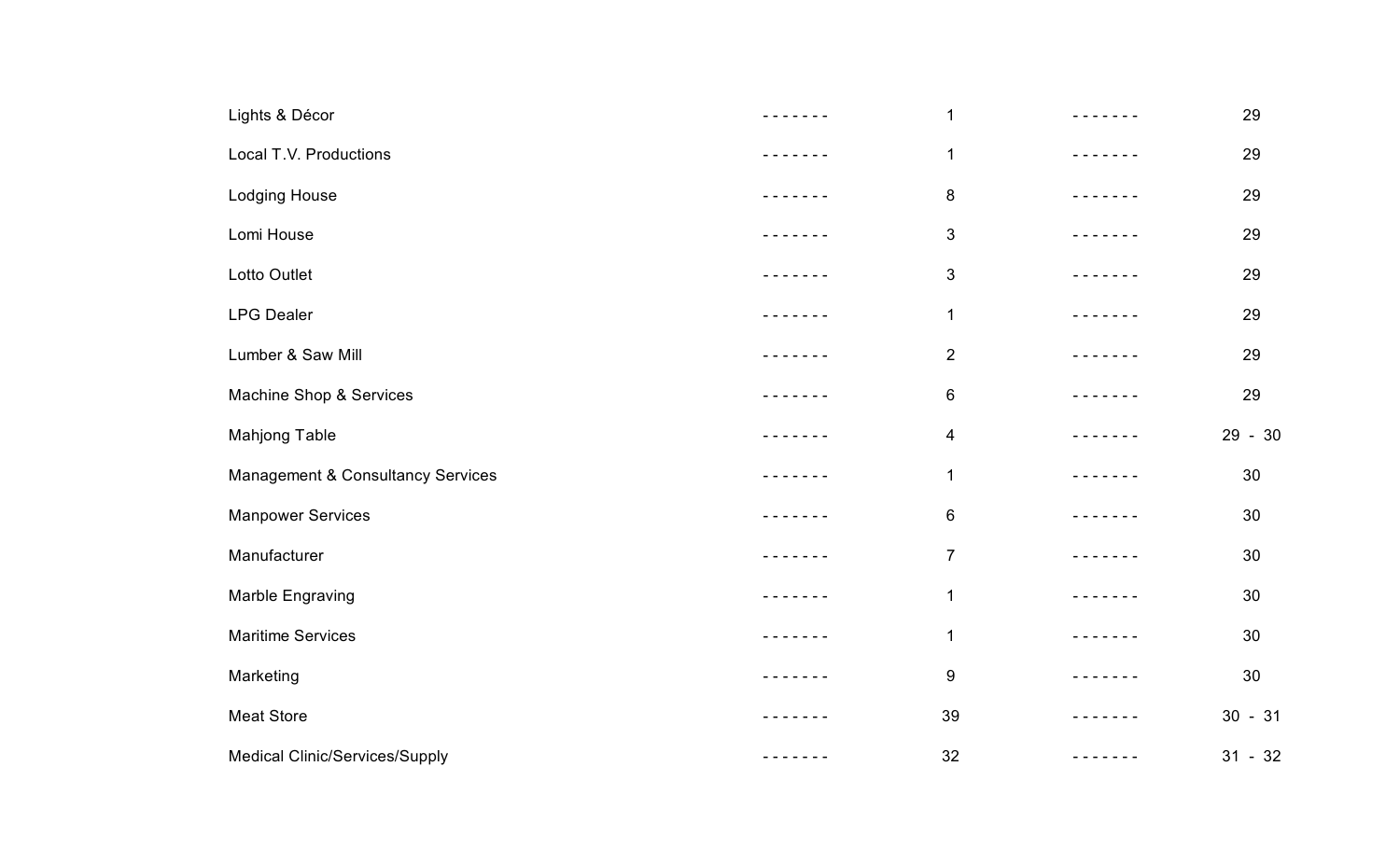| <b>Memorial Life Plan/Services</b>    | .                                                                                                                                                    | $\sqrt{3}$     | - - - - - - -                                                                                                                                                                                                                                                                                                                                                                                                                                                              | 32 |
|---------------------------------------|------------------------------------------------------------------------------------------------------------------------------------------------------|----------------|----------------------------------------------------------------------------------------------------------------------------------------------------------------------------------------------------------------------------------------------------------------------------------------------------------------------------------------------------------------------------------------------------------------------------------------------------------------------------|----|
| <b>Messengerial Services</b>          |                                                                                                                                                      | $\overline{2}$ |                                                                                                                                                                                                                                                                                                                                                                                                                                                                            | 32 |
| Miki Factory                          | - - - - - - -                                                                                                                                        | $\mathbf 1$    | - - - - - - -                                                                                                                                                                                                                                                                                                                                                                                                                                                              | 32 |
| Mini Store                            |                                                                                                                                                      | $\mathfrak{S}$ |                                                                                                                                                                                                                                                                                                                                                                                                                                                                            | 32 |
| Money Changer                         |                                                                                                                                                      | $\sqrt{5}$     |                                                                                                                                                                                                                                                                                                                                                                                                                                                                            | 32 |
| Motor Repair Shop                     |                                                                                                                                                      | $\mathbf 1$    |                                                                                                                                                                                                                                                                                                                                                                                                                                                                            | 33 |
| Motorcycle Sales & Services           | .                                                                                                                                                    | $\sqrt{3}$     | - - - - - - -                                                                                                                                                                                                                                                                                                                                                                                                                                                              | 33 |
| Motorworks                            | - - - - - - -                                                                                                                                        | $\overline{2}$ | $\frac{1}{2} \left( \frac{1}{2} \right) \left( \frac{1}{2} \right) \left( \frac{1}{2} \right) \left( \frac{1}{2} \right) \left( \frac{1}{2} \right) \left( \frac{1}{2} \right) \left( \frac{1}{2} \right) \left( \frac{1}{2} \right) \left( \frac{1}{2} \right) \left( \frac{1}{2} \right) \left( \frac{1}{2} \right) \left( \frac{1}{2} \right) \left( \frac{1}{2} \right) \left( \frac{1}{2} \right) \left( \frac{1}{2} \right) \left( \frac{1}{2} \right) \left( \frac$ | 33 |
| Movie House                           | - - - - - - -                                                                                                                                        | 1              | -----                                                                                                                                                                                                                                                                                                                                                                                                                                                                      | 33 |
| Multi-Cab & Motorcycle Display Center | - - - - - - -                                                                                                                                        | $\mathbf 1$    | $\frac{1}{2}$                                                                                                                                                                                                                                                                                                                                                                                                                                                              | 33 |
| Multi-Purpose Cooperative             | - - - - - - -                                                                                                                                        | 6              | $\frac{1}{2} \left( \frac{1}{2} \right) \left( \frac{1}{2} \right) \left( \frac{1}{2} \right) \left( \frac{1}{2} \right) \left( \frac{1}{2} \right) \left( \frac{1}{2} \right) \left( \frac{1}{2} \right) \left( \frac{1}{2} \right) \left( \frac{1}{2} \right) \left( \frac{1}{2} \right) \left( \frac{1}{2} \right) \left( \frac{1}{2} \right) \left( \frac{1}{2} \right) \left( \frac{1}{2} \right) \left( \frac{1}{2} \right) \left( \frac{1}{2} \right) \left( \frac$ | 33 |
| <b>Musical Instrument</b>             | $\frac{1}{2} \left( \frac{1}{2} \right) \left( \frac{1}{2} \right) \left( \frac{1}{2} \right) \left( \frac{1}{2} \right) \left( \frac{1}{2} \right)$ | 1              | -----                                                                                                                                                                                                                                                                                                                                                                                                                                                                      | 33 |
| <b>Native Products</b>                | .                                                                                                                                                    | 9              |                                                                                                                                                                                                                                                                                                                                                                                                                                                                            | 33 |
| <b>Needlecraft &amp; Embroidery</b>   | .                                                                                                                                                    | $\mathbf 1$    | - - - - - - -                                                                                                                                                                                                                                                                                                                                                                                                                                                              | 33 |
| Newspaper & Magazine Stand            | - - - - - - -                                                                                                                                        | $\sqrt{3}$     | - - - - - - -                                                                                                                                                                                                                                                                                                                                                                                                                                                              | 33 |
| Night Club                            | $\frac{1}{2}$                                                                                                                                        | $\overline{2}$ | -----                                                                                                                                                                                                                                                                                                                                                                                                                                                                      | 33 |
| Non-Life Insurance                    | - - - - - - -                                                                                                                                        | $\overline{2}$ |                                                                                                                                                                                                                                                                                                                                                                                                                                                                            | 34 |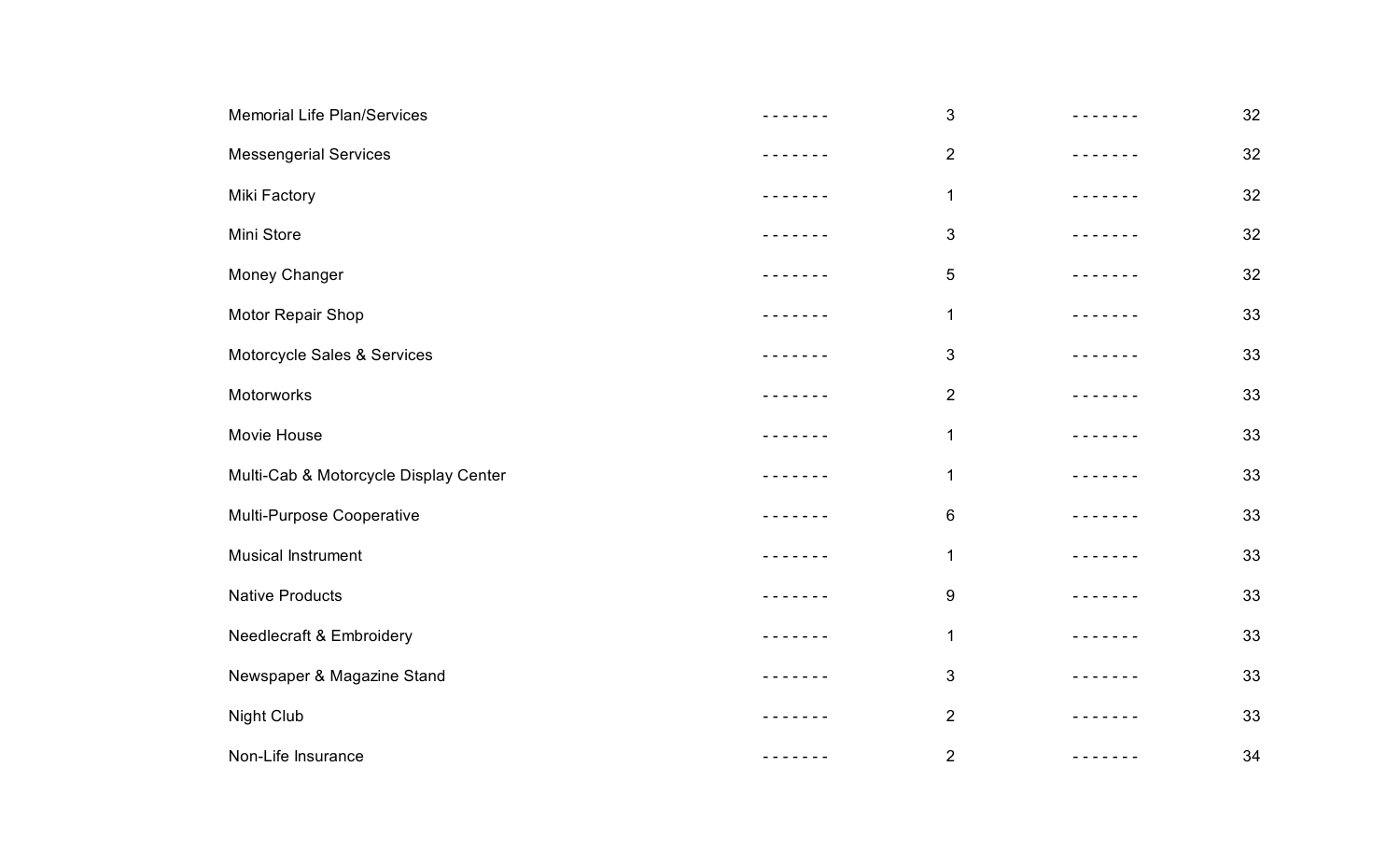| <b>Optical Clinic</b>           | ------ | $\boldsymbol{9}$ |             | 34        |
|---------------------------------|--------|------------------|-------------|-----------|
| <b>Ornamental Plants</b>        |        | $\mathbf 1$      |             | 34        |
| Oxygen & Acetylene Store        |        | $\mathbf 1$      |             | 34        |
| <b>Paint Center</b>             |        | $\mathbf 1$      |             | 34        |
| <b>Parking Terminal</b>         |        | $\overline{c}$   |             | 34        |
| Party Needs Center              |        | $\mathbf 1$      |             | 34        |
| Pasalubong Store                |        | $\mathbf 1$      |             | 34        |
| Pawnshop                        |        | 24               |             | $34 - 35$ |
| Pension Plan                    |        | $\mathbf 1$      |             | 35        |
| Perfume Refilling (Kiosk)       |        | $\mathbf 1$      |             | 35        |
| Pest Control & General Services |        | $\mathbf{1}$     |             | 35        |
| Petroleum Bulk Terminal         |        | $\mathbf 1$      |             | 35        |
| Pharmacy                        |        | 6                |             | 35        |
| <b>Photo Studio/Services</b>    |        | 14               |             | 35        |
| Piggery                         |        | 13               |             | $35 - 36$ |
| Pizza Parlor                    | $  -$  | $\overline{2}$   | $- - - - -$ | 36        |
| Plateria w/ Sari-sari Store     |        | $\mathbf 1$      |             | 36        |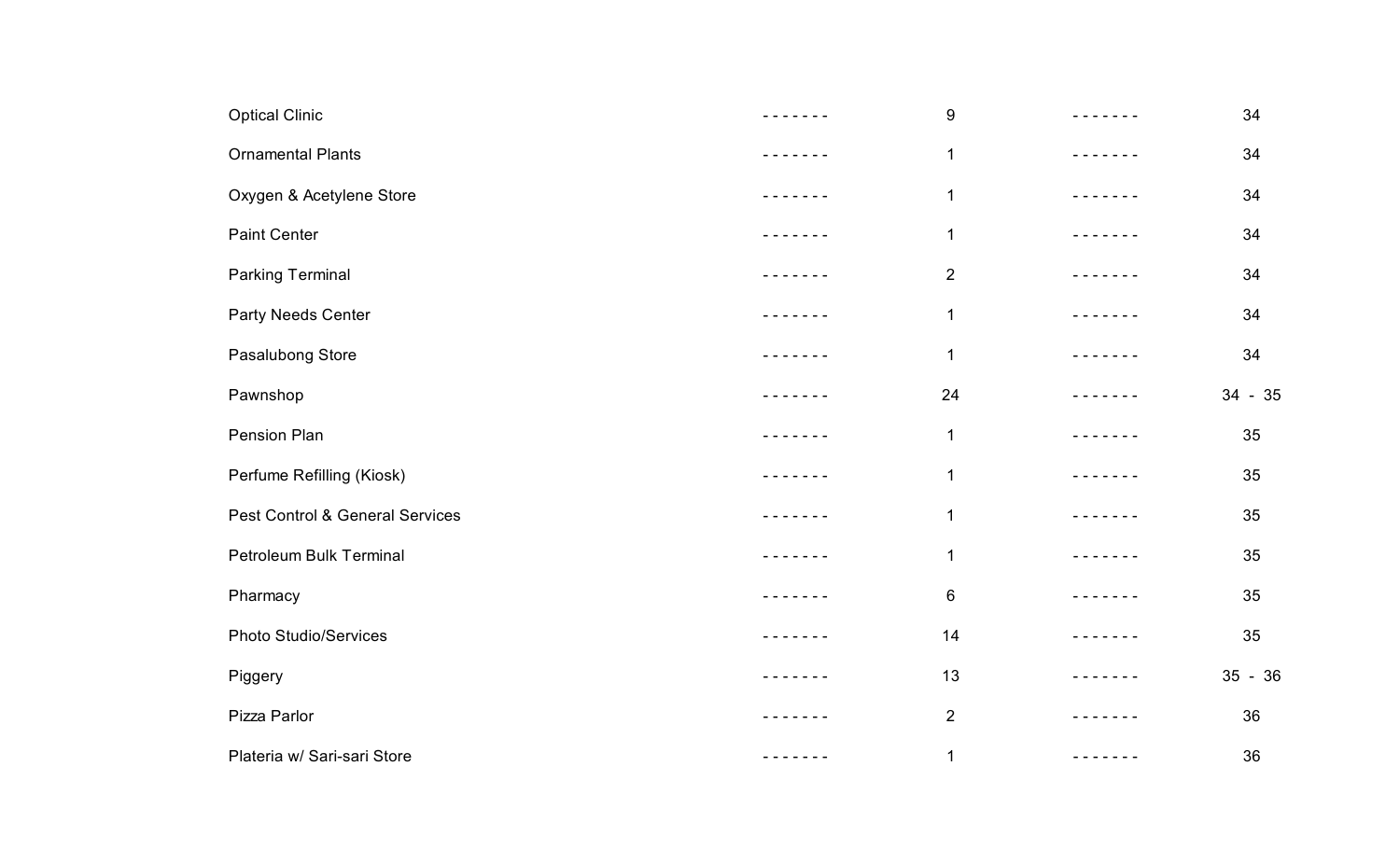| Poultry Farm                        | - - - - - - -   | $\overline{7}$ | $- - - - -$                                                                                                                                                                                                                                                                                                                                                                                                                                                                | 36        |
|-------------------------------------|-----------------|----------------|----------------------------------------------------------------------------------------------------------------------------------------------------------------------------------------------------------------------------------------------------------------------------------------------------------------------------------------------------------------------------------------------------------------------------------------------------------------------------|-----------|
| <b>Poultry Feeds/Supply</b>         | - - - - - - -   | $\overline{2}$ | $- - - - -$                                                                                                                                                                                                                                                                                                                                                                                                                                                                | 36        |
| <b>Power Plant</b>                  | - - - - - - -   | $\mathbf 1$    | - - - - - - -                                                                                                                                                                                                                                                                                                                                                                                                                                                              | 36        |
| Pre-Need Plan                       |                 | $\mathbf 1$    | .                                                                                                                                                                                                                                                                                                                                                                                                                                                                          | 36        |
| <b>Printing Press</b>               | -----           | 13             | $\frac{1}{2} \left( \frac{1}{2} \right) \left( \frac{1}{2} \right) \left( \frac{1}{2} \right) \left( \frac{1}{2} \right) \left( \frac{1}{2} \right) \left( \frac{1}{2} \right) \left( \frac{1}{2} \right) \left( \frac{1}{2} \right) \left( \frac{1}{2} \right) \left( \frac{1}{2} \right) \left( \frac{1}{2} \right) \left( \frac{1}{2} \right) \left( \frac{1}{2} \right) \left( \frac{1}{2} \right) \left( \frac{1}{2} \right) \left( \frac{1}{2} \right) \left( \frac$ | 36        |
| Publication                         | - - - - - - -   | $\mathbf 1$    | - - - - - -                                                                                                                                                                                                                                                                                                                                                                                                                                                                | 37        |
| <b>Pumping Station</b>              | - - - - - - -   | 1              | $- - - - - - - -$                                                                                                                                                                                                                                                                                                                                                                                                                                                          | 37        |
| Racing Parts & Accessories          | - - - - - - -   | 1              | - - - - - - -                                                                                                                                                                                                                                                                                                                                                                                                                                                              | 37        |
| <b>Radio Communication Services</b> | $- - - - - - -$ | $\overline{2}$ | $\frac{1}{2} \left( \frac{1}{2} \right) \left( \frac{1}{2} \right) \left( \frac{1}{2} \right) \left( \frac{1}{2} \right) \left( \frac{1}{2} \right) \left( \frac{1}{2} \right)$                                                                                                                                                                                                                                                                                            | 37        |
| Radio Repair Shop                   | - - - - - - -   | $\mathbf 1$    | - - - - - -                                                                                                                                                                                                                                                                                                                                                                                                                                                                | 37        |
| <b>Radio Station</b>                | - - - - - - -   | $\mathbf{1}$   | - - - - - - -                                                                                                                                                                                                                                                                                                                                                                                                                                                              | 37        |
| Real Estate Developer               | .               | $\overline{2}$ | - - - - - - -                                                                                                                                                                                                                                                                                                                                                                                                                                                              | 37        |
| Real Estate Lessor                  |                 | 203            | $- - - - -$                                                                                                                                                                                                                                                                                                                                                                                                                                                                | $37 - 42$ |
| <b>Realty Office</b>                | - - - - - - -   | $\overline{2}$ | ------                                                                                                                                                                                                                                                                                                                                                                                                                                                                     | 42        |
| <b>Recording Studio</b>             | - - - - - - -   | $\mathbf 1$    | - - - - - - -                                                                                                                                                                                                                                                                                                                                                                                                                                                              | 42        |
| <b>Recreational Hall</b>            | $- - - - - -$   | $\mathbf{1}$   | - - - - - - -                                                                                                                                                                                                                                                                                                                                                                                                                                                              | 42        |
| Recruitment Agency                  | - - - - - - -   | $\mathbf{1}$   | $- - - - - -$                                                                                                                                                                                                                                                                                                                                                                                                                                                              | 42        |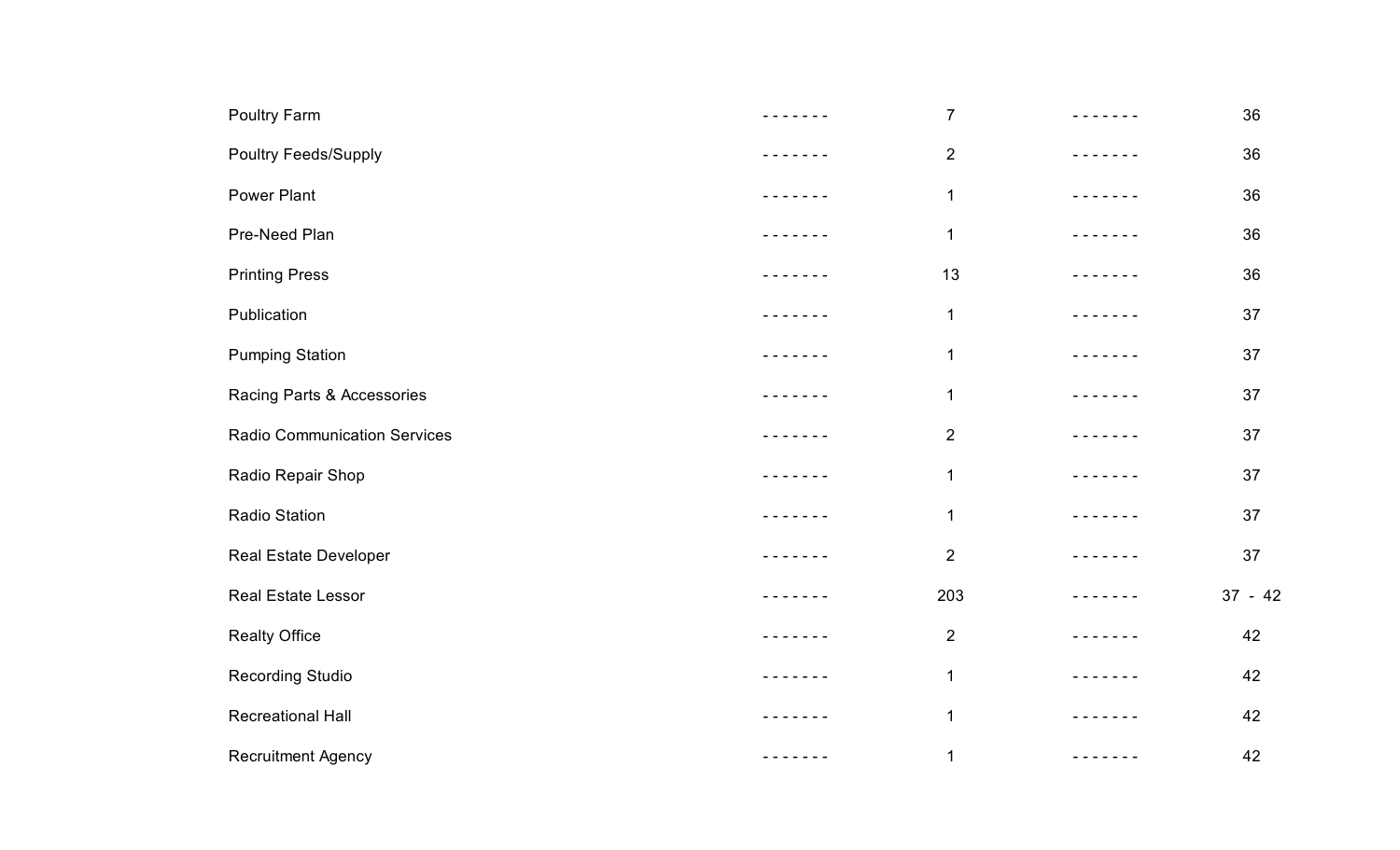| <b>Refreshment Parlor</b>                | $\overline{\mathbf{4}}$ |               | 42      |
|------------------------------------------|-------------------------|---------------|---------|
| Refrigeration & Airconditioning Services | 3                       |               | 42      |
| Repacking & Processing of Cereals        | $\mathbf 1$             |               | 42      |
| Repair Shop                              | 6                       |               | 42      |
| Resort (swimming pool rental)            | $\mathbf 1$             |               | 42      |
| Restaurant                               | 34                      |               | 42 - 43 |
| Retailer                                 | 30                      |               | 43 - 44 |
| Rice & Corn Store                        | $\boldsymbol{9}$        | $\frac{1}{2}$ | 44      |
| <b>Rice Retailer</b>                     | $\overline{7}$          |               | 44 - 45 |
| <b>Rice Store</b>                        | 26                      |               | 45      |
| Roasted Pork & Chicken retail            | 1                       |               | 45      |
| <b>RTW</b>                               | 14                      |               | 45 - 46 |
| Rubber Slipper Store                     | 1                       |               | 46      |
| Sales                                    | $\bf 8$                 |               | 46      |
| Saloon                                   | $\overline{2}$          |               | 46      |
| Salt Store                               | $\overline{\mathbf{4}}$ |               | 46      |
| Sandwich Retailer                        | 1                       |               | 46      |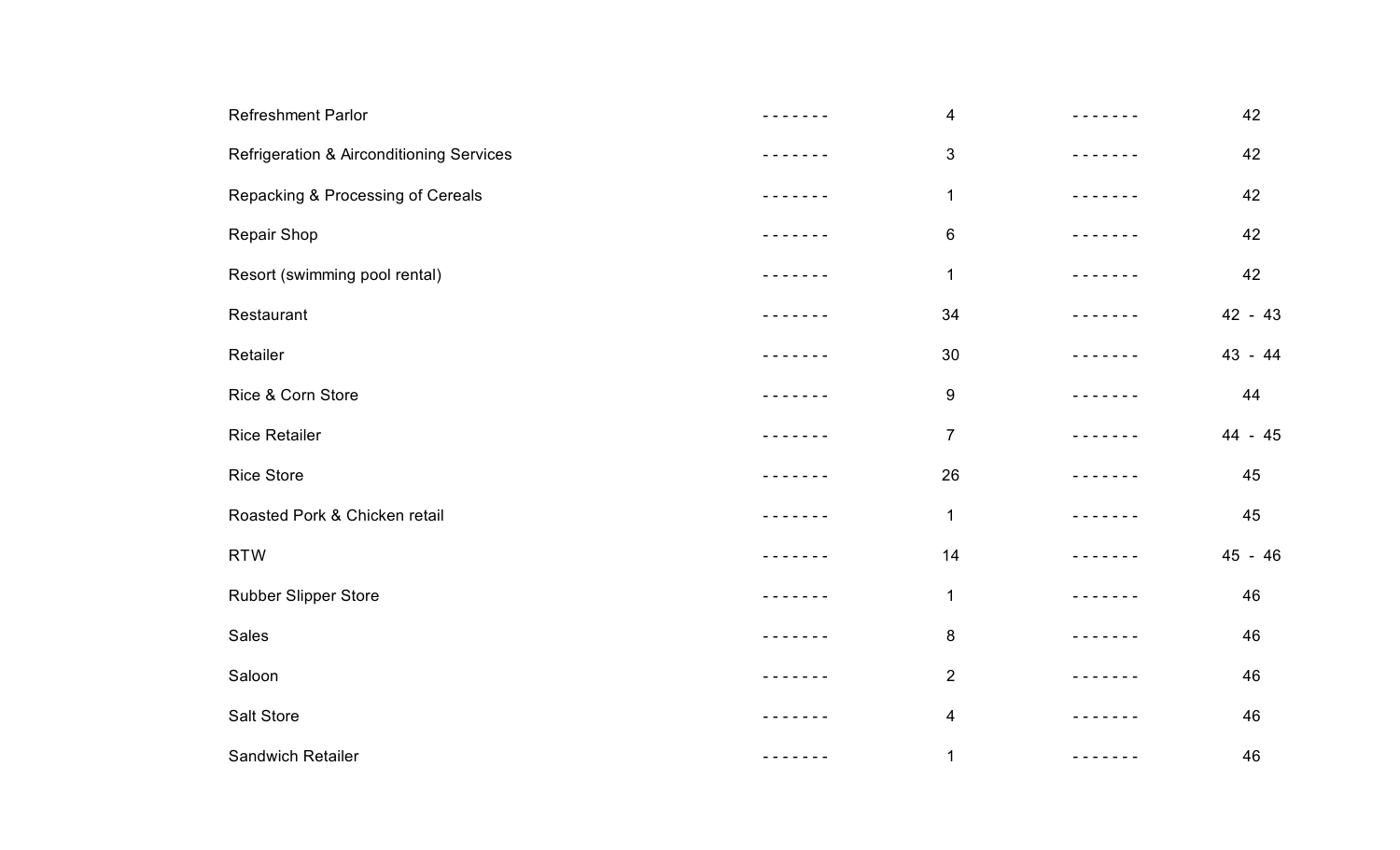| Sari-sari Store                          | - - - - - - -                                               | 210            | - - - - - - -                                                                                                                                                                                                                                                                                                                                                                                                                                                              | $46 - 51$ |
|------------------------------------------|-------------------------------------------------------------|----------------|----------------------------------------------------------------------------------------------------------------------------------------------------------------------------------------------------------------------------------------------------------------------------------------------------------------------------------------------------------------------------------------------------------------------------------------------------------------------------|-----------|
| Sash Factory                             |                                                             | $\overline{2}$ | $- - - - -$                                                                                                                                                                                                                                                                                                                                                                                                                                                                | 51        |
| School (private)                         | -------                                                     | 18             | - - - - - - -                                                                                                                                                                                                                                                                                                                                                                                                                                                              | $51 - 52$ |
| <b>School Supplies &amp; Accessories</b> |                                                             | $\overline{2}$ | $- - - - - -$                                                                                                                                                                                                                                                                                                                                                                                                                                                              | 52        |
| <b>Security Agency</b>                   | $\frac{1}{2}$                                               | $\overline{7}$ | $\frac{1}{2}$                                                                                                                                                                                                                                                                                                                                                                                                                                                              | 52        |
| Service Center                           | - - - - - - -                                               | 2              | $\frac{1}{2}$                                                                                                                                                                                                                                                                                                                                                                                                                                                              | 52        |
| Services                                 |                                                             | 26             |                                                                                                                                                                                                                                                                                                                                                                                                                                                                            | $52 - 53$ |
| Ship Chandling                           |                                                             | 2              | $\frac{1}{2}$                                                                                                                                                                                                                                                                                                                                                                                                                                                              | 53        |
| <b>Shipping Lines/Services</b>           |                                                             | $\overline{7}$ | $- - - - -$                                                                                                                                                                                                                                                                                                                                                                                                                                                                | 53        |
| Shoe Store                               |                                                             | $\sqrt{5}$     |                                                                                                                                                                                                                                                                                                                                                                                                                                                                            | 53        |
| <b>Shopping Center</b>                   |                                                             | 1              | - - - - - - -                                                                                                                                                                                                                                                                                                                                                                                                                                                              | 53        |
| Signboard Lessor                         | -----                                                       | 1              | $- - - - -$                                                                                                                                                                                                                                                                                                                                                                                                                                                                | 53        |
| <b>Silk Screen Printing</b>              | $\frac{1}{2}$ .<br><br><br><br><br><br><br><br><br><br><br> | $\mathbf 1$    | $- - - - - -$                                                                                                                                                                                                                                                                                                                                                                                                                                                              | 53        |
| Small Carenderia                         | - - - - - - -                                               | $\,6$          | - - - - - - -                                                                                                                                                                                                                                                                                                                                                                                                                                                              | $53 - 54$ |
| Small Eatery                             | $- - - - - -$                                               | 17             | .                                                                                                                                                                                                                                                                                                                                                                                                                                                                          | 54        |
| Small Sari-sari Store                    |                                                             | 5              | $\frac{1}{2}$                                                                                                                                                                                                                                                                                                                                                                                                                                                              | 54        |
| Small Store                              | - - - - - - -                                               | 118            | $\frac{1}{2} \left( \frac{1}{2} \right) \left( \frac{1}{2} \right) \left( \frac{1}{2} \right) \left( \frac{1}{2} \right) \left( \frac{1}{2} \right) \left( \frac{1}{2} \right) \left( \frac{1}{2} \right) \left( \frac{1}{2} \right) \left( \frac{1}{2} \right) \left( \frac{1}{2} \right) \left( \frac{1}{2} \right) \left( \frac{1}{2} \right) \left( \frac{1}{2} \right) \left( \frac{1}{2} \right) \left( \frac{1}{2} \right) \left( \frac{1}{2} \right) \left( \frac$ | $54 - 57$ |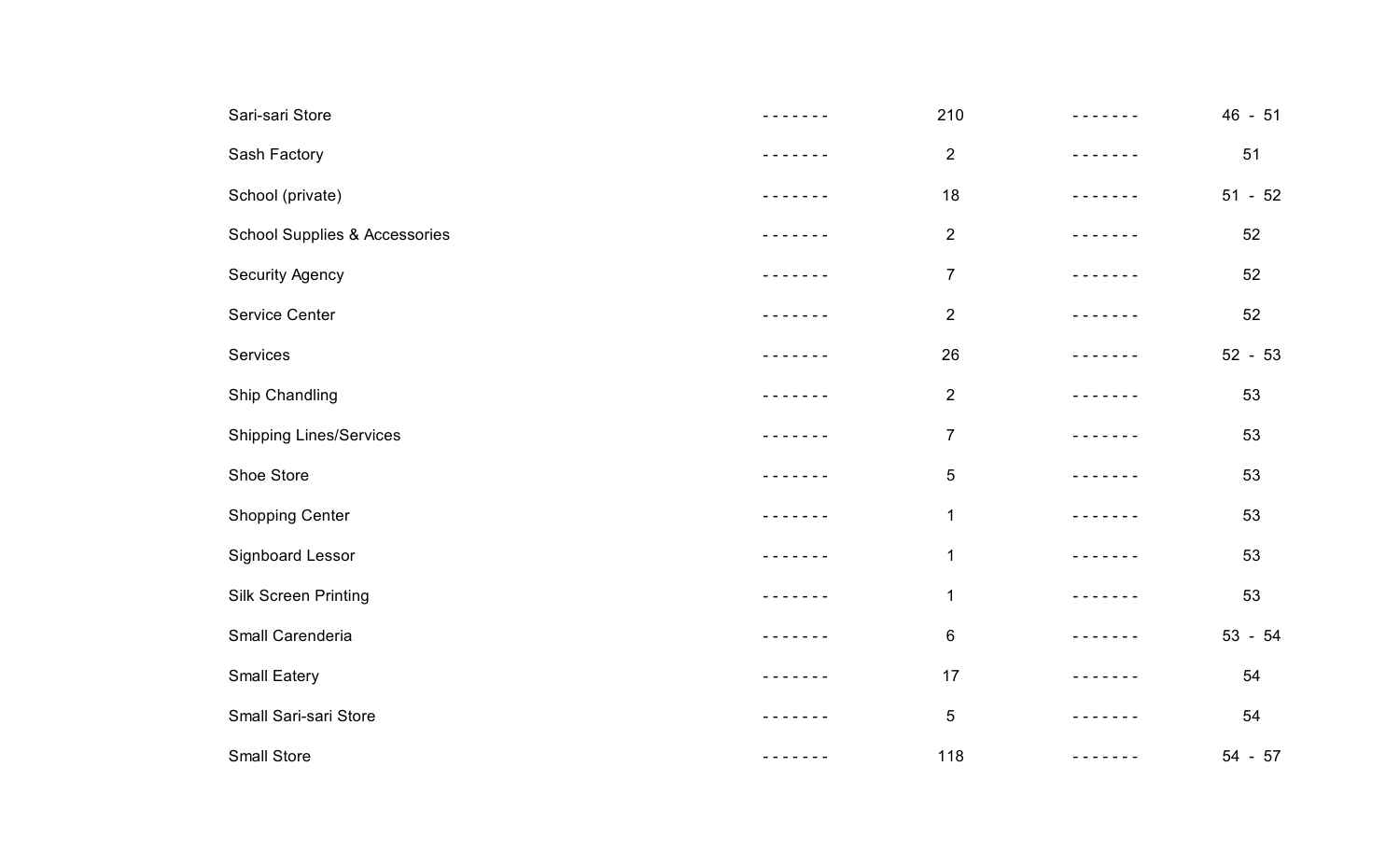| Softdrink Dealer                    | - - - - - - - | 1              |               | 57        |
|-------------------------------------|---------------|----------------|---------------|-----------|
| Solid Waste Hauling Services        |               | $\mathbf 1$    |               | 57        |
| Sound System & Services             | - - - - - - - | $\mathbf 1$    |               | 57        |
| <b>Sporting Goods</b>               |               | $\mathbf{1}$   |               | 57        |
| Sports Wear                         | $\frac{1}{2}$ | $\mathbf 1$    |               | 57        |
| <b>Steel Works</b>                  | - - - - - - - | 1              | $\frac{1}{2}$ | 57        |
| Studio Laboratory                   | -------       | $\mathbf 1$    | - - - - - - - | 57        |
| Sub-Contractor                      |               | 11             | $- - - - -$   | $57 - 58$ |
| Sugar & Candy Store                 |               | 9              |               | 58        |
| Supermarket                         |               | 3              |               | 58        |
| Supplier (Hydrogen & Nitrogen)      |               | 1              |               | 58        |
| <b>Surplus Shop</b>                 |               | $\overline{2}$ |               | 58        |
| <b>Surveying Office</b>             |               | $\overline{2}$ |               | 58        |
| <b>Taho Dealer</b>                  | - - - - - - - | $\mathbf 1$    |               | 58        |
| Tailoring                           | - - - - - - - | $\overline{7}$ | - - - - - - - | 58        |
| <b>Target Range</b>                 | $\frac{1}{2}$ | 1              | -----         | 58        |
| <b>Technical Consultancy Office</b> |               | 1              | - - - - - - - | 59        |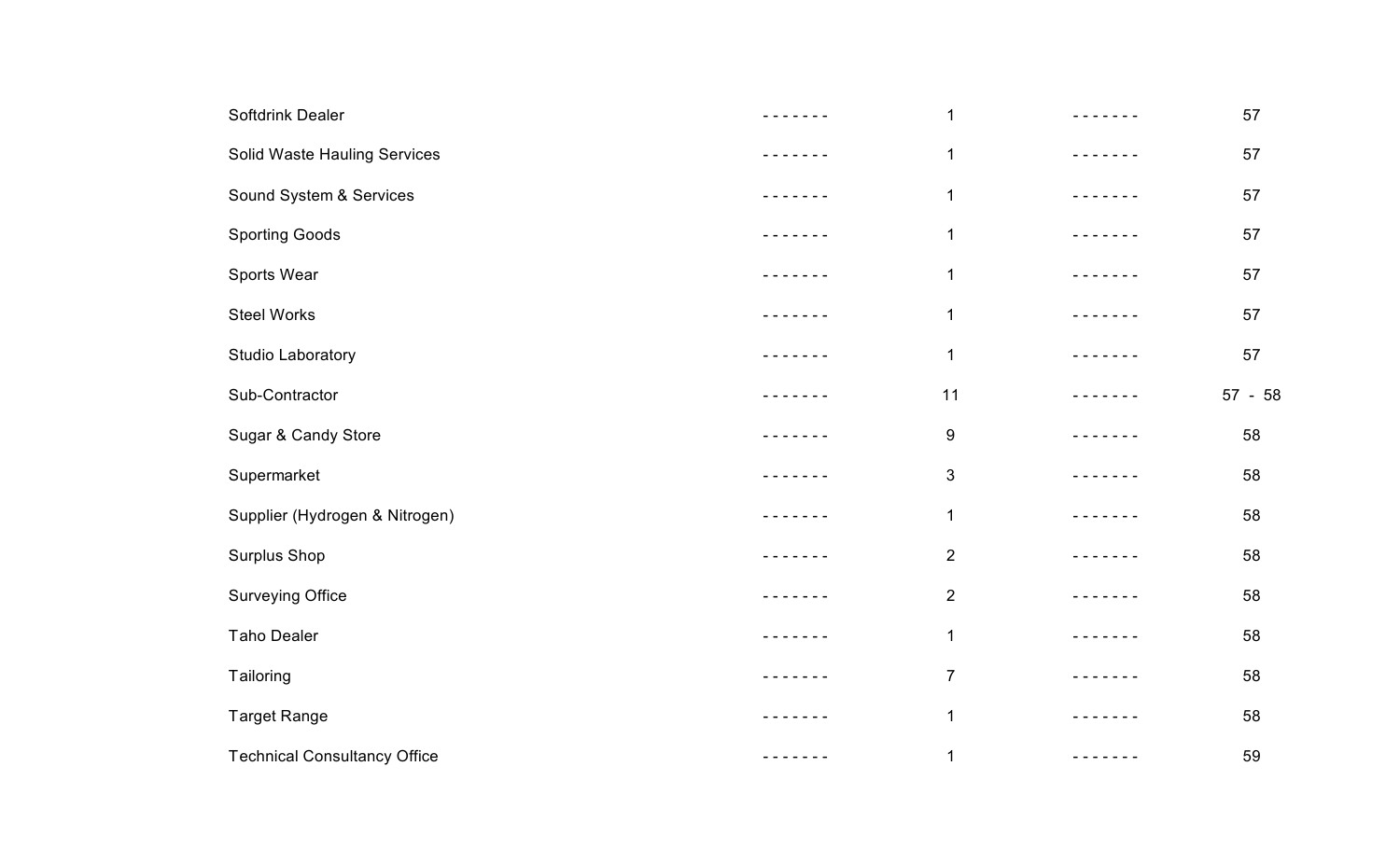| Telecommunications                        | ------                                                                                                                                                                                                                                                                                                                                                                                                                                                                     | 6                       |                                                                                                                                       | 59      |
|-------------------------------------------|----------------------------------------------------------------------------------------------------------------------------------------------------------------------------------------------------------------------------------------------------------------------------------------------------------------------------------------------------------------------------------------------------------------------------------------------------------------------------|-------------------------|---------------------------------------------------------------------------------------------------------------------------------------|---------|
| Terminal (Bus)                            |                                                                                                                                                                                                                                                                                                                                                                                                                                                                            | $\mathbf 1$             |                                                                                                                                       | 59      |
| <b>Tiles Center</b>                       | - - - - - - -                                                                                                                                                                                                                                                                                                                                                                                                                                                              | $\overline{2}$          |                                                                                                                                       | 59      |
| <b>Tinsmith Shop</b>                      |                                                                                                                                                                                                                                                                                                                                                                                                                                                                            | $\mathbf 1$             |                                                                                                                                       | 59      |
| Tire Services & Supply                    |                                                                                                                                                                                                                                                                                                                                                                                                                                                                            | $\overline{2}$          |                                                                                                                                       | 59      |
| Toy Balloon Shop                          |                                                                                                                                                                                                                                                                                                                                                                                                                                                                            | $\overline{2}$          |                                                                                                                                       | 59      |
| Trading                                   | - - - - - - -                                                                                                                                                                                                                                                                                                                                                                                                                                                              | 56                      | - - - - - - -                                                                                                                         | 59 - 60 |
| <b>Transport Services</b>                 | $- - - - -$                                                                                                                                                                                                                                                                                                                                                                                                                                                                | 3                       | $\frac{1}{2} \frac{1}{2} \frac{1}{2} \frac{1}{2} \frac{1}{2} \frac{1}{2} \frac{1}{2} \frac{1}{2} \frac{1}{2} \frac{1}{2} \frac{1}{2}$ | 60      |
| <b>Transportation Business</b>            |                                                                                                                                                                                                                                                                                                                                                                                                                                                                            | $\mathbf 1$             |                                                                                                                                       | 60      |
| Transporter/Trader                        |                                                                                                                                                                                                                                                                                                                                                                                                                                                                            | $\mathbf 1$             |                                                                                                                                       | 61      |
| <b>Travel Agency</b>                      |                                                                                                                                                                                                                                                                                                                                                                                                                                                                            | $\overline{\mathbf{4}}$ |                                                                                                                                       | 61      |
| <b>Trucking Delivery Services</b>         |                                                                                                                                                                                                                                                                                                                                                                                                                                                                            | 3                       | $- - - - - -$                                                                                                                         | 61      |
| <b>T-Shirt Printing</b>                   |                                                                                                                                                                                                                                                                                                                                                                                                                                                                            | $\overline{2}$          |                                                                                                                                       | 61      |
| <b>Tutorial Center</b>                    | - - - - - - -                                                                                                                                                                                                                                                                                                                                                                                                                                                              | $\mathbf 1$             |                                                                                                                                       | 61      |
| <b>Upholstery Works &amp; Supplies</b>    |                                                                                                                                                                                                                                                                                                                                                                                                                                                                            | $\mathbf 1$             |                                                                                                                                       | 61      |
| Vaciador & Beauty Supply                  | $\frac{1}{2} \left( \frac{1}{2} \right) \left( \frac{1}{2} \right) \left( \frac{1}{2} \right) \left( \frac{1}{2} \right) \left( \frac{1}{2} \right) \left( \frac{1}{2} \right) \left( \frac{1}{2} \right) \left( \frac{1}{2} \right) \left( \frac{1}{2} \right) \left( \frac{1}{2} \right) \left( \frac{1}{2} \right) \left( \frac{1}{2} \right) \left( \frac{1}{2} \right) \left( \frac{1}{2} \right) \left( \frac{1}{2} \right) \left( \frac{1}{2} \right) \left( \frac$ | 1                       | ------                                                                                                                                | 61      |
| Veterinary Clinic & Agricultural Supplies |                                                                                                                                                                                                                                                                                                                                                                                                                                                                            | 4                       |                                                                                                                                       | 61      |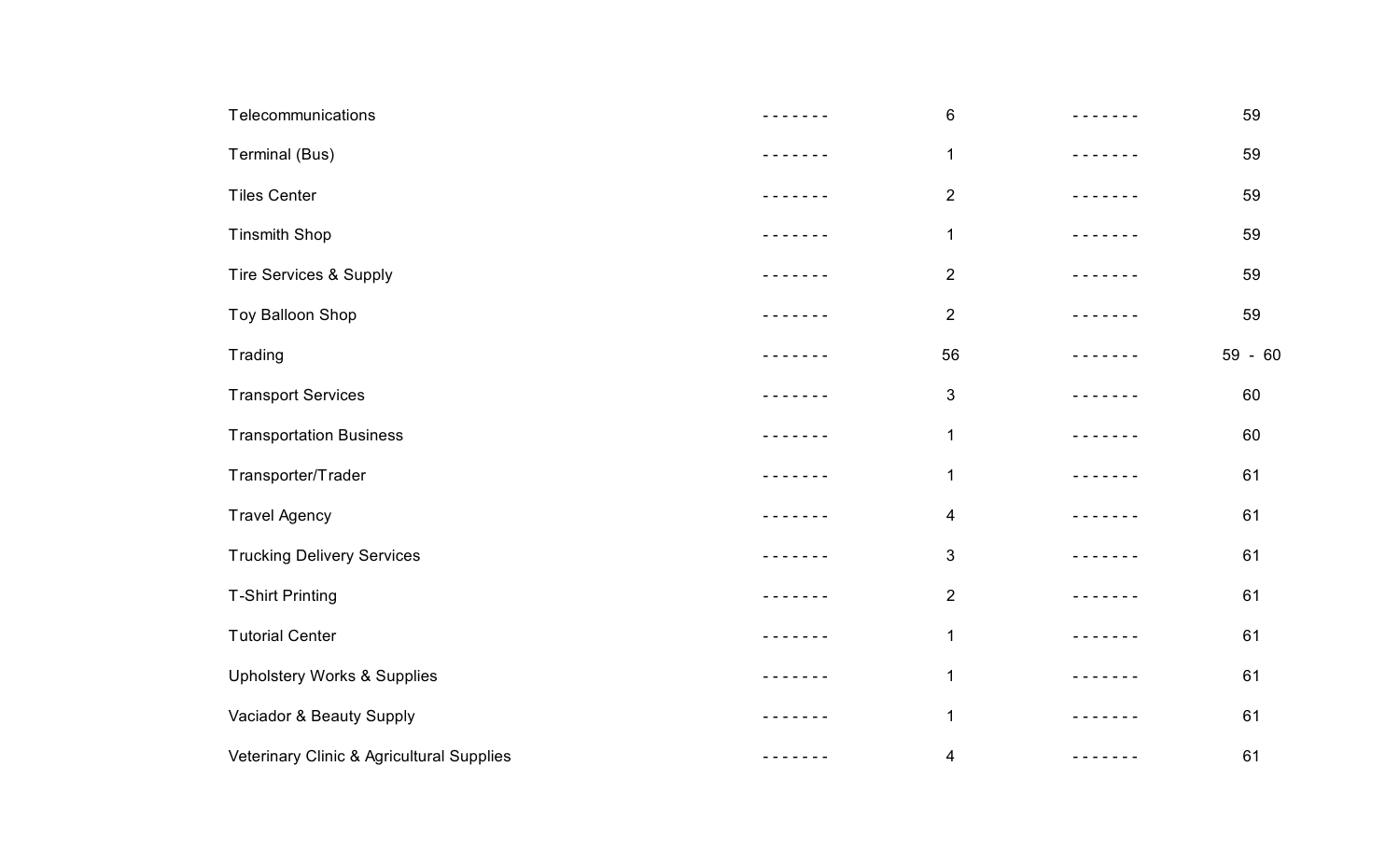| Videoke Bar                    | $\sqrt{3}$     | 61        |
|--------------------------------|----------------|-----------|
| <b>Vulcanizing Shop</b>        | $\mathbf{3}$   | 61        |
| Warehouse                      | $\overline{2}$ | 61        |
| Watch Repair Shop              | $\overline{2}$ | 61        |
| <b>Water Refilling Station</b> | 10             | $61 - 62$ |
| <b>Water Sports</b>            | $\overline{1}$ | 62        |
| <b>Water Supply</b>            | $\mathbf{1}$   | 62        |
| Waterworks System              | $\,6\,$        | 62        |
| <b>Welding Shop</b>            | $\overline{5}$ | 62        |
| Wholesaler                     | 1              | 62        |
| Wine Retailer                  | $\mathbf{1}$   | 62        |
| Xerox Machine                  | $\overline{1}$ | 62        |

**T O T A L**- - - - - - - **2,267**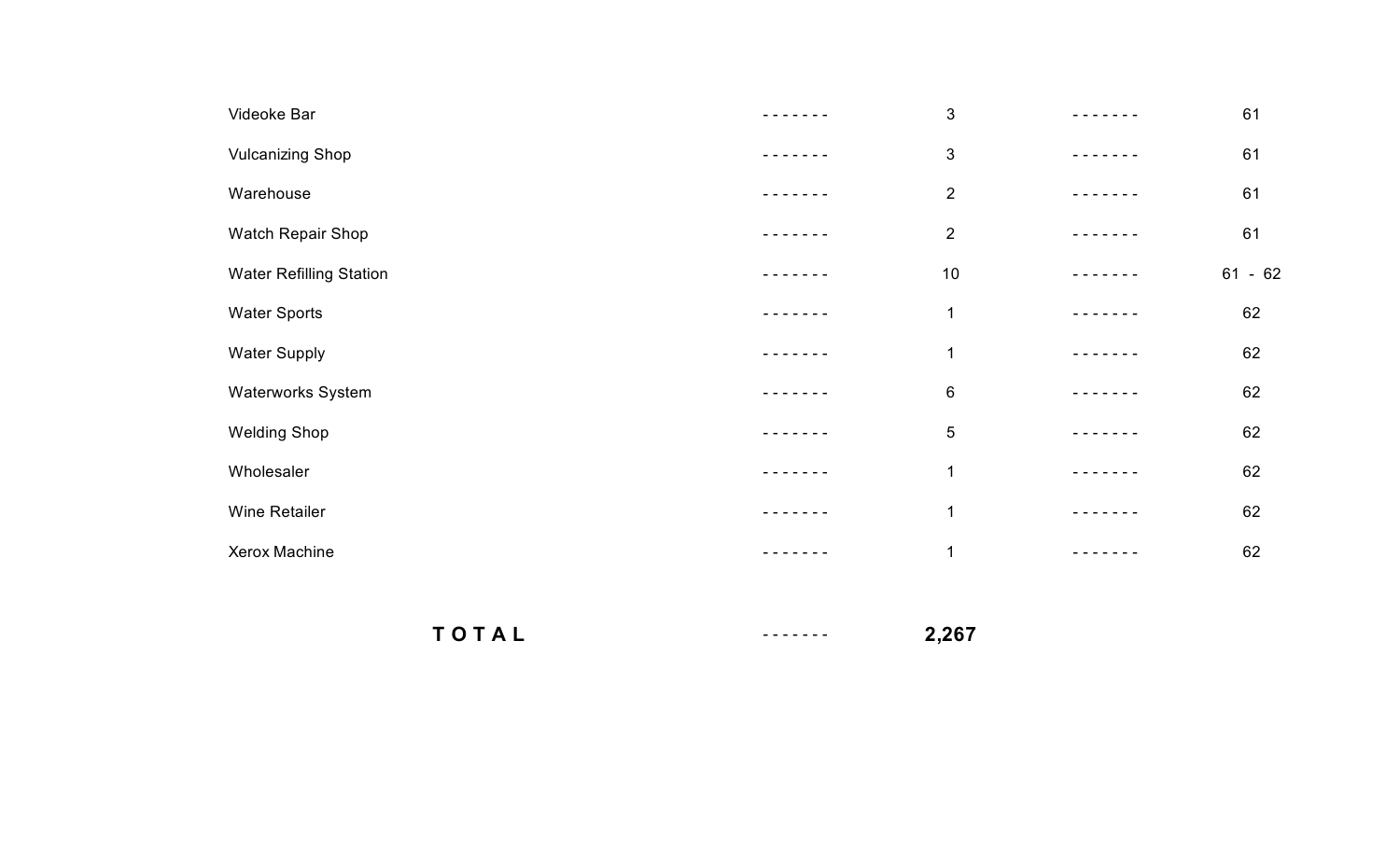| <b>Business Owner</b>                                                                                                         | Kind/Type of Business                                                                                                      | <b>Business Address</b>                                                                                     | <b>Business/Trade Name</b>                                                                                                                                       | Gross/Capital<br>(P)                                                   |
|-------------------------------------------------------------------------------------------------------------------------------|----------------------------------------------------------------------------------------------------------------------------|-------------------------------------------------------------------------------------------------------------|------------------------------------------------------------------------------------------------------------------------------------------------------------------|------------------------------------------------------------------------|
| <b>Merza Osorio</b>                                                                                                           | <b>Accessories Shop</b>                                                                                                    | Caedo, Calicanto                                                                                            |                                                                                                                                                                  | 10,000.00                                                              |
| Dela Roca, Bool & Atienza CPA's<br>Mario Velasco Pradil<br>Perez/Cabral/Valencia & Co.                                        | <b>Accounting &amp; Auditing Firm</b><br><b>Accounting &amp; General Services</b><br><b>Accounting Firm</b>                | <b>Pallocan West</b><br>P. Burgos Street<br>9 P. Burgos Street                                              | Dela Roca, Bool & Atienza CPA's                                                                                                                                  | 15.000.00<br>20,000.00<br>50.000.00                                    |
| Sergie Rex Atienza                                                                                                            | <b>Advertising &amp; Events Specialists Office</b>                                                                         | M. H. Del Pilar Street                                                                                      | Syncronic<br><b>Resolution Advertising</b><br>&<br>Events<br><b>Specialists</b>                                                                                  | 10,000.00                                                              |
| LBC Express Inc.                                                                                                              | Air Freight Forwarders & Common Carrier                                                                                    | P. Burgos St.                                                                                               | LBC Express Inc.                                                                                                                                                 | 5,429,373.18                                                           |
| Jerry G. Reyes                                                                                                                | Airconditioning Shop & Services                                                                                            | <b>Balagtas</b>                                                                                             | Triple J Auto Aircon Services                                                                                                                                    | 340,000.00                                                             |
| Gregorio H. Hernandez                                                                                                         | <b>Animal Food Store</b>                                                                                                   | D. Silang St.                                                                                               |                                                                                                                                                                  | 3,650,000.00                                                           |
| Azucena R. Beredo<br><b>Felisa Balmes</b><br>Royal Star Appliances Mktg. Inc.<br>Win Electromart Corp.<br>Snihaya Macabangkit | Appliance Store<br><b>Appliance Store</b><br>Appliance Store<br><b>Appliance Store</b><br><b>Appliance Store (Surplus)</b> | Beredo Bldg., P. Burgos St.<br>D. Silang Street<br>P. Burgos St.<br>P. Burgos Street<br>15 D. Silang Street | <b>ARB Commercial</b><br><b>Elf Classic Marketing</b><br>Royal Star Appliance Mktg. Inc.<br>Win Electromart Corp.<br><b>Snihaya Surplus TV &amp; Applicances</b> | 661,050.00<br>75,000.00<br>2,252,175.00<br>50.000.00<br>20,000.00      |
| Shirley Fabie                                                                                                                 | <b>Architectural Office</b>                                                                                                | 55 Diamond St., Beredo Subd., Alangilan                                                                     |                                                                                                                                                                  | 260.000.00                                                             |
| Dockside Port Terminals Inc.                                                                                                  | <b>Arrastre &amp; Stevedoring</b>                                                                                          | Ricardo Bldg., Rizal Ave. Ext.                                                                              | Dockside Port Terminals Inc.                                                                                                                                     | 25,000,000.00                                                          |
| Metropolitan Bank & Trust Co.                                                                                                 | <b>ATM Machine</b>                                                                                                         | SM City Batangas, Pallocan West                                                                             | <b>Metro Bank</b>                                                                                                                                                | 350,000.00                                                             |
| Ernesto Mendoza<br><b>Christopher Paderes</b><br>Danilo B. Bisco<br>Delia S. Ocampo                                           | Auto Center<br><b>Auto ElectricalShop</b><br>Auto Repair Shop<br>Auto Repair Shop                                          | Kumintang Ilaya<br><b>Balagtas</b><br>National Highway, Kumintang Ibaba<br>Kumintang Ibaba                  | Kartrade Auto Dealer<br><b>Fax 888 Electrical Center</b>                                                                                                         | 900,000.00<br>50.000.00<br>180,000.00<br>70.000.00                     |
| <b>Eleuterio Montalbo</b><br>Emelita R. Bicomong<br>Luis P. Panaligan                                                         | <b>Auto Repair Shop</b><br><b>Auto Repair Shop</b><br><b>Auto Repait Shop</b>                                              | Diversion Road, Banaba South<br><b>Balagtas</b><br>Concepcion                                               | <b>Chiyoda Auto Trading</b>                                                                                                                                      | 100,000.00<br>20.000.00<br>130,000.00                                  |
| New Leader Trading & Auto Supply Inc.<br>Evelyn Dalag                                                                         | Auto Supplies & General Merchandise<br>Auto Supplies & Stainless Steel Accessories Alangilan                               | P. Burgos St./Noble St.                                                                                     | New Leader Trading & Auto Supplies Inc.<br>Franco Oliver Auto Supply<br>&<br><b>Stainless</b><br>Accessories                                                     | 3,823,283.43<br>348,500.00                                             |
| Cirilo S. Toyao<br>Gemma C. Miguel<br>Lipeños Auto Supply<br>Mary Jane Vitto<br>Jun Ng Tan                                    | <b>Auto Supply</b><br>Auto Supply<br><b>Auto Supply</b><br>Auto Supply<br>Auto Supply & Hardware                           | Hilltop, Kumintang Ibaba<br>999 MH Del Pilar St.<br>D. Silang St.<br>Cuta<br>Evangelista St.                | <b>Hilltop Auto Supply</b><br>Infinity Auto Supply & Gen. Mdse.<br>Lipeños Auto Supply<br><b>JNT Enterprises &amp; Auto Supply</b>                               | 200.000.00<br>490,250.00<br>2.750.740.00<br>320.000.00<br>3.236.448.90 |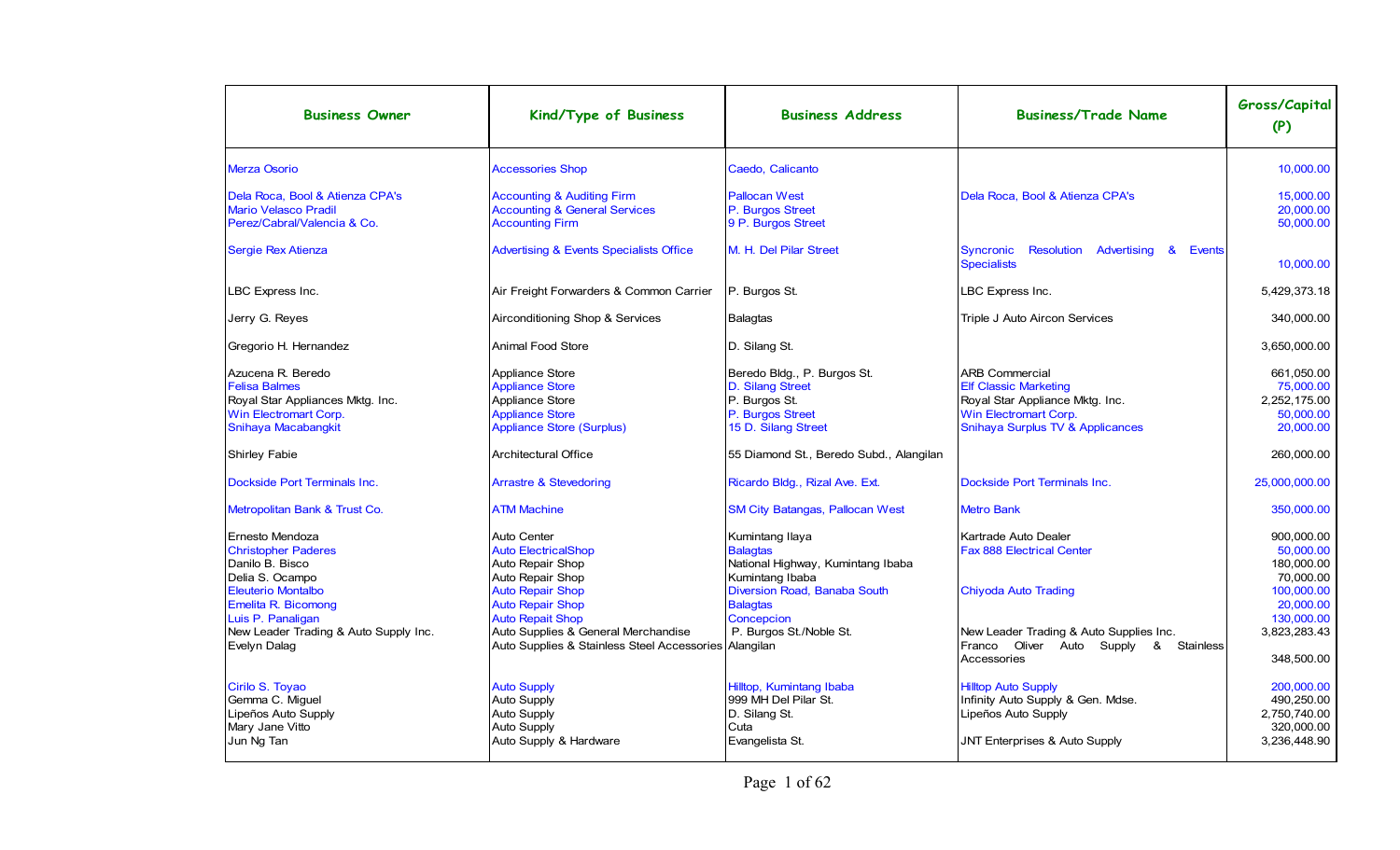| <b>Business Owner</b>                  | Kind/Type of Business                                              | <b>Business Address</b>                | <b>Business/Trade Name</b>          | Gross/Capital<br>(P) |
|----------------------------------------|--------------------------------------------------------------------|----------------------------------------|-------------------------------------|----------------------|
| Jimmy P. Joyag                         | <b>Auto Supply &amp; Trading</b>                                   | <b>Mahabang Parang</b>                 | J. Joyag Auto Supply & Trading      | 50,000.00            |
| <b>Alma Antido</b>                     | <b>Bakery</b>                                                      | Cuta                                   |                                     | 20.000.00            |
| Citibaker Inc.                         | Bakery                                                             | Rizal Ave.                             | Citibaker Inc.                      | 505.668.35           |
| <b>Glenda Manalo</b>                   | <b>Bakery</b>                                                      | 23 Evangelista Street                  |                                     | 50.000.00            |
| Lorena L. Abas                         | <b>Bakery</b>                                                      | 22-B P. Genato Street                  |                                     | 10,000.00            |
| <b>Menrado Dimayuga</b>                | <b>Bakery</b>                                                      | <b>Tinga Itaas</b>                     | <b>May Flower bakery</b>            | 10.000.00            |
| <b>Myrere B. Tiamsim</b>               | <b>Bakery</b>                                                      | Dolor Subd. Brgy. 6                    |                                     | 50,000.00            |
| Sancha Hernandez                       | Bakery                                                             | 6 D. Silang St.                        | Hernandez Bakery                    | 386.194.18           |
| <b>Sherly Cueto</b>                    | <b>Bakery</b>                                                      | M. H. Del Pilar Street                 |                                     | 10.000.00            |
| <b>Tirso Ronquillo</b>                 | <b>Bakery</b>                                                      | <b>Tulo</b>                            | <b>Golden House Bakery</b>          | 30,000.00            |
| <b>Wilma Liwag</b>                     | <b>Bakery</b>                                                      | Sta. Rita                              |                                     | 12,000.00            |
| Mary Berba                             | Bakery & Grocery                                                   | 105 Rizal Ave.                         |                                     | 543.150.00           |
| Ruel P. Recinto                        | <b>Bakery &amp; Mini Store</b>                                     | Cuta, Batangas City                    | Em-joi Bakery                       | 20,000.00            |
| Ben B. Baqui                           | Bakery & Sari-sari Store                                           | Arrieta Subd. Sta. Clara               |                                     | 50.000.00            |
| Galicano E. Mendoza                    | Bakery & Sari-sari Store w/ Rice & Retail Madonna Subd., Alangilan |                                        | G & M Bakery & Sari-sari Store      |                      |
|                                        | Tobacco                                                            |                                        |                                     | 449,300.00           |
| Melba Perez                            | <b>Bakery Store</b>                                                | 115 D. Silang St.                      | La Esperanza Bakery                 | 481,347.55           |
| Librada M. Delgado                     | Bakery w/ Retail Tobacco & Fermented Calicanto                     |                                        |                                     |                      |
|                                        | Liquor                                                             |                                        |                                     | 170.000.00           |
| Leonardo Manalo                        | Bakery w/ Sari-sari Store                                          | Cuta                                   |                                     | 150.000.00           |
|                                        |                                                                    |                                        |                                     |                      |
| Benjamin P. Chua                       | Bakeshop                                                           | 2 B. Luna St.                          | Starwan Bake Shop                   | 72,000.00            |
| Bobby C. Ilao                          | <b>Bakeshop</b>                                                    | <b>Pallocan West</b>                   |                                     | 60,000.00            |
| <b>Goldilocks Bakeshop Corp.</b>       | <b>Bakeshop</b>                                                    | Caedo, Calicanto                       |                                     | 3,305,528.43         |
| Banco Filipino Savings & Mortgage Bank | Bank                                                               | Rizal Ave./P. Gomez St.                | Banco Filipino                      | 1,500,000.00         |
| <b>Bank of Commerce</b>                | Bank                                                               | 27 P. Burgos St.                       | <b>Bank of Commerce</b>             | 288.017.70           |
| <b>Bank of Commerce</b>                | Bank                                                               | Caedo, Calicanto                       |                                     | 314,348.62           |
| Bank of the Phil. Island               | Bank                                                               | Kumintang Ilaya                        | <b>BPI</b>                          | 446,915.20           |
| Bank of the Phil. Island               | Bank                                                               | P. Burgos St.                          | <b>BPI</b>                          | 12,611,618.75        |
| <b>BPI</b>                             | Bank                                                               | Hilltop, Kumintang Ibaba               | <b>BPI</b>                          | 9.671.99             |
| <b>BPI Family Savings Bank</b>         | Bank                                                               | Caedo, Calicanto                       | <b>BPI Family Savings Bank</b>      | 531.759.52           |
| China Banking Corp.                    | Bank                                                               | P. Burgos St.                          | China Banking Corp.                 | 2,970,305.43         |
| Citibank Saving Inc.                   | <b>Bank</b>                                                        | Insular Life Bldg. Kumintang Ibaba     | Citibank Saving Inc.                | 5,000,000.00         |
| Country Side Cooperative Rural Bank    | <b>Bank</b>                                                        | G/F Insular Life Bldg. Kumintang Ibaba | <b>Cooperative Bank of Batangas</b> | 4,037,791.22         |
| Equitable PCI Bank                     | <b>Bank</b>                                                        | P. Burgos Street                       | Equitable PCI Bank                  | 3,045,472.42         |
| <b>Ibaan Rural Bank Inc.</b>           | <b>Bank</b>                                                        | Romero Bldg, P. Burgos Street          | <b>Ibaan Rural Bank Inc</b>         | 800,000.00           |
| Land Bank of the Philippines           | <b>Bank</b>                                                        | P. Burgos St.                          | Land Bank of the Philippines        | 43,305,213.05        |
| <b>LBC Development Bank</b>            | <b>Bank</b>                                                        | 1/F Ferrel Bldg. D. Silang Street      | <b>LBC Development Bank</b>         | 645,619.62           |
| Luzon Development Bank                 | <b>Bank</b>                                                        | Kumintang Ilaya                        | Luzon Development Bank              | 1.856.758.60         |
| <b>METRO Bank</b>                      | <b>Bank</b>                                                        | Kumintang Ilaya                        | Metropolitan Bank & Trust Co.       | 2.841.465.25         |
| Metropolitan Bank & Trust Co.          | <b>Bank</b>                                                        | Rizal Ave./P. Burgos St.               | Metro Bank                          | 40,421,423.18        |
|                                        |                                                                    |                                        |                                     |                      |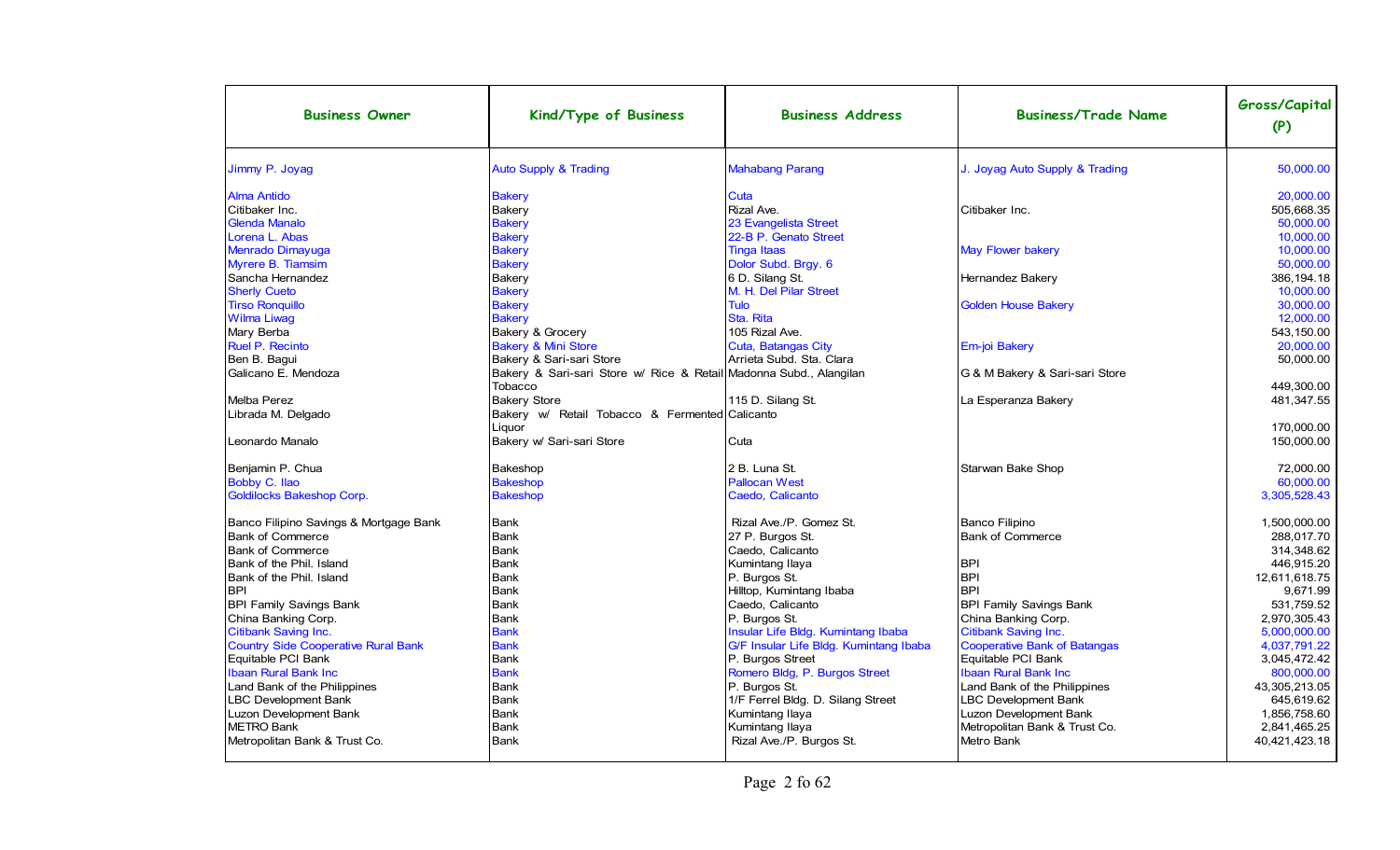| <b>Business Owner</b>          | Kind/Type of Business           | <b>Business Address</b>                | <b>Business/Trade Name</b>  | Gross/Capital<br>(P) |
|--------------------------------|---------------------------------|----------------------------------------|-----------------------------|----------------------|
| Phil. National Bank            | Bank                            | P. Burgos St./C. Tirona St.            | PNB                         | 52,488,255.99        |
| Phil. Savings Bank             | Bank                            | P. Burgos St.                          | Phil. Savings Bank          | 15,383,076.46        |
| Phil. Veterans Bank            | Bank                            | Evangelista St.                        | Phil. Veterans Bank         | 6,651,684.82         |
| Philam Saving Bank             | Bank                            | P. Burgos Street                       | Philam Saving Bank          | 44,650,820.20        |
| Planters Development Bank      | Bank                            | 64 P. Burgos St.                       | Planters Bank               | 79,093.00            |
| <b>RCBC Savings</b>            | Bank                            | D. Silang St.                          | RCBC Savings Bank           | 898,281.05           |
| Rizal Commercial Banking Corp. | Bank                            | Rizal Ave.                             | <b>RCBC</b>                 | 4,354,108.30         |
| Rural Bank of Batangas Inc.    | Bank                            | Rizal Ave.                             | Rural Bank of Batangas Inc. | 11,002,500.78        |
| Rural Bank of Lobo             | Bank                            | Apacible St.                           | Rural Bank of Lobo          | 1,020,280.00         |
| Security Bank Corporation      | Bank                            |                                        | Security Bank Corporation   | 100,00.00            |
| The Real Bank                  | Bank                            | P. Burgos Street                       | The Real Bank               | 407,456.44           |
| Union Bank of the Phils.       | Bank                            | 28-A P. Burgos St.                     | Union Bank of the Phils.    | 2,800.00             |
| United Overseas Bank           | <b>Bank</b>                     | <b>Rizal Avenue</b>                    | <b>United Overseas Bank</b> | 566.981.00           |
| Allied Banking Corp.           | Bank (Commercial)               | D. Silang St.                          | Allied Banking Corp.        | 9,986,523.41         |
| United Coconut Planters Bank   | Bank (Universal)                | P. Zamora St./C. Tirona                |                             | 3,131,651.49         |
| James Andrew P. Magadia        | <b>Bar &amp; Restaurant</b>     | <b>Gulod Labac</b>                     | Bem'z Bar & Restaurant      | 100,000.00           |
| Normando B. Napenas            | <b>Bar &amp; Restaurant</b>     | <b>Pallocan West</b>                   |                             | 80,000.00            |
| <b>Alberto Balado</b>          | <b>Barber Shop</b>              | <b>Kumintang Ibaba</b>                 |                             | 40,000.00            |
| Allan A. Zaraspe               | <b>Barber Shop</b>              | 41 Rizal Ave.                          | Allan's Barber Shop         | 100,000.00           |
| AnalizaC. De Castro            | <b>Barber Shop</b>              | 10 M. H. del Pilar Street              |                             | 2.000.00             |
| Carlito Rayos Jr.              | <b>Barber Shop</b>              | C. Tirona St.                          | <b>CRM Barber Shop</b>      | 50.000.00            |
| Erlinda E. Ebreo               | <b>Barber Shop</b>              | P. Herrera Street                      |                             | 10,000.00            |
| <b>Leny Almarez</b>            | <b>Barber Shop</b>              | Tolentino Rd. Kumintan Ibaba           |                             | 10.000.00            |
| Leonilyn J. Noche              | <b>Barber Shop</b>              | Central, Libjo                         |                             | 5,000.00             |
| Michael A. Pineda              | <b>Barber Shop</b>              | <b>SM City Batangas, Pallocan West</b> | G. Q. Barber Shop           | 50.000.00            |
| Nolly D. Pagcaliwagan          | <b>Barber Shop</b>              | P. Zamora Street                       |                             | 10.000.00            |
| Normano Napeñas/Zaida Bulanday | <b>Barber Shop</b>              | Sta. Clara                             |                             | 30,000.00            |
| <b>Pedro Mercado</b>           | <b>Barber Shop</b>              | Calicanto                              |                             | 1,500.00             |
| Perez D. Abacan                | <b>Barber Shop</b>              | <b>Bolbok</b>                          |                             | 50,000.00            |
| Robert L. Cuenca               | <b>Barber Shop</b>              | Center Plains Home, Tingga Labac       | <b>Nigel Barber Shop</b>    | 25,000.00            |
| Lydia Villena                  | Barber Shop (Sari-sari Section) | <b>OPM</b>                             | <b>Stall #283</b>           | 72,000.00            |
| Otelo A. Otocan                | Battery & Elec. Shop            | <b>Balagtas</b>                        |                             | 160,000.00           |
| Marites A. Vida                | <b>Battery Repair Shop</b>      | <b>Bolbok</b>                          |                             | 15,000.00            |
| <b>Divina Balais</b>           | <b>Beauty Parlor</b>            | <b>Rizal Avenue</b>                    |                             | 8.000.00             |
| <b>Edna Arcega</b>             | <b>Beauty Parlor</b>            | Cuta                                   |                             | 60.000.00            |
| Elvira V. Ona                  | <b>Beauty Parlor</b>            | <b>Kumintang Ibaba</b>                 |                             | 50,000.00            |
| Leonardo R. Learin             | Beauty Parlor                   | Evangelista St.                        |                             | 160.000.00           |
| Leonardo Sanchez               | <b>Beauty Parlor</b>            | D. Silang St.                          |                             | 100,000.00           |
| Madonna R. Cruz                | <b>Beauty Parlor</b>            | <b>Evangelista Street</b>              |                             | 5,000.00             |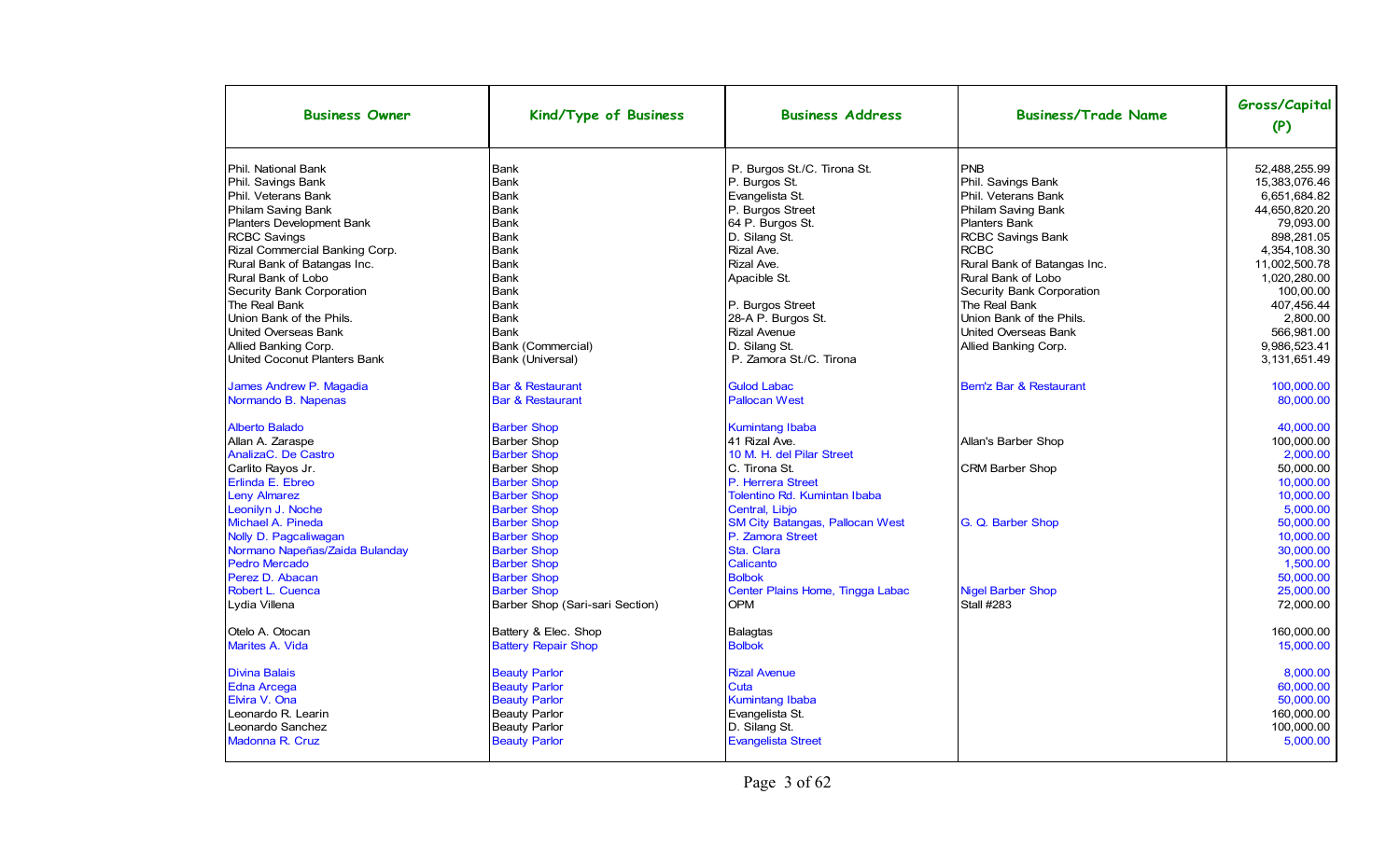| <b>Business Owner</b>                                                                                                                                                                                                                                       | Kind/Type of Business                                                                                                                                                                                                                                                                       | <b>Business Address</b>                                                                                                                                                        | <b>Business/Trade Name</b>                                                                                                                                                                                  | Gross/Capital<br>(P)                                                                                                                                    |
|-------------------------------------------------------------------------------------------------------------------------------------------------------------------------------------------------------------------------------------------------------------|---------------------------------------------------------------------------------------------------------------------------------------------------------------------------------------------------------------------------------------------------------------------------------------------|--------------------------------------------------------------------------------------------------------------------------------------------------------------------------------|-------------------------------------------------------------------------------------------------------------------------------------------------------------------------------------------------------------|---------------------------------------------------------------------------------------------------------------------------------------------------------|
| Mrs. Concepcion Antenor<br>Nancy C. Asensi<br>Pelagia Tolentino                                                                                                                                                                                             | <b>Beauty Parlor</b><br><b>Beauty Parlor</b><br><b>Beauty Saloon</b>                                                                                                                                                                                                                        | P. Zamora St.<br>Noble St.<br><b>Bolbok</b>                                                                                                                                    | Jane's Beauty Center                                                                                                                                                                                        | 70,000.00<br>75.000.00<br>30.000.00                                                                                                                     |
| Dominga Abrera<br><b>Haide Belila</b>                                                                                                                                                                                                                       | <b>Billard Hall</b><br><b>Billard Hall (2 Tables)</b>                                                                                                                                                                                                                                       | Calicanto<br>Sta. Rita Aplaya                                                                                                                                                  |                                                                                                                                                                                                             | 15,000.00<br>46,000.00                                                                                                                                  |
| Pines International Corp.                                                                                                                                                                                                                                   | <b>Blank CDs/DVs &amp; accessories</b>                                                                                                                                                                                                                                                      | <b>SM City Batangas, Pallocan West</b>                                                                                                                                         | <b>CD-R Rine General Mdse.</b>                                                                                                                                                                              | 125,000.00                                                                                                                                              |
| <b>Bienvinido Dimaandal</b>                                                                                                                                                                                                                                 | <b>Boat Line Services</b>                                                                                                                                                                                                                                                                   | Wawa                                                                                                                                                                           | John Clea Shippin Lines                                                                                                                                                                                     | 100,000.00                                                                                                                                              |
| <b>Raul Villanueva Florida</b>                                                                                                                                                                                                                              | <b>Book Dealer</b>                                                                                                                                                                                                                                                                          | #77 B, Rizal Avenue                                                                                                                                                            | Reading Very Fundamental Ent.                                                                                                                                                                               | 20,000.00                                                                                                                                               |
| Villa Ana Paradise Resort & Farm Inc.                                                                                                                                                                                                                       | <b>Booking Office</b>                                                                                                                                                                                                                                                                       | <b>Bolbok</b>                                                                                                                                                                  | Villa Ana Paradise Resort & Farm Inc.                                                                                                                                                                       | 30,000.00                                                                                                                                               |
| Marcelino G. Atienza                                                                                                                                                                                                                                        | <b>Bookstore</b>                                                                                                                                                                                                                                                                            | Evangelista St.                                                                                                                                                                |                                                                                                                                                                                                             | 33,614.00                                                                                                                                               |
| Alicia A. Marajas<br><b>Ednaline de Castro</b><br>Maribel Calalo<br>Merlin R. Magbojos<br><b>Nelson Santos</b>                                                                                                                                              | <b>Boutique</b><br><b>Boutique</b><br><b>Boutique</b><br><b>Boutique</b><br><b>Boutique</b>                                                                                                                                                                                                 | Caedo. Calicanto<br>D. Silang Street<br><b>OPM</b><br>P. Burgos Street<br><b>SM City Batangas, Pallocan West</b>                                                               | <b>Stall #295</b><br><b>Merlin's Boutique</b><br><b>Just Gift</b>                                                                                                                                           | 310.000.00<br>10,000.00<br>8.000.00<br>20,000.00<br>62,500.00                                                                                           |
| Loreta Gutierrez                                                                                                                                                                                                                                            | <b>Bowling Center</b>                                                                                                                                                                                                                                                                       | D. Silang St.                                                                                                                                                                  |                                                                                                                                                                                                             | 20,000.00                                                                                                                                               |
| <b>Alicia Ante</b><br>Ambrocia Andal Fabalier<br>Ann Marie Zaraspe<br>Librada Gualberto<br>Librada Gualberto<br>Librada Gualberto<br>Librada Gualberto<br>Marilyn Almerino<br>Marilyn Almerino<br>Rebecca M. Macatangay<br>Ruperta Clarin<br>Ruperta Clarin | <b>Bread &amp; Candy Store</b><br>Bread & Candy Store<br>Bread & Candy Store<br>Bread & Candy Store<br>Bread & Candy Store<br>Bread & Candy Store<br>Bread & Candy Store<br>Bread & Candy Store<br>Bread & Candy Store<br>Bread & Candy Store<br>Bread & Candy Store<br>Bread & Candy Store | <b>OPM</b><br><b>JPMM</b><br><b>JPMM</b><br><b>JPMM</b><br><b>OPM</b><br><b>JPMM</b><br><b>JPMM</b><br><b>JPMM</b><br><b>JPMM</b><br><b>JPMM</b><br><b>JPMM</b><br><b>JPMM</b> | <b>Stall #170</b><br><b>Stall #154</b><br><b>Stall #148</b><br>Stall #2<br><b>Stall #157</b><br><b>Stall #158</b><br><b>Stall #160</b><br>Stall #98<br><b>Stall #164</b><br>Stall #167<br><b>Stall #166</b> | 5,000.00<br>98.000.00<br>74,000.00<br>35.000.00<br>35,000.00<br>35,000.00<br>35.000.00<br>35,000.00<br>35,500.00<br>15.000.00<br>35,000.00<br>35,000.00 |
| <b>Marilyn Mamisay</b><br>Sofia Marquez<br>Anastacio D. Alvarez                                                                                                                                                                                             | <b>Bread House</b><br>Bread house & General Merchandise<br><b>Bread Store</b>                                                                                                                                                                                                               | Sta. Rita Aplaya<br>Cuta<br><b>NBCPM</b>                                                                                                                                       | <b>Stall #476</b>                                                                                                                                                                                           | 10.000.00<br>20,000.00<br>29,045.50                                                                                                                     |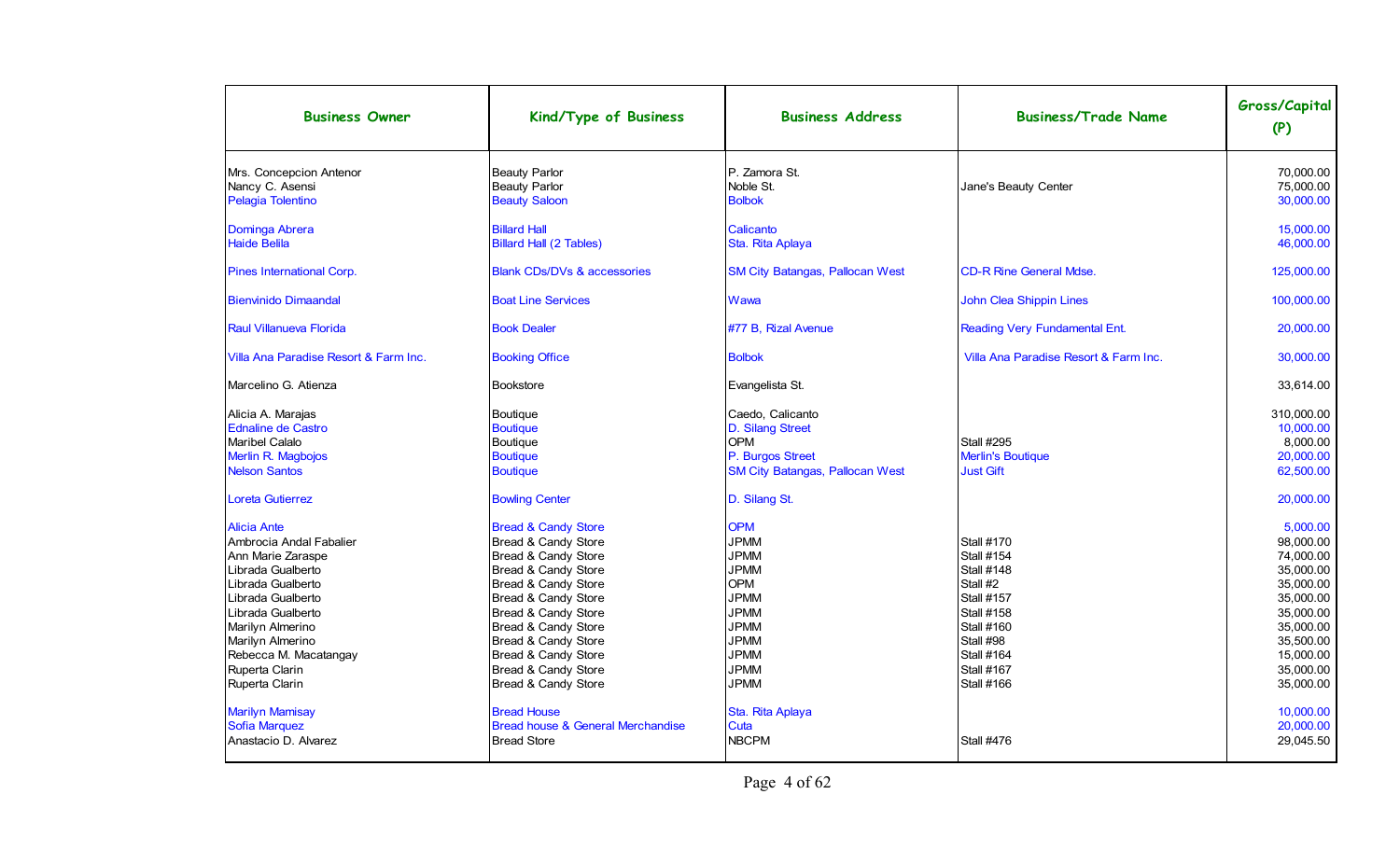| <b>Business Owner</b>                                                                                                                                                                                                                                   | Kind/Type of Business                                                                                                             | <b>Business Address</b>                                                                                                                                                                                     | <b>Business/Trade Name</b>                                                                             | Gross/Capital<br>(P)                                                                                                           |
|---------------------------------------------------------------------------------------------------------------------------------------------------------------------------------------------------------------------------------------------------------|-----------------------------------------------------------------------------------------------------------------------------------|-------------------------------------------------------------------------------------------------------------------------------------------------------------------------------------------------------------|--------------------------------------------------------------------------------------------------------|--------------------------------------------------------------------------------------------------------------------------------|
| Julia Macalalad                                                                                                                                                                                                                                         | <b>Brokerage</b>                                                                                                                  | Kumintang Ilaya                                                                                                                                                                                             | Julia A. Macalalad Customs Brokerage                                                                   | 37,000.00                                                                                                                      |
| <b>Batangas Foods Corp.</b><br><b>Batangas Foods Corp.</b><br><b>Leonard Villena</b>                                                                                                                                                                    | <b>Burger Stand</b><br><b>Burger Stand</b><br><b>Burger Stand</b>                                                                 | M.H. del Pilar Street<br>Nat'l. High-way, Alangilan,<br><b>Lopez Jaena Street</b>                                                                                                                           | <b>Batangas Foods Corp.</b><br><b>Batangas Foods Corp.</b>                                             | 108.275.00<br>109.736.00<br>10.000.00                                                                                          |
| Alps the Bus Incorporated<br>IJam Transit Inc.                                                                                                                                                                                                          | <b>Bus Terminal</b><br><b>Bus Terminal</b>                                                                                        | <b>Diversion Road, Bolbok</b><br>Calicanto                                                                                                                                                                  | Alps the Bus Incorporated<br>JAM Transit Inc.                                                          | 20.550.000.00<br>20,000,000.00                                                                                                 |
| Development & Management Business Services<br>Prime Career<br>Services Inc.                                                                                                                                                                             |                                                                                                                                   | MH Del Pilar St.                                                                                                                                                                                            | Prime Career<br>Development & Management<br>Services Inc.                                              | 134,406.25                                                                                                                     |
| Pablo De Castro                                                                                                                                                                                                                                         | Cake House & Pastries                                                                                                             | 568 Rizal Ave.                                                                                                                                                                                              | Batangas Take Home Foodmart                                                                            | 30,000.00                                                                                                                      |
| Gerardo Andaya<br>Silvestre C. Areglado                                                                                                                                                                                                                 | <b>Calibration Center</b><br><b>Calibration Service Center</b>                                                                    | Kumintang Ilaya<br><b>Balagtas</b>                                                                                                                                                                          | Ves Calibration & Service Center                                                                       | 260,000.00<br>200,000.00                                                                                                       |
| <b>G2M Delights Co.</b><br>Normita Mercado<br>Prudencio Parto<br>Rodelio Z.Hernandez<br>Vicente Lim<br>George N. Tan                                                                                                                                    | <b>Candy Retailer (Kiosk)</b><br>Candy Store<br>Candy Store<br>Candy Store<br><b>Candy Store</b><br>Candy Store w/ Retail Tobacco | <b>SM City Batangas, Pallocan West</b><br>B. Luna St.<br><b>OPM</b><br><b>OPM</b><br>D. Silang St.<br>72 Evangelista St.                                                                                    | <b>G2M Delights Co.</b><br>Stall #48<br>Stall #15<br><b>Royal Sales Center</b><br>Ever Commercial      | 50,000.00<br>180,000.00<br>55,000.00<br>15,000.00<br>44,461,650.00<br>13,663,355.40                                            |
| <b>Adriano Hernandez</b><br>Avelino T. caraig<br><b>Dexter Buted</b><br>Divine Child Academy of Batangas Inc.<br>Dr. Abelardo B. Perez<br>Dr. Manuel H. Pastor<br><b>Elizabeth Zapata</b><br>Eugene Moreno<br>Marissa C. Dudith<br><b>Minda Salazar</b> | Canteen<br>Canteen<br>Canteen<br>Canteen<br>Canteen<br>Canteen<br>Canteen<br>Canteen<br>Canteen<br>Canteen                        | Alangilan<br>Simlong<br>Lyceum Compound, Kumintang Ibaba<br>P. Panganiban St.<br>Lopez Jaena St.<br>Cuta<br>Calicanto<br>P. Burgos St.<br>Hall of Justice, Pallocan West<br>Golden Country Homes, Alangilan | Divine Child Academy of Batangas Inc.<br>Lorelie Canteen (St. Patrick's Hospital)<br>Eugene Canteen    | 5.000.00<br>2.000.00<br>110.000.00<br>99.200.00<br>157.165.76<br>165.415.25<br>3.000.00<br>688.946.00<br>72.000.00<br>5.000.00 |
| Nueva C. Castor<br>Restituto S. Dizon<br>Restituto S. Dizon<br><b>Sally Espina</b><br>Silvestre R. Andal                                                                                                                                                | Canteen<br>Canteen<br>Canteen<br>Canteen<br>Canteen                                                                               | Hilltop, Kumintang Ibaba<br>Lyceum of Batangas, Cuta<br>Lyceum of Batangas, Kumintang Ibaba<br><b>Kumintang Ilaya</b><br><b>Kumintang Ibaba</b>                                                             | <b>Cessil Grace An's Canteen</b><br><b>Goblet Catering Services</b><br><b>Goblet Catering Services</b> | 10.000.00<br>20.000.00<br>50.000.00<br>2.980.05<br>42.000.00                                                                   |
| San Rafael Car Accessories Corp.<br>Elmer P. Cruz<br>Dearborn Motors Co. Inc.                                                                                                                                                                           | Car Accessories<br>Car Aircon & Refrigeration Services<br><b>Car Dealer</b>                                                       | Caedo, Calicanto<br>Sta. Rita Karsada<br><b>Pallocan West</b>                                                                                                                                               | San Rafael Car Accessories Corp.<br>San Sebastian Car Aircon & Ref. Services<br>Dearborn Motors Inc.   | 142,515.20<br>50,000.00<br>10,000,000.00                                                                                       |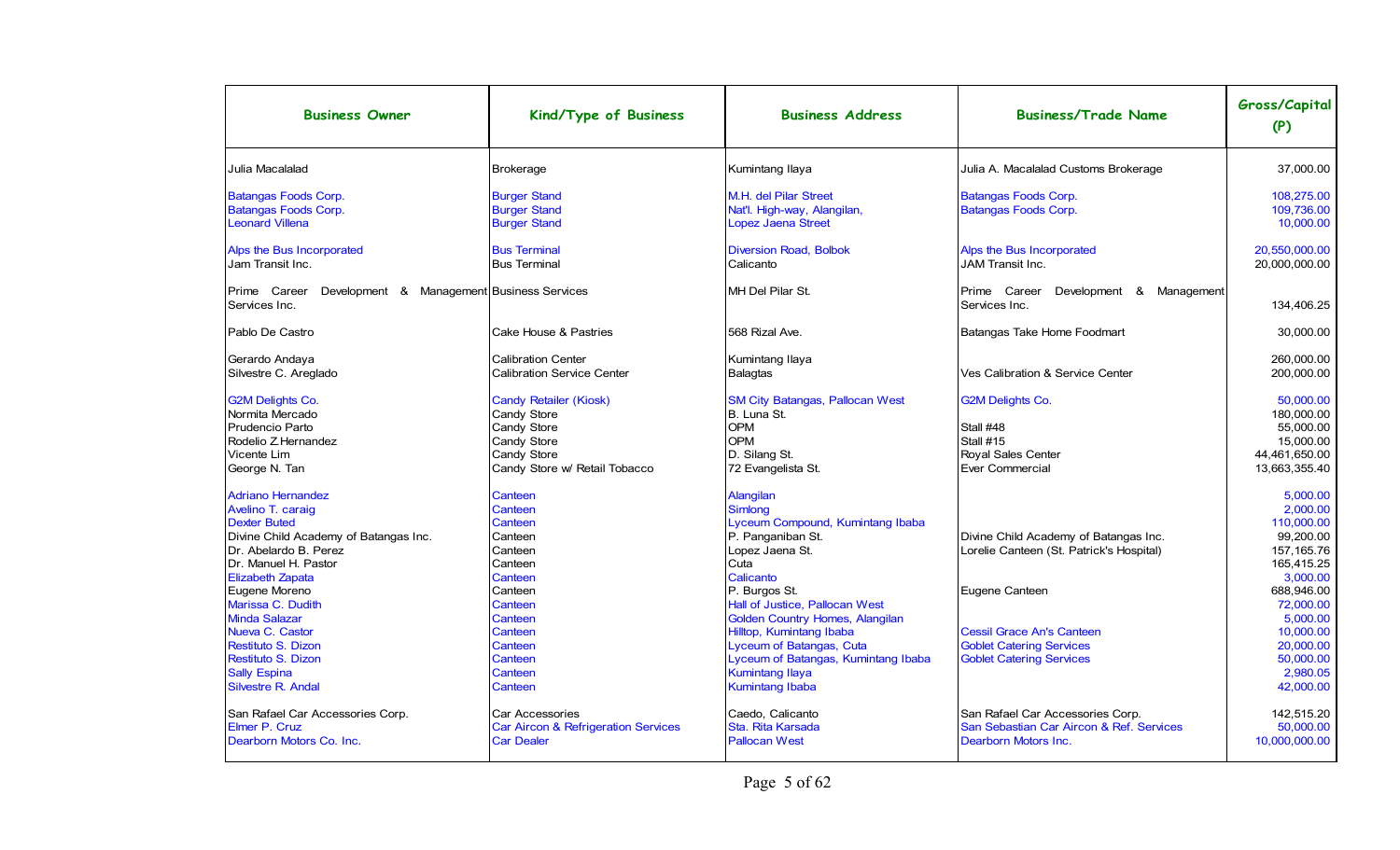| <b>Business Owner</b>              | Kind/Type of Business                   | <b>Business Address</b>         | <b>Business/Trade Name</b>                     | Gross/Capital<br>(P) |
|------------------------------------|-----------------------------------------|---------------------------------|------------------------------------------------|----------------------|
| Cristeta de Chavez                 | <b>Car Rental</b>                       | Tangisan, Libjo                 | <b>Christine Lea Car Rental</b>                | 210.000.00           |
| <b>Justina Villarba</b>            | <b>Car Wash</b>                         | P. Herrera Street               |                                                | 50.000.00            |
| <b>Oscar Hidalgo</b>               | Car Wash w/ mini Store                  | P. Herrera Street               |                                                | 19.000.00            |
| Honorato M. Macalalad              | <b>Carwash Service Center</b>           | D. Silang Street                | <b>HMM Carwash Service Center</b>              | 10.000.00            |
| Maximino A. Andal                  | Car/Equipment Rental/Auto Supply        | <b>Gulod Labac</b>              | <b>Maxland Enterprises</b>                     | 200,000.00           |
| Excello Arrastre & Brokerage Corp. | <b>Cargo Checking Services</b>          | Cuta                            | Excello Arrastre & Brokerage Corp.             | 800,000.00           |
| Adora De Castro                    | Carinderia                              | Kumintang Ilaya                 |                                                | 40.000.00            |
| Antonio P. Gabin                   | Carinderia                              | <b>OPM</b>                      |                                                | 20.000.00            |
| Beniamin Ebora                     | Carinderia                              | <b>OPM</b>                      | <b>Stall #189</b>                              | 100.000.00           |
| Berlita Macalalad                  | Carinderia                              | <b>JPMM</b>                     | <b>Stall #338</b>                              | 96,000.00            |
| Eligia Acosta                      | Carinderia                              | <b>OPM</b>                      | <b>Stall #705</b>                              | 85.000.00            |
| Galbenito F. fabregas              | Carinderia                              | <b>OPM</b>                      | <b>Stall #698</b>                              | 12.000.00            |
| Isabelina S. Antenor               | Carinderia                              | <b>JPMM</b>                     | Stall #7                                       | 125.000.00           |
| Jaime Pedrigosa                    | Carinderia                              | <b>NBCPM</b>                    | Stall #82                                      | 30.000.00            |
| Jo C. Malaluan                     | Carinderia                              | <b>OPM</b>                      | <b>Stall #669</b>                              | 5.000.00             |
| Jovita S. Ebreo                    | Carinderia                              | <b>Kumintang Ibaba</b>          |                                                | 5.000.00             |
| Juancho Pagdonsolan                | Carinderia                              | <b>OPM</b>                      | <b>Stall #702</b>                              | 77,000.00            |
| Librada Gualberto                  | Carinderia                              | <b>JPMM</b>                     | <b>Stall #162</b>                              | 20.000.00            |
| Librada Gualberto                  | Carinderia                              | <b>JPMM</b>                     | <b>Stall #153</b>                              | 30.000.00            |
| Lourdes B. Lumanglas               | Carinderia                              | <b>JPMM</b>                     | <b>Stall #345</b>                              | 90.000.00            |
| Luisita Dimalibot                  | Carinderia                              | <b>OPM</b>                      | <b>Stall #185</b>                              | 20.000.00            |
| Ma. Elena I. Bituin                | Carinderia                              | <b>OPM</b>                      | <b>Stall #668</b>                              | 40.000.00            |
| <b>Maileen Aquino</b>              | Carinderia                              | <b>Pallocan West</b>            |                                                | 5.000.00             |
| <b>Narsica Manalo</b>              | Carinderia                              | Pastor Rd. Poblacion            |                                                | 15,000.00            |
| Renato Blanco                      | Carinderia                              | OPM                             | <b>Stall #173</b>                              | 120,000.00           |
| Remedios Laraya                    | Carinderia w/Sari-sari w/beer in bottle | Kumintang Ibaba                 |                                                | 190,000.00           |
| Belen M. Barrion                   | <b>Catering Services</b>                | Dolor Subd., P. Herrera St.     | Belen M. Barrion Catering Services             | 1,712,330.00         |
| <b>Compass Group Phils. Inc.</b>   | <b>Catering Services</b>                | San Isidro                      | Compass Group Phils. Inc.                      | 1.000.000.00         |
| Elpidio Noel C. Mac                | <b>Catering Services</b>                | Kumintang Ibaba                 | Café Antonia                                   | 105.600.00           |
| <b>Emerenciana Macatangay</b>      | <b>Catering Services</b>                | D. Atienza Steet                |                                                | 15,000.00            |
| <b>Maciana Baril</b>               | <b>Catering Services</b>                | Abacan Subd. Calicanto          | Raymarcia's catering & Food Services           | 20,000.00            |
| <b>Renato Cruz</b>                 | <b>Catering Services</b>                | <b>Rizal Avenue</b>             | <b>Von Vincents Cateing Services</b>           | 20.000.00            |
| Rodolfo C. Manalo                  | <b>Catering Services</b>                | Twinvilla Subd. Kumintang Ilaya |                                                | 50,000.00            |
| <b>Sixto Ronaldo Goal</b>          | <b>Catering Services</b>                | De Joya Comp. Alangilan         | <b>Joy of Angels Events Management</b>         | 50.000.00            |
| Aileen A. Hernandez                | <b>Catering Services/Small Eatery</b>   | <b>Balagtas</b>                 | <b>Alcahers Catering Services &amp; Eatery</b> | 5.000.00             |
| <b>Abulcair A. Saronay</b>         | <b>Cellphone Accessories</b>            | D. Silang Street                | Al Mcgwire Cellphone Accessories               | 50.000.00            |
| Arsenio A. Lontoc                  | <b>Cellphone Accessories</b>            | <b>Apacible Street</b>          |                                                | 15.000.00            |
| <b>Arsenio A. Lontoc</b>           | <b>Cellphone Accessories</b>            | P. Canlapan Street              |                                                | 40,000.00            |
| Arsenio A. Lontoc                  | <b>Cellphone Accessories</b>            | Vicmar Bldg. P. Burgos Street   |                                                | 65.000.00            |
|                                    |                                         |                                 |                                                |                      |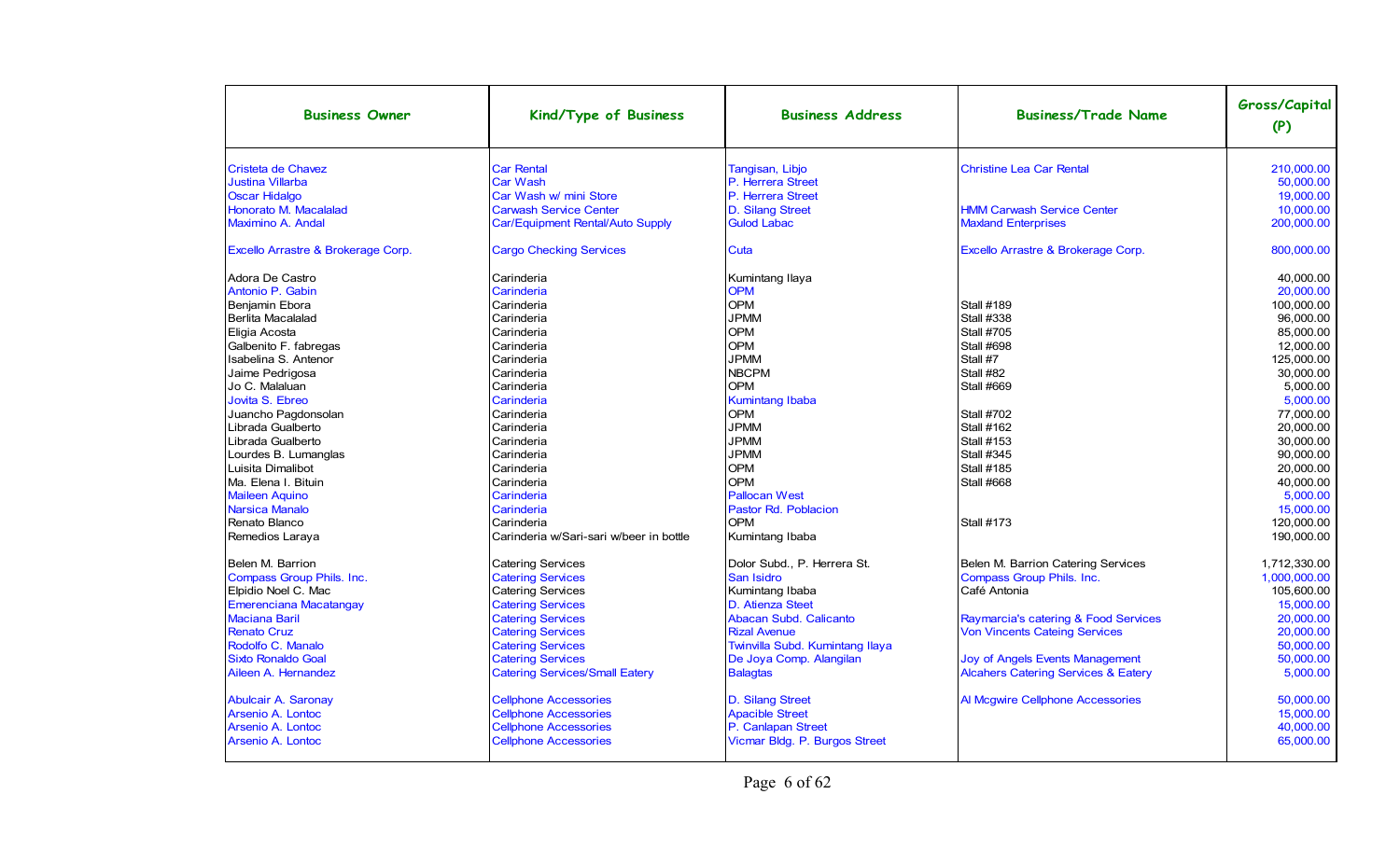| <b>Business Owner</b>             | Kind/Type of Business                          | <b>Business Address</b>                | <b>Business/Trade Name</b>                           | Gross/Capital<br>(P) |
|-----------------------------------|------------------------------------------------|----------------------------------------|------------------------------------------------------|----------------------|
| <b>Bobby Sarip</b>                | <b>Cellphone Accessories</b>                   | D. Silang Street                       |                                                      | 5.000.00             |
| Candidato B. Arabinto             | Cellphone Accessories                          | D. Silang Street                       |                                                      | 36,000.00            |
| Enrico O. Panganiban              | <b>Cellphone Accessories</b>                   | <b>Evangelista Street</b>              | Ricohchelle Cellphone & Accessories Center           | 15,000.00            |
| Jiudita M. Metin                  | <b>Cellphone Accessories</b>                   | Villamater Bldg. P. Burgos Street      | Metronix Cell[phone Accessories Center               | 5,000.00             |
| Mercedita A. Leonor               | <b>Cellphone Accessories</b>                   | <b>Evangelista Street</b>              |                                                      | 30.000.00            |
| Rina R. Yap                       | <b>Cellphone Accessories</b>                   | <b>Rizal Avenue</b>                    | <b>Powerwash Cellphone Accessories</b>               | 5.000.00             |
| <b>Wilma Natangcap</b>            | <b>Cellphone Accessories</b>                   | D. Silang Street                       |                                                      | 5,000.00             |
| <b>Yosofh Mao</b>                 | <b>Cellphone Accessories</b>                   | <b>Rizal Avenue</b>                    |                                                      | 36,000.00            |
| Joel A. Caponpon                  | <b>Cellphone Accessories &amp; Repair Shop</b> | Villamater Bldg. P. Burgos Street      | 3 G Cell Mundo & Gadget Store                        | 10.000.00            |
| <b>Teodoro Luansing Jr.</b>       | <b>Cellphone Accessories &amp; Repair Shop</b> | P. Burgos Street                       | Flash Point Cellphone Accessories & Repair Shop      |                      |
|                                   |                                                |                                        |                                                      | 20,000.00            |
| Mega Cellular Network Inc.        | Cellular Center                                | Caedo, Calicanto                       | Mega Cellular Network Inc.                           | 945.550.00           |
| Santa O. Ramos                    | <b>Cereals</b>                                 | <b>NBCPM</b>                           | Stall No. 118                                        | 10,000.00            |
| Himmel Industrial Inc.            | <b>Chemical Bulk Terminal</b>                  | Pinamucan                              | Himmel Industrial Inc.                               | 16,500,000.00        |
| <b>LMG Chemical Laboratory</b>    | <b>Chemical Storage Terminal</b>               | Pinamucan                              | LMG Chemical Corp.                                   | 38,222,359.00        |
|                                   |                                                |                                        |                                                      |                      |
| Pioneer Clinical Laboratory Inc.  | Clinical Laboratory                            | P. Burgos St.                          | Pioneer Clinical Laboratory Inc.                     | 489.817.41           |
| Edwin Tan Lim                     | Cloth Manufacturing Industry                   | Calicanto                              | <b>BLIMS Textile Manufacturing Industries</b>        | 150.042.00           |
| Hyzet Commercial Corp.            | <b>Clothes Shoppe</b>                          | Caedo, Calicanto                       | Hyzet Commercial Corp.                               |                      |
| Floro C. Faltado                  | Cloths Store                                   | <b>OPM</b>                             | <b>Stall #570</b>                                    | 5,000.00             |
| Taclobo Club Inc.                 | <b>Clubhouse</b>                               | Tabangao                               | Taclobo Club Inc.                                    | 8,245,152.08         |
| Michael A. Aguino                 | Cockpit                                        | <b>Balagtas</b>                        | <b>MMA Cockpit Arena</b>                             | 700,000.00           |
| Sta. Rita Sportsville Center Inc. | Cockpit                                        | Sta. Rita Karsada                      | Sta. Rita Sportsville Center Inc.                    | 986.715.00           |
| Francisca B. Gonzales             | Coffee & Sugar Store                           | <b>OPM</b>                             | <b>Stall #474</b>                                    | 12,500.00            |
| <b>Rustan Coffee Corporation</b>  | <b>Coffee Shop</b>                             | <b>SM City Batangas, Pallocan West</b> | <b>Starbucks</b>                                     | 209.987.33           |
| Dolores H. Solis                  | Coffee Shop & Eatery                           | <b>JPMM</b>                            | Stall #1                                             | 40.000.00            |
| <b>Maricel Hernandez</b>          | <b>Computer Center</b>                         | P. Prieto Street                       | <b>B4E Com. Computer Center</b>                      | 50.000.00            |
| <b>Michael Anonuevo</b>           | <b>Computer Center</b>                         | <b>Rizal Avenue</b>                    | <b>Nisustech Computer Center</b>                     | 20,000.00            |
| Nestorio Edward Z. Alvarez        | <b>Computer Center</b>                         | D. Silang Street                       | <b>NTX Computer Center</b>                           | 150,000.00           |
| Oliva M. Malaluan                 | <b>Computer Center</b>                         | P. Zamora Street                       |                                                      | 75,000.00            |
| Victoria A. Abendan               | <b>Computer Center</b>                         | D. Silang Street                       | A. C. Abendan Enterprises                            | 25.000.00            |
| Zanier Alma L. Maranan            | <b>Computer Center</b>                         | <b>Kumintang Ibaba</b>                 |                                                      | 50.000.00            |
| Raul P. Esquillo                  | <b>Computer Center &amp; Services</b>          | 6-A M. H. del Pilar Street             | <b>System Channel Computer center &amp; Services</b> | 80,000.00            |
| Bernadette R. Depositor           | <b>Computer Center (Sales &amp; Repair)</b>    | National Highway, Pallocan West        | <b>Southbound Computer Center</b>                    | 200.000.00           |
| Blandina D. Lumanglas             | <b>Computer Rental</b>                         | Sta. Rita Aplaya                       |                                                      | 72,000.00            |
| Emmanuel Manalo                   | Computer Repair Shop                           | <b>OPM</b>                             | Stall #667                                           | 65,000.00            |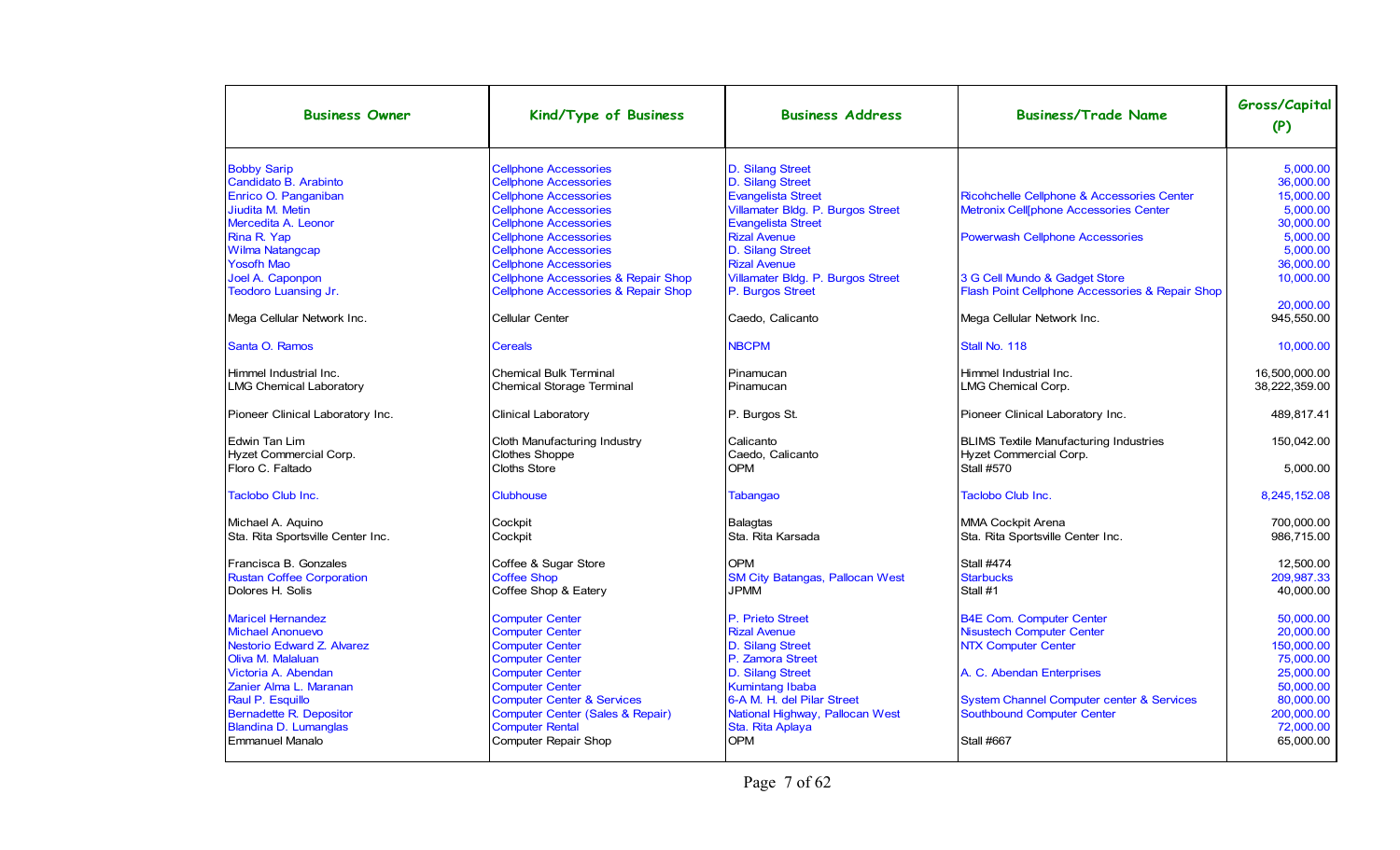| <b>Business Owner</b>       | Kind/Type of Business                | <b>Business Address</b>                | <b>Business/Trade Name</b>         | Gross/Capital<br>(P) |
|-----------------------------|--------------------------------------|----------------------------------------|------------------------------------|----------------------|
| Ria Aman Laureala           | <b>Computer Retailer</b>             | <b>SM City Batangas, Pallocan West</b> | <b>Riak's Computer-SM City</b>     | 500.000.00           |
| Bayan PC Technologies Inc.  | <b>Computer Sales &amp; Services</b> | Caedo, Calicanto                       | Bayan PC Technologies Inc.         | 300,000.00           |
| Sto. Niño Batangueño Inc.   | <b>Computer School</b>               | Villamater Bldg., Noble St.            | <b>STI</b>                         | 5,657,215.93         |
| Marife C. Manongsong        | <b>Computer Services Rentals</b>     | Duluhan, Cuta                          | <b>Smacks Computer Center</b>      | 100.000.00           |
| Ramonito M. Cubelo          | <b>Computer Services Rentals</b>     | Sta. Rita Karsada                      | R. Cubelo Computer Services        | 100.000.00           |
| Alexander B. Solomon        | <b>Computer Shop</b>                 | <b>Tulo</b>                            |                                    | 200,000.00           |
| Alfredo R. Marquez          | <b>Computer Shop</b>                 | <b>Kumintang Ibaba</b>                 |                                    | 50,000.00            |
| Annaliza M. Plata           | <b>Computer Shop</b>                 | <b>Kumintang Ibaba</b>                 |                                    | 50,000.00            |
| <b>Antonio Jesus Garing</b> | <b>Computer Shop</b>                 | D'Hope, Libjo                          |                                    | 50.000.00            |
| <b>Arminda Sastrillo</b>    | <b>Computer Shop</b>                 | Calero                                 |                                    | 20,000.00            |
| <b>Carol Mckay</b>          | <b>Computer Shop</b>                 | Rd. 2 Arce Subd. Kumintang Ibaba       |                                    | 250,000.00           |
| Carolyn L. Calumpang        | <b>Computer Shop</b>                 | Sta. Clara                             | Planet X Internet Café             | 30,000.00            |
| Cristina V. Gutierrez       | <b>Computer Shop</b>                 | Abacan Subd. Calicanto                 |                                    | 25,000.00            |
| Danilo D. Ilagan            | <b>Computer Shop</b>                 | 103 P. Burgos Street                   | <b>Kalakoy's Computer Shop</b>     | 100,000.00           |
| Divina Degracia K. Ligaya   | <b>Computer Shop</b>                 | Golden Country Homes, Alangilan        | D Ligaya Computer Shop             | 30,000.00            |
| <b>Donald Abe Martinez</b>  | <b>Computer Shop</b>                 | <b>Kumintang Ibaba</b>                 |                                    | 500,000.00           |
| Edbelle B. Edubala          | <b>Computer Shop</b>                 | <b>Canica Street, MALITAM</b>          | <b>Riverside Computer Services</b> | 80,000.00            |
| Eiris G. Bagos              | <b>Computer Shop</b>                 | <b>Kumintang Ibaba</b>                 |                                    | 50,000.00            |
| Francis M. Tolentino        | <b>Computer Shop</b>                 | <b>Kumintang Ibaba</b>                 | Game One Inter Café                | 50.000.00            |
| <b>Francisco Cueto</b>      | <b>Computer Shop</b>                 | Hinch Bldg. P. Canlapan Street         |                                    | 50.000.00            |
| Hermilinda Limbo            | <b>Computer Shop</b>                 | 7 Belegal St. Kumintang Ibaba          |                                    | 35,000.00            |
| Jayson G. Villena           | <b>Computer Shop</b>                 | Perlas Cmpd., Kumintang Ilaya          | <b>Intersilog Computer Shop</b>    | 50,000.00            |
| Jayson G. Villena           | <b>Computer Shop</b>                 | Nat'l. High-way, Kumintang Ilaya       | <b>Intersilog Computer Shop</b>    | 50,000.00            |
| Joselyn Garcia              | <b>Computer Shop</b>                 | Cuta                                   |                                    | 200,000.00           |
| Joseph M. De Chavez         | <b>Computer Shop</b>                 | Golden Country Homes, Alangilan        |                                    | 150,000.00           |
| Juana M. Ner                | <b>Computer Shop</b>                 | Golden Country Homes, Alangilan        | <b>Centershox Computer Shop</b>    | 100,000.00           |
| Leila B. de Chavez          | <b>Computer Shop</b>                 | <b>Kumintang Ibaba</b>                 | Prime Net Internet Café            | 120,000.00           |
| Leonora A. Ronquillo        | <b>Computer Shop</b>                 | P. Prieto Street                       | Plerks Café Computer Center        | 100,000.00           |
| Lourdes D. Mendoza          | <b>Computer Shop</b>                 | <b>Noble Street</b>                    | <b>Audrix Computer Shop</b>        | 60,000.00            |
| Ma. Theresa Binay           | <b>Computer Shop</b>                 | Krone St. Kumintang Ibaba              |                                    | 20,000.00            |
| Maribel A. Maistela         | <b>Computer Shop</b>                 | P. Canlapan Street                     | <b>Mabels Computer Shop</b>        | 30.000.00            |
| Melanie C. Mateo            | <b>Computer Shop</b>                 | Calicanto                              |                                    | 60,000.00            |
| Merlina P. Delos Reyes      | <b>Computer Shop</b>                 | <b>Tulo</b>                            | <b>Virtual Twin Computer Home</b>  | 30.000.00            |
| Michael C. Villena          | <b>Computer Shop</b>                 | P. Herrera Street                      | <b>Media Box Computer Shop</b>     | 10,000.00            |
| Raquel C. De Villa          | <b>Computer Shop</b>                 | Sulit Bldg., P. Burgos St.             | SDV Printer Computer Center        | 190,000.00           |
| Rowena Aguado               | <b>Computer Shop</b>                 | <b>Balete Relocation Site</b>          |                                    | 90,000.00            |
| Rowena T. Rosales           | <b>Computer Shop</b>                 | <b>MH Del Pilar</b>                    |                                    | 20,000.00            |
| Rustan A. Calapatia         | <b>Computer Shop</b>                 | Cuta                                   | Airnet Internet Café               | 150,000.00           |
| Teresita P. Eslabra         | <b>Computer Shop</b>                 | 24 Camia St. Dolor Subd.               | 2 Fast 4 You Internet Café         | 50,000.00            |
| Virginia dela Cruz          | <b>Computer Shop</b>                 | <b>Balagtas</b>                        |                                    | 50,000.00            |
|                             |                                      |                                        |                                    |                      |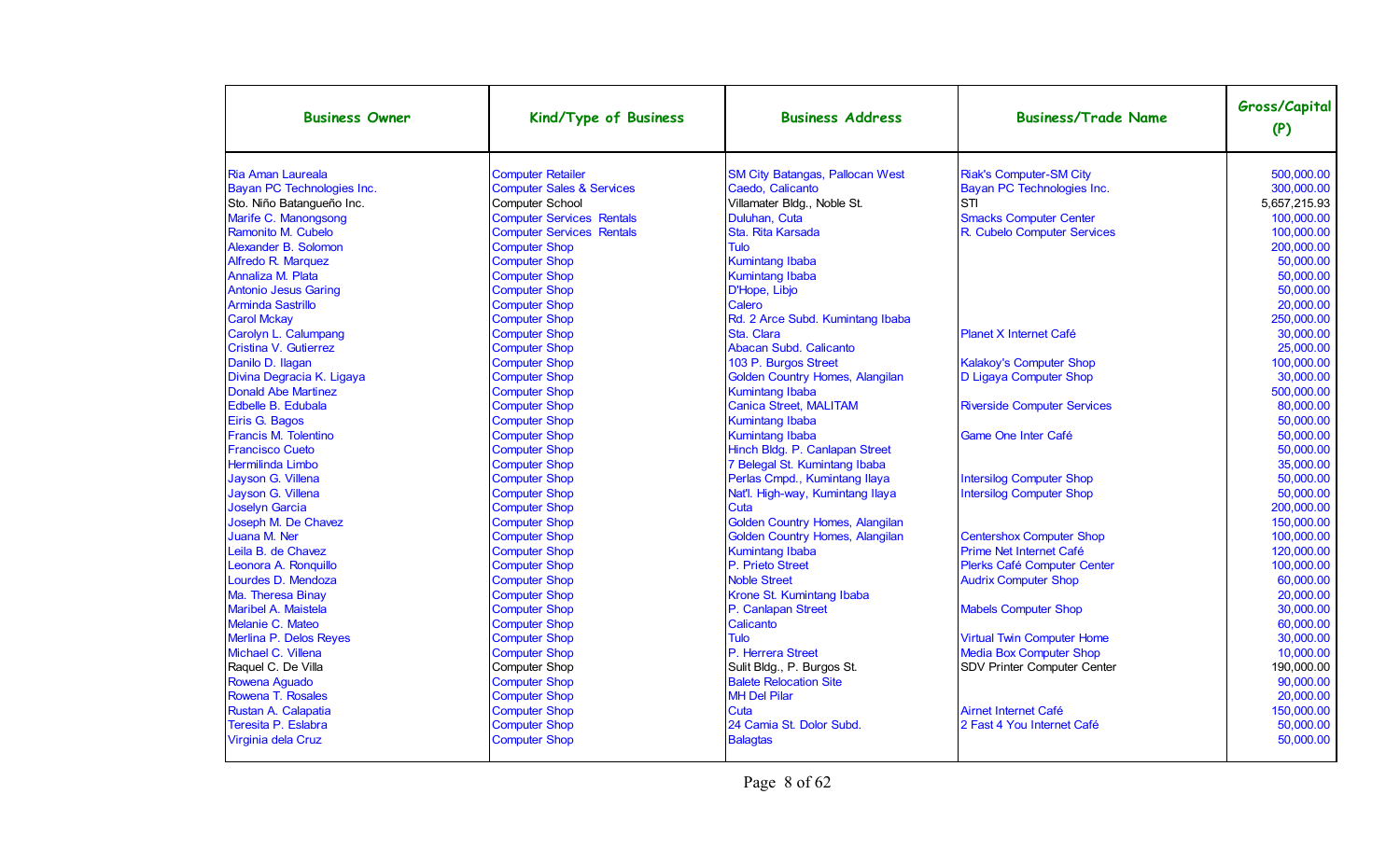| <b>Business Owner</b>                                                        | Kind/Type of Business                                        | <b>Business Address</b>                 | <b>Business/Trade Name</b>                             | Gross/Capital<br>(P)      |
|------------------------------------------------------------------------------|--------------------------------------------------------------|-----------------------------------------|--------------------------------------------------------|---------------------------|
| Mario Chan                                                                   | Construction & Engineering Services & Libjo                  |                                         | MCCP Engineering Services & Trading                    |                           |
| Engr. Aldrin R. Abraham                                                      | Trading<br>Construction & Engineering Services Office Bolbok |                                         | <b>Amesca Builders</b>                                 | 1.500.000.00<br>50.000.00 |
| Efren Perez                                                                  | <b>Construction &amp; Enterprises</b>                        | Pallocan West                           |                                                        | 22,000,000.00             |
| August C. Lacorte                                                            | <b>Construction &amp; Equipment Rentals</b>                  | San Isidro                              | <b>ACLacorte Const. &amp; Equipt. Rental</b>           | 100.000.00                |
| <b>Alex Suarez</b>                                                           | <b>Construction &amp; General Services</b>                   | Sta. Rita Karsada                       |                                                        | 99.000.00                 |
| Leon Gonzales                                                                | <b>Construction &amp; Maintenance Services</b>               | San Isidro                              | <b>LMCG Construction &amp; Maintenance Services</b>    | 430.000.00                |
| Zenaida Diaz                                                                 | <b>Construction &amp; Metal Supplies Office</b>              | <b>Mahabang Parang</b>                  | <b>ZNLTechworx Construction &amp; Metal Industries</b> | 100,000.00                |
| Benjamin Abendon                                                             | Construction Firm & General Engineering                      | D. Silang St.                           | City Structure Buildres                                |                           |
| <b>Batangas Star Construction Corp.</b>                                      | <b>Construction Office</b>                                   | Santolan Road, Pallocan West            | Batangas Star Construction Corp.                       | 100.000.00                |
| Jurizon A. Atienza                                                           | <b>Construction Office</b>                                   | Cuta                                    | <b>Jaebean Construction Office</b>                     | 50.000.00                 |
| <b>Vivian Sangalang</b>                                                      | <b>Construction Office</b>                                   | C. Tirona Street                        | <b>Vison Construction</b>                              | 100.000.00                |
| Consiana Z. Berberabe                                                        | <b>Construction Services</b>                                 | Kumintang Ibaba                         | <b>JLV Construction Supply</b>                         | 100,000.00                |
| Efren B. Fortu                                                               | <b>Construction Services</b>                                 | San Isidro, Batangas City               | Solid Farm Const.                                      | 30.000.00                 |
| Victor M. Buenaflor                                                          | <b>Construction Supplies</b>                                 | Gulod Labac                             | Ibaan Construction Supply Inc.                         | 1.800.000.00              |
|                                                                              |                                                              |                                         |                                                        |                           |
| 3C Migration Professionals, Inc.                                             | <b>Consultancy Office</b>                                    | J. Pascual Bldg., P. Canlapan St.       | 3C Migration Professionals, Inc.                       | 20.000.00                 |
| Cesar C. Verastique                                                          | <b>Consultancy Services</b>                                  | Evangelista Street                      |                                                        | 150.000.00                |
| Dream Business Mgt. Team, Inc.                                               | <b>Consultancy Services</b>                                  | City Lab Bldg., Apacible                |                                                        | 62.500.00                 |
| Advanced Business Consultancy Center, Phil. Consultancy Services/Educational |                                                              | 127 MH Del Pilar St.                    | Advanced Business Consultancy Center, Phil.            |                           |
|                                                                              |                                                              |                                         |                                                        | 450,000.00                |
| Inc.                                                                         |                                                              |                                         | Inc.(ABCC)                                             |                           |
| Sorosoro Ibaba Development Coop.                                             | Consumer Store                                               | Sorosoro Ibaba                          | Sorosoro Ibaba Development Coop. (SIDC)                | 3,784,221.17              |
| <b>Amec Services Limited, Philippines</b>                                    | Contractor                                                   | Ambulong                                | <b>Amec Services Limited, Philippines</b>              | 40,291,704.59             |
| Brown & Root Industrial Services Philippines, Contractor                     |                                                              | <b>PSPC Tabangao</b>                    | Brown & Root Industrial Services Philippines,          |                           |
| Incorporated                                                                 |                                                              |                                         | Incorporated                                           | 120.519.032.11            |
| <b>CBI Philippines, Incorporated</b>                                         | Contractor                                                   | <b>PSPC Tabangao Refinery</b>           |                                                        | 35,899,386.15             |
| Gerry Fetalvero                                                              | Contractor                                                   | Arrieta Subd., Sta. Clara               | <b>GCF Fetalvero Construction &amp; Enterprise</b>     | 20,711,976.98             |
| Romeo M. Verena                                                              | Contractor                                                   | 120 Evangelista St.                     | <b>IRM Varela Construction</b>                         | 650.000.00                |
| Café East Phils, Inc.                                                        | <b>Contractor (Insulation &amp; Scalfolding)</b>             | Alangilan                               | Café East Phils, Inc.                                  | 8,415,473.68              |
| <b>Emusified Asphalt Products Inc.</b>                                       | <b>Contractor/Processing Asphalt Emulsion</b>                | Shell Refinery<br>Compound,             | Tabangao Emusified Asphalt Products Inc.               |                           |
|                                                                              |                                                              | Ambulong                                |                                                        | 8,400,000.00              |
|                                                                              |                                                              |                                         |                                                        |                           |
| Badoa Multi-Purpose Coop.                                                    | Cooperative                                                  | Kumintang Ibaba                         |                                                        | 6.867.550.00              |
| Batangas City East District Employees Credit Cooperative                     |                                                              | P. Herrera Street                       | Batangas City East District Employees Credit           |                           |
| Corporation                                                                  |                                                              |                                         | Corporation                                            | 226,384.45                |
| Batangas City Federation of Cooperatives Inc.                                |                                                              | <b>Livestock Auction Market, Bolbok</b> | Batangas City Federation of Cooperatives Inc.          | 10.500.310.00             |
| Batangas State University Multi-Purpose Coop.                                | Cooperative                                                  | Rizal Ave.                              | Batangas State University Multi-Purpose Coop.          | 291.754.42                |
| <b>Bilogo Multi-Purpose Cooperative</b>                                      | Cooperative                                                  | <b>Bilogo</b>                           | <b>Bilogo Multi-Purpose Cooperative</b>                | 485, 150.00               |
|                                                                              | Cooperative                                                  |                                         |                                                        |                           |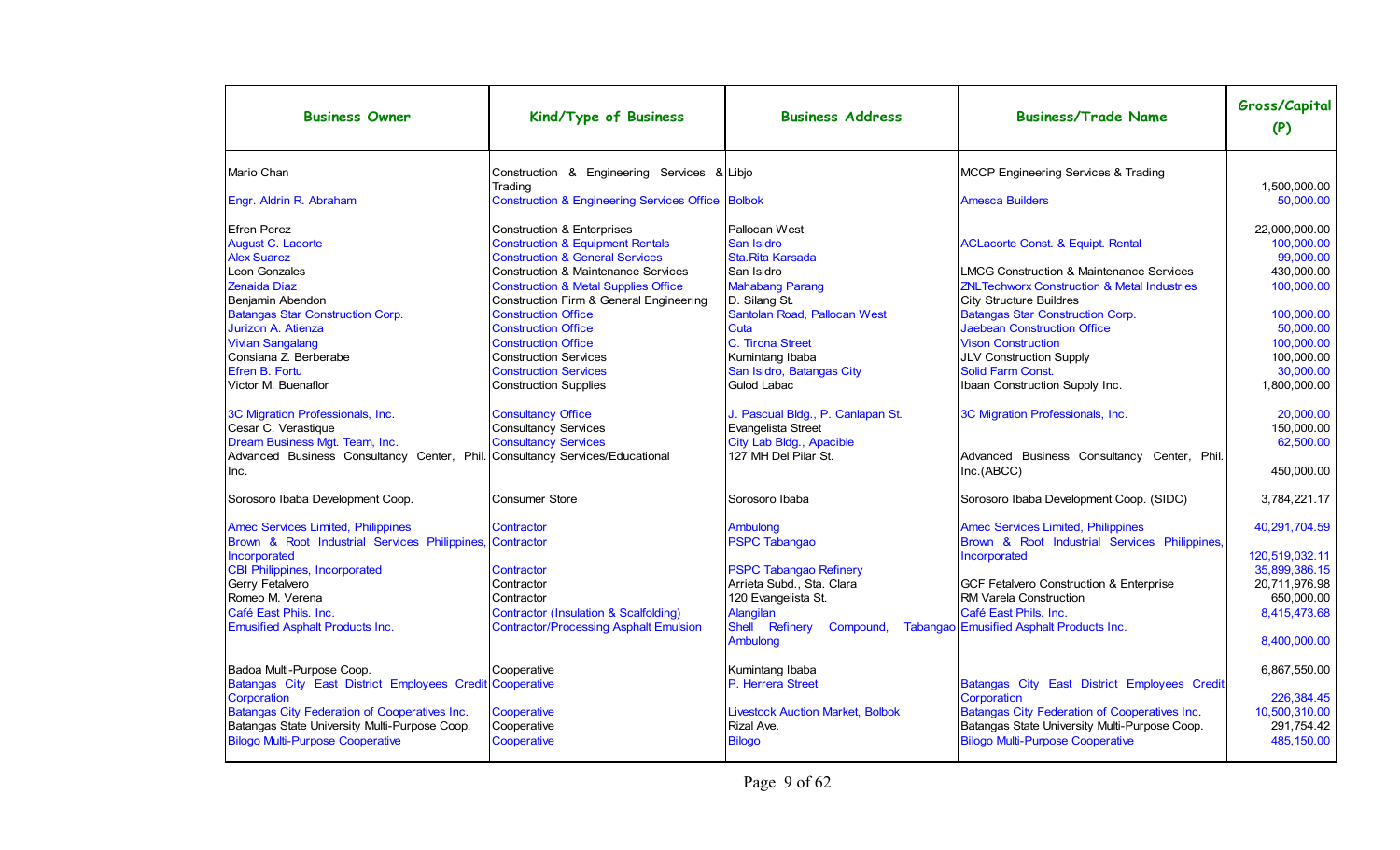| <b>Business Owner</b>                                                                 | Kind/Type of Business                                    | <b>Business Address</b>                | <b>Business/Trade Name</b>                                                              | Gross/Capital<br>(P)     |
|---------------------------------------------------------------------------------------|----------------------------------------------------------|----------------------------------------|-----------------------------------------------------------------------------------------|--------------------------|
| <b>Bucal Multi-Purpose Cooperative</b>                                                | Cooperative                                              | <b>Bucal</b>                           | <b>Bucal Multi-Purpose Cooperative</b>                                                  | 11.877.00                |
| Bureau of Customs Employees Credit Corp.<br>Cooperative Water Services & Feeds Supply | Cooperative<br>Cooperative                               | Sta. Clara<br>Sorosoro Ilaya           | Bureau of Customs Employees Credit Corp.<br>Sorosoro Cooperative Multi-Purpose & Allied | 190,000.00               |
| Epic Multi-Purpose Coop.                                                              | Cooperative                                              | FPC Compd., Alangilan                  | Services Cooperative<br>Epic Multi-Purpose Coop.                                        | 984.532.50<br>188.438.00 |
| Ilijan Multi-Purpose Cooperative                                                      | Cooperative                                              | <b>Iliian</b>                          | Ilijan Multi-Purpose Cooperative                                                        | 967.327.60               |
| Malalim Multi-Purpose Cooperative                                                     | Cooperative                                              | Malalim                                | Malalim Multi-Purpose Cooperative                                                       | 6,530,850.00             |
| NTC R-IV Coop. Batangas City                                                          | Cooperative                                              | <b>Diversion Road, Bolbok</b>          | NTC R-IV Coop. Batangas City                                                            | 20,000.00                |
| Pinamucan Ibaba Cooperative                                                           | Cooperative                                              | Pinamucan Ibaba                        | Pinamucan Ibaba Cooperative                                                             | 200,000.00               |
| San Pedro Multi-Purpose Cooperative                                                   | Cooperative                                              | San Pedro                              | San Pedro Multi-Purpose Cooperative                                                     | 72,000.00                |
| Sirang Lupa Multi Purpose Cooperative                                                 | Cooperative                                              | <b>Sirang Lupa</b>                     | Sirang Lupa Multi Purpose Cooperative                                                   | 252.880.00               |
| Sta. Clara Multi-Purpose Cooperative                                                  | Cooperative                                              | Sta. Clara                             | Sta. Clara Multi-Purpose Cooperative                                                    | 480,375.00               |
| Talumpok Cooperative Inc.                                                             | Cooperative                                              | <b>Talumpok West</b>                   | Talumpok Cooperative Inc.                                                               | 1.350.000.00             |
| Talumpok Silangan Multi-Purpose Cooperative Cooperative                               |                                                          | <b>Talumpok Silangan</b>               | Talumpok Silangan Multi-Purpose Cooperative Inc.                                        |                          |
| Inc.                                                                                  |                                                          |                                        |                                                                                         | 370.000.00               |
| Veritas Multi-Purpose Cooperative                                                     | Cooperative                                              | P. Panganiban Street                   | Veritas Multi-Purpose Cooperative                                                       | 500,000.00               |
| Zoe Credit Cooperative                                                                | Cooperative                                              | Hilltop, Kumintang Ibaba               | Zoe Credit Cooperative                                                                  | 907,000.00               |
| <b>IEdmund Chua</b>                                                                   | Copra Trading                                            | Cuta                                   | Eyson Copra Trading                                                                     | 571,280.20               |
| <b>Gragill P. Perez</b>                                                               | <b>Copy Center</b>                                       | <b>65 Apacible Street</b>              | <b>WG Copy Center</b>                                                                   | 5.000.00                 |
| Gregorio dela Cruz                                                                    | <b>Copy Center</b>                                       | Calicanto                              |                                                                                         | 20,000.00                |
| <b>Joel Palisoc</b>                                                                   | <b>Copy Center</b>                                       | <b>Rizal Avenue</b>                    | <b>Jasper Copy Center</b>                                                               | 10,000.00                |
| <b>JRS Express Corp.</b>                                                              | <b>Courier Services</b>                                  | Delgado Bldg., P. Zamora St.           | <b>JRS Express Corp.</b>                                                                | 1.778.782.64             |
| Wide-Wide World Express Corp.                                                         | <b>Courier Services</b>                                  | P. Burgos St.                          | Wide-Wide World Express Corp.                                                           | 669,342.74               |
| Banapra Dev't. Coop.                                                                  | <b>Credit Cooperative</b>                                | P. Burgos St.                          | Banapra Dev't. Coop.                                                                    | 550.000.00               |
| Julian Pastor Memorial Market Credit Coop.                                            | <b>Credit Cooperative</b>                                | <b>JPMM</b>                            | Julian Pastor Memorial Market Credit Coop.                                              | 1.905.891.18             |
| Madison Shopping Plaza Inc.                                                           | <b>Custumer Service (Bill payments)</b>                  | <b>SM City Batangas, Pallocan West</b> | <b>Madison Shopping Plaza Inc.</b>                                                      | 50.000.00                |
| <b>Agnes Catral</b>                                                                   | <b>Customs Brokerage Office</b>                          | <b>Gulod Itaas</b>                     |                                                                                         | 50,000.00                |
| Surles Points Inc.                                                                    | Dance Body Workshop & Dance Wear 116 Rizal Ave.<br>Shops |                                        | Surles Points Inc.                                                                      | 132,270.00               |
| Arturo R. Hocbo                                                                       | Dealer (Auto Parts)                                      | MH Del Pilar St.                       | St. Joseph Motor Parts Center                                                           | 650.000.00               |
| <b>Ruel M. Macalalad</b>                                                              | Dealer (Communication TV Satellite)                      | Sta. Rita Karsada                      | <b>Ruemacom Communication Services</b>                                                  | 10.000.00                |
| Shooters Guns & Ammo Corp.                                                            | Dealer (Firearms & Ammunition)                           | P. Burgos St.                          | Shooters Guns & Ammo Corp.                                                              | 318,440.00               |
| <b>Exponent Motor Corporation</b>                                                     | Dealer (Motorcycle)                                      | Alangilan                              | <b>Exponent Motors Corporation</b>                                                      | 633,936.36               |
| Motortrade Topline Inc.                                                               | Dealer (Motorcycle)                                      | P. Burgos Street                       | Motortrade Topline Inc.                                                                 | 600,000.00               |
| <b>Marcia Manalo</b>                                                                  | Dealer (Natasha)                                         | <b>Dalig</b>                           | M.P. Manalo Enterprises                                                                 | 30,000.00                |
|                                                                                       |                                                          |                                        |                                                                                         |                          |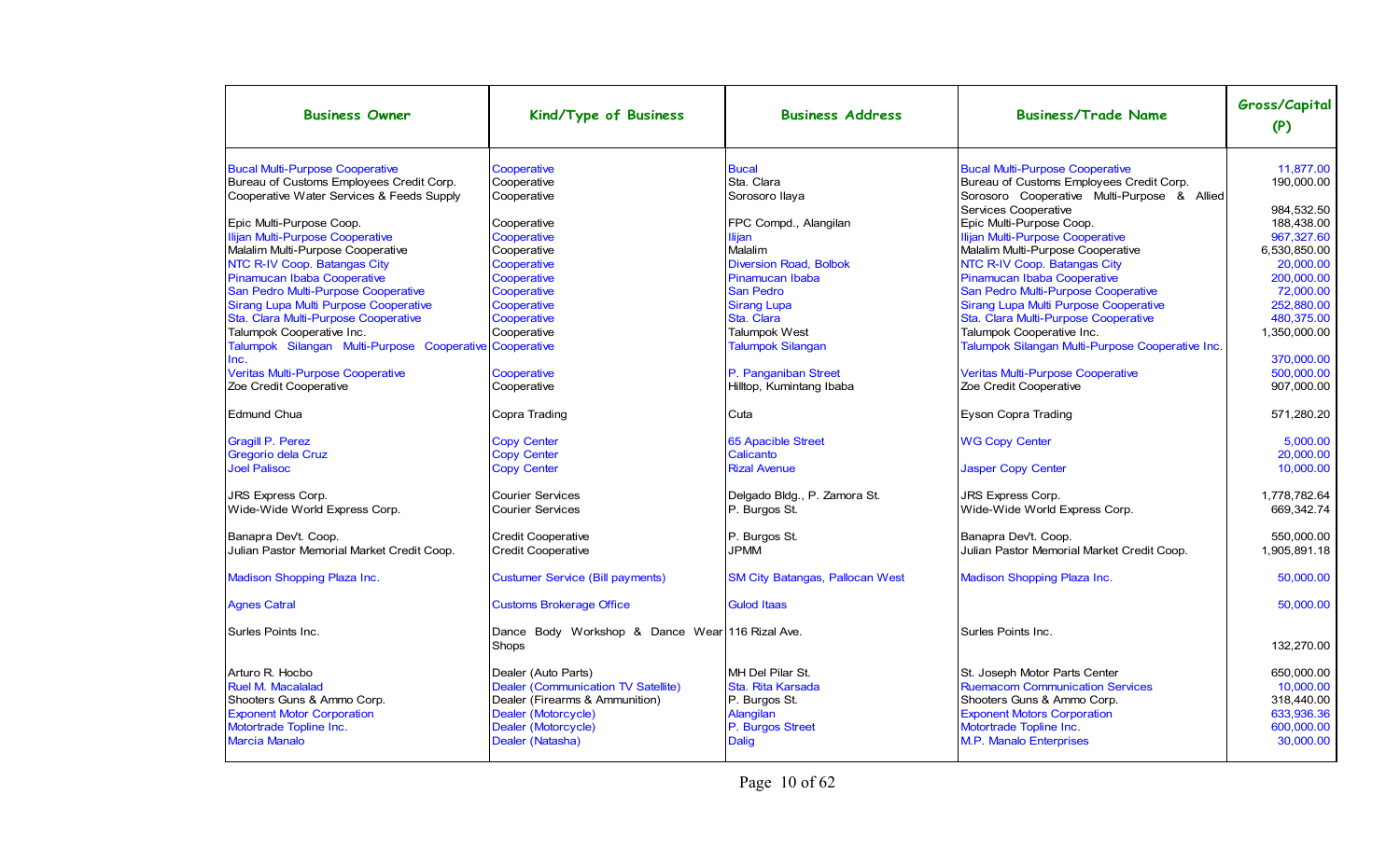| <b>Business Owner</b>             | Kind/Type of Business               | <b>Business Address</b>           | <b>Business/Trade Name</b>         | Gross/Capital<br>(P) |
|-----------------------------------|-------------------------------------|-----------------------------------|------------------------------------|----------------------|
| <b>Minerva Gabriel</b>            | Dealer (Natasha)                    | P. Zamora Street                  |                                    | 20,000.00            |
| <b>Maricel Goingo</b>             | Dealer (Softdrinks)                 | <b>Bilogo</b>                     |                                    | 72,000.00            |
| Eternal Plans Inc.                | Dealer of Securities                | Masonic Bldg., 11 P. Burgos St.   | Eternal Plans Inc.                 | 640,279.04           |
| Prudential Life Plan Inc.         | Dealer of Services                  | P. Canlapan St.                   | Prudential Life Plan Inc.          | 1,192,934.84         |
| Ana Liza Tolentino                | <b>Dental Clinic</b>                | #105 M.H. del Pilar Street        |                                    | 50.000.00            |
| Celedonia Aguado                  | <b>Dental Clinic</b>                | P. Zamora Street                  |                                    | 20,000.00            |
| Claire Elefante Evangelista       | <b>Dental Clinic</b>                | 108 C. Tirona St.                 | Elepante-Evangelista Dental Clinic | 65,000.00            |
| Dr. Amelia B. Javillo             | <b>Dental Clinic</b>                | 90B Rizal Ave.                    |                                    | 70,000.00            |
| IDr. Emelinda A. Buri             | <b>Dental Clinic</b>                | Libjo                             |                                    | 120.000.00           |
| Dr. Jesush A. Arevalo             | <b>Dental Clinic</b>                | <b>Rizal Avenue</b>               |                                    | 10.000.00            |
| Dr. Josephine M. Arago            | <b>Dental Clinic</b>                | 28 P. Gomez St.                   |                                    | 150,000.00           |
| Dr. Juana H. Macatangay           | <b>Dental Clinic</b>                | 79 Rizal Ave.                     |                                    | 120,000.00           |
| Dr. Lovely Estrella Cabral        | <b>Dental Clinic</b>                | Kumintang Ibaba                   |                                    | 100.000.00           |
| Dr. Luis P. Panaligan             | <b>Dental Clinic</b>                | Noble Street                      |                                    | 110.000.00           |
| Dr. Ma. Pilar M. Magpantay        | <b>Dental Clinic</b>                | M. H. Del Pilar Street            |                                    | 85.000.00            |
| Dr. Manuel H. Pastor              | Dental Clinic                       | Cuta                              |                                    | 125,765.90           |
| Dr. Maria Antonette C. Solomon    | Dental Clinic                       | MH Del Pilar St.                  |                                    | 180,000.00           |
| Dr. Marie M. Dela Roca            | Dental Clinic                       | Evangelista St.                   |                                    | 150,000.00           |
| Dr. Mary Marjorie B. Montalbo     | <b>Dental Clinic</b>                | P. Burgos St.                     |                                    | 115.000.00           |
| Dr. Maryglene Mendoza             | Dental Clinic                       | #86 P. Burgos St.                 |                                    | 80.000.00            |
| Dr. Sofia Roselyn Taylan          | <b>Dental Clinic</b>                | Evangelista St.                   |                                    | 50,000.00            |
| Dr. Ursula M. Ablog               | <b>Dental Clinic</b>                | Evangelista St.                   |                                    | 200,000.00           |
| Glenda H. Alejandre               | <b>Dental Clinic</b>                | Sta. Rita Karsada                 |                                    | 55.000.00            |
| Jaslil Racelis                    | <b>Dental Clinic</b>                | Rizal Ave.                        |                                    | 50,300.00            |
| Magdalena A. Plata                | <b>Dental Clinic</b>                | <b>Kumintang Ibaba</b>            |                                    | 25.000.00            |
| Maria Sherlyn P. Arcega           | <b>Dental Clinic</b>                | Tierra Verde Subd., Pallocan West |                                    | 40,000.00            |
| Mervin A. Ilagan                  | <b>Dental Clinic</b>                | <b>Kumintang Ilaya</b>            |                                    | 20.000.00            |
| Noemi I. Bagon                    | <b>Dental Clinic</b>                | P. Burgos St.                     |                                    | 120.000.00           |
| <b>Pewee Ambida Alava</b>         | <b>Dental Clinic</b>                | P. Burgos Street                  |                                    | 70.000.00            |
| <b>Rafael Magpantay</b>           | <b>Dental Clinic</b>                | P. Burgos Street                  |                                    | 65.000.00            |
| Rhona D. Acorda                   | <b>Dental Clinic</b>                | P. Canlapan Street                |                                    | 20,000.00            |
| Rolando Argente                   | <b>Dental Clinic</b>                | 29 Evangelista Street             |                                    | 100,000.00           |
| Dante & Rowena Clarin             | Dental Clinic & Supplies            | Evangelista St.                   | Clarin's Dental Clinic & Supply    | 25,000.00            |
| Genoveva Sta. Juana               | <b>Dental Supplies</b>              | <b>Kumintang Ibaba</b>            | <b>HSJ Dental Supply</b>           | 50.000.00            |
| BC Tom's Shoppe Center Inc.       | <b>Department Store</b>             | D. Silang Street                  | BC Tom's Shoppe Center Inc.        | 21,224,946.71        |
| F One mart Inc.                   | <b>Department Store</b>             | <b>Rizal Avenue</b>               | F One mart Inc.                    | 1,000,000.00         |
| Medal Marketing Inc.              | <b>Department Store</b>             | Kumintang Ilaya                   | Pic "N" Save Supermarket           | 2,897,050.49         |
| <b>Legend Shopping Mart Corp.</b> | <b>Department Store (extension)</b> | <b>Bay City Mall</b>              | <b>Citimart Dept. Store</b>        | 250,000.00           |
| <b>Tristan Flores</b>             | <b>Digital Photographic Studio</b>  | P. Burgos Street                  | <b>Fotographic Studio</b>          | 50,000.00            |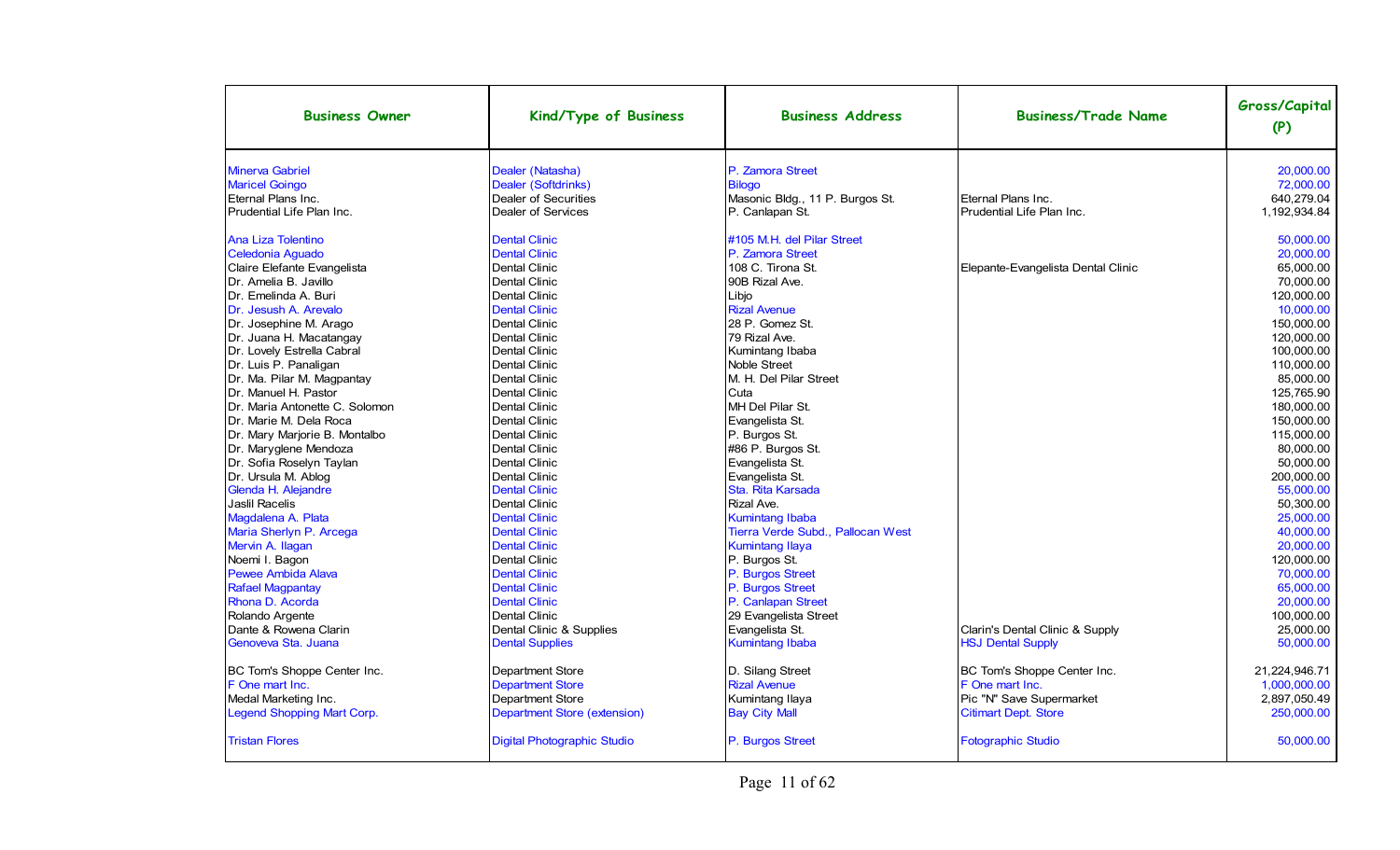| <b>Business Owner</b>                                                                                                                                                                                                                      | Kind/Type of Business                                                                                                                                                                                                                                                                                  | <b>Business Address</b>                                                                                                                                                          | <b>Business/Trade Name</b>                                                                                                                                           | Gross/Capital<br>(P)                                                                                                                                                 |
|--------------------------------------------------------------------------------------------------------------------------------------------------------------------------------------------------------------------------------------------|--------------------------------------------------------------------------------------------------------------------------------------------------------------------------------------------------------------------------------------------------------------------------------------------------------|----------------------------------------------------------------------------------------------------------------------------------------------------------------------------------|----------------------------------------------------------------------------------------------------------------------------------------------------------------------|----------------------------------------------------------------------------------------------------------------------------------------------------------------------|
| Felisa Dimacuha<br><b>Isaias Arce</b>                                                                                                                                                                                                      | Disco Pub<br>Disco Pub & Restaurant                                                                                                                                                                                                                                                                    | Kumintang Ilaya<br><b>Balagtas</b>                                                                                                                                               | <b>TNF Disco Pub &amp; Restaurant</b><br>Overtime Pub Club & Restaurant                                                                                              | 205,000.00<br>230,000.00                                                                                                                                             |
| Euro Phil. Let's Paint Corp.                                                                                                                                                                                                               | <b>Display Center (Paint Mall for Kids)</b>                                                                                                                                                                                                                                                            | <b>SM City Batangas, Pallocan West</b>                                                                                                                                           | Euro Phil. Let's Paint Corp.                                                                                                                                         | 50,000.00                                                                                                                                                            |
| Keanbury Mktg. Corp.<br>Sara Lee Direct Selling Philippines Inc.<br>Antonio de Vicente<br>Genoveva D. Chavez<br>Jovelyn G. Mercado<br><b>Arnold Benitez</b>                                                                                | Distributor (Beer)<br>Distributor (Cosmetics)<br>Distributor (Food Stuff)<br>Distributor (Food Supplement)<br>Distributor (Frozen Food)<br>Distributor (Gardenia Bread)                                                                                                                                | Alangilan<br>Evangelista St.<br><b>Kumintang Ilaya</b><br>P. Zamora Street<br>San Isidro Village<br>Pineapple St. Greeenwoods Subd. Pallocan AKM Trading                         | Keansburry Mktg. Corp.<br>Sara Lee Direct Sellig Phil. Inc.<br><b>TM3 Marketing</b><br><b>Surefresh Enterprises</b>                                                  | 5,293,344.00<br>33,580,909.13<br>50,000.00<br>45,000.00<br>5.000.00                                                                                                  |
| Dynapharm International Phils. Inc.<br>AGP Sales & Bldg. Services Inc.<br>Mamerto T. Abogne<br>Jennifer Magadia<br>Comfufax Corp.<br>Royal Sales Marketing Corp.                                                                           | Distributor (Herbal Medicine)<br>Distributor (Keenco Product)<br>Distributor (Med. Supplies)<br>Distributor (Medicine)<br>Distributor (Office Machine)<br>Distributor of Products (Candies, Noodles Sampaga<br>$etc.$ )                                                                                | East<br>P. Herrera Street<br>80 D. Silang St.<br>P. Burgos Street<br><b>Pallocan West</b><br><b>Rizal Avenue/P. Dandan Street</b>                                                | Dynapharm International Phils. Inc.<br>AGP Sales & Bldg. Services Inc.<br><b>Marjonin Ent.</b><br>K & J Enterprises<br>Comfufax Corp.<br>Royal Sales Marketing Corp. | 8.000.00<br>200,000.00<br>250,269.50<br>50,000.00<br>15,000.00<br>144, 157.00<br>100,000.00                                                                          |
| <b>Reynaldo Mijares</b>                                                                                                                                                                                                                    | <b>Diving &amp; Equipment Services</b>                                                                                                                                                                                                                                                                 | Carpio Road, Kumintang Ibaba                                                                                                                                                     |                                                                                                                                                                      | 30,000.00                                                                                                                                                            |
| C J Delicious Donuts Inc.                                                                                                                                                                                                                  | <b>Donut Store</b>                                                                                                                                                                                                                                                                                     | <b>SM City Batangas, Pallocan West</b>                                                                                                                                           | C J Delicious Donuts Inc.                                                                                                                                            | 100,000.00                                                                                                                                                           |
| Alfredo R. Marquez                                                                                                                                                                                                                         | Dormitory w/ Canteen                                                                                                                                                                                                                                                                                   | <b>Kumintang Ibaba</b>                                                                                                                                                           |                                                                                                                                                                      | 40.000.00                                                                                                                                                            |
| Josefina P. Aquino<br>Magdalena Alulod<br>Numeriano L. Exconde<br><b>Concepsion Antenor</b>                                                                                                                                                | Dress Shop<br>Dress Shop<br><b>Dress Shop</b><br>Dress Shop & Gift Shop                                                                                                                                                                                                                                | Cuta<br>P. Zamora St.<br>P. Genato Street<br>Evangelista St.                                                                                                                     | Clothes by Carmela<br>Rose Dress Shop<br><b>RIO ROSA GARMENTS</b><br>Ching's Creation                                                                                | 55.000.00<br>220,964.00<br>50,000.00<br>600,000.00                                                                                                                   |
| Conrada Gutierrez<br>Edelmina Halog<br>Edgardo Coliyat<br>Emeliana Panganiban<br>Ma. Luz P. Banaag<br>Mario Panganiban<br>Nimfa Tabeje<br>Odelina Macaraig<br>Roland C. Chavez<br>Rosario Hernandez<br>Ruben Macaraig<br>Violeta H. Bacila | <b>Dressed Chicken</b><br><b>Dressed Chicken</b><br>Dressed Chicken<br><b>Dressed Chicken</b><br><b>Dressed Chicken</b><br><b>Dressed Chicken</b><br><b>Dressed Chicken</b><br><b>Dressed Chicken</b><br><b>Dressed Chicken</b><br><b>Dressed Chicken</b><br><b>Dressed Chicken</b><br>Dressed Chicken | <b>JPMM</b><br><b>JPMM</b><br><b>JPMM</b><br><b>JPMM</b><br><b>JPMM</b><br><b>JPMM</b><br><b>JPMM</b><br><b>JPMM</b><br><b>JPMM</b><br><b>JPMM</b><br><b>JPMM</b><br><b>JPMM</b> | Stall #9<br>Stall #74<br>Stall #76<br>Stall #75<br>Stall #3<br>Stall #2<br>Stall #73<br>Stall #11<br>Stall #7<br>Stall #12<br>Stall #6                               | 560.000.00<br>300.000.00<br>500,000.00<br>430,000.00<br>540,000.00<br>275,000.00<br>300,000.00<br>300.000.00<br>535,000.00<br>555,000.00<br>300,000.00<br>100,000.00 |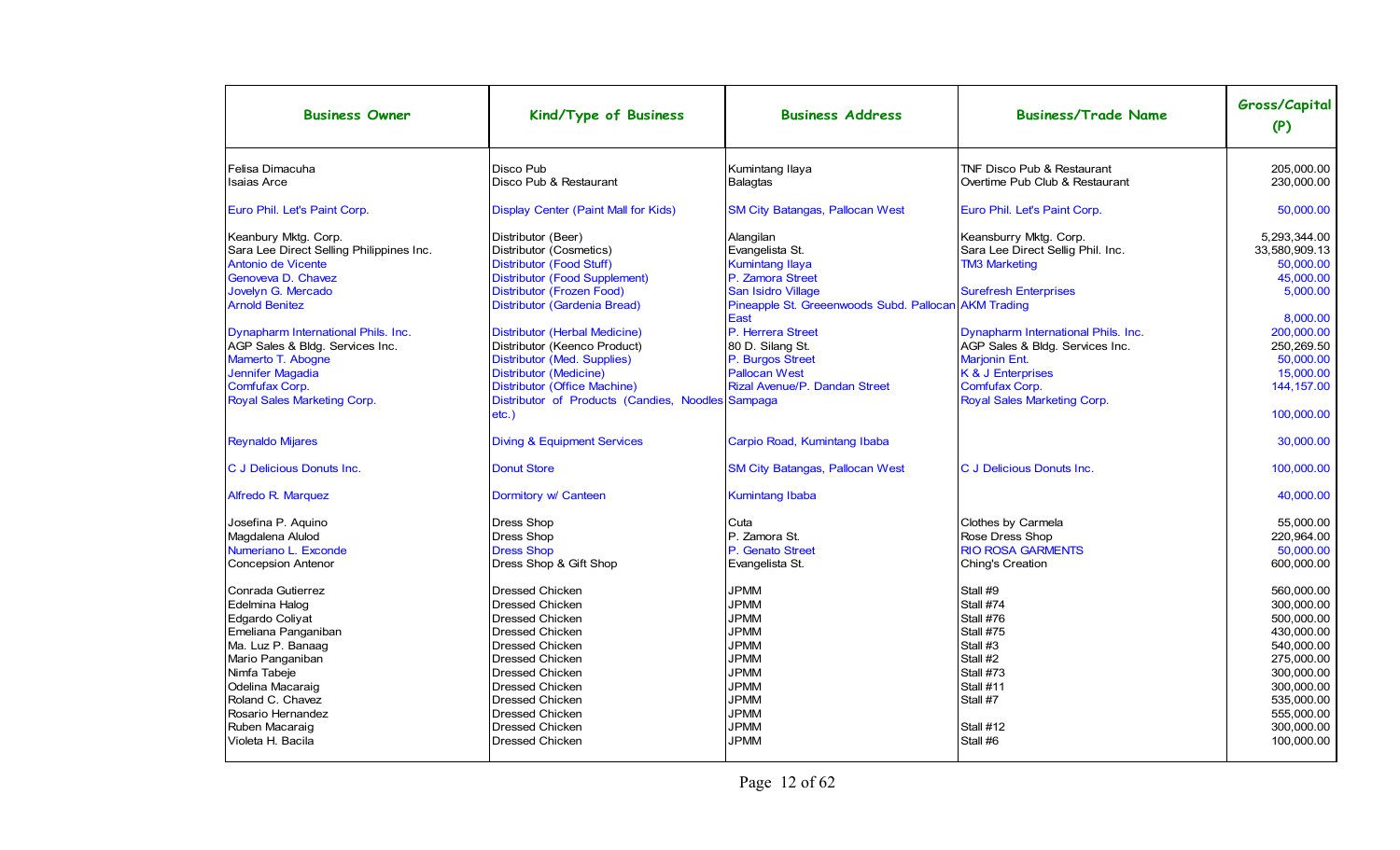| <b>Business Owner</b>       | Kind/Type of Business                 | <b>Business Address</b>            | <b>Business/Trade Name</b>               | Gross/Capital<br>(P) |
|-----------------------------|---------------------------------------|------------------------------------|------------------------------------------|----------------------|
| Lourdes P. Perez            | <b>Dried Fish</b>                     | <b>JPMM</b>                        | <b>Stall #103</b>                        | 40,000.00            |
| Narciso Cometa              | <b>Dried Fish</b>                     | <b>JPMM</b>                        | Stall #7                                 | 16,000.00            |
| Nemesia Cometa              | <b>Dried Fish</b>                     | <b>JPMM</b>                        | Stall #11                                | 133,491.00           |
| Rosalinda de Castro         | <b>Dried Fish</b>                     | <b>JPMM</b>                        | Stall #04                                | 55,000.00            |
| Adelia Velasquez            | <b>Dried Fish Store</b>               | <b>JPMM</b>                        | Stall #18                                | 280,000.00           |
| Adelia Velasquez            | Dried Fish Store                      | <b>JPMM</b>                        |                                          | 280,000.00           |
| Felicidad Palma             | <b>Dried Fish Store</b>               | <b>JPMM</b>                        | Stall #24                                | 253.059.00           |
| Geronima A. Torres          | <b>Dried Fish Store</b>               | <b>JPMM</b>                        | Stall #18                                | 280,000.00           |
| Regina Contreras            | <b>Dried Fish Store</b>               | <b>JPMM</b>                        | Stall #1                                 | 40,000.00            |
| Romana V. Geronimo          | <b>Dried Fish Store</b>               | <b>JPMM</b>                        | Stall #8                                 | 55.000.00            |
| Victoriana De Castro        | <b>Dried Fish Store</b>               | <b>JPMM</b>                        | Stall #27                                | 25.000.00            |
| A-1 Driving Co. Inc.        | <b>Driving Lesson (Branch Office)</b> | 2/f Special Unit, Caedo, Calicanto | A-1 Driving Co. Inc.                     | 300,000.00           |
| Apolonia V. Cueto           | <b>Driving Lesson (Branch Office)</b> | Caedo, Calicanto                   |                                          | 50,000.00            |
| Adelaida Lontoc             | Drug Store                            | <b>JPMM</b>                        | Stall #11                                | 370,000.00           |
| Botika ni Juan              | Drug Store                            | Gamboa Road, Kumintang Ibaba       | Botika ni Juan                           |                      |
| Carmela P. Leana            | Drug Store                            | Rizal Ave.                         | Farmacia Sto. Niño                       | 1,958,000.00         |
| Chavez Pharmacy Corp.       | Drug Store                            | <b>JPMM</b>                        | Stall #3 (Chavez Pharmacy)               | 875,393.39           |
| Chavez Pharmacy Corp.       | Drug Store                            | Rizal Ave.                         | Chavez Pharmacy Corp.                    | 1,158,229.01         |
| Chavez Pharmacy Corp.       | Drug Store                            | Kumintang Ibaba                    | Chavez Pharmacy Corp.                    | 3.649.784.86         |
| Clarissa Macatangay         | Drug Store                            | P. Prieto St.                      |                                          | 869,027.00           |
| Dr. Alejandro Palines Jr.   | Drug Store                            | Kumintang Ibaba                    | Gina's Pharmacy                          | 600,000.00           |
| Ernielyn D. Arasula         | <b>Drug Store</b>                     | P. Burgos Street                   | <b>Alpajen Drug Store</b>                | 50.000.00            |
| Florante B. Comia           | Drug Store                            | D. Atienza Steet                   | Comia's Pharmacy                         | 110,000.00           |
| Fulgencia Angelita Cortez   | Drug Store                            | <b>NBCPM</b>                       | Stall #63                                | 125,650.00           |
| Holy Infant Drug Store      | Drug Store                            | Evangelista St.                    | Mercury Drug                             |                      |
| Jinnette P. Zalazar         | Drug Store                            | <b>JPMM</b>                        | Stall C-3                                | 120,000.00           |
| Maria U. Gertes             | Drug Store                            | <b>OPM</b>                         | Stall #28                                | 219,000.00           |
| Nanette T. Bolaños          | Drug Store                            | D. Silang St./B. Luna St.          | CT Pharmacy                              | 547,500.00           |
| Parita P. Galimpin          | Drug Store                            | D. Silang St.                      | Farmacia Pacita                          | 365.711.85           |
| Patrocinio Robles           | Drug Store                            | OPM                                | Stall #265                               | 150,000.00           |
| Patrocinio Robles           | Drug Store                            | <b>OPM</b>                         | Stall #266                               | 150,000.00           |
| Patrocinio Robles           | Drug Store                            | <b>JPMM</b>                        | Stall #10                                | 268,000.00           |
| Southern Luzon Drug Corp.   | <b>Drug Store</b>                     | D. Silang Street                   | Mercury Drug-bats. Old Market            | 7,241,879.00         |
| Southern Luzon Drug Corp.   | Drug Store                            | Caedo, Calicanto                   | Mercury Drugstore-Caedo                  | 53,276,982.44        |
| Victoria Delos Reyes-Quinio | Drug Store                            | Evangelista St.                    | FEE Pharmacy                             | 412.000.00           |
| TJ Marc Sales Corp.         | <b>Drug Store</b>                     | Caedo, Calicanto                   | TJ Marc Sales Corp.                      | 300,000.00           |
| Chavez Pharmacy Corp.       | Drug Store & General Merchandise      | Evangelista St.                    | Chavez Pharmacy Corp.                    | 2,729,458.52         |
| Chavez Pharmacy Corp.       | Drug Store & General Merchandise      | P. Burgos St.                      | Chavez Pharmacy Corp.                    | 4,004,618.00         |
| <b>Zosimo Dimacuha</b>      | Drug Store & General Merchandise      | <b>Kumintang Ibaba</b>             | St. Gerald Pharmacy & General Merchadise | 140,000.00           |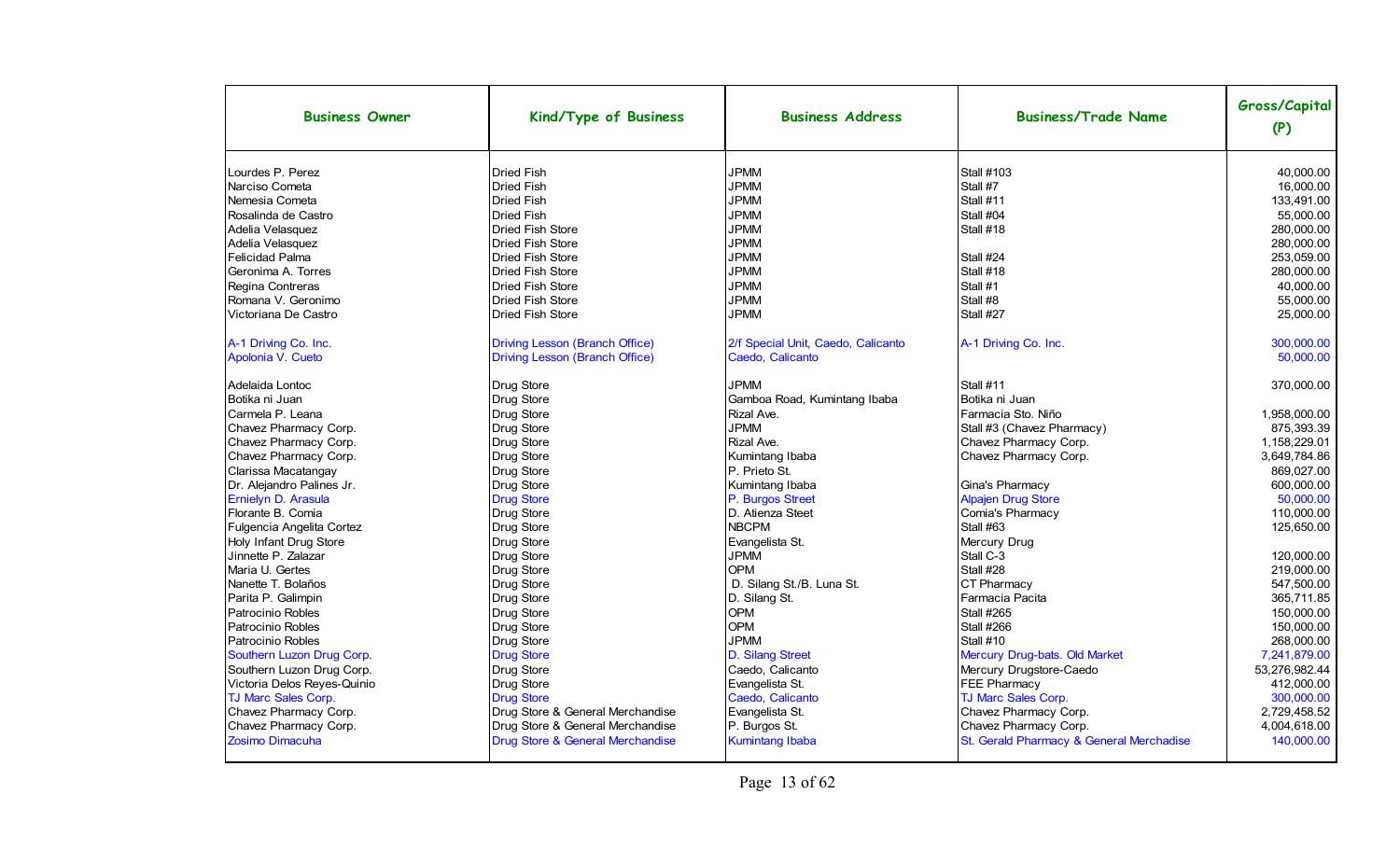| <b>Business Owner</b>                                                                                                                                                                                                                                                                                                                                                                                                                                                                                                                                                          | Kind/Type of Business                                                                                                                                                                                                                                                                                                                                                                                                                                                                                                                                          | <b>Business Address</b>                                                                                                                                                                                                                                                                                                                                                                                                        | <b>Business/Trade Name</b>                                                                                                                                                                                                                                                                                                                                                                                                                                                                        | Gross/Capital<br>(P)                                                                                                                                                                                                                                                                                                                                                       |
|--------------------------------------------------------------------------------------------------------------------------------------------------------------------------------------------------------------------------------------------------------------------------------------------------------------------------------------------------------------------------------------------------------------------------------------------------------------------------------------------------------------------------------------------------------------------------------|----------------------------------------------------------------------------------------------------------------------------------------------------------------------------------------------------------------------------------------------------------------------------------------------------------------------------------------------------------------------------------------------------------------------------------------------------------------------------------------------------------------------------------------------------------------|--------------------------------------------------------------------------------------------------------------------------------------------------------------------------------------------------------------------------------------------------------------------------------------------------------------------------------------------------------------------------------------------------------------------------------|---------------------------------------------------------------------------------------------------------------------------------------------------------------------------------------------------------------------------------------------------------------------------------------------------------------------------------------------------------------------------------------------------------------------------------------------------------------------------------------------------|----------------------------------------------------------------------------------------------------------------------------------------------------------------------------------------------------------------------------------------------------------------------------------------------------------------------------------------------------------------------------|
| Adela A. Lorella                                                                                                                                                                                                                                                                                                                                                                                                                                                                                                                                                               | <b>Drug Testing Laboratory</b>                                                                                                                                                                                                                                                                                                                                                                                                                                                                                                                                 | <b>Kumintang Ibaba</b>                                                                                                                                                                                                                                                                                                                                                                                                         | <b>Street Drug Test Lab</b>                                                                                                                                                                                                                                                                                                                                                                                                                                                                       | 72.000.00                                                                                                                                                                                                                                                                                                                                                                  |
| <b>Cherielyn Luna</b>                                                                                                                                                                                                                                                                                                                                                                                                                                                                                                                                                          | <b>Drug Testing Laboratory</b>                                                                                                                                                                                                                                                                                                                                                                                                                                                                                                                                 | <b>Kumintang Ibaba</b>                                                                                                                                                                                                                                                                                                                                                                                                         |                                                                                                                                                                                                                                                                                                                                                                                                                                                                                                   | 80.000.00                                                                                                                                                                                                                                                                                                                                                                  |
| Ednulfo C. Barbosa Jr.                                                                                                                                                                                                                                                                                                                                                                                                                                                                                                                                                         | <b>Drug Testing Laboratory</b>                                                                                                                                                                                                                                                                                                                                                                                                                                                                                                                                 | <b>Kumintang Ibaba</b>                                                                                                                                                                                                                                                                                                                                                                                                         |                                                                                                                                                                                                                                                                                                                                                                                                                                                                                                   | 20.000.00                                                                                                                                                                                                                                                                                                                                                                  |
| Jeaneth M. Ramos                                                                                                                                                                                                                                                                                                                                                                                                                                                                                                                                                               | <b>Drug Testing Laboratory</b>                                                                                                                                                                                                                                                                                                                                                                                                                                                                                                                                 | <b>Kumintang Ibaba</b>                                                                                                                                                                                                                                                                                                                                                                                                         |                                                                                                                                                                                                                                                                                                                                                                                                                                                                                                   | 30,000.00                                                                                                                                                                                                                                                                                                                                                                  |
| Sonny N. Uy<br>Adela A. Gatdula<br>Adelina Dela Roca<br>Albert A. Ilagan<br>Amado Villena<br>Amanda Yambao<br>Ana Marie Margarite Villena<br>Anacorita C. Tolentino<br>Anacorita C. Tolentino<br>Andonnie Evangelio<br>Aracele Caraet<br>Armando M. Nanas<br>Armando M. Nanas<br>Benjamin T. Comia<br>Bernadette Austria<br><b>Caridad Delos Reves</b><br>Carlito Contreras Jr.<br>Carlito V. Hernandez<br>Carmel Chua<br>Carmen Borillo<br>Cenen A. Javier<br>Cesar J. To<br>Cristobal Pagdonsolan<br>Cua To<br>Elizabeth Magsino<br>Elsa B. Azucena<br>Emeliana C. Macalalad | Dry Goods & School Supplies<br>Dry Goods Store<br>Dry Goods Store<br>Dry Goods Store<br>Dry Goods Store<br>Dry Goods Store<br>Dry Goods Store<br>Dry Goods Store<br>Dry Goods Store<br>Dry Goods Store<br>Dry Goods Store<br><b>Dry Goods Store</b><br><b>Dry Goods Store</b><br>Dry Goods Store<br>Dry Goods Store<br>Dry Goods Store<br>Dry Goods Store<br>Dry Goods Store<br>Dry Goods Store<br>Dry Goods Store<br>Dry Goods Store<br>Dry Goods Store<br>Dry Goods Store<br>Dry Goods Store<br>Dry Goods Store<br><b>Dry Goods Store</b><br>Dry Goods Store | D. Silang St.<br><b>JPMM</b><br><b>JPMM</b><br><b>OPM</b><br><b>JPMM</b><br><b>JPMM</b><br><b>OPM</b><br><b>JPMM</b><br><b>JPMM</b><br><b>OPM</b><br><b>JPMM</b><br><b>JPMM</b><br><b>JPMM</b><br><b>OPM</b><br><b>JPMM</b><br><b>JPMM</b><br><b>NBCPM</b><br><b>JPMM</b><br><b>JPMM</b><br>D. Silang St.<br><b>JPMM</b><br>Caedo, Calicanto<br>B. Luna St.<br>D. Silang St.<br><b>JPMM</b><br>D. Silang Street<br><b>JPMM</b> | New Quality Commercial<br>Stall #14<br><b>Stall #126</b><br><b>Stall #577</b><br><b>Stall #125</b><br>Stall #59<br><b>Stall #561</b><br><b>Stall #144</b><br><b>Stall #135</b><br><b>Stall #541</b><br>Stall #49<br>Stall #73<br>Stall #73<br><b>Stall #548</b><br>Stall #97<br>Stall #66<br>Stall #49<br><b>Stall #133</b><br><b>Stall #145</b><br><b>Stall #121</b><br>Jocer's Dry Goods Store<br>New Tom's Dry Goods Store<br><b>Stall #109</b><br><b>Gran-Be Dry Goods Store</b><br>Stall #93 | 950,000.00<br>100,000.00<br>92,000.00<br>35,000.00<br>100,000.00<br>115,500.00<br>35,000.00<br>55,000.00<br>70,000.00<br>20,000.00<br>250,000.00<br>20,000.00<br>20,000.00<br>68,000.00<br>78,000.00<br>20,000.00<br>67.000.00<br>55,000.00<br>50,000.00<br>220,652.00<br>200,000.00<br>337,520.00<br>1.563.433.00<br>9,550,292.13<br>25,000.00<br>100,000.00<br>25,000.00 |
| Fausta Ilagan                                                                                                                                                                                                                                                                                                                                                                                                                                                                                                                                                                  | Dry Goods Store                                                                                                                                                                                                                                                                                                                                                                                                                                                                                                                                                | <b>OPM</b>                                                                                                                                                                                                                                                                                                                                                                                                                     | <b>Stall #661</b>                                                                                                                                                                                                                                                                                                                                                                                                                                                                                 | 15,000.00                                                                                                                                                                                                                                                                                                                                                                  |
| Felipe Magadia                                                                                                                                                                                                                                                                                                                                                                                                                                                                                                                                                                 | Dry Goods Store                                                                                                                                                                                                                                                                                                                                                                                                                                                                                                                                                | <b>OPM</b>                                                                                                                                                                                                                                                                                                                                                                                                                     | <b>Stall #238</b>                                                                                                                                                                                                                                                                                                                                                                                                                                                                                 | 70.000.00                                                                                                                                                                                                                                                                                                                                                                  |
| Fermina Clarin                                                                                                                                                                                                                                                                                                                                                                                                                                                                                                                                                                 | Dry Goods Store                                                                                                                                                                                                                                                                                                                                                                                                                                                                                                                                                | <b>OPM</b>                                                                                                                                                                                                                                                                                                                                                                                                                     | Stall #568 & 587                                                                                                                                                                                                                                                                                                                                                                                                                                                                                  | 82,000.00                                                                                                                                                                                                                                                                                                                                                                  |
| Filomena Delgado                                                                                                                                                                                                                                                                                                                                                                                                                                                                                                                                                               | Dry Goods Store                                                                                                                                                                                                                                                                                                                                                                                                                                                                                                                                                | <b>OPM</b>                                                                                                                                                                                                                                                                                                                                                                                                                     | <b>Stall #527</b>                                                                                                                                                                                                                                                                                                                                                                                                                                                                                 | 10,000.00                                                                                                                                                                                                                                                                                                                                                                  |
| Flavio G. Casao                                                                                                                                                                                                                                                                                                                                                                                                                                                                                                                                                                | Dry Goods Store                                                                                                                                                                                                                                                                                                                                                                                                                                                                                                                                                | <b>OPM</b>                                                                                                                                                                                                                                                                                                                                                                                                                     | <b>Stall #634</b>                                                                                                                                                                                                                                                                                                                                                                                                                                                                                 | 7,000.00                                                                                                                                                                                                                                                                                                                                                                   |
| Flora P. Chua                                                                                                                                                                                                                                                                                                                                                                                                                                                                                                                                                                  | Dry Goods Store                                                                                                                                                                                                                                                                                                                                                                                                                                                                                                                                                | 133 D. Silang St.                                                                                                                                                                                                                                                                                                                                                                                                              | Cresencia Commercial                                                                                                                                                                                                                                                                                                                                                                                                                                                                              | 282,002.50                                                                                                                                                                                                                                                                                                                                                                 |
| Francisco Arenans                                                                                                                                                                                                                                                                                                                                                                                                                                                                                                                                                              | Dry Goods Store                                                                                                                                                                                                                                                                                                                                                                                                                                                                                                                                                | <b>OPM</b>                                                                                                                                                                                                                                                                                                                                                                                                                     | <b>Stall #523</b>                                                                                                                                                                                                                                                                                                                                                                                                                                                                                 | 125,000.00                                                                                                                                                                                                                                                                                                                                                                 |
| Francisco Arenans                                                                                                                                                                                                                                                                                                                                                                                                                                                                                                                                                              | Dry Goods Store                                                                                                                                                                                                                                                                                                                                                                                                                                                                                                                                                | <b>OPM</b>                                                                                                                                                                                                                                                                                                                                                                                                                     | <b>Stall #524</b>                                                                                                                                                                                                                                                                                                                                                                                                                                                                                 | 133,000.00                                                                                                                                                                                                                                                                                                                                                                 |
| Geraldine M. Chua                                                                                                                                                                                                                                                                                                                                                                                                                                                                                                                                                              | Dry Goods Store                                                                                                                                                                                                                                                                                                                                                                                                                                                                                                                                                | D. Silang St.                                                                                                                                                                                                                                                                                                                                                                                                                  | Goldine Commercial                                                                                                                                                                                                                                                                                                                                                                                                                                                                                | 203.405.00                                                                                                                                                                                                                                                                                                                                                                 |
| Gliceria H. Aya                                                                                                                                                                                                                                                                                                                                                                                                                                                                                                                                                                | Dry Goods Store                                                                                                                                                                                                                                                                                                                                                                                                                                                                                                                                                | <b>JPMM</b>                                                                                                                                                                                                                                                                                                                                                                                                                    | <b>Stall #105</b>                                                                                                                                                                                                                                                                                                                                                                                                                                                                                 | 130,000.00                                                                                                                                                                                                                                                                                                                                                                 |
| Honorina Macuha                                                                                                                                                                                                                                                                                                                                                                                                                                                                                                                                                                | Dry Goods Store                                                                                                                                                                                                                                                                                                                                                                                                                                                                                                                                                | <b>OPM</b>                                                                                                                                                                                                                                                                                                                                                                                                                     | <b>Stall #641</b>                                                                                                                                                                                                                                                                                                                                                                                                                                                                                 | 12,000.00                                                                                                                                                                                                                                                                                                                                                                  |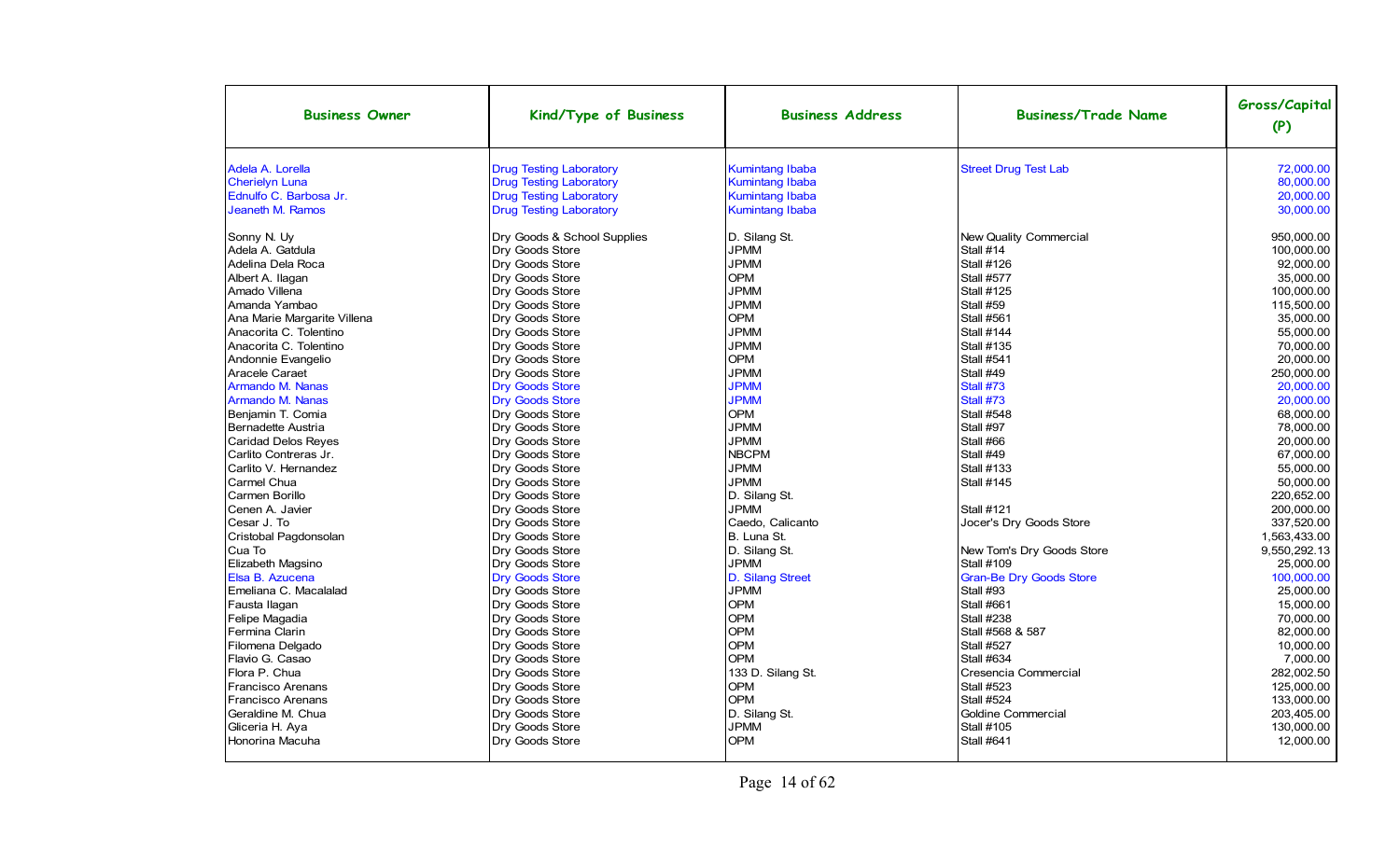| <b>Business Owner</b>                                                                                                                                                                                                                                                                                                                                                                                                                                                                                                    | Kind/Type of Business                                                                                                                                                                                                                                                                                                                                                                                                                                                                                     | <b>Business Address</b>                                                                                                                                                                                                                                                                                                                          | <b>Business/Trade Name</b>                                                                                                                                                                                                                                                                                                                                                                                    | Gross/Capital<br>(P)                                                                                                                                                                                                                                                                         |
|--------------------------------------------------------------------------------------------------------------------------------------------------------------------------------------------------------------------------------------------------------------------------------------------------------------------------------------------------------------------------------------------------------------------------------------------------------------------------------------------------------------------------|-----------------------------------------------------------------------------------------------------------------------------------------------------------------------------------------------------------------------------------------------------------------------------------------------------------------------------------------------------------------------------------------------------------------------------------------------------------------------------------------------------------|--------------------------------------------------------------------------------------------------------------------------------------------------------------------------------------------------------------------------------------------------------------------------------------------------------------------------------------------------|---------------------------------------------------------------------------------------------------------------------------------------------------------------------------------------------------------------------------------------------------------------------------------------------------------------------------------------------------------------------------------------------------------------|----------------------------------------------------------------------------------------------------------------------------------------------------------------------------------------------------------------------------------------------------------------------------------------------|
| Irene A. Pagdonsolan<br>Irish I. Silang<br><b>Jose Oliveros</b><br>Juan Pagdonsolan<br>Juancho A.Pagdonsolan<br>King Limuel Madlangbayan<br>King Limuel Madlangbayan<br>Leonila S. Malibiran<br>Lolita M. Gamboa<br>Lourdes Acosta<br>Marcelo Aquila<br>Marciana Lazatin<br>Marciana Lazatin<br>Maria Alunan Uy<br>Maria Lina Aclan<br>Marie Ann Arenas<br>Marilina Cruzat<br>Marilou Sia Cua<br>Marilyn Almerino<br>Marino Gamboa                                                                                       | Dry Goods Store<br>Dry Goods Store<br>Dry Goods Store<br>Dry Goods Store<br>Dry Goods Store<br>Dry Goods Store<br>Dry Goods Store<br>Dry Goods Store<br>Dry Goods Store<br>Dry Goods Store<br>Dry Goods Store<br>Dry Goods Store<br>Dry Goods Store<br>Dry Goods Store<br>Dry Goods Store<br><b>Dry Goods Store</b><br>Dry Goods Store<br>Dry Goods Store<br>Dry Goods Store<br>Dry Goods Store                                                                                                           | <b>JPMM</b><br><b>OPM</b><br><b>JPMM</b><br><b>JPMM</b><br><b>JPMM</b><br><b>OPM</b><br><b>OPM</b><br><b>JPMM</b><br><b>JPMM</b><br><b>OPM</b><br><b>JPMM</b><br><b>OPM</b><br><b>OPM</b><br><b>JPMM</b><br><b>JPMM</b><br><b>JPMM</b><br><b>OPM</b><br>D. Silang St.<br><b>JPMM</b><br><b>JPMM</b>                                              | <b>Stall #192</b><br>Stall #590<br>Stall #57<br><b>Stall #195</b><br><b>Stall #193</b><br><b>Stall #575</b><br>Stall #576<br>Stall #5<br>Stall #67<br><b>Stall #643</b><br>Stall #79<br>Stall #17<br>Stall #24<br>Stall #60<br>Stall #58<br><b>Stall #100</b><br><b>Stall #525</b><br><b>HG Commercial</b><br><b>Stall #161</b>                                                                               | 225.000.00<br>28,000.00<br>30,000.00<br>140.000.00<br>160,000.00<br>22,000.00<br>22,100.00<br>22,000.00<br>95,000.00<br>12.000.00<br>35.000.00<br>15.000.00<br>15,000.00<br>127,900.00<br>107,000.00<br>124,000.00<br>130.000.00<br>6.162.666.41<br>36.000.00<br>110,000.00                  |
| Maura Amparo<br>Maxima L. Maranan<br>Milagros A. Serrano<br>Miriam S. Espiritu<br>Mrs. Miguela Magadia<br>Nancy Ebora<br>Nancy H. Ilao<br>Nanny Icaro<br>Nieves Mendoza<br>Patrocinio Fondavilla<br>Paulina A. Hernandez<br>Petra Villena<br>Phoebe Serrano<br><b>Purificacion Bauan</b><br><b>Remedios Gonzales</b><br><b>Remedios Montalbo</b><br>Remedios S. Macatangay<br>Renato de Jesus Montalbo<br>Renato Ilagan<br>Ria M. Buenafe<br><b>Richard Gualberto</b><br>Rufina H. Bonsol<br>Sesinando & Julita Arellano | Dry Goods Store<br>Dry Goods Store<br>Dry Goods Store<br><b>Dry Goods Store</b><br><b>Dry Goods Store</b><br>Dry Goods Store<br>Dry Goods Store<br>Dry Goods Store<br>Dry Goods Store<br><b>Dry Goods Store</b><br>Dry Goods Store<br><b>Dry Goods Store</b><br>Dry Goods Store<br>Dry Goods Store<br>Dry Goods Store<br><b>Dry Goods Store</b><br><b>Dry Goods Store</b><br><b>Dry Goods Store</b><br><b>Dry Goods Store</b><br>Dry Goods Store<br>Dry Goods Store<br>Dry Goods Store<br>Dry Goods Store | <b>JPMM</b><br><b>JPMM</b><br><b>OPM</b><br><b>OPM</b><br><b>JPMM</b><br><b>NBCPM</b><br><b>OPM</b><br><b>OPM</b><br><b>OPM</b><br><b>OPM</b><br><b>JPMM</b><br><b>JPMM</b><br><b>OPM</b><br><b>JPMM</b><br>Evangelista St.<br><b>OPM</b><br><b>OPM</b><br><b>OPM</b><br><b>JPMM</b><br><b>JPMM</b><br><b>JPMM</b><br><b>JPMM</b><br><b>JPMM</b> | Stall #98<br>Stall #81<br><b>Stall #591</b><br><b>Stall #525</b><br>Stall #55<br>Stall #40<br><b>Stall #559</b><br><b>Stall #560</b><br><b>Stall #660</b><br><b>Stall #603</b><br>Stall #4<br><b>Stall #103</b><br><b>Stall #592</b><br>Stall #8<br>Remy's Gift Shop<br><b>Stall #583</b><br>Stall #580<br><b>Stall #582</b><br>Stall #20<br><b>Stall #163</b><br><b>Stall #131</b><br>Stall #92<br>Stall #61 | 31,000.00<br>45,000.00<br>92.000.00<br>103,000.00<br>72.000.00<br>70.000.00<br>10,000.00<br>99,000.00<br>20.000.00<br>100,000.00<br>60.000.00<br>40.000.00<br>233,000.00<br>90.000.00<br>3,000.00<br>81.000.00<br>3,000.00<br>100.000.00<br>35,000.00<br>35,000.00<br>20,000.00<br>37,000.00 |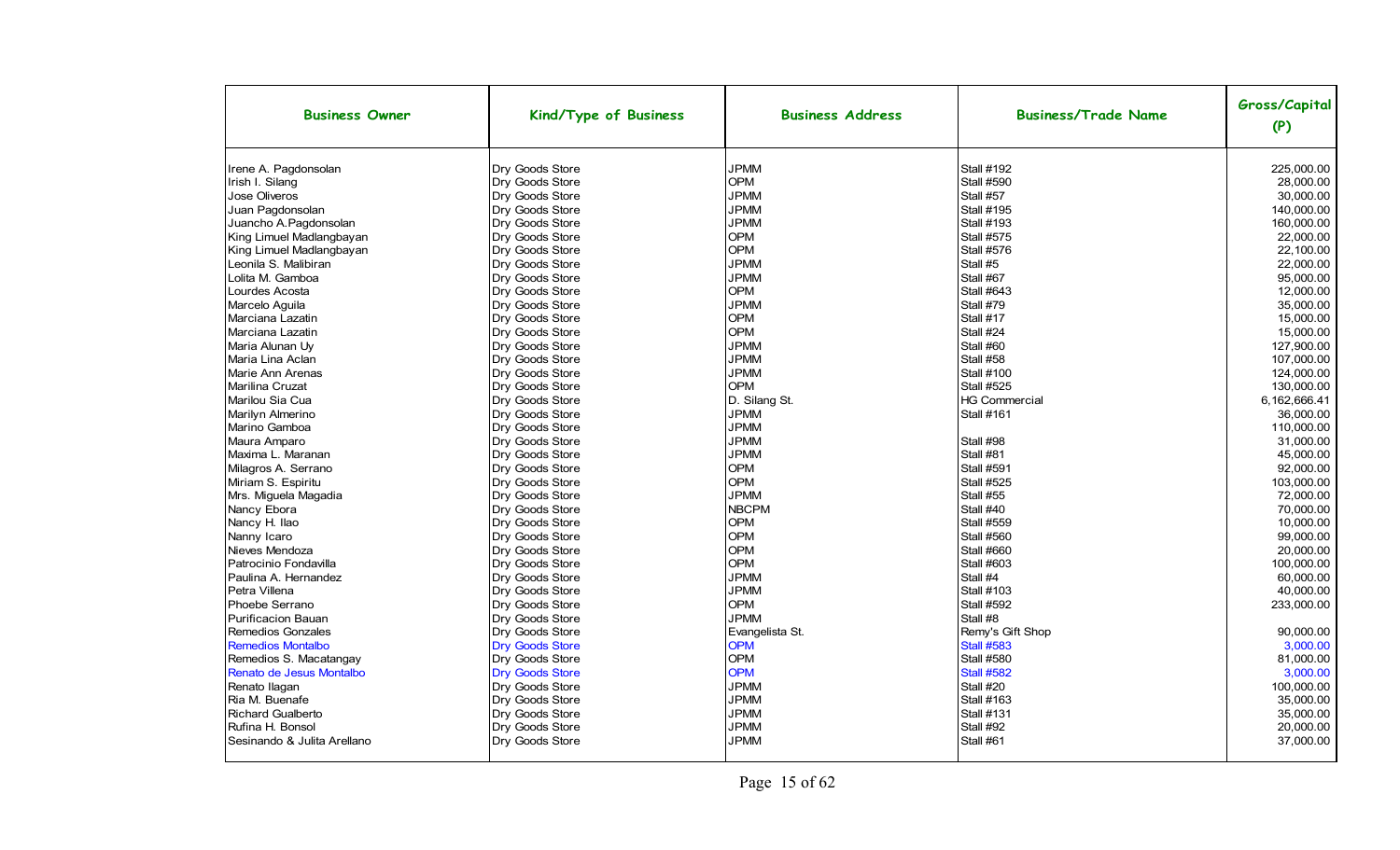| <b>Business Owner</b>                 | Kind/Type of Business                                                 | <b>Business Address</b>            | <b>Business/Trade Name</b> | Gross/Capital<br>(P)    |
|---------------------------------------|-----------------------------------------------------------------------|------------------------------------|----------------------------|-------------------------|
| Susana Gayotin                        | Dry Goods Store                                                       | <b>OPM</b>                         | <b>Stall #573</b>          | 20.000.00               |
| Susana Macalincag                     | Dry Goods Store                                                       | <b>OPM</b>                         | Stall #639 & 640           | 50.000.00               |
| Teresita P. Eslabra                   | Dry Goods Store                                                       | <b>NBCPM</b>                       | Stall #34                  | 95,000.00               |
| Vicenta A. Pagdonsolan                | Dry Goods Store                                                       | <b>JPMM</b>                        | <b>Stall #194</b>          | 140,000.00              |
| Victor Javier                         | Dry Goods Store                                                       | <b>JPMM</b>                        | <b>Stall #147</b>          | 35,000.00               |
| Victoria Doce                         | Dry Goods Store                                                       | <b>JPMM</b>                        | Stall #151                 | 70,000.00               |
| Victoria Doce                         | Dry Goods Store                                                       | <b>JPMM</b>                        | Stall #152                 | 72.000.00               |
| Violeta Gutierrez                     | Dry Goods Store                                                       | <b>OPM</b>                         | Stall #550                 | 68,000.00               |
| Virgilio A. Gayeta                    | Dry Goods Store                                                       | <b>JPMM</b>                        | Stall #94                  | 65,000.00               |
| Wenceslao D. Deriguito                | Dry Goods Store                                                       | <b>JPMM</b>                        | Stall #16                  | 30,000.00               |
| YolandaVillafonia                     | Dry Goods Store                                                       | <b>OPM</b>                         | <b>Stall #633</b>          | 10.000.00               |
| Henry Cua                             | Dry Goods Store & General Merchandise                                 | D. Silang St.                      | Henzon Commercial Center   | 11.617.786.36           |
| Victoria Montemayor                   | Dry Goods Store & General Merchandise                                 | B. Luna St.<br>A. Delas Alas Drive | King's Commercial          | 2,209,198.20            |
| Nida V. Serrano<br>Linda R. Francisco | Dry Goods Store (Used Clothes)<br>Dry Goods Store/General Merchandise | D. Silang St.                      |                            | 30,000.00<br>654,969.50 |
|                                       |                                                                       |                                    |                            |                         |
| <b>Efren Suarez</b>                   | Duck Raising (500)                                                    | <b>Bilogo</b>                      |                            | 15,000.00               |
| <b>Alfredo Perez</b>                  | <b>Eatery</b>                                                         | <b>Diversion Road, Balagtas</b>    |                            | 60,000.00               |
| Alvin & Maria Teresa Lawas            | Eatery                                                                | Calicanto                          |                            | 36,000.00               |
| <b>Amanda Mendoza</b>                 | Eatery                                                                | <b>Bolbok</b>                      | Tinimpla Dine Bahay Kainan | 10,000.00               |
| <b>Ariel Ibon</b>                     | Eatery                                                                | P. Genato Street                   |                            | 5,000.00                |
| Eva B. Bagon                          | Eatery                                                                | <b>Balagtas</b>                    |                            | 36.000.00               |
| Lyn J. dela Guardia                   | Eatery                                                                | P. Panganiban Street               |                            | 5,000.00                |
| Mayo Herrera                          | Eatery                                                                | <b>Delas Alas Drive</b>            |                            | 36,000.00               |
| Miguel M. Ramirez                     | <b>Eatery</b>                                                         | P. Mendoza Street                  |                            | 5,000.00                |
| <b>Myrna Ramirez</b>                  | Eatery                                                                | P. Pelaez Street                   |                            | 5,000.00                |
| Nerisa Gayeta                         | <b>Eatery</b>                                                         | P. Herrera Street                  |                            | 36,000.00               |
| Nina Liza                             | Eatery                                                                | D. Atienza Steet                   |                            | 5.000.00                |
| Norberto Jonson                       | Eatery                                                                | <b>Alegre Street</b>               |                            | 5,000.00                |
| Norminda M. Martinez                  | Eatery                                                                | <b>Balagtas</b>                    |                            | 36,000.00               |
| Ponciano Isidro                       | Eatery                                                                | GCH, Alangilan                     |                            | 10,000.00               |
| Rafael M. Acob                        | Eatery                                                                | D. Silang Street                   | Raffy & Mayette Eatery     | 2.500.00                |
| <b>Resela Arceo</b>                   | Eatery                                                                | Salvador St.                       |                            | 1.000.00                |
| <b>Rose Soriano</b>                   | Eatery                                                                | <b>Alegre Street</b>               |                            | 30,000.00               |
| <b>Solidad delos Reyes</b>            | Eatery                                                                | Lopez Jaena Street                 |                            | 25,000.00               |
| <b>Wilma Clarin Dayrit</b>            | Eatery                                                                | P. Burgos Street                   |                            | 170,000.00              |
| <b>Teresita Gayeta</b>                | Eatery                                                                | D. Silang Street                   |                            | 10.000.00               |
| Aida L. Alarzar                       | Eatery & Videoke                                                      | Kumintang Ibaba                    | Doreen's Videoke Bar       | 165,000.00              |
| Caridad C. Castillo                   | Eatery (Sari-sari Store)                                              | <b>OPM</b>                         | <b>Stall #177</b>          | 90,000.00               |
| <b>Teresita Faigmane</b>              | Eatery w/ beer                                                        | <b>Kumintang Ibaba</b>             |                            | 5,000.00                |
| Priscilla Mañibo                      | Eatery w/ Videoke                                                     | Sta. Clara                         |                            | 10,000.00               |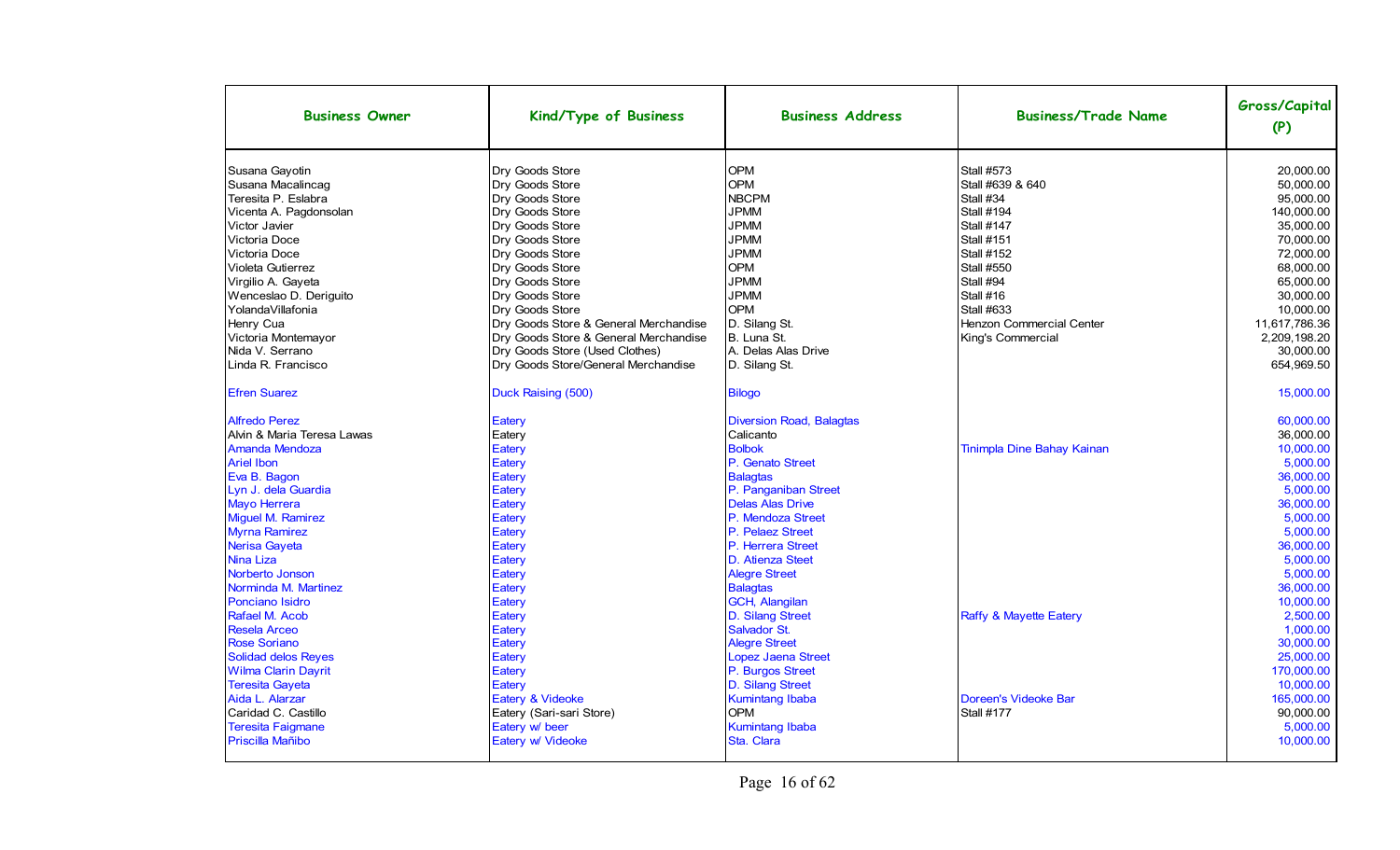| <b>Business Owner</b>                | Kind/Type of Business                                       | <b>Business Address</b>                       | <b>Business/Trade Name</b>                    | Gross/Capital<br>(P) |
|--------------------------------------|-------------------------------------------------------------|-----------------------------------------------|-----------------------------------------------|----------------------|
| Monday TimeCorp.                     | <b>Editorial Office</b>                                     | Narra Street, Cuta                            |                                               | 5,000.00             |
| Romeo Clarin                         | Educational Supply & Newstand                               | P. Burgos St.                                 |                                               | 349,995.50           |
| Phil. Educational Trust Plan Inc.    | <b>Educational Trust Plan</b>                               | Alangilan                                     | Phil. Educational Trust Plan Inc. (PET Plans) |                      |
| Rosalie de Castro                    | <b>Egg Store</b>                                            | <b>JPMM</b>                                   |                                               | 3,000.00             |
| Carlito Magnaye                      | <b>Electronic Center</b>                                    | D. Silang St.                                 |                                               | 120.000.00           |
| <b>Mario Ramirez</b>                 | <b>Electronic Repair Shop</b>                               | <b>Bolbok</b>                                 |                                               | 6,000.00             |
| Reynaldo D. Coro                     | <b>Electronic Repair Shop</b>                               | <b>Pallocan West</b>                          |                                               | 5,000.00             |
| Agosto S. Sampaga                    | <b>Electronic Shop</b>                                      | <b>Pallocan West</b>                          |                                               | 50,000.00            |
| Oscar B. Barte                       | Electronic Shop                                             | 86 D. Silang St.                              |                                               | 110,000.00           |
| <b>Randolf Camarillas</b>            | <b>Electronics Repair &amp; Services</b>                    | <b>Kumintang Ibaba</b>                        | <b>Randolf Electronic Center</b>              | 15,000.00            |
| <b>Manalo Recio</b>                  | Embroidery                                                  | Caedo, Calicanto                              |                                               | 72,000.00            |
| Victorina U. Landico                 | Embroidery                                                  | <b>Dumuclay</b>                               |                                               | 10,000.00            |
| Nenita S. Suarez                     | Embroidery (Sub-Contractor)                                 | Talumpok West                                 |                                               | 35.000.00            |
| Corazon G. Panganiban                | <b>Embroidery Shop</b>                                      | <b>Talumpok East</b>                          |                                               | 36.000.00            |
| Mrs. Leticia Nuevo                   | <b>Embroidery Shop</b>                                      | Talumpok                                      |                                               | 65.000.00            |
| Eduardo A. Magadia                   | Embroidery Shop & Silk Printing                             | Kumintang Ilaya                               |                                               | 125,000.00           |
| Servia Technologies Inc.             | Engineering & Consultancy                                   | Ayala Life Bldg., Kumintang Ilaya             | Servia Technologies Inc.                      | 220,870.00           |
| Christopher P. Sagad                 | <b>Enterprises</b>                                          | Sampaguita Homes, Gulod Itaas                 | <b>Christopher Sagad Ent.</b>                 | 8.000.00             |
| Delfin E. Rayos Jr.                  | Enterprises                                                 | Cuta                                          | <b>Glamour Enterprises</b>                    | 120.000.00           |
| <b>Julito Peras</b>                  | <b>Enterprises</b>                                          | D. Silang Street                              |                                               | 50,000.00            |
| <b>Noriel Racelis</b>                | Enterprises                                                 | C. Tirona St.                                 |                                               | 215,259.62           |
| <b>Robert M. Alferes</b>             | <b>Enterprises</b>                                          | Concepcion                                    |                                               | 123,000.00           |
| Diosdado C. Aguila                   | <b>Enterprises (Construction Supplies)</b>                  | Sitio calumpang, Alangilan                    | Dodo's Builder & Enterprises                  | 50,000.00            |
| Noel L. Cano                         | <b>Enterprises</b><br>(Filling<br><b>Equipment Rentals)</b> | Materials/Heavy 46 Sampaguita St. Dolor Subd. | <b>JM &amp; ML Enterprises</b>                | 10,000.00            |
| Marcelo V. Buquid Jr.                | (Med.Supplies<br>Enterprises<br>&<br>Accessories)           | Car Cuta                                      | M.V. Buquid Enterprises                       | 342, 193.79          |
|                                      |                                                             |                                               |                                               | 10,000.00            |
| Jun G. delos Angeles                 | <b>Enterprises (Prepaid Cards)</b>                          | <b>Evangelista Street</b>                     | <b>JS Loadlink Enterprises</b>                |                      |
| <b>Susan Silva Uy</b>                | <b>Enterprises (Stickerworks)</b>                           | <b>SM City Batangas, Pallocan West</b>        | <b>Stickerworks Enterprises</b>               | 50,000.00            |
| <b>Mathel Grace Manuel de Guzman</b> | <b>Entertainment Line &amp; Restaurant</b>                  | Mayvel Center, Pallocan West                  | Two Hearts Ent. Line & Resto.                 | 70,000.00            |
| Lea Tagupa                           | <b>Facial Center</b>                                        | <b>Evangelista Street</b>                     |                                               | 25,000.00            |
| Thaddeus E. Aquino                   | <b>Factory (Peanut Butter)</b>                              | P. Zamora Street                              | T.E. Aguino Peanut Butter Factory             | 30.000.00            |
| Norma Castillo                       | Farm Tools & Kitchenware                                    | <b>OPM</b>                                    | Stall #70                                     | 126,000.00           |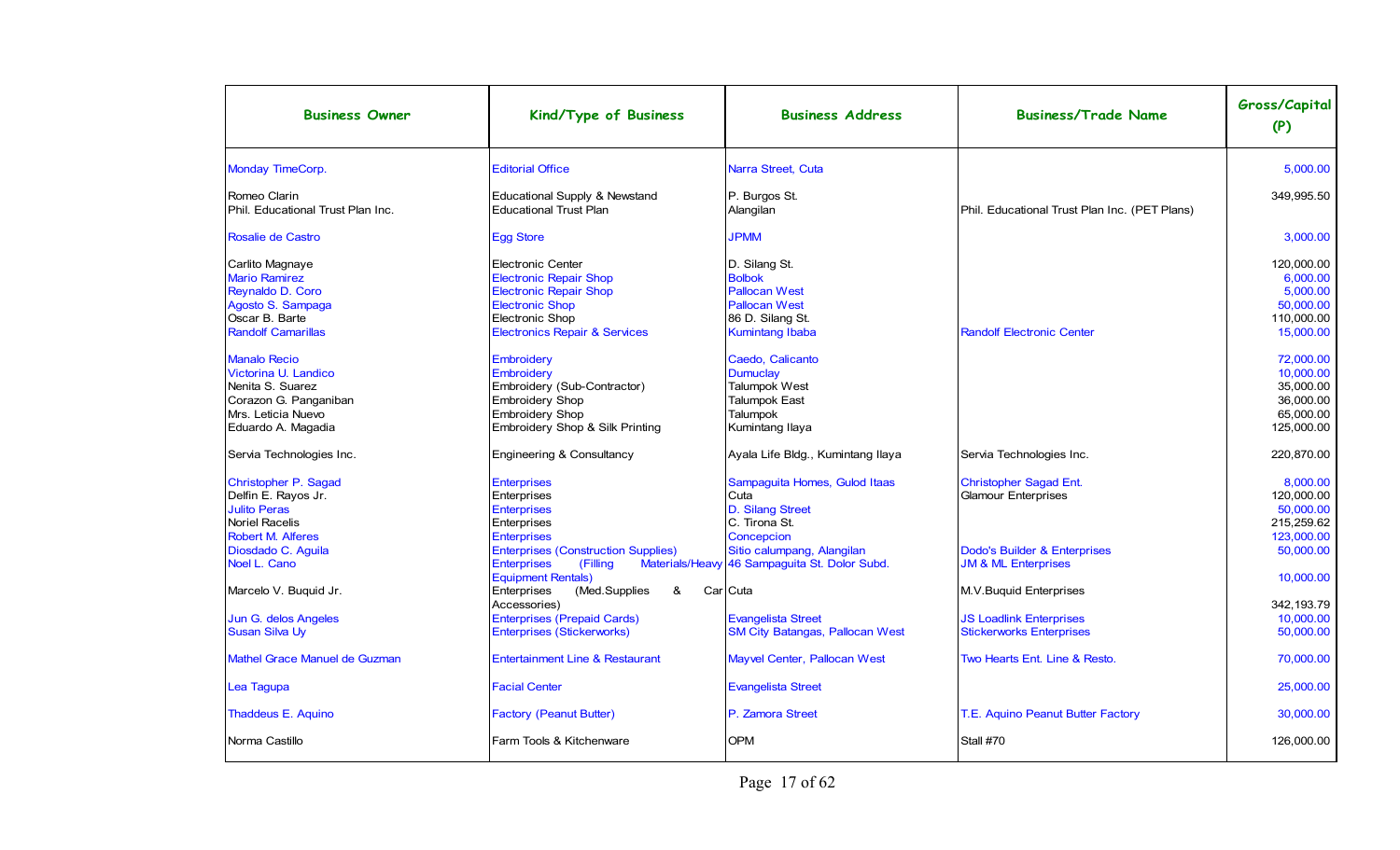| <b>Business Owner</b>                                                                                                                                                                                                                                                                                                                                                                                               | Kind/Type of Business                                                                                                                                                                                                                                                                                                                              | <b>Business Address</b>                                                                                                                                                                                                                                                                                                                                                                                         | <b>Business/Trade Name</b>                                                                                                                                                                                                                                                                                              | Gross/Capital<br>(P)                                                                                                                                                                                          |
|---------------------------------------------------------------------------------------------------------------------------------------------------------------------------------------------------------------------------------------------------------------------------------------------------------------------------------------------------------------------------------------------------------------------|----------------------------------------------------------------------------------------------------------------------------------------------------------------------------------------------------------------------------------------------------------------------------------------------------------------------------------------------------|-----------------------------------------------------------------------------------------------------------------------------------------------------------------------------------------------------------------------------------------------------------------------------------------------------------------------------------------------------------------------------------------------------------------|-------------------------------------------------------------------------------------------------------------------------------------------------------------------------------------------------------------------------------------------------------------------------------------------------------------------------|---------------------------------------------------------------------------------------------------------------------------------------------------------------------------------------------------------------|
| Florencio M. Driz                                                                                                                                                                                                                                                                                                                                                                                                   | <b>Fashion Studio</b>                                                                                                                                                                                                                                                                                                                              | Tierra Verde Subd., Pallocan West                                                                                                                                                                                                                                                                                                                                                                               |                                                                                                                                                                                                                                                                                                                         | 180,000.00                                                                                                                                                                                                    |
| Beeline Food Corp.<br>Marcia Vanessa M. Garcia<br>Nilda M. Chua                                                                                                                                                                                                                                                                                                                                                     | Fastfood<br>Fastfood<br><b>Fastfood &amp; CateringServices</b>                                                                                                                                                                                                                                                                                     | D. Silang St.<br>U.B. Hilltop, Kumintang Ibaba<br>Lamao, Libjo                                                                                                                                                                                                                                                                                                                                                  | Beeline Food Corp.                                                                                                                                                                                                                                                                                                      | 30, 138, 424. 72<br>125.000.00<br>250.000.00                                                                                                                                                                  |
| Zosimo Maximo<br>Maribel C. Borillo<br>Sorosoro Ibaba Development Coop.                                                                                                                                                                                                                                                                                                                                             | Feeds & Agricultural Products<br><b>Feeds &amp; Poultry Supply</b><br>Feeds Factory                                                                                                                                                                                                                                                                | 210 Evangelista St.<br><b>Banaba West</b><br>Sorosoro Ibaba                                                                                                                                                                                                                                                                                                                                                     | Sorosoro Ibaba Development Coop.(SIDC)                                                                                                                                                                                                                                                                                  | 1,210,000.00<br>20,000.00<br>9,152,613.65                                                                                                                                                                     |
| Green Terra Ferry Corp.                                                                                                                                                                                                                                                                                                                                                                                             | Ferry Boat Line Services (Office)                                                                                                                                                                                                                                                                                                                  | M. H. Del Pilar Street                                                                                                                                                                                                                                                                                                                                                                                          | Green Terra Ferry Corp.                                                                                                                                                                                                                                                                                                 | 500,000.00                                                                                                                                                                                                    |
| Credit Associates Corp.<br>Radiowealth Finance Co.<br>Home Town Financing Corp.<br>UCPB-CIIF Finance & Dev't. Corp.<br><b>Fremill Finance Corp.</b><br>Dominga Macalalad<br>Erlinda Ramos<br>Gemma Arceo<br>Roderic Ramos<br>Rosalina Lacsamana<br>Marcelina Magtibay & Divina De Chavez<br><b>Teoducia A. Borbon</b><br><b>Ruel Quizon</b><br>Angle Restituto L. Dizon<br>Mildred P. Castillo<br>Ruslito C. Garcia | Financing<br>Financing<br><b>Financing Ofice</b><br><b>Financing Ofice</b><br><b>Financing/Lending Investor</b><br>Fish Casa<br>Fish Casa<br>Fish Casa<br>Fish Casa<br>Fish Casa<br>Flower Shop<br><b>Flower Shop</b><br>Flower Shop & General Merchandise<br><b>Food Cart</b><br>Food Cart (squid balls)<br><b>Food Cart (Stuff Bread Sticks)</b> | P. Burgos St.<br>D. Silang St./Atienza St.<br>Star of David Bldg. Evangelista St.<br>Soro-soro Karsada<br>P. Zamora Street<br><b>JPMM</b><br><b>JPMM</b><br><b>JPMM</b><br><b>JPMM</b><br><b>JPMM</b><br>D. Atienza St.<br><b>Rizal Avenue/Atienza St.</b><br>Rizal Avenue/P. Dandan Street<br>Lyceum of Batangas, Kumintang Ibaba<br>Bay Citi Mall, D. Silang Street<br>St. Bridgets College Campus, M. H. del | Credit Associates Corp.<br>Radiowealth Finance Co.<br>Home Town Financing Corp.<br>UCPB-CIIF Finance & Dev't. Corp.<br><b>Fremill Finance Corp.</b><br>Stall #6<br>Stall #5<br>Stall #4<br>Stall #4-a<br>Stall #1 & 2<br>Sunshine Flower Shop<br>Q' Flower Shop<br><b>It-Mi Food Cart</b><br><b>Maycost Enterprises</b> | 480.000.00<br>3,137,984.19<br>100,000.00<br>407,674.00<br>200,000.00<br>120,000.00<br>1.000.000.00<br>150,000.00<br>600,000.00<br>370,000.00<br>157.000.00<br>5,000.00<br>10,000.00<br>5,000.00<br>200,000.00 |
|                                                                                                                                                                                                                                                                                                                                                                                                                     |                                                                                                                                                                                                                                                                                                                                                    | <b>Pilar Street</b>                                                                                                                                                                                                                                                                                                                                                                                             |                                                                                                                                                                                                                                                                                                                         | 3,000.00                                                                                                                                                                                                      |
| <b>Beefarm Corporation</b>                                                                                                                                                                                                                                                                                                                                                                                          | Food Chain                                                                                                                                                                                                                                                                                                                                         | Caedo, Calicanto                                                                                                                                                                                                                                                                                                                                                                                                | <b>JOLIBEE</b>                                                                                                                                                                                                                                                                                                          | 14, 186, 302. 47                                                                                                                                                                                              |
| <b>Bernardo Ilagan</b><br>Rosemarie Untalan                                                                                                                                                                                                                                                                                                                                                                         | <b>Food House</b><br>Food House                                                                                                                                                                                                                                                                                                                    | <b>Rizal Avenue</b><br>97 MH Del Pilar St.                                                                                                                                                                                                                                                                                                                                                                      | Sa Masmasarap Food House                                                                                                                                                                                                                                                                                                | 5,000.00                                                                                                                                                                                                      |
| <b>Jacinto Sanchez</b><br><b>Hilltop Ventures Inc.</b><br>Vicente de Guzman Tuppil Jr.                                                                                                                                                                                                                                                                                                                              | <b>Food Stand</b><br>Food Stand (Flavor Corn)<br>Food Stand (Shawarma)                                                                                                                                                                                                                                                                             | Caedo, Calianto<br><b>SM City Batangas, Pallocan West</b><br>Caedo, Calicanto                                                                                                                                                                                                                                                                                                                                   | <b>Hilltop Ventures Inc.</b><br><b>Babba Shawarma-Caedo</b>                                                                                                                                                                                                                                                             | 35,000.00<br>20,000.00<br>20.000.00                                                                                                                                                                           |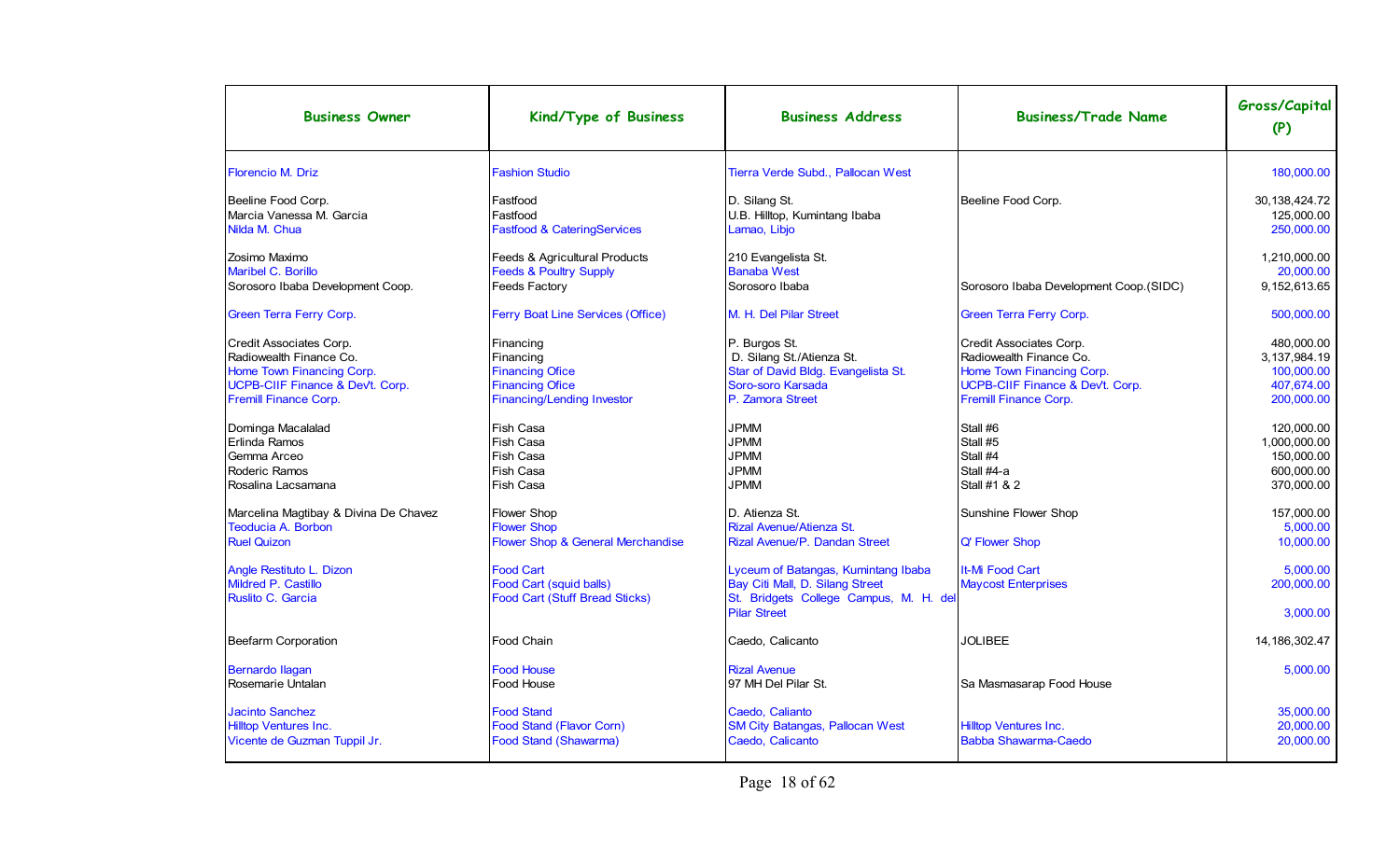| <b>Business Owner</b>                     | Kind/Type of Business                                   | <b>Business Address</b>                | <b>Business/Trade Name</b>                   | Gross/Capital<br>(P)       |
|-------------------------------------------|---------------------------------------------------------|----------------------------------------|----------------------------------------------|----------------------------|
| Zenco Sales Inc.<br>Hanipa Lukman Sapanta | Footwear & General Merchandise<br><b>Footwear Stall</b> | Evangelista St.<br>2/F Bay City Mall   | Zenco Sales Inc.<br>Hanipa H-N-M-NIAILA Mktg | 23,338,755.42<br>10.000.00 |
| Corazon Del Mundo<br>Emelia P. Serrano    | Footwear Store<br><b>Footwear Store</b>                 | <b>JPMM</b>                            | Stall #46<br>Stall #39 & 40                  | 199.000.00<br>88,000.00    |
| Florencia Serrano                         | Footwear Store                                          | <b>JPMM</b>                            | Stall #43 & 44                               | 140,000.00                 |
| Gemma Bundalian                           | Footwear Store                                          | <b>OPM</b>                             | Stall #244                                   | 27,500.00                  |
| Jose Dela Roca                            | Footwear Store                                          | <b>JPMM</b>                            | Stall #45                                    | 50,000.00                  |
| Joseph Uy                                 | Footwear Store                                          | <b>NBCPM</b>                           | Stall No. 14                                 | 5,000.00                   |
| Karen D. Ultado                           | <b>Footwear Store</b>                                   | <b>Evangelista Street</b>              | <b>Ultado Footwear Store</b>                 | 20.000.00                  |
| Leonarda Añonuevo                         | Footwear Store                                          | <b>JPMM</b>                            | Stall #47                                    | 148.000.00                 |
| Marissel R. Hernandez                     | <b>Footwear Store</b>                                   | <b>OPM</b>                             | <b>Stall #588</b>                            | 12,000.00                  |
| Myla Aurelia Lojo                         | <b>Footwear Store</b>                                   | <b>OPM</b>                             | <b>Stall #544</b>                            | 101,000.00                 |
| Myla Aurelia Lojo                         | Footwear Store                                          | <b>OPM</b>                             | <b>Stall #556</b>                            | 160.000.00                 |
| Norlito Añonuevo                          | Footwear Store                                          | <b>JPMM</b>                            | Stall #48                                    | 35.000.00                  |
| Oscar M. Ebron                            | Footwear Store                                          | <b>OPM</b><br><b>OPM</b>               | <b>Stall #190</b>                            | 31,000.00                  |
| Riza Icaro Gooco                          | Footwear Store                                          | <b>OPM</b>                             | <b>Stall #555</b>                            | 226,000.00                 |
| Susana Gayotin                            | <b>Footwear Store</b><br>Footwear Store                 | <b>JPMM</b>                            | <b>Stall #571</b><br>Stall #37 & 38          | 15.000.00                  |
| Teresita Paunlagi                         | <b>Footwear Store</b>                                   |                                        |                                              | 110,000.00<br>551,135.00   |
| Victoria Montemayor<br><b>Wilbert Tan</b> | <b>Footwear Store</b>                                   | Evangelista St.<br><b>NBCPM</b>        | King's Commercial<br>Stall #21               | 10,000.00                  |
| Windemilla Caldo                          | <b>Footwear Store</b>                                   | <b>JPMM</b>                            | Stall #41                                    | 111,000.00                 |
|                                           |                                                         |                                        |                                              |                            |
| Zoom In Package Inc.                      | <b>Frieght Forwarding Services</b>                      | P. Burgos Street                       | Zoom In Package Inc.                         | 10,000.00                  |
| Gonzalo Dennis S. Bacani III              | <b>Frozen Beverages</b>                                 | <b>SM City Batangas, Pallocan West</b> | <b>Koolee FCB Drinks</b>                     | 50.000.00                  |
| Ma. Magadia                               | Fruits & Vegetable Stall                                | <b>JPMM</b>                            | <b>Stall #204</b>                            | 160.000.00                 |
| Maria C. Magadia                          | Fruits & Vegetable Stall                                | <b>JPMM</b>                            | <b>Stall #205</b>                            | 150,000.00                 |
| <b>Efren Gonzales</b>                     | Fruits & Vegetables Store                               | <b>JPMM</b>                            | <b>Stall #240</b>                            | 30,800.00                  |
| <b>Ester Atienza</b>                      | Fruits & Vegetables Store                               | <b>NBCPM</b>                           | <b>Stall #152</b>                            | 20,000.00                  |
| <b>Fabian Dimaano</b>                     | <b>Fruits &amp; Vegetables Store</b>                    | <b>NBCPM</b>                           | <b>Stall #154</b>                            | 15.000.00                  |
| <b>Flordeliza Ramos</b>                   | Fruits & Vegetables Store                               | <b>JPMM</b>                            | Stall #202                                   | 50.000.00                  |
| Manuel M. Tingchuy                        | Fruits & Vegetables Store                               | <b>JPMM</b>                            | <b>Stall #217</b>                            | 35,000.00                  |
| Maria Magadia                             | Fruits & Vegetables Store                               | <b>JPMM</b>                            | <b>Stall #216</b>                            | 10.000.00                  |
| Nemesia Cometa                            | Fruits & Vegetables Store                               | <b>JPMM</b>                            | Stall #247                                   | 118,000.00                 |
| Petra De Castro                           | Fruits & Vegetables Store                               | <b>JPMM</b>                            | <b>Stall #213</b>                            | 90.000.00                  |
| Sancho M. Banez                           | Fruits & Vegetables Store                               | Sta. Rita Karsada                      |                                              | 20,000.00                  |
| Tita Landicho                             | Fruits & Vegetables Store                               | <b>JPMM</b>                            | Stall V-4                                    | 125,000.00                 |
| Fernando A. Dilay                         | <b>Fruits Stand</b>                                     | Soro-soro Karsada                      |                                              | 40,000.00                  |
| <b>Maricco Ilao</b>                       | <b>Fruits Stand</b>                                     | Lopez Jaena                            |                                              | 50,000.00                  |
|                                           |                                                         |                                        |                                              |                            |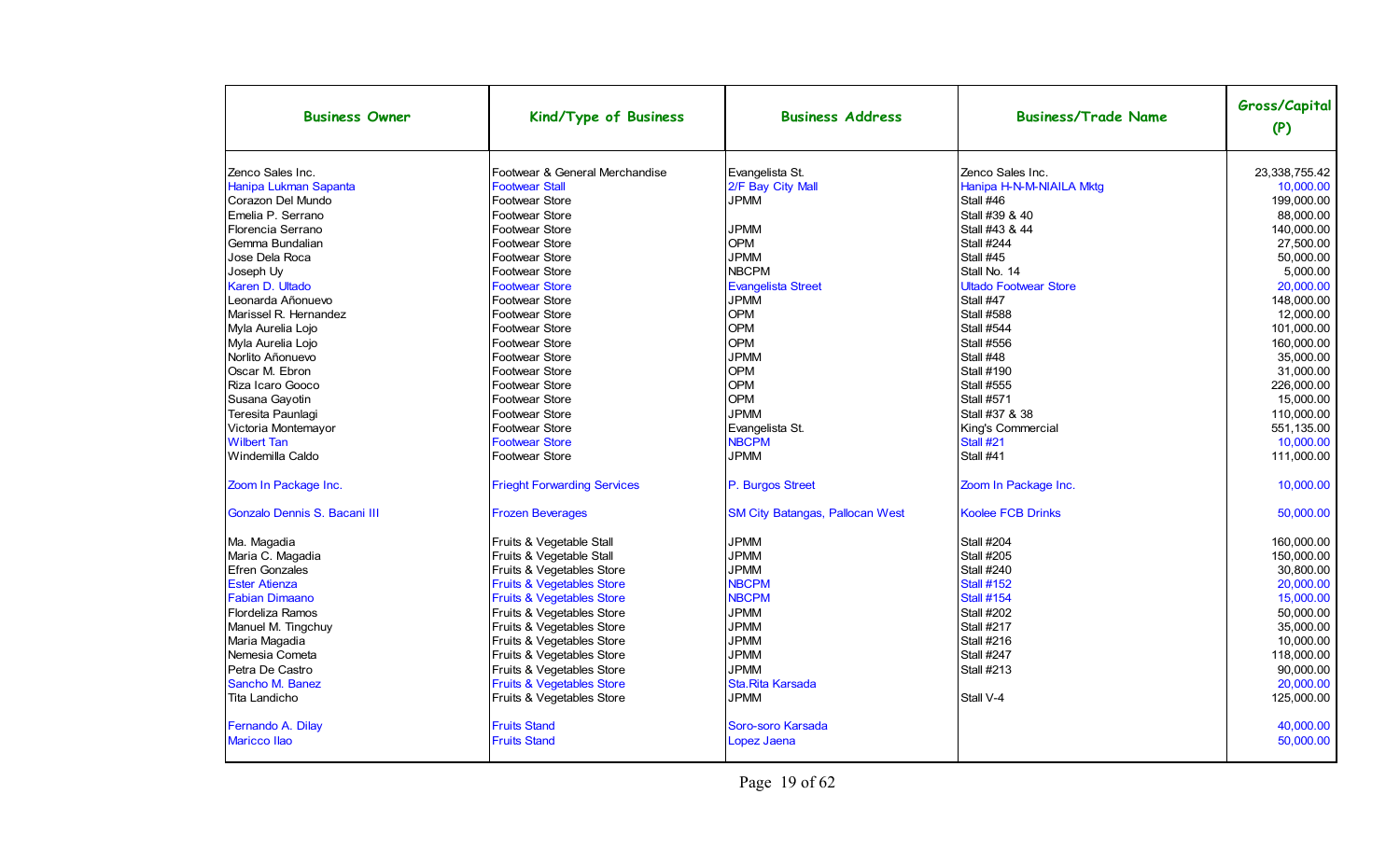| <b>Business Owner</b>                                                                                                                                                                                                                                          | Kind/Type of Business                                                                                                                                                                                                                                                                                         | <b>Business Address</b>                                                                                                                                                                                                 | <b>Business/Trade Name</b>                                                                                                                                                                                                                                                    | Gross/Capital<br>(P)                                                                                                                                         |
|----------------------------------------------------------------------------------------------------------------------------------------------------------------------------------------------------------------------------------------------------------------|---------------------------------------------------------------------------------------------------------------------------------------------------------------------------------------------------------------------------------------------------------------------------------------------------------------|-------------------------------------------------------------------------------------------------------------------------------------------------------------------------------------------------------------------------|-------------------------------------------------------------------------------------------------------------------------------------------------------------------------------------------------------------------------------------------------------------------------------|--------------------------------------------------------------------------------------------------------------------------------------------------------------|
| Florencio Fonte Jr.<br>Ruben Macaraig Jr.<br>Leory F. Famadico<br>Ma. Dimpna Galang<br>Sylvia Loraine B. Solano<br>Ferdinand Calingasan<br>Juanito Gainza<br>Mandigma's Furniture Inc.<br>Aurora Realon                                                        | Furniture & Appliance Center<br>Furniture & General Merchandise<br><b>Furniture Center</b><br><b>Furniture Center</b><br><b>Furniture Center</b><br><b>Furniture Shop</b><br><b>Furniture Shop</b><br><b>Furniture Shop</b><br>Furniture Shop & Display                                                       | P. Burgos Street<br>P. Burgos St.<br>P. Burgos Street<br>Alangilan<br>P. Burgos Street<br>P. Burgos St.<br>P. Burgos St.<br>Noble St.<br><b>Bolbok</b>                                                                  | Floren Furniture & Applicane Center<br>RA Macaraig Furniture<br><b>Dimpna's Fine Furniture Mart</b><br>Ysabel Interior Design & Furniture Center<br><b>Caliver A Enterprises</b><br>Gainza's Furniture<br>Mandigma's Furniture Inc.<br>Narra Elegancia                        | 100.000.00<br>200,000.00<br>100,000.00<br>50.000.00<br>600,000.00<br>1.200.000.00<br>3,185,000.00<br>70.000.00                                               |
| <b>Irene Godov</b><br>Lorenza Sarmiento                                                                                                                                                                                                                        | Garlic Store<br>Garlic Store                                                                                                                                                                                                                                                                                  | <b>OPM</b><br><b>OPM</b>                                                                                                                                                                                                | <b>Stall #292</b><br><b>Stall #291</b>                                                                                                                                                                                                                                        | 47.000.00<br>65,000.00                                                                                                                                       |
| Theresa A. Balibalos<br><b>Cenen Cantos</b><br>Genalyn Loyola/Victor Aclan                                                                                                                                                                                     | Garments (Sewing)<br><b>Garments Store</b><br><b>Garments Store</b>                                                                                                                                                                                                                                           | Dumuclay South<br><b>NBCPM</b><br><b>NBCPM</b>                                                                                                                                                                          |                                                                                                                                                                                                                                                                               | 400,000.00<br>5,000.00<br>50,000.00                                                                                                                          |
| Consolidated Industrial Gases Inc.                                                                                                                                                                                                                             | <b>Gas Distributor</b>                                                                                                                                                                                                                                                                                        | Alangilan                                                                                                                                                                                                               | Consolidated Industrial Gases Inc.                                                                                                                                                                                                                                            | 46, 355, 540.99                                                                                                                                              |
| Esperanza Castillo<br>Juanito M. Sia<br>Manuel H. Pastor<br>Maura C. Ballogan<br>Maximo M. Sia<br>Rodrigo B. Castillo<br><b>Roy Evangelio</b><br>Juanito M. Sia                                                                                                | <b>Gasoline Station</b><br><b>Gasoline Station</b><br><b>Gasoline Station</b><br><b>Gasoline Station</b><br><b>Gasoline Station</b><br><b>Gasoline Station</b><br><b>Gasoline Station</b><br>Gasoline Station/General Merchandise                                                                             | Diversion Road Road, Bolbok<br>Calicanto<br>Pastor Road, Cuta<br>P. Burgos St./National Highway<br>Sta. Clara<br>Kumintang Ilaya<br><b>Kumintang Ilaya</b><br>Diversion Road, Alangilan                                 | Petron Gasoline Station<br>Sialay Shell Truck Stop<br>Petron Gasoline Station<br>Batangas Flying "A" Service Station<br>RBC Petron Gasoline Station<br><b>Caltex Gasoline Station</b><br>Sialay Shell Truck Stop Station                                                      | 850.000.00<br>650.000.00<br>902, 183.00<br>5,735,330.00<br>1,150,000.00<br>1,100,000.00<br>250.000.00<br>2,750,000.00                                        |
| Universal Storefront Services Corporation                                                                                                                                                                                                                      | General Agent/Services                                                                                                                                                                                                                                                                                        | 43B Rizal Ave.                                                                                                                                                                                                          | Universal Storefront Services Corporation                                                                                                                                                                                                                                     | 918,047.00                                                                                                                                                   |
| <b>Berlito Untalan</b><br><b>BS Technology Corp.</b><br>Carlo Magno S. Rayos<br>Cesar Ramirez<br>Jesus Glenn D. galbin<br>Makati Dev't. Corp.<br>Mercy S. Moreno<br>Myrna D. Cepillo<br>Priscila B. Pulmano<br>Raytheon Ebasco Overseas Ltd.<br>Remegia V. Tan | <b>General Contractor</b><br><b>General Contractor</b><br><b>General Contractor</b><br><b>General Contractor</b><br><b>General Contractor</b><br><b>General Contractor</b><br>General Contractor<br><b>General Contractor</b><br><b>General Contractor</b><br><b>General Contractor</b><br>General Contractor | Magnusville Subd., Pallocan West<br>FGPC, Sta. Rita<br><b>Pallocan West</b><br>9 Buenafe Road, Kumintang Ibaba<br>Cuta<br>P. Burgos Street<br>67 Evangelista Street<br>San Isidro<br>Ilijan<br>Hilltop, Kumintang Ibaba | <b>Bedun Construction</b><br>C.S. Rayos Construction & General Services<br>Makati Dev't. Corp.<br><b>JEP Builders</b><br><b>Berto Lucci Builders &amp; Supply</b><br><b>Masang Filipino Construction</b><br>Raytheon Ebasco Overseas Ltd.<br>RV Tan General Builder & Trading | 50.000.00<br>1.500.000.00<br>100,000.00<br>200,000.00<br>150,000.00<br>100,000.00<br>5.064.112.00<br>100.000.00<br>50.000.00<br>1,000,000.00<br>1,290,000.00 |
| Reynaldo Perez                                                                                                                                                                                                                                                 | <b>General Contractor</b>                                                                                                                                                                                                                                                                                     | <b>Bolbok</b>                                                                                                                                                                                                           |                                                                                                                                                                                                                                                                               | 1,956,000.00                                                                                                                                                 |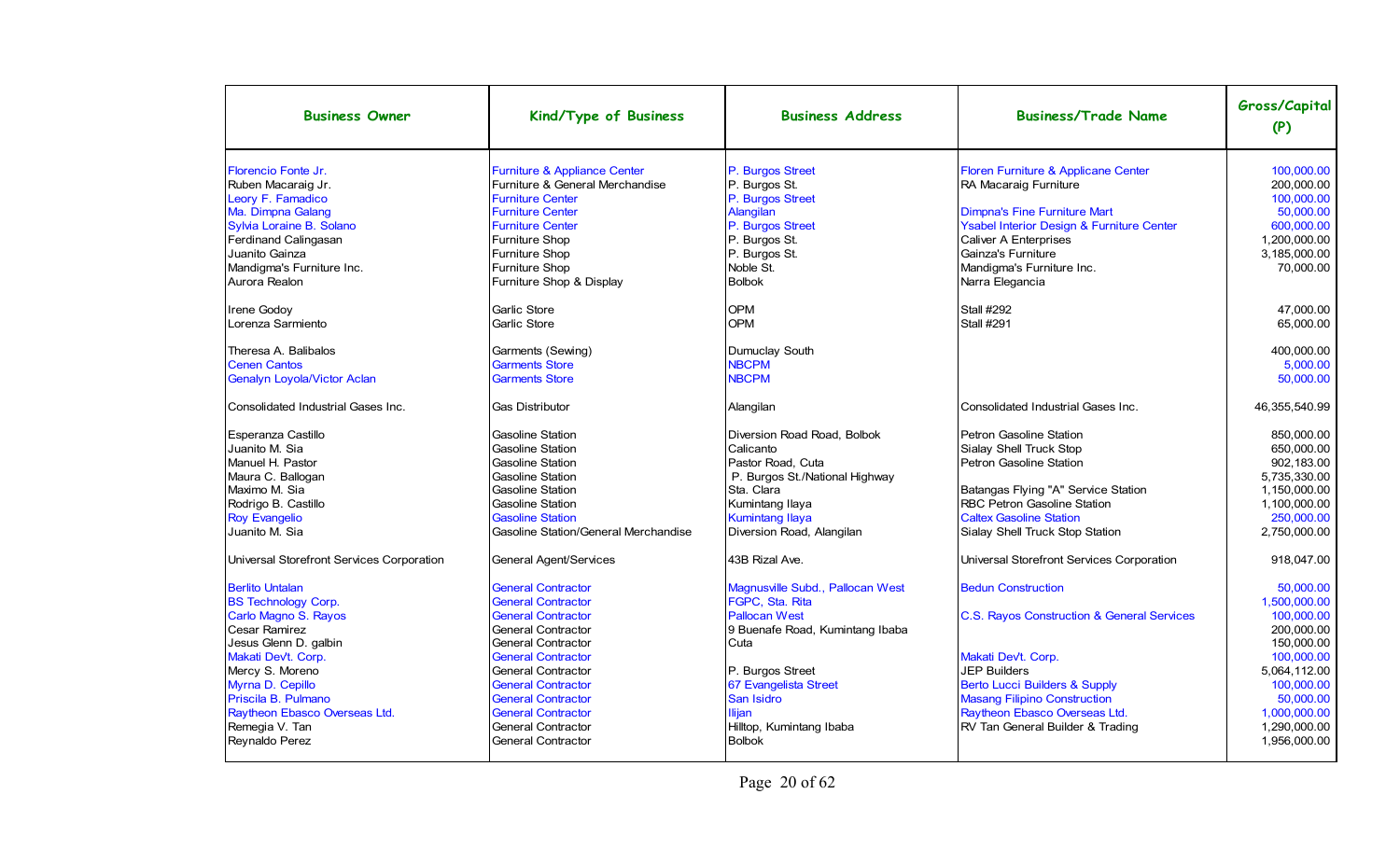| <b>Business Owner</b>                           | Kind/Type of Business                                    | <b>Business Address</b>                       | <b>Business/Trade Name</b>               | Gross/Capital<br>(P)   |
|-------------------------------------------------|----------------------------------------------------------|-----------------------------------------------|------------------------------------------|------------------------|
| Romualdo Obien                                  | <b>General Contractor</b>                                | Street,<br>Twinvilla<br>Subdivision.<br>Argon | <b>Obien Builders</b>                    |                        |
|                                                 |                                                          | <b>Kumintang Ilaya</b>                        |                                          | 150.000.00             |
| Ronaldo Dy Tan                                  | <b>General Contractor</b>                                | Evangelista St.                               | <b>Topsteel Builders</b>                 | 54.000.000.00          |
| <b>RPD Construction Inc.</b>                    | <b>General Contractor</b>                                | Tabangao                                      | <b>RPD Construction</b>                  | 3,600,000.00           |
| Ruel Mercado                                    | <b>General Contractor</b>                                | Calicanto                                     |                                          | 60.600.00              |
| Rufina C. Gamab                                 | <b>General Contractor</b>                                | <b>Banaba Center</b>                          |                                          | 100,000.00             |
| Vicmar Construction Inc.                        | <b>General Contractor</b>                                | 2/F Vicmar Bldg., P. Burgos St.               | Vicmar Contruction Corp.                 | 28,420,827.70          |
| <b>Victor Alvarez</b>                           | <b>General Contractor</b>                                | De Joya Compd., Alangilan                     | <b>Vical Construction</b>                | 468,000.00             |
| Rosie M. Rivera                                 | <b>General Merchandise</b>                               | <b>Diversion Road, Bolbok</b>                 | <b>Uncle Chong's General Merchandise</b> | 50.000.00              |
| Alberto Uv                                      | <b>General Merchandise</b>                               | P. Genato St.                                 |                                          | 2,249,500.00           |
| Alejandro F. Uv                                 | <b>General Merchandise</b>                               | 34 P. Gomez St.                               | Allen's Gen. Merchandise                 | 307.438.08             |
| Auren S. Gahol                                  | <b>General Merchandise</b>                               | <b>Bolbok</b>                                 |                                          | 250.000.00             |
| Bayani C. Malaluan                              | <b>General Merchandise</b>                               | De Joya Compd., Alangilan                     |                                          | 75,000.00              |
| <b>Catalina Perez</b>                           | <b>General Merchandise</b>                               | <b>Kumintang Ilaya</b>                        |                                          | 35.000.00              |
| Don Rey S. Debalgado                            | <b>General Merchandise</b>                               | Unit 2 L&G Bldg. Rd.1 Arce Subd.              | Lowdog & DRM Gen. Mdse.                  | 30,000.00              |
| Leah F. Neo                                     | <b>General Merchandise</b>                               | P. Zamora Street                              |                                          | 20.000.00              |
| Eddie P. Chua                                   | <b>General Merchandise</b>                               | Balagtas                                      | Vicron Trading                           | 1,104,458.00           |
| Edgardo A. Marasigan                            | <b>General Merchandise</b>                               | Pallocan West                                 |                                          | 120,000.00             |
| Edguin General Merchandise Corp.                | <b>General Merchandise</b>                               | Mt. View Park Subd. Cuta                      | Edguin General Merchandise Corp.         | 50,000.00              |
| <b>Elias Cali</b>                               | <b>General Merchandise</b>                               | D. Silang Street                              |                                          | 10.000.00              |
| Emma M. Dinglasan                               | <b>General Merchandise</b>                               | 79 C. Tirona St.                              |                                          | 315.000.00             |
| Emmanuel S. Camacho                             | <b>General Merchandise</b>                               | C. Tirona St.                                 | Camacho General Merchandise              | 95,500.00              |
| Engr. Constancia de Sagum                       | <b>General Merchandise</b>                               | Evangelista Street                            | ELF Marketing & General Menchandise      | 36.000.00              |
| Felicisimo M. Caringal                          | General Merchandise                                      | Diversion Rd. Balagtas                        | Tito Sem's Trading & General Merchandise | 286,000.00             |
| <b>Felipe Reyes</b>                             | <b>General Merchandise</b>                               | Rizal Ave.                                    |                                          | 190.000.00             |
| Ferdinand Chua                                  | <b>General Merchandise</b>                               | Rizal Ave.                                    |                                          | 590,000.00             |
| Fidela M. Gualberto                             | <b>General Merchandise</b>                               | Libio D'Hope                                  |                                          | 1,428,513.50           |
| Francisco M. Dela Pena<br>Generoso B. de Torres | <b>General Merchandise</b><br><b>General Merchandise</b> | San Isidro Village<br>Pastor Rd, Cuta         | <b>GBDT General Merchandise</b>          | 100,000.00             |
| Gina C. Gertes                                  | <b>General Merchandise</b>                               | Central, Libjo                                | Gertesnille General Merchandise          | 312,000.00<br>5,000.00 |
| <b>Hebron Macatangay</b>                        | <b>General Merchandise</b>                               | <b>Rizal Avenue</b>                           |                                          | 40.000.00              |
| Isabelita Rivera                                | General Merchandise                                      | Kumintang Ibaba                               |                                          | 130,300.00             |
| Jose L. Chua                                    | <b>General Merchandise</b>                               | D. Silang St.                                 | Nevada Industrial Sales                  | 3.079.625.83           |
| Lea Marie S. Picar                              | <b>General Merchandise</b>                               | Caedo, Calicanto                              | Jajamac Gen. Mdse., Br.1                 | 25.000.00              |
| Lea Marie S. Picar                              | <b>General Merchandise</b>                               | #306 Bolbok                                   | Jajamac Gen. Mdse.                       | 25.000.00              |
| Leonard M. Guico                                | <b>General Merchandise</b>                               | D. Atienza St.                                | Casa De Issa                             | 15.000.00              |
| Loreta Magtibay Jao                             | <b>General Merchandise</b>                               | 19 D. Silang St.                              | Batangas Asia Commercial                 | 1.729.988.00           |
| Luningning Sulit                                | <b>General Merchandise</b>                               | P. Burgos St.                                 | Marife Commercial                        | 366,000.00             |
| Maphet Macatangay                               | <b>General Merchandise</b>                               | 2 P. Panganiban Street                        | <b>MAPHET</b>                            | 200.000.00             |
| Mariano Ng                                      | <b>General Merchandise</b>                               | C. Tirona St./P. Zamora St.                   |                                          | 2.206.673.90           |
| Melinda Lim                                     | <b>General Merchandise</b>                               | <b>NBCPM</b>                                  | Stall #7                                 | 7.000.00               |
| Myra M. Lopez                                   | <b>General Merchandise</b>                               | Recto Rd. Calicanto                           | <b>Mynels Cake &amp; Snack House</b>     | 10,000.00              |
|                                                 |                                                          |                                               |                                          |                        |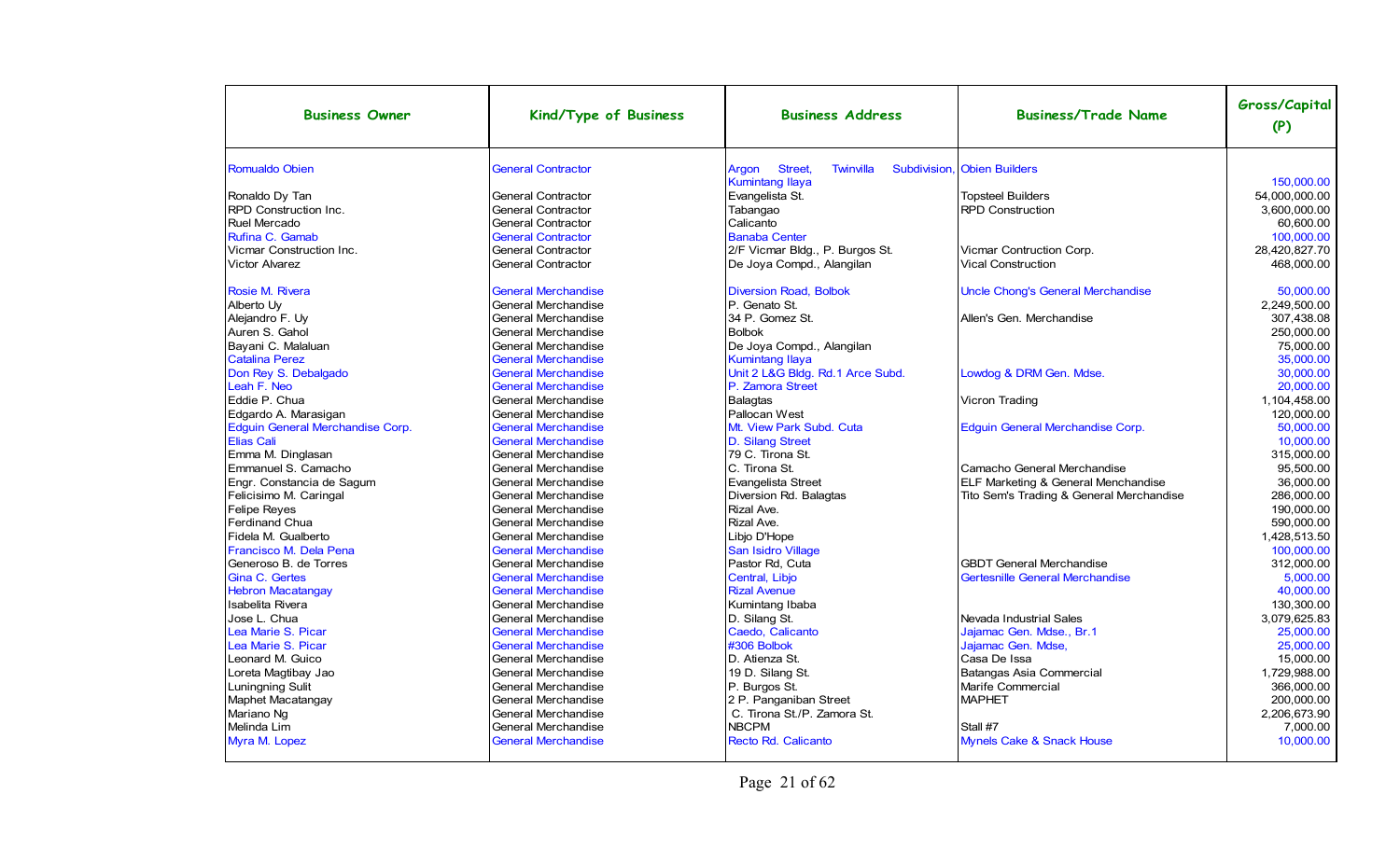| <b>Business Owner</b>              | Kind/Type of Business                                    | <b>Business Address</b>                                         | <b>Business/Trade Name</b>                            | Gross/Capital<br>(P) |
|------------------------------------|----------------------------------------------------------|-----------------------------------------------------------------|-------------------------------------------------------|----------------------|
| Nelson M. In                       | General Merchandise                                      | Pastorvill Subd., Cuta                                          |                                                       | 360.000.00           |
| l Paciencia Beredo                 | General Merchandise                                      | Beredo Bldg., P. Burgos St.                                     | Beredo Mktg. & Gen. Mdse.                             | 5,500,000.00         |
| Pancho Beñoza                      | General Merchandise                                      | 121A D. Silang St.                                              | Olympic General Merchandise                           | 1,400,000.00         |
| l Pancho Beñoza                    | General Merchandise                                      | 123 D. Silang St.                                               | Todos Amigos Gen. Mdse.                               | 5,232,613.52         |
| <b>Pushap Roy Talmar</b>           | <b>General Merchandise</b>                               | Almero St. De Joya Village, Kumintang Harsh General Merchandise |                                                       |                      |
|                                    |                                                          | <b>Ilaya</b>                                                    |                                                       | 66,258.50            |
| Remedios L. Wong                   | General Merchandise                                      | 210 D. Silang St.                                               | Batangas New Life Commercial                          | 532.496.83           |
| Rhine Marketing Corp.              | General Merchandise                                      | D. Silang St.                                                   | Rhine Marketing Corp.                                 | 7,413,352.08         |
| Roberto Uy                         | General Merchandise                                      | 97 D. Silang St.                                                |                                                       | 3,827,957.00         |
| Rodolfo Gaan                       | General Merchandise                                      | 21 D. Silang St.                                                |                                                       | 105,000.00           |
| Rolando E. Munoz                   | <b>General Merchandise</b>                               | Pastor Rd.Cuta                                                  |                                                       | 150.000.00           |
| <b>Rufina Macatangay</b>           | <b>General Merchandise</b>                               | <b>Rizal Avenue</b>                                             |                                                       | 40.000.00            |
| Rustico Inocencio                  | General Merchandise                                      | Caedo, Calicanto                                                | High Top Commercial                                   | 17,500.00            |
| Shella G. Gamab                    | <b>General Merchandise</b>                               | <b>Banaba Center</b>                                            |                                                       | 100,000.00           |
| Tan Kee & Sons Trading Corporation | General Merchandise                                      | D. Silang St.                                                   | State Construction & Auto Supply                      | 10,531,000.75        |
| Teresita T. Go                     | General Merchandise                                      | D. Silang St.                                                   | Formosa Commercial                                    | 9,259,121.00         |
| Uni Gulf Trading Sales Corp.       | General Merchandise                                      | 180 Evangelista St.                                             | Uni Gulf Trading Sales Corp.                          | 12,979,486.10        |
| Vivian Wong                        | General Merchandise                                      | Pastor Road, Cuta                                               | JV Commercial                                         | 2,230,840.50         |
| <b>Winnie Sulueta</b>              | <b>General Merchandise</b>                               | P. Burgos Street                                                |                                                       | 50.000.00            |
| Zenaida A. Diaz                    | <b>General Merchandise</b>                               | <b>Mahabang Parang</b>                                          | <b>Envira Guard Trading &amp; General Merchandise</b> | 2,097,000.00         |
| Rene De Tomas Cua                  | & Construction D. Silang St.<br>General Merchandise      |                                                                 | Rene's General Merchandise & Construction             |                      |
|                                    | Supplies                                                 |                                                                 | Supply                                                | 11,002,328.40        |
| Genasco Marketing Corp.            | General Merchandise & Repair Shop                        | D. Silang St.                                                   | Genasco Marketing Corp.                               | 23,964,419.74        |
| Dorothy Lim                        | General<br>Merchandise<br>with                           | Retail D. Silang St.                                            | Lim General Merchandise                               |                      |
|                                    | Tobacco/Fermented Liquor & Tricycle                      |                                                                 |                                                       |                      |
|                                    | <b>Spare Parts</b>                                       |                                                                 |                                                       | 1,225,704.26         |
| Ruperto Aclan                      | General Merchandise/Blue Printing Services P. Genato St. |                                                                 |                                                       |                      |
|                                    | l& General Merchandise                                   |                                                                 |                                                       | 450.000.00           |
| Lourdes Alarca                     | General Merchandise/Foreign & Domestic P. Zamora St.     |                                                                 |                                                       |                      |
|                                    | Liquor                                                   |                                                                 |                                                       | 97,000.00            |
| Erlinda Macatangay                 | <b>Gift Shop</b>                                         | Caedo, Calicanto                                                |                                                       | 310,272.77           |
| Luisa V. Caedo                     | Gift Shop                                                | Rizal Ave.                                                      | Sto. Niño Gift Shop                                   | 505.972.00           |
| Mary Grace A. Arevalo              | <b>Gift Shop</b>                                         | National Highway, Pallocan West                                 | <b>Ashlie's Ray Gift Shop</b>                         | 10,000.00            |
| Narcisa M. Mendoza                 | <b>Gift Shop</b>                                         | Calicanto                                                       |                                                       | 30,000.00            |
|                                    |                                                          |                                                                 |                                                       |                      |
| Arturo Vilela                      | Glass & Aluminum                                         | Alangilan                                                       |                                                       |                      |
| Raquel P. Vilela                   | <b>Glass &amp; Aluminum Fabrication</b>                  | Alangilan                                                       | <b>Artiquel Glass &amp; Aluminum</b>                  | 20.000.00            |
| <b>Albert Candava</b>              | Glassware Store                                          | <b>NBCPM</b>                                                    | Stall #9                                              | 118,000.00           |
| Angelina I. Acosta                 | <b>Glassware Store</b>                                   | <b>NBCPM</b>                                                    | Stall #46                                             | 75.000.00            |
| Aniceto P. Qui                     | <b>Glassware Store</b>                                   | <b>OPM</b>                                                      | Stall #111 & 248                                      | 40,000.00            |
| Aurea T. Diola                     | <b>Glassware Store</b>                                   | <b>JPMM</b>                                                     | Stall #34                                             | 136,000.00           |
|                                    |                                                          |                                                                 |                                                       |                      |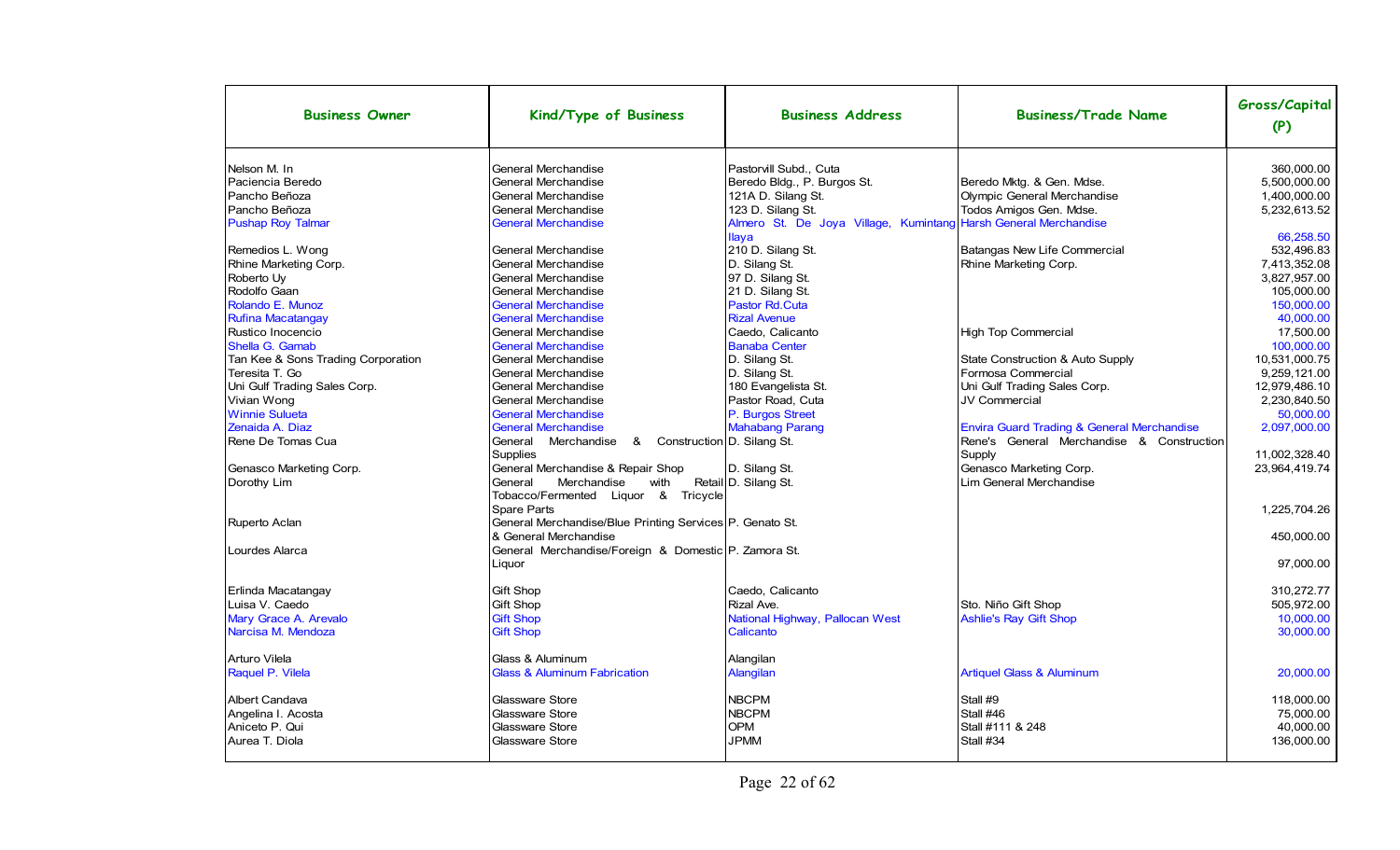|                                                                                                                                                                                                                                                                                                                                           |                                                                                                                                                                                                                                                                                                                                                        |                                                                                                                                                                                                                                                            | <b>Business/Trade Name</b>                                                                                                                                                                                                                                                        | (P)                                                                                                                                                                                                                                |
|-------------------------------------------------------------------------------------------------------------------------------------------------------------------------------------------------------------------------------------------------------------------------------------------------------------------------------------------|--------------------------------------------------------------------------------------------------------------------------------------------------------------------------------------------------------------------------------------------------------------------------------------------------------------------------------------------------------|------------------------------------------------------------------------------------------------------------------------------------------------------------------------------------------------------------------------------------------------------------|-----------------------------------------------------------------------------------------------------------------------------------------------------------------------------------------------------------------------------------------------------------------------------------|------------------------------------------------------------------------------------------------------------------------------------------------------------------------------------------------------------------------------------|
| Bienvenida Escalona<br>Carina Lim<br>Cherry Judith Closa<br>Jose G. Ramos<br>Jose G. Ramos<br>Joven Bernabe M. Ramos<br>Joven Bernabe M. Ramos<br>Loreto Garcia<br>Lourdes Eguaras<br>Marcas Aloria<br>Marilyn Escalona<br>Medarle Laureta Gabo<br>Pacita Cueto                                                                           | Glassware Store<br>Glassware Store<br>Glassware Store<br>Glassware Store<br>Glassware Store<br><b>Glassware Store</b><br>Glassware Store<br>Glassware Store<br>Glassware Store<br>Glassware Store<br><b>Glassware Store</b><br>Glassware Store<br>Glassware Store                                                                                      | <b>JPMM</b><br><b>NBCPM</b><br><b>NBCPM</b><br><b>OPM</b><br><b>OPM</b><br><b>OPM</b><br><b>OPM</b><br><b>NBCPM</b><br><b>JPMM</b><br><b>OPM</b><br><b>JPMM</b><br><b>OPM</b><br>OPM<br><b>OPM</b>                                                         | Stall #28<br>Stall #6<br>Stall #02<br><b>Stall #130</b><br><b>Stall #131</b><br><b>Stall #259</b><br><b>Stall #260</b><br>Stall #79<br>Stall #26<br>Stall #43<br>Stall #214 & 213<br>Stall #01                                                                                    | 10.000.00<br>199.591.00<br>120,450.00<br>40,000.00<br>40,000.00<br>35.000.00<br>40.000.00<br>90.000.00<br>175,000.00<br>322,000.00<br>55.000.00<br>100.000.00<br>20.000.00                                                         |
| Palerma Marquez<br>Rafaela Diola<br>Remedios Escalone<br>Susan Tanyaq<br><b>Teresita Espeleta</b><br>Victoria Aloria<br>Victoria Aloria<br>Victoria Culla                                                                                                                                                                                 | Glassware Store<br>Glassware Store<br>Glassware Store<br>Glassware Store<br>Glassware Store<br>Glassware Store<br>Glassware Store<br>Glassware Store                                                                                                                                                                                                   | <b>JPMM</b><br><b>JPMM</b><br><b>OPM</b><br><b>OPM</b><br><b>OPM</b><br><b>OPM</b><br><b>OPM</b>                                                                                                                                                           | <b>Stall #108</b><br>Stall #30<br>Stall#7<br><b>Stall #486</b><br><b>Stall #254</b><br><b>Stall #453</b><br><b>Stall #147</b>                                                                                                                                                     | 55,000.00<br>170,000.00<br>150,000.00<br>5.000.00<br>120,000.00<br>32.000.00<br>37,000.00<br>247,000.00                                                                                                                            |
| Rosalinda M. Fortu<br>Ronald Lacsamana                                                                                                                                                                                                                                                                                                    | <b>Gowns &amp; Barong Rentals</b><br><b>Gravel &amp; Sand/Construction Supplies</b>                                                                                                                                                                                                                                                                    | <b>Rizal Avenue/P. Genato Street</b><br>Cuta                                                                                                                                                                                                               | Alyssa's Gown & Barong Rental                                                                                                                                                                                                                                                     | 30.000.00<br>100,000.00                                                                                                                                                                                                            |
| Salon A. Regudo<br>Adelaida Espina<br>Aida Espina Fabillan<br>Alice Espina<br><b>Alvin Frane</b><br>Amparo Cadorna<br>Anastacia Delen<br>Araceli E. Ilagan<br>Belen Ilaga<br>Belen Ilaga<br>Benigna Calingasan<br>Benigna Calingasan<br>Benigna Calingasan<br>Benigna Calingasan<br>Benita Gamboa<br>Danilo Delos Reyes<br>Democrito Bool | <b>Grocery &amp; Canteen</b><br>Grocery Store<br><b>Grocery Store</b><br><b>Grocery Store</b><br><b>Grocery Store</b><br>Grocery Store<br>Grocery Store<br><b>Grocery Store</b><br>Grocery Store<br>Grocery Store<br>Grocery Store<br>Grocery Store<br>Grocery Store<br>Grocery Store<br>Grocery Store<br><b>Grocery Store</b><br><b>Grocery Store</b> | Alangilan<br><b>JPMM</b><br><b>JPMM</b><br><b>JPMM</b><br><b>JPMM</b><br><b>JPMM</b><br><b>JPMM</b><br><b>JPMM</b><br><b>JPMM</b><br><b>JPMM</b><br><b>JPMM</b><br><b>JPMM</b><br><b>JPMM</b><br><b>JPMM</b><br><b>JPMM</b><br><b>JPMM</b><br><b>NBCPM</b> | <b>Stall #292</b><br><b>Stall #308</b><br><b>Stall #276</b><br><b>Stall #320</b><br>Stall #12<br><b>Stall #294</b><br><b>Stall #295</b><br><b>Stall #300</b><br><b>Stall #332</b><br><b>Stall #305</b><br>Stall #333<br>Stall #334<br>Stall #87<br>Stall V-1<br><b>Stall #172</b> | 400,000.00<br>225,000.00<br>200.000.00<br>160.000.00<br>30,000.00<br>70,000.00<br>75,000.00<br>10.000.00<br>165.000.00<br>165,000.00<br>18,000.00<br>20,000.00<br>90,000.00<br>100,000.00<br>225.000.00<br>100,000.00<br>83,000.00 |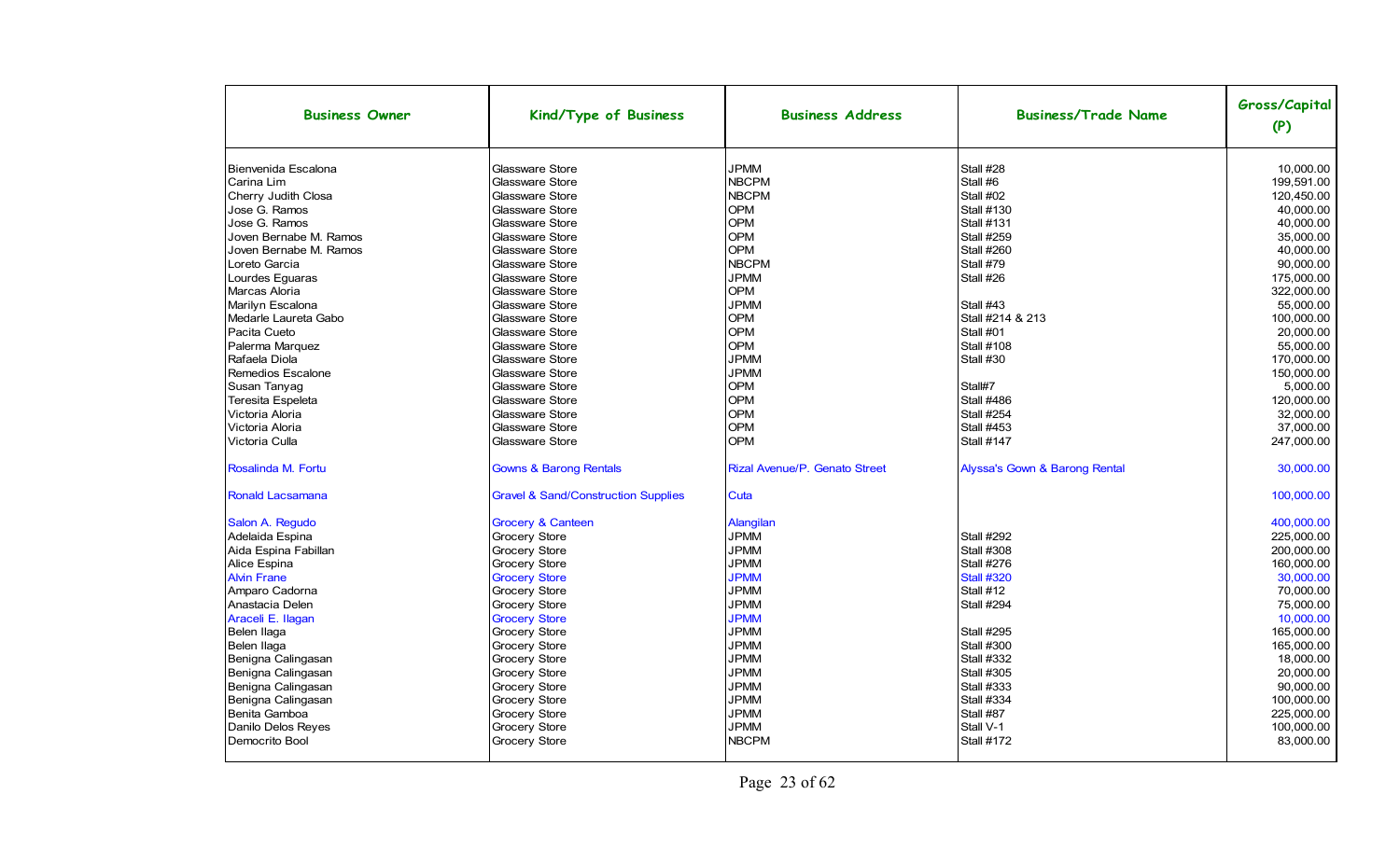| <b>Business Owner</b>                                             | Kind/Type of Business                                                | <b>Business Address</b>                      | <b>Business/Trade Name</b>             | Gross/Capital<br>(P)                  |
|-------------------------------------------------------------------|----------------------------------------------------------------------|----------------------------------------------|----------------------------------------|---------------------------------------|
| Diony Falamig                                                     | <b>Grocery Store</b>                                                 | <b>JPMM</b>                                  | <b>Stall #319</b>                      | 165.000.00                            |
| Divina Llaga                                                      | Grocery Store                                                        | <b>JPMM</b>                                  | Stall #298                             | 165,000.00                            |
| <b>Dokicks Food Corp.</b>                                         | <b>Grocery Store</b>                                                 | 91 Rizal Avenue                              | <b>Dokicks Food Corp.</b>              | 150.000.00                            |
| Domingo D. Dael                                                   | <b>Grocery Store</b>                                                 | <b>NBCPM</b>                                 | Stall #19                              | 72,000.00                             |
| Edna Lacsamana                                                    | <b>Grocery Store</b>                                                 | <b>JPMM</b>                                  |                                        | 167,000.00                            |
| <b>Efren Gonzales</b><br>Elpidio Banaaq<br><b>Elpidio Llabres</b> | Grocery Store<br><b>Grocery Store</b><br><b>Grocery Store</b>        | <b>JPMM</b><br><b>JPMM</b><br><b>NBCPM</b>   | Stall #24<br>Stall #92                 | 70,000.00<br>128,000.00<br>10,000.00  |
| <b>Elsa Perez</b>                                                 | <b>Grocery Store</b>                                                 | <b>JPMM</b>                                  | <b>Stall #313</b>                      | 112,000.00                            |
| <b>Emee Domingo</b>                                               | <b>Grocery Store</b>                                                 | <b>JPMM</b>                                  | Stall #320 & 321                       | 20,000.00                             |
| Emiliano Macatangay                                               | Grocery Store                                                        | <b>JPMM</b>                                  | <b>Stall #235</b>                      | 150,000.00                            |
| Ester H. Manalo                                                   | <b>Grocery Store</b>                                                 | <b>Balagtas</b>                              | <b>Hernz Mini Mart</b>                 | 5,000.00                              |
| <b>Faustino Fabolina</b>                                          | <b>Grocery Store</b>                                                 | <b>JPMM</b>                                  | <b>Stall #201</b>                      | 5.000.00                              |
| Felicidad B. Abe                                                  | Grocery Store                                                        | <b>NBCPM</b>                                 | <b>Stall #302</b>                      | 40,000.00                             |
| <b>Groceria Corporation</b>                                       | <b>Grocery Store</b>                                                 | Sta. Clara                                   | <b>Gloceria Corporation</b>            | 50.000.00                             |
| <b>Isabelita Morales</b><br>Jacinto Floren<br>Jessie Ramos        | <b>Grocery Store</b><br><b>Grocery Store</b><br>Grocery Store        | <b>OPM</b><br><b>JPMM</b><br>Kumintang Ibaba | <b>Stall #499</b><br><b>Stall #237</b> | 60,000.00<br>25,000.00<br>400,000.00  |
| Juanita Maderazo                                                  | <b>Grocery Store</b>                                                 | <b>JPMM</b>                                  | <b>Stall #168</b>                      | 100,000.00                            |
| Leona Untalan                                                     | <b>Grocery Store</b>                                                 | <b>JPMM</b>                                  | <b>Stall #231</b>                      | 105,000.00                            |
| Leona Untalan                                                     | <b>Grocery Store</b>                                                 | <b>JPMM</b>                                  | <b>Stall #232</b>                      | 150,000.00                            |
| Leonila C. Mendoza/Consorcia Cabral                               | Grocery Store                                                        | <b>NBCPM</b>                                 | Stall #15                              | 260.000.00                            |
| Leticia Lontoc                                                    | <b>Grocery Store</b>                                                 | <b>JPMM</b>                                  | <b>Stall #315</b>                      | 25,000.00                             |
| Librada Lim                                                       | <b>Grocery Store</b>                                                 | <b>JPMM</b>                                  | <b>Stall #191</b>                      | 7,000.00                              |
| Librado Custodio                                                  | <b>Grocery Store</b>                                                 | MH Del Pilar St.                             | Paz Grocery                            | 205,000.00                            |
| Loida Plata<br>Lolita C. Atienza<br>Loreto Quino                  | <b>Grocery Store</b><br><b>Grocery Store</b><br><b>Grocery Store</b> | <b>JPMM</b><br><b>NBCPM</b><br><b>NBCPM</b>  | <b>Stall #283</b><br>Stall #96         | 107,000.00<br>100,000.00<br>36.500.00 |
| Lourdes U. Perez                                                  | <b>Grocery Store</b>                                                 | <b>JPMM</b>                                  | <b>Stall #312</b>                      | 143,000.00                            |
| Lourdes U. Perez                                                  | <b>Grocery Store</b>                                                 | <b>JPMM</b>                                  | <b>Stall #311</b>                      | 208,000.00                            |
| Luciana M. Rosales                                                | <b>Grocery Store</b>                                                 | <b>NBCPM</b>                                 | <b>Stall #141</b>                      | 15,000.00                             |
| Luciana M. Rosales                                                | <b>Grocery Store</b>                                                 | <b>NBCPM</b>                                 | <b>Stall #347</b>                      | 105,000.00                            |
| Macario Untalan                                                   | <b>Grocery Store</b>                                                 | <b>JPMM</b>                                  | <b>Stall #224</b>                      | 150,000.00                            |
| Manuel Espina                                                     | <b>Grocery Store</b>                                                 | <b>JPMM</b>                                  | <b>Stall #306</b>                      | 55.000.00                             |
| Margarita Manongsong                                              | <b>Grocery Store</b>                                                 | <b>JPMM</b>                                  | <b>Stall #227</b>                      | 30,000.00                             |
| Margarita Manongsong                                              | Grocery Store                                                        | <b>JPMM</b>                                  | <b>Stall #228</b>                      | 63,000.00                             |
| Maria Alunan Uy                                                   | <b>Grocery Store</b>                                                 | <b>NBCPM</b>                                 | <b>Stall #301</b>                      | 100,000.00                            |
| <b>Maria Asuncion Lucas</b>                                       | <b>Grocery Store</b>                                                 | <b>OPM</b>                                   | <b>Stall #405</b>                      | 5,000.00                              |
| Maria Eseo                                                        | <b>Grocery Store</b>                                                 | <b>JPMM</b>                                  | <b>Stall #265</b>                      | 10.000.00                             |
| Mariano Ng                                                        | <b>Grocery Store</b>                                                 | Evangelista St.                              | Batangas Ideal Marketing               | 16,051,320.97                         |
| Mario Uy                                                          | <b>Grocery Store</b>                                                 | <b>NBCPM</b>                                 | Stall #18                              | 310.000.00                            |
| <b>Marlon Escalona</b>                                            | <b>Grocery Store</b>                                                 | <b>JPMM</b>                                  | <b>Stall #264</b>                      | 67,000.00                             |
| Melinda Lim                                                       | <b>Grocery Store</b>                                                 | <b>JPMM</b>                                  | <b>Stall #225</b>                      | 70,000.00                             |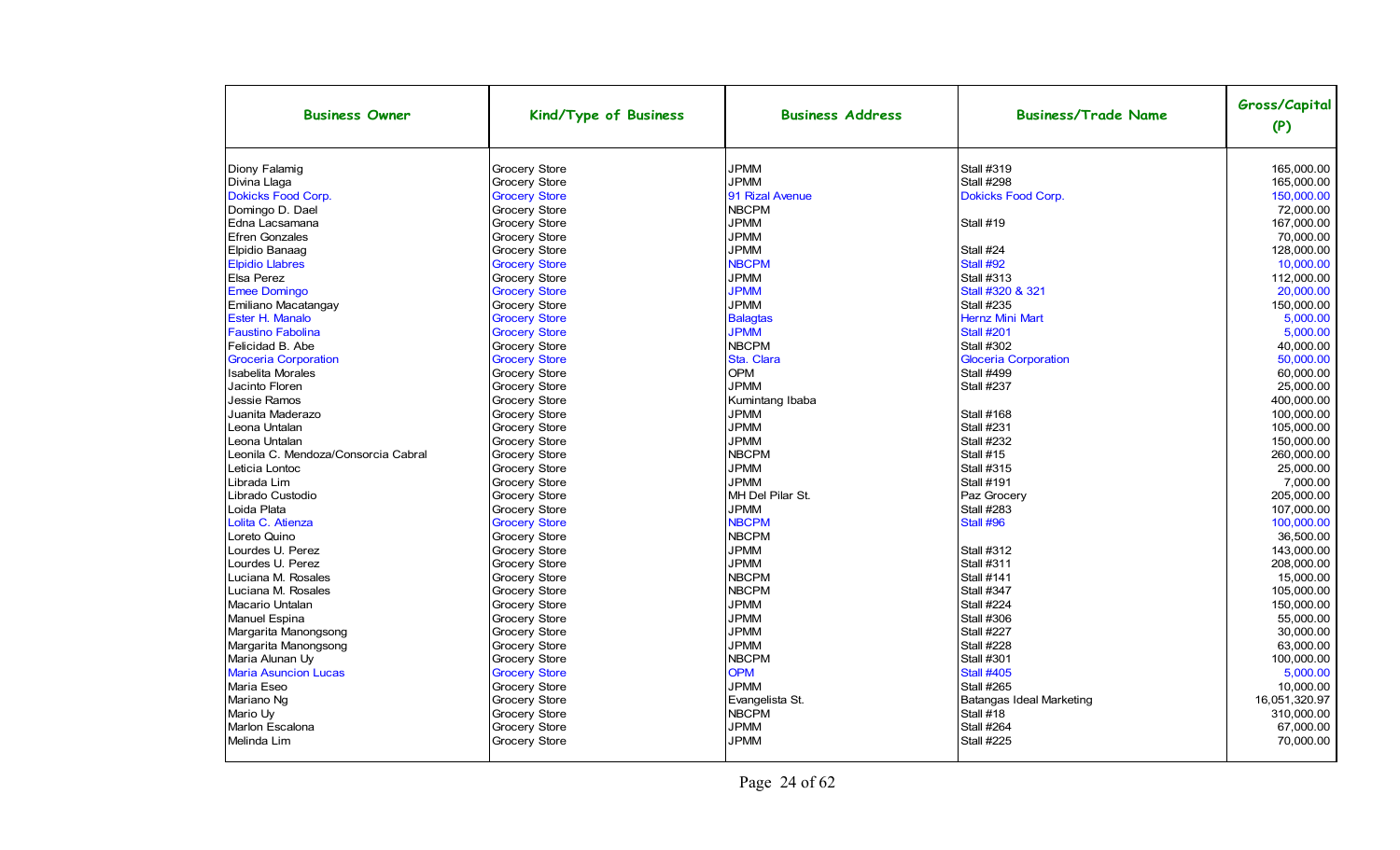| <b>Business Owner</b>   | Kind/Type of Business                                                | <b>Business Address</b> | <b>Business/Trade Name</b> | Gross/Capital<br>(P) |
|-------------------------|----------------------------------------------------------------------|-------------------------|----------------------------|----------------------|
| Melinda Lim             | Grocery Store                                                        | <b>JPMM</b>             | <b>Stall #196</b>          | 160.000.00           |
| Melinda Lim             | Grocery Store                                                        | <b>JPMM</b>             | <b>Stall #197</b>          | 170,000.00           |
| Mercedes Valdez         | Grocery Store                                                        | <b>JPMM</b>             | <b>Stall #198</b>          | 70,000.00            |
| Napoleon Escalona       | <b>Grocery Store</b>                                                 | NBCPM, Cuta             | <b>Stall #363</b>          | 5,000.00             |
| Nenita Muñoz            | Grocery Store                                                        | <b>JPMM</b>             | Stall C-2                  | 100,000.00           |
| Neri Dimaano            | Grocery Store                                                        | <b>JPMM</b>             | Stall #256 & 257           | 50,000.00            |
| <b>Ofelia Fetalvero</b> | <b>Grocery Store</b>                                                 | Pastor Rd.Cuta          |                            | 45,000.00            |
| Pacita Lontoc           | Grocery Store                                                        | <b>JPMM</b>             | <b>Stall #322</b>          | 20.000.00            |
| Remedios Fajilan        | Grocery Store                                                        | <b>JPMM</b>             | <b>Stall #285</b>          | 35.000.00            |
| Remedios Fajilan        | Grocery Store                                                        | <b>JPMM</b>             | Stall #260                 | 56.000.00            |
| Renato Villena          | Grocery Store                                                        | <b>JPMM</b>             | <b>Stall #183</b>          | 180,000.00           |
| Rodrigo E. Muñoz        | Grocery Store                                                        | <b>JPMM</b>             | <b>Stall #302</b>          | 130,000.00           |
| Romulo Renz U. Perez    | Grocery Store                                                        | <b>JPMM</b>             | Stall #310                 | 117,000.00           |
| Roselyn Plata           | Grocery Store                                                        | <b>JPMM</b>             | <b>Stall #282</b>          | 114,000.00           |
| Samuel Punzalan         | Grocery Store                                                        | <b>JPMM</b>             | <b>Stall #331</b>          | 112,000.00           |
| Saturnina D. Blay       | Grocery Store                                                        | <b>NBCPM</b>            | Stall #307                 | 60.000.00            |
| Sesinando Delgado       | <b>Grocery Store</b>                                                 | Calicanto               |                            | 15.000.00            |
| Susan Perez             | Grocery Store                                                        | <b>JPMM</b>             | Stall #288                 | 113,000.00           |
| Susan Perez             | Grocery Store                                                        | <b>JPMM</b>             | Stall #287                 | 113,000.00           |
| Teofilo Lacsamana       | Grocery Store                                                        | <b>JPMM</b>             |                            | 146,000.00           |
| <b>Teresita Calapit</b> | Grocery Store                                                        | <b>JPMM</b>             | Stall C-1                  | 200,000.00           |
| Vilma V. Cataquiz       | Grocery Store                                                        | <b>OPM</b>              | <b>Stall #281</b>          | 25,400.00            |
| Virginia G. Claus       | Grocery Store                                                        | <b>NBCPM</b>            | <b>Stall #297</b>          | 94.000.00            |
| Leticia Lontoc          | Grocery Store (Bodega)                                               | <b>JPMM</b>             | <b>Stall #316</b>          | 25.000.00            |
| Teodoro Lim             | Grocery Store w/ Retail Tobacco                                      | <b>JPMM</b>             | <b>Stall #299</b>          | 10,000.00            |
| Jimmy Fajilan           | Grocery Store w/<br>Retail Tobacco                                   | & JPMM                  | <b>Stall #325</b>          | 198,000.00           |
|                         | Fermented Liquor                                                     |                         |                            |                      |
| Teofilo Lacsamana       | Grocery Store w/<br>Retail Tobacco & JPMM<br><b>Fermented Liquor</b> |                         |                            | 149,000.00           |
| Cristina M. Gutierrez   | Grocery Store w/ Rice                                                | <b>JPMM</b>             |                            | 240,000.00           |
| Alberto S. Dimaano      | Grocery Store w/ Rice/Retail Tobacco & D. Silang St.                 |                         |                            |                      |
|                         | Fermented Liquor                                                     |                         |                            | 160,000.00           |
| Mary Len Legaspi        | Grocery Store w/ Wholesale Tobacco & D. Silang St./Evangelista St.   |                         |                            |                      |
|                         | Retail Tobacco                                                       |                         |                            | 2,786,000.00         |
| Juana Ebora             | Grocery w/ eatery                                                    | <b>Kumintang Ibaba</b>  |                            | 20.000.00            |
| Glenn Cueto             | Grocery w/ Retail Tobacco                                            | <b>JPMM</b>             | Stall #1                   | 5.000.00             |
| Irma A. Hernandez       | Grocery w/ Retail Tobacco                                            | B. Luna St.             |                            | 250.000.00           |
| Monica C. Tio           | Grocery w/ Retail Tobacco                                            | <b>JPMM</b>             | <b>Stall #274</b>          | 140,000.00           |
| Antonio Hernandez       | Grocery w/ Retail Tobacco & Fermented B. Luna St.                    |                         |                            |                      |
|                         | Liquor                                                               |                         |                            | 900,000.00           |
| Arlene H. Perez         | Grocery w/ Rice Store                                                | <b>JPMM</b>             | <b>Stall #291</b>          | 36,000.00            |
| Maria Uy                | <b>Grocery/Rice Retailer</b>                                         | <b>JPMM</b>             |                            | 5,000.00             |
|                         |                                                                      |                         |                            |                      |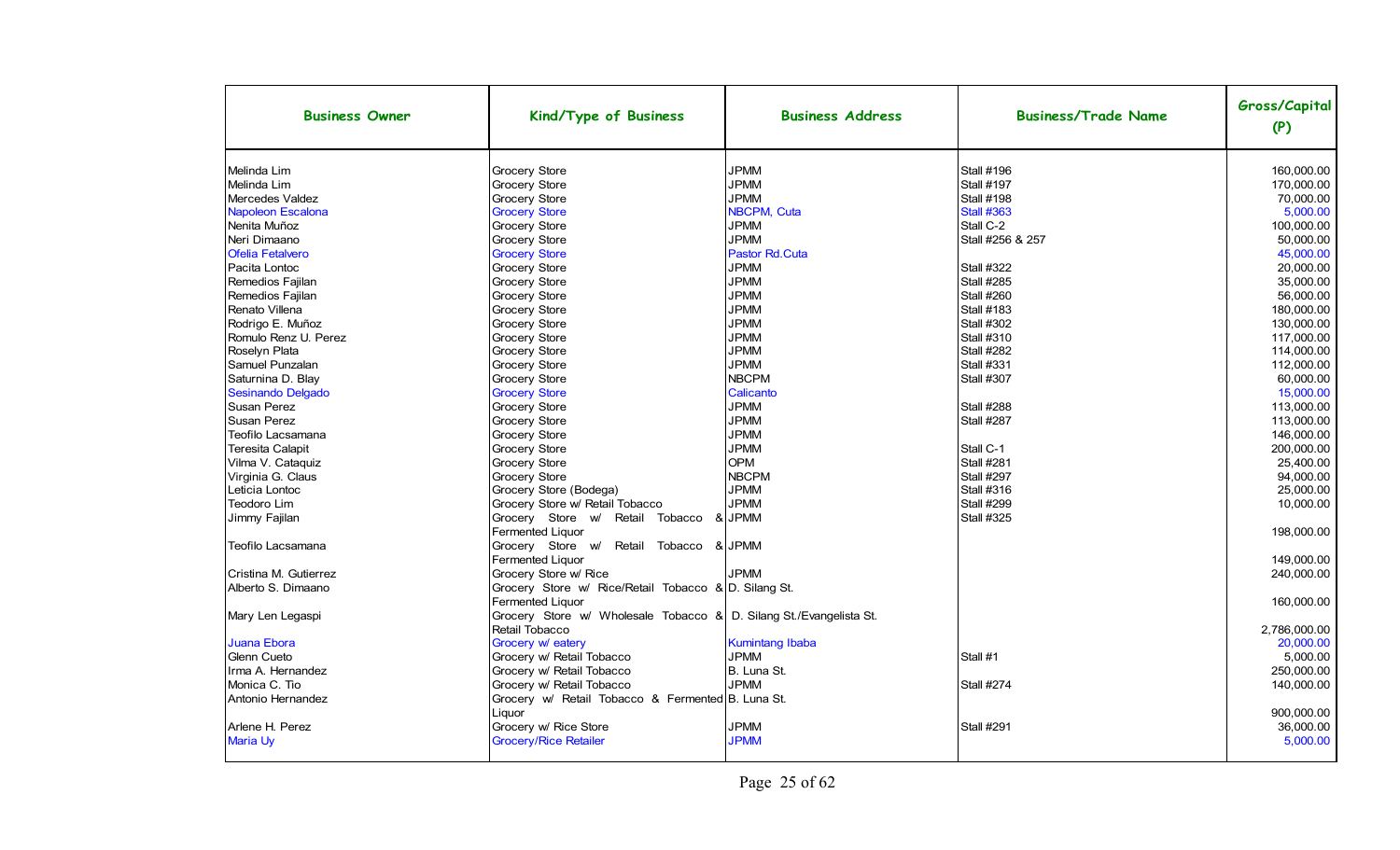| <b>Business Owner</b>                                                                                                                                                                                                                                                                                               | Kind/Type of Business                                                                                                                                                                                                                                                                                                                                                                                 | <b>Business Address</b>                                                                                                                                                                      | <b>Business/Trade Name</b>                                                                                                                                                                                                            | Gross/Capital<br>(P)                                                                                                                                                         |
|---------------------------------------------------------------------------------------------------------------------------------------------------------------------------------------------------------------------------------------------------------------------------------------------------------------------|-------------------------------------------------------------------------------------------------------------------------------------------------------------------------------------------------------------------------------------------------------------------------------------------------------------------------------------------------------------------------------------------------------|----------------------------------------------------------------------------------------------------------------------------------------------------------------------------------------------|---------------------------------------------------------------------------------------------------------------------------------------------------------------------------------------------------------------------------------------|------------------------------------------------------------------------------------------------------------------------------------------------------------------------------|
| Digitel Mobile Phils. Inc.<br>Digitel Mobile Phils. Inc.                                                                                                                                                                                                                                                            | <b>GSM Cellsite</b><br>GSM Cellsite (30 m High Guyed Tower)                                                                                                                                                                                                                                                                                                                                           | Sta. Rita Karsada<br><b>Balagtas</b>                                                                                                                                                         | Digitel Mobile Phils. Inc.<br>Digitel Mobile Phils. Inc.                                                                                                                                                                              | 595,980.00<br>595,980.00                                                                                                                                                     |
| Carlos O. Orencillo                                                                                                                                                                                                                                                                                                 | Gym-Aerobic Center                                                                                                                                                                                                                                                                                                                                                                                    | Caedo, Calicanto                                                                                                                                                                             | Tammy's Fitness World                                                                                                                                                                                                                 | 250,000.00                                                                                                                                                                   |
| Indexhair & Body Salon Corp.                                                                                                                                                                                                                                                                                        | Hair & Body Salon                                                                                                                                                                                                                                                                                                                                                                                     | D. Silang Street                                                                                                                                                                             | Indexhair & Body Salon Corp.                                                                                                                                                                                                          | 62,500.00                                                                                                                                                                    |
| <b>Gina Macalalad</b>                                                                                                                                                                                                                                                                                               | <b>Hand Smocking</b>                                                                                                                                                                                                                                                                                                                                                                                  | <b>Talumpok West</b>                                                                                                                                                                         |                                                                                                                                                                                                                                       | 15,000.00                                                                                                                                                                    |
| Chua Wo Tan Corp.<br><b>Westin Steel Center Co.</b><br>E. Amorado Hardware & Const. Supply Inc.<br>Tanaphe & Sons Inc.<br>Cecilia Lim<br>Julianito de Chavez<br>Tan Kee & Sons Trading Corporation<br>New Top Steel Builders Center Inc.<br>Edgardo Ang Dy<br>Lydia C. Catambay<br>Sofronio Coliyat<br>Nestor K. Uy | Hardware<br><b>Hardware</b><br>Hardware & Construction Supplies<br>Hardware & Construction Supplies<br>Hardware & General Merchandise<br><b>Hardware &amp; Industrial Supply</b><br>Hardware & Mill Supply<br>Hardware (Oil & Lubricants)<br><b>Hardware Store</b><br><b>Hardware Store</b><br><b>Hardware Store</b><br>Hardware/Electrical Construction Supply & P. Gomez St.<br>General Merchandise | D. Silang St.<br>M. H. Del Pilar Street<br>Alangilan<br>D. Silang St.<br>Calicanto<br><b>Pallocan West</b><br>D. Silang St.<br><b>Gulod Labac</b><br>Rizal Ave.<br>Cuta<br>Pastor Road. Cuta | Chua Wo Tan Corp.<br>Westin Steel Center Co.<br>E. Amorado Hardware & Const. Supply Inc.<br>Ono Hrdware & Sons Inc.<br>American Hardware & Mill Supply<br><b>New Top Steel Builders</b><br>New Dayton Hardware<br><b>CDL Hardware</b> | 8.723.099.92<br>1,000,000.00<br>1,618,929.67<br>31,339,001.80<br>800.000.00<br>450,000.00<br>833,002.06<br>300,000.00<br>95.000.00<br>900,000.00<br>600.000.00<br>400,000.00 |
| <b>Carlos Mendoza</b><br>Annalyn H. Rosal                                                                                                                                                                                                                                                                           | Hauler (Solid Waste)<br><b>Hauling/Trucking Services</b>                                                                                                                                                                                                                                                                                                                                              | <b>Simlong</b><br>Sta. Rita Karsada                                                                                                                                                          | <b>Beauport Moners</b>                                                                                                                                                                                                                | 15,000.00<br>300.000.00                                                                                                                                                      |
| CAP Group of Companies                                                                                                                                                                                                                                                                                              | <b>Health Maintenance</b>                                                                                                                                                                                                                                                                                                                                                                             | 53 Rizal Ave.                                                                                                                                                                                | CAP Group of Companies                                                                                                                                                                                                                | 723,236.07                                                                                                                                                                   |
| Ines J. Chavez                                                                                                                                                                                                                                                                                                      | <b>Heavy Equipment Rental</b>                                                                                                                                                                                                                                                                                                                                                                         | National Road, Libjo                                                                                                                                                                         | YOB Trading Construction & Heavy Equipment<br><b>Rental</b>                                                                                                                                                                           | 130,000.00                                                                                                                                                                   |
| Zalaica A. Ali                                                                                                                                                                                                                                                                                                      | <b>Home Décor</b>                                                                                                                                                                                                                                                                                                                                                                                     | <b>SM City Batangas, Pallocan West</b>                                                                                                                                                       | <b>Farahnaz Persian Home Décor</b>                                                                                                                                                                                                    | 71,000.00                                                                                                                                                                    |
| Batangas Health Care Multi-Purpose Cooperative   Hospital<br>May Jacinto<br>St. Patricks Hospital Inc.                                                                                                                                                                                                              | <b>Hospital</b><br>Hospital                                                                                                                                                                                                                                                                                                                                                                           | <b>Gulod Itaas</b><br>17 P. Prieto Street<br>Lopez Jaena St.                                                                                                                                 | Batangas Health Care Hospital-Jesus of Nazareth<br>Golden Gate General Hospital<br>St. Patricks Hospital Inc.                                                                                                                         | 320.000.00<br>5,500,000.00<br>12,359,817.00                                                                                                                                  |
| Marissa Q. Mendoza                                                                                                                                                                                                                                                                                                  | Hotel                                                                                                                                                                                                                                                                                                                                                                                                 | P. Burgos St.                                                                                                                                                                                | Quino Hotel                                                                                                                                                                                                                           | 268,000.00                                                                                                                                                                   |
| Junglefreeze Food Corp.<br>Antonio del Rosario Agustin<br>Ellen L. Dizon                                                                                                                                                                                                                                            | <b>Ice Cream Retailer</b><br><b>Ice Cream Stand</b><br><b>Ice Cream Stand</b>                                                                                                                                                                                                                                                                                                                         | Bay Citi Mall, D. Silang Street<br><b>SM City Batangas, Pallocan West</b><br>Lyceum of Batangas, Kumintang Ibaba                                                                             | Junglefreeze Food Corp.<br>Dairy Man Ice Cream<br><b>Eldigg Food Cart</b>                                                                                                                                                             | 65.500.00<br>50,000.00<br>5,000.00                                                                                                                                           |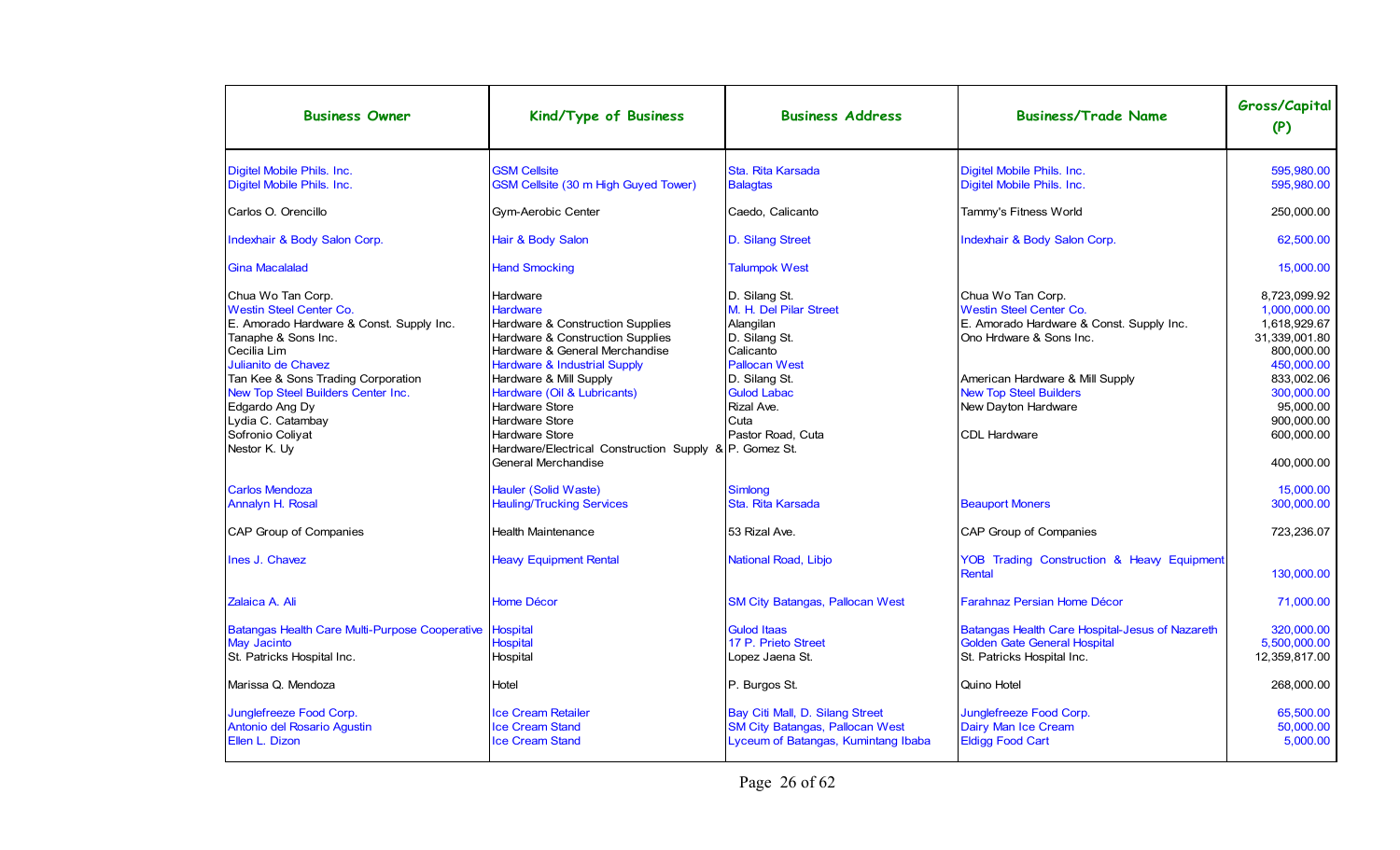| <b>Business Owner</b>                                                                                                                                                                                                                                                                                                                                                                                                                                                                                                                                                                                                                                                                                                                                                                                                                                                                                               | Kind/Type of Business                                                                                                                                                                                                                                                                                                                                                                                                                                                                                                                                                                                                                                                                                                                                                                                                              | <b>Business Address</b>                                                                                                                                                                                                                                                                                                                                                                                                                                                                                                                                                                                                                                                                                                                                                                | <b>Business/Trade Name</b>                                                                                                                                                                                                                                                                                                                                                                                                                                                                                                                                                                                                                   | Gross/Capital<br>(P)                                                                                                                                                                                                                                                                                                                                                                                                                                                                    |
|---------------------------------------------------------------------------------------------------------------------------------------------------------------------------------------------------------------------------------------------------------------------------------------------------------------------------------------------------------------------------------------------------------------------------------------------------------------------------------------------------------------------------------------------------------------------------------------------------------------------------------------------------------------------------------------------------------------------------------------------------------------------------------------------------------------------------------------------------------------------------------------------------------------------|------------------------------------------------------------------------------------------------------------------------------------------------------------------------------------------------------------------------------------------------------------------------------------------------------------------------------------------------------------------------------------------------------------------------------------------------------------------------------------------------------------------------------------------------------------------------------------------------------------------------------------------------------------------------------------------------------------------------------------------------------------------------------------------------------------------------------------|----------------------------------------------------------------------------------------------------------------------------------------------------------------------------------------------------------------------------------------------------------------------------------------------------------------------------------------------------------------------------------------------------------------------------------------------------------------------------------------------------------------------------------------------------------------------------------------------------------------------------------------------------------------------------------------------------------------------------------------------------------------------------------------|----------------------------------------------------------------------------------------------------------------------------------------------------------------------------------------------------------------------------------------------------------------------------------------------------------------------------------------------------------------------------------------------------------------------------------------------------------------------------------------------------------------------------------------------------------------------------------------------------------------------------------------------|-----------------------------------------------------------------------------------------------------------------------------------------------------------------------------------------------------------------------------------------------------------------------------------------------------------------------------------------------------------------------------------------------------------------------------------------------------------------------------------------|
| <b>Roderick Luce</b>                                                                                                                                                                                                                                                                                                                                                                                                                                                                                                                                                                                                                                                                                                                                                                                                                                                                                                | <b>Industrial Sales &amp; Service Office</b>                                                                                                                                                                                                                                                                                                                                                                                                                                                                                                                                                                                                                                                                                                                                                                                       | San Isidro                                                                                                                                                                                                                                                                                                                                                                                                                                                                                                                                                                                                                                                                                                                                                                             |                                                                                                                                                                                                                                                                                                                                                                                                                                                                                                                                                                                                                                              | 80,000.00                                                                                                                                                                                                                                                                                                                                                                                                                                                                               |
| BF Lifeman Insurance Corp.<br>E. Villena Insurance Agency<br>Francisco M. Bawal<br>The Phil. American Life & General Insurance Co.<br>Cocoplans Inc.<br>South Sea Surerty & Insurance Co. Inc.<br>CAP Life Insurance Corp.<br><b>Charmine Lara</b><br>Simeon Y. Acuzar<br>The Insular Life Assurance Co. Ltd.<br>United Coconut Planters Life Assurance Corp.<br><b>Adrian Banagale</b><br>Christoper M. Cabral<br><b>Edelrico Magboo</b><br>Mylene B. Barcelas<br>Remedios Casas Masnayon<br>Reynaldo L. Bicol<br>Maximina Delos Angeles<br>Adelaida T. Lozano Sanosa<br>Adelaida T. Lozano Sanosa<br>Danilo Victoria<br>Eleuterio A. Catapang<br>Feliciana P. Espino<br>George Manansala<br>Guillermo C. Miñoza<br>Josephine Minoza<br>Josephine Miñoza<br>Dante Plata<br>Demetrio C. Aclan<br><b>Emeteria Hernandez</b><br><b>Erwin Aguado</b><br>Juanita Lim<br>Juanito Mendoza Sr.<br>Michael/Lorena de Torres | <b>Insurance Agency</b><br>Insurance Agency<br><b>Insurance Agency</b><br>Insurance Agency<br>Insurance Agency Services Office<br><b>Insurance Agency Services Office</b><br>Insurance Agency Services Office (Life)<br><b>Insurance Collecting Agency</b><br>Insurance Company<br>Insurance Company<br><b>Insurance Company</b><br><b>Internet Café</b><br><b>Internet Café</b><br><b>Internet Café</b><br><b>Internet Café</b><br><b>Internet Café</b><br><b>Internet Services &amp; Phone Accessories</b><br>Jewelry Repair Shop<br>Jewelry Store<br>Jewelry Store<br>Jewelry Store<br>Jewelry Store<br>Jewelry Store<br>Jewelry Store<br>Jewelry Store<br>Jewelry Store<br>Jewelry Store<br>Jewelry Store & Plateria<br><b>Junk Shop</b><br><b>Junk Shop</b><br><b>Junk Shop</b><br>Junk Shop<br>Junk Shop<br><b>Junk Shop</b> | 3/F Romero Bldg., P. Burgos St.<br>Rizal Ave.<br>P. Canlapan St./d. Silang St.<br>Kumintang Ibaba<br>G/F Dy Tan Bldg, Kumintang Ibaba<br><b>Pallocan West</b><br>53 Rizal Avenue<br>Gonzales Bldg. Evangelista Street<br>90 D. Silang St.<br>Hilltop, Kumintang Ibaba<br>P. Burgos St.<br>P. Burgos Street<br>Evangelista Street<br>Hilltop, Kumintang Ibaba<br><b>Kumintang Ibaba</b><br>Alangilan<br>1 P. Herrera Street<br>78 Rizal Ave.<br><b>Rizal Avenue</b><br>Evangelista/P. Zamora Street<br>Caedo. Calicanto<br>P. Burgos St.<br>Rizal Ave.<br>Caedo, Calicanto<br>Evangelista St.<br>Caedo, Calicanto<br>Rizal Ave./P. Zamora St.<br>Evangelista St.<br>Meralco Site, Kumintang Ibaba<br><b>Paharang East</b><br>Sta. Rita Karsada<br>Calicanto<br>Sta. Clara<br>San Isidro | BF Lifeman Insurance Corp.<br>E. Villena Insurance. Agency<br>The Phil. American Life & General Insurance Co.<br>Cocoplans Inc.<br>South Sea Surerty & Insurance Co. Inc.<br>CAP Life Insurance Corp.<br>C. Square Insurance Collecting Agency<br>First Batangas Insurance Agency<br>The Insular Life Assurance Co. Ltd.<br>United Coconut Planters Life Assurance Corp.<br>G. T. Internet Café<br>Laarni Internet Café<br>M. Plus Global Commercial Center<br>Angeles Plateria<br>Golden Sun Jewelry Emporium<br>Double "D" Jewelry<br>Edfe Platino's Jewelry Store<br>Giroma Jewelry Emporium<br>Pyramid Emporium<br>Pyramid Jewelry Store | 423.340.21<br>225.201.75<br>40.000.00<br>231,759,243.74<br>9,945,324.00<br>5.000.00<br>102.800.19<br>10,000.00<br>1,036,000.00<br>49,340,728.00<br>3,909,364.17<br>180.000.00<br>45.000.00<br>50.000.00<br>30.000.00<br>80,000.00<br>20.000.00<br>180,800.00<br>360,000.00<br>360.000.00<br>335.000.00<br>285,000.00<br>200,000.00<br>198,355.00<br>474.820.00<br>423,600.00<br>476,300.00<br>235.000.00<br>20,000.00<br>30.000.00<br>60,000.00<br>350.000.00<br>90,000.00<br>20,000.00 |
| Eusebio T. Macaraig<br><b>Maribel Celestino Esguerra</b>                                                                                                                                                                                                                                                                                                                                                                                                                                                                                                                                                                                                                                                                                                                                                                                                                                                            | Junk Shop & Trading<br><b>Kiddie Cart Rental</b>                                                                                                                                                                                                                                                                                                                                                                                                                                                                                                                                                                                                                                                                                                                                                                                   | Pastorvill Subd., Cuta<br><b>SM City Batangas, Pallocan West</b>                                                                                                                                                                                                                                                                                                                                                                                                                                                                                                                                                                                                                                                                                                                       |                                                                                                                                                                                                                                                                                                                                                                                                                                                                                                                                                                                                                                              | 950,000.00<br>100,000.00                                                                                                                                                                                                                                                                                                                                                                                                                                                                |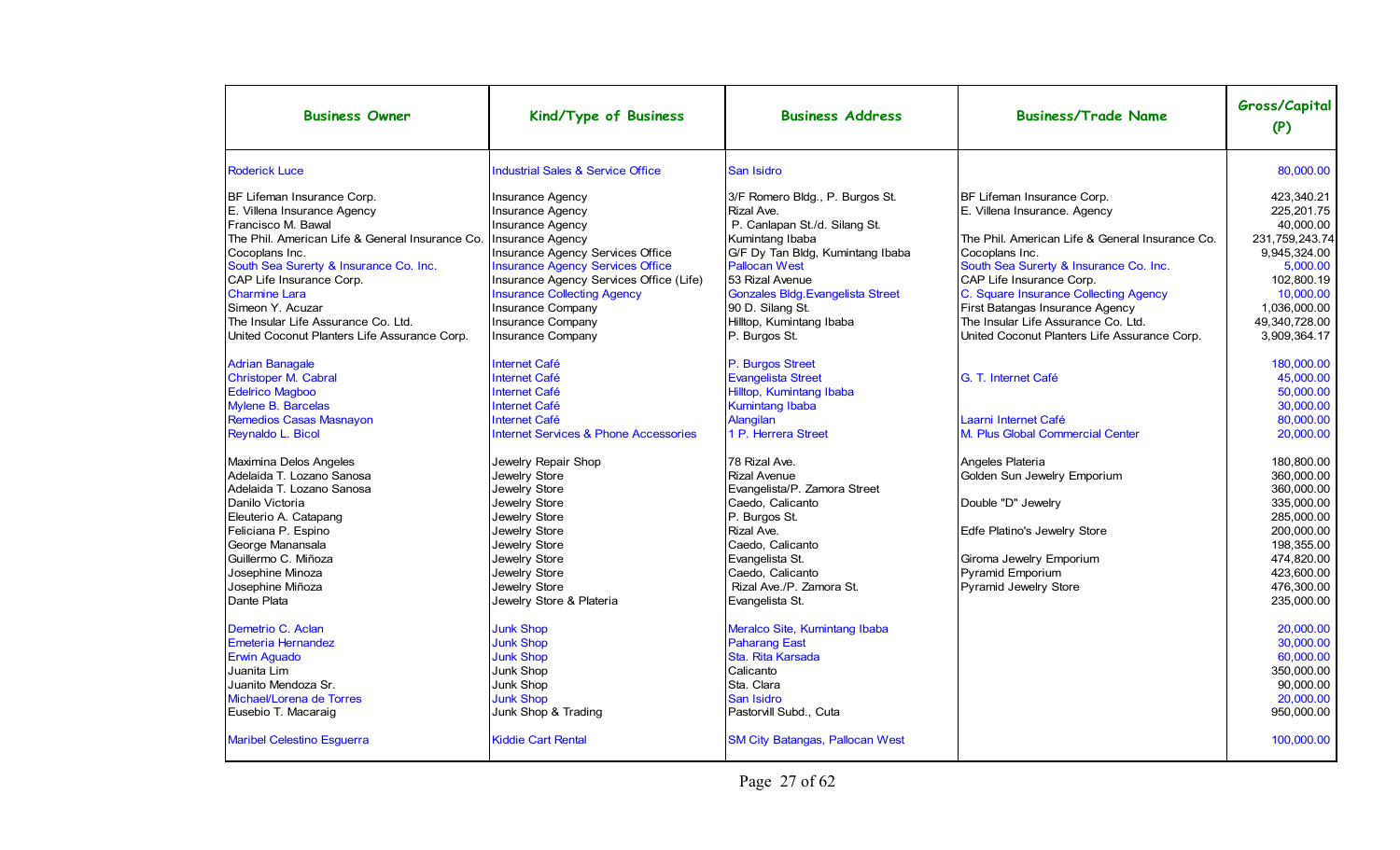| <b>Business Owner</b>                 | Kind/Type of Business                | <b>Business Address</b>                  | <b>Business/Trade Name</b>               | Gross/Capital<br>(P) |
|---------------------------------------|--------------------------------------|------------------------------------------|------------------------------------------|----------------------|
| Marcelina P. Navarro                  | Kitchen & Farm Tools/Sari-sari Store | <b>OPM</b>                               | Stall #69                                | 115,000.00           |
| Danny D. Garcia                       | <b>KTV Bar &amp; Restaurant</b>      | Alangilan                                | <b>Emmanuel KTV Bar &amp; Restaurant</b> | 60.000.00            |
| <b>Enrico Tan</b>                     | <b>KTV Bar &amp; Restaurant</b>      | P. Burgos Street                         |                                          | 20,000.00            |
| Evelyn delos Santos del Castillo      | <b>KTV Bar &amp; Restaurant</b>      | <b>Kumintang Ibaba</b>                   | Queen of Hearts KTV Bar & Restaurant     | 180.000.00           |
| Batangas City Laboratory              | Laboratory Clinic                    | Lima Bldg., Apacible St./P. Burgos St.   | Batangas City Laboratory Inc.            | 1.262.653.10         |
| Ichiban Laser Karaoke & Pub House Co. | Laser karaoke & Pub House            | Kumintang Ibaba                          | Ichiban Laser Karaoke & Pub House Co.    | 115.000.00           |
| Melvin D. Caseda                      | <b>Laundry Services</b>              | Central, Cuta                            |                                          | 10.000.00            |
| Atty. Albino Dennis C. Macatangay     | Law Office                           | 88 D. Silang Street                      |                                          | 75.000.00            |
| Atty. Neil Adrian Pargas              | <b>Law Office</b>                    | <b>Rizal Avenue</b>                      |                                          | 20,000.00            |
| Domingo & Malvar Law Office           | <b>Law Office</b>                    | De Joya Capitol Village, Kumintang Ilaya | Domingo & Malvar Law Office              | 50.000.00            |
| Eugenio E. Mendoza                    | <b>Law Office</b>                    | #53 Rizal Avenue                         |                                          | 20,000.00            |
| Ferdinand L. Aguirre                  | <b>Law Office</b>                    | D. Silang Street                         |                                          | 25.000.00            |
| Juan M. Magboo                        | <b>Law Office</b>                    | <b>Rizal Avenue Extension</b>            | <b>Magboo's Law Office</b>               | 100.000.00           |
| Mayo, Austria, Mayo Law Office        | Law Office                           | 34 Rizal Ave.                            | Mayo, Austria, Mayo Law Office           | 696,496.84           |
| Roberto Ramos Panganiban Jr.          | <b>Law Office</b>                    | 3/F Mypa Bldg., D. Silang St.            | <b>Panganiban Law Office</b>             | 40,000.00            |
| <b>Criscell Ubanos</b>                | <b>Learning Center</b>               | Rodeza Bldg., P. Burgos Street           | EQ & IR Non Learning Center              | 50,000.00            |
| Edgar L. Salcedo                      | Lechon Manok                         | Calicanto                                | <b>Baliwag Lechon Manok</b>              | 750.000.00           |
| <b>Bucksley's Lechon</b>              | Lechon Manok & Gen. Mdse.            | <b>Bolbok</b>                            |                                          | 100,000.00           |
| Beeper Lending Corp.                  | Lending Investor                     | D. Silang Street                         | Beeper Lending Corp.                     | 221.285.00           |
| City's Best Credit and Loans Corp.    | Lending Investor                     | Sanggalang Bldg. C. Tirona Street        | City's Best Credit and Loans Corp.       | 81.232.25            |
| <b>EM-A Capital Finance Corp.</b>     | <b>Lending Investor</b>              | P. Burgos Street                         | <b>EM-A Capital Finance Corp.</b>        | 150.000.00           |
| Empire Credit Corp.                   | Lending Investor                     | Rizal Ave.                               | Empire Credit Corp.                      | 148.114.00           |
| Evelyn V. Lat                         | Lending Investor                     | P. Burgos St.                            | Rex Lending Investor                     | 350.000.00           |
| Florenia Villena                      | Lending Investor                     | P. Burgos Street                         |                                          | 230.000.00           |
| <b>Jose Antonio V. Torres</b>         | <b>Lending Investor</b>              | #15A Tarnate, Pallocan West              | <b>Senses Lending Investor</b>           | 500.000.00           |
| Laura B. Cataquis                     | <b>Lending Investor</b>              | #35 Rizal Avenue                         | <b>Gold-Richwell Lending Investor</b>    | 100,000.00           |
| Leocia P. Vivas                       | Lending Investor                     | MH Del Pilar St.                         |                                          | 185,040.40           |
| Limacor Lending Investor Inc.         | Lending Investor                     | P&C Bldg., Noble St.                     | Limacor Lending Investor Inc.            | 320,424.71           |
| Lucky Deal Lending Corp.              | Lending Investor                     | Alangilan                                |                                          | 238,824.05           |
| Melecio B. Castillo                   | Lending Investor                     | Calicanto                                |                                          | 131,142.00           |
| Nemarian Credit Corp.                 | Lending Investor                     | MH Del Pilar St.                         | Nemarian Credit Corp.                    | 645.619.13           |
| Numero Uno Lending Investor Corp.     | Lending Investor                     | Evangelista St.                          | Numero Uno Lending Investor Corp.        | 52,080.00            |
| Pablo C. Evangelista                  | Lending Investor                     | Masonic Bldg., 11 P. Burgos St.          |                                          | 311,965.00           |
| Pascor Credit Corp.                   | Lending Investor                     | P. Canlapan St.                          | Pascor Credit Corp.                      | 285,000.00           |
| Peoples Popular & Reliable Corp.      | Lending Investor                     | D. Silang St.                            | Peoples Popular & Reliable Corp.         | 602,991.77           |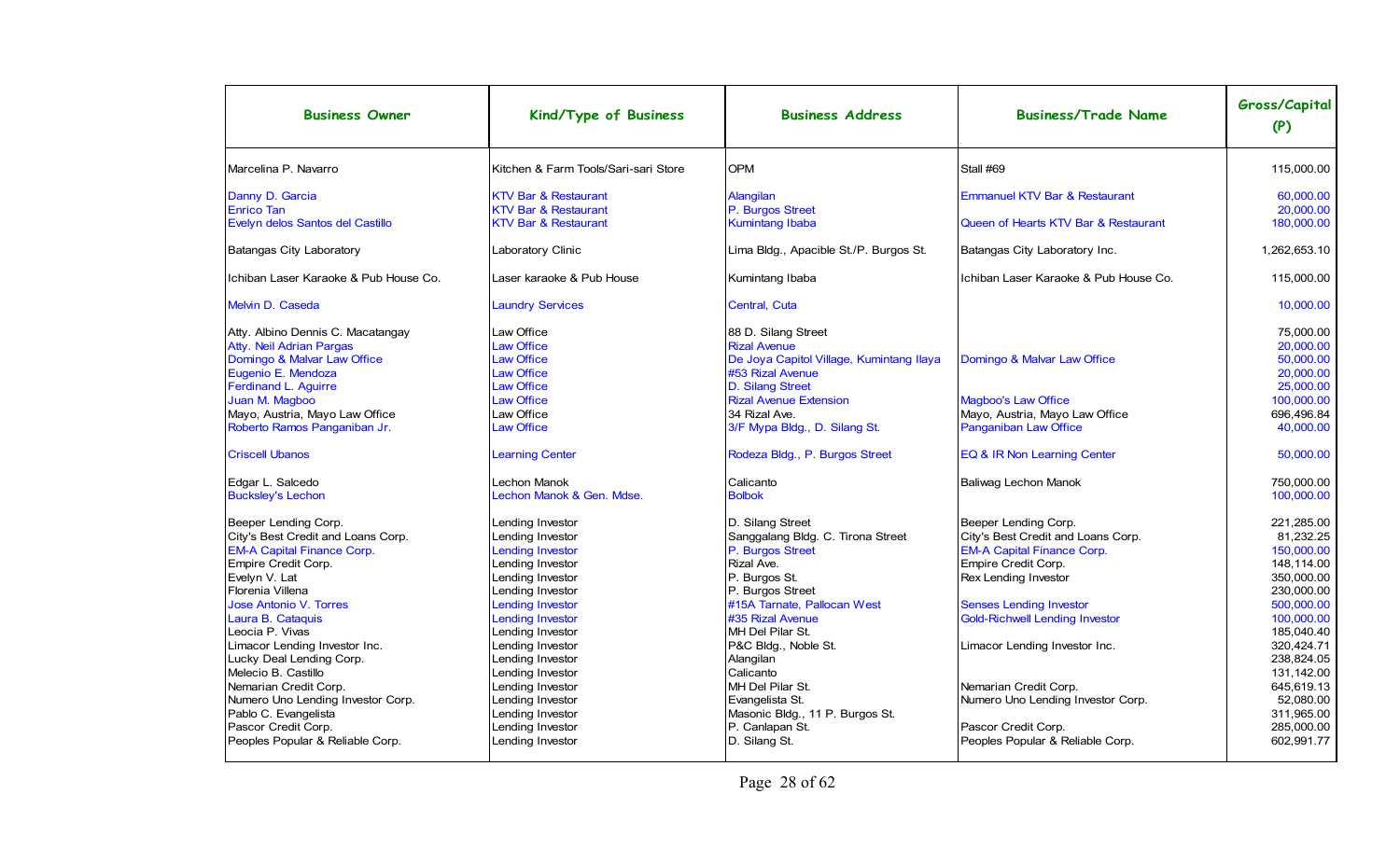| <b>Business Owner</b>                                                                                                                                                | Kind/Type of Business                                                                                                                                     | <b>Business Address</b>                                                                                                    | <b>Business/Trade Name</b>                                                                                                                                                 | Gross/Capital<br>(P)                                                                                         |
|----------------------------------------------------------------------------------------------------------------------------------------------------------------------|-----------------------------------------------------------------------------------------------------------------------------------------------------------|----------------------------------------------------------------------------------------------------------------------------|----------------------------------------------------------------------------------------------------------------------------------------------------------------------------|--------------------------------------------------------------------------------------------------------------|
| Solid Loans & Credit Corp.<br>Esteban C. Perez                                                                                                                       | Lending Investor<br>Lending Investor                                                                                                                      | D. Silang St.<br>20 C. Tirona St.                                                                                          | Solid Loan & Credit Corp.                                                                                                                                                  | 743.813.52<br>230.000.00                                                                                     |
| Ayala Life Ins. Inc.<br>Travelers Life Ass. Of the Phils. Inc.<br>St. Peter Life Plan Inc.<br>Himlayang Filipino Life Plan Inc.                                      | Life Insurance<br>Life Insurance<br>Life Plan<br>Life Plan Office                                                                                         | P. Burgos Street<br>Kumintang Ilaya<br>Hilltop, Kumintang Ibaba<br>Acuzar Bldg., D. Silang St.                             | Ayala Life Ins. Inc.<br>Travelers Life Ass. Of the Phils. Inc.<br>St. Peter Life Plan Inc.                                                                                 | 500,000.00<br>431,037.00<br>6,541,235.37<br>2,409,532.36                                                     |
| Tristan Alcantara                                                                                                                                                    | Lights & Décor                                                                                                                                            | Leona Bldg., P. Burgos St.                                                                                                 | Le Franz Lights & Décor                                                                                                                                                    | 60,000.00                                                                                                    |
| STV 6 Productions Inc.                                                                                                                                               | <b>Local T.V. Productions</b>                                                                                                                             | Melo's Compound, Alangilan                                                                                                 | <b>STV 6 Productions Inc.</b>                                                                                                                                              | 312,500.00                                                                                                   |
| Edgardo Ang Dy<br>Johnilito B. Ramirez<br>Lorna Babao<br>Lorna Babao<br>Rolando Ramirez<br>Ruby Macatangay<br>Wilson Lee Yu<br>Wilson Lee Yu                         | Lodging House<br>Lodging House<br><b>Lodging House</b><br>Lodging House<br>Lodging House<br><b>Lodging House</b><br><b>Lodging House</b><br>Lodging House | Cuta<br>Tinga Labac<br>MH Del Pilar St.<br>Rizal Ave.<br>Rizal Ave.<br>P. Panganiban St.<br>Sorosoro Karsada<br>Concepcion | <b>KORAKIA Dreaming Inn</b><br><b>Avenue Pension II</b><br>Avenue Pension I<br>Macro Lodge<br>Midway Lodging House                                                         | 500.000.00<br>160,000.00<br>450,000.00<br>600,000.00<br>425,668.00<br>400,000.00<br>499,500.00<br>570,000.00 |
| <b>Araceli Maralit</b><br><b>Virginia Cueto</b><br>Sofrina Coladilla                                                                                                 | Lomi House<br><b>Lomi House</b><br>Lomi House w/ Videoke                                                                                                  | <b>Tulo</b><br><b>Gulod Itaas</b><br><b>Gulod Labac</b>                                                                    |                                                                                                                                                                            | 30.000.00<br>20,000.00<br>5,000.00                                                                           |
| Janet E. Beredo<br><b>Judith Ferriols</b><br><b>Ruben Dimacuha</b>                                                                                                   | <b>Lotto Outlet</b><br><b>Lotto Outlet</b><br><b>Lotto Outlet</b>                                                                                         | Hiiltop Road, Kumintang Ibaba<br>D. Silang Street<br>C.Tirona St.                                                          |                                                                                                                                                                            | 10.000.00<br>20,000.00<br>30.000.00                                                                          |
| Benedicto Castillo<br>Remegia V. Tan<br>Tableria Tan Tao & Saw Mill                                                                                                  | LPG/Appliances & General Merchandise<br>Lumber & Construction Supply<br>Lumber & Saw Mill                                                                 | P. Burgos St.<br>Kumintang Ibaba<br>Calicanto                                                                              | <b>Native Lumber</b><br>Tableria Tan Tao & Saw Mill                                                                                                                        | 192,650.00<br>442.023.93<br>7,500,000.00                                                                     |
| Dominador H. Aguda<br>Nenita C. Rodriguez<br>Peyette Machineries & Engine Rebuilding Inc.<br>Rosalinda S. Balmes<br>SRMS Mechanalysis Inc.<br><b>Dionisio Acutin</b> | <b>Machine Shop</b><br><b>Machine Shop</b><br>Machine Shop<br><b>Machine Shop</b><br>Machine Shop<br><b>Machine Shop &amp; Services</b>                   | Rizal Ave.<br>Sitio Cumba, San Jose Sico<br>Concepcion<br>Calicanto<br>Sta. Rita<br>Purok 5, Sta. Rita Karsada             | <b>Navatos Machine Shop</b><br>Peyette Machineries & Engine Rebuilding Inc.<br><b>RLN Marine Engineering</b><br>SRMS Mechanalysis Inc.<br><b>Visayan Marine Industries</b> | 2.394.998.80<br>100,000.00<br>1,275,000.00<br>30,000.00<br>3,132,640.71<br>100,000.00                        |
| <b>Evelyn Legisgues</b><br>Pedo Clerigo                                                                                                                              | Mahjong Table (1)<br>Mahjong Table (1)                                                                                                                    | Sta. Clara<br>San Isidro                                                                                                   |                                                                                                                                                                            | 2,000.00<br>1,000.00                                                                                         |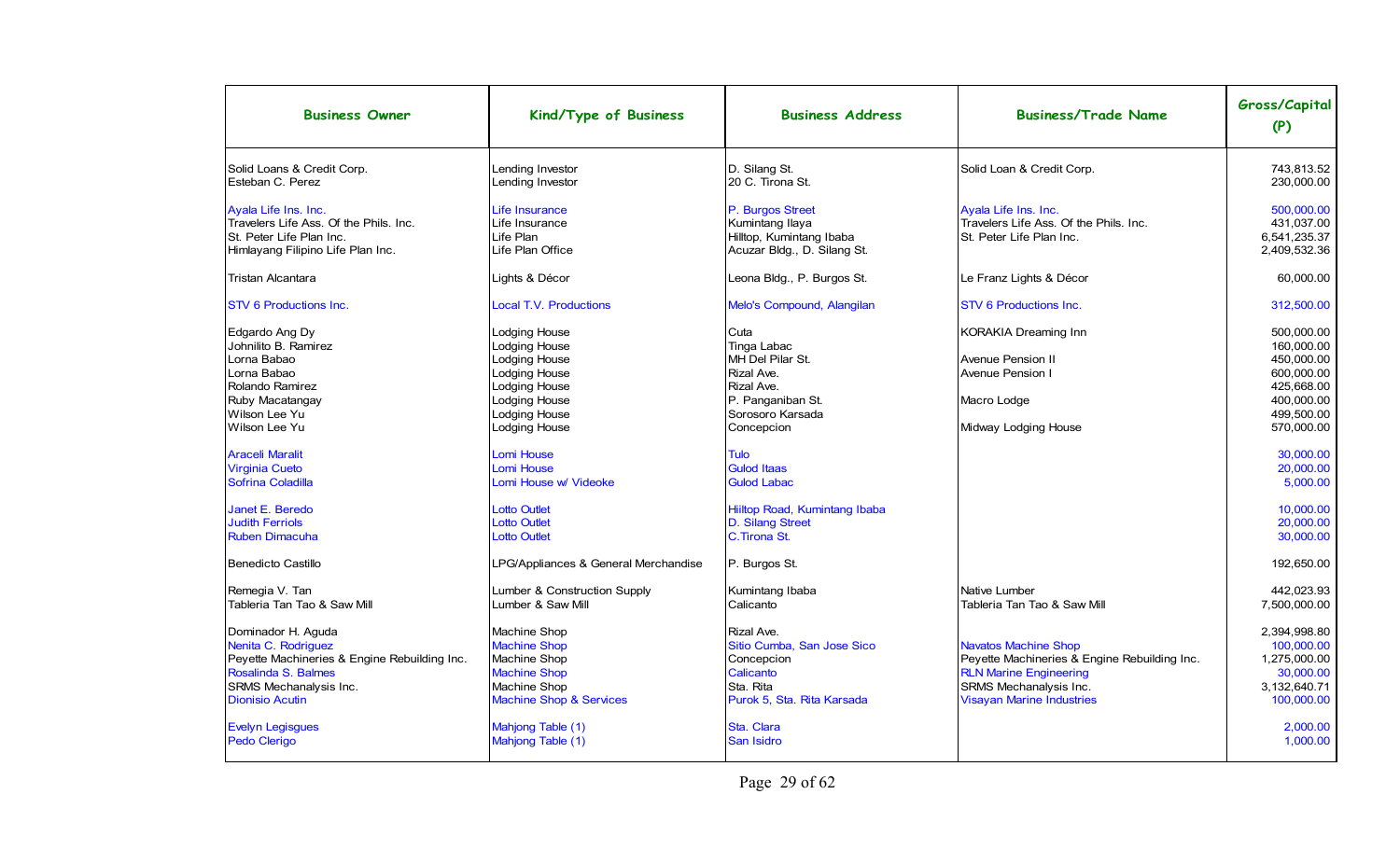| <b>Business Owner</b>                                                                                                                                                                              | Kind/Type of Business                                                                                                                                                                    | <b>Business Address</b>                                                                                                                                                                           | <b>Business/Trade Name</b>                                                                                                                                                               | Gross/Capital<br>(P)                                                                                                         |
|----------------------------------------------------------------------------------------------------------------------------------------------------------------------------------------------------|------------------------------------------------------------------------------------------------------------------------------------------------------------------------------------------|---------------------------------------------------------------------------------------------------------------------------------------------------------------------------------------------------|------------------------------------------------------------------------------------------------------------------------------------------------------------------------------------------|------------------------------------------------------------------------------------------------------------------------------|
| Dennis Pagcaliwagan<br><b>Edgardo Dy</b>                                                                                                                                                           | Mahjong Tables (2)<br>Majhong Hall (2 Tables)                                                                                                                                            | <b>Buklod Unlad, Dumantay</b><br>Cuta                                                                                                                                                             |                                                                                                                                                                                          | 20,000.00<br>3,000.00                                                                                                        |
| <b>Irwin San Pedro Macatangay</b>                                                                                                                                                                  | <b>Management &amp; Consultancy Services</b>                                                                                                                                             | <b>TPI Bldg. Rizal Avenue</b>                                                                                                                                                                     |                                                                                                                                                                                          | 50,000.00                                                                                                                    |
| Dr. Ursula M. Ablog<br><b>Arturo Atienza</b><br>Batangas Bay Area Manpower &<br>Services Corp.<br>Leopoldo Perez<br><b>MCV International Marine Services Inc.</b>                                  | <b>Manpower Services</b><br><b>Manpower Services Office</b><br><b>General Manpower Services Office</b><br><b>Manpower Services Office</b><br><b>Manpower Services Office</b>             | 100 Evangelista St.<br>Sterling Heights Subd. Alangilan<br>C. Tirona Street<br><b>34 Noble Street</b><br>R & S Bldg. D. Silang Street                                                             | <b>ACA General Services</b><br>Batangas Bay Area Manpower & General Services<br>Corp.<br><b>Klenstar Manpower Service Specialist</b><br><b>MCV International Marine Services Inc.</b>    | 125.000.00<br>50,000.00<br>100,000.00<br>49,500.00<br>300.000.00                                                             |
| Servico Filipino Inc.                                                                                                                                                                              | <b>Manpower Supply Services</b>                                                                                                                                                          | <b>Tabangao Ambulong</b>                                                                                                                                                                          | Servico Filipino Inc.                                                                                                                                                                    | 150,000.00                                                                                                                   |
| DMB & Safety Enterprises In'l. Inc.<br>Pepsi Cola Products Phils, Inc.<br>San Miguel Corp.<br>Annablle F. Patorito<br>Bona P. Fallarcuna<br>Rosario de Chavez                                      | Manufacturer<br>Manufacturer<br>Manufacturer<br>Manufacturer (Pre-cast)<br>Manufacturer (Pre-cast)<br>Manufacturing (Loofah)                                                             | Diversion Road, Alangilan<br>Mahabang Parang<br><b>Balagtas</b><br>Purok 5, Sta. Rita Karsada<br>National Road, Alangilan<br>Bilogo                                                               | DMB Fire & Safety Enterprises Int'l. Inc.<br>Pepsi Cola Products Phils. Inc.<br>San Miguel Corp.<br>Verba Pre-Cast Center<br>J & G Pre-Cast Center                                       | 4.735.399.98<br>54.194.480.37<br>333,819,892.82<br>20.000.00<br>20,000.00<br>135.000.00                                      |
| Unibag Manufacturing Corp.                                                                                                                                                                         | <b>Manufacturing (Plastic Sacks)</b>                                                                                                                                                     | Soro-soro Karsada                                                                                                                                                                                 | <b>Unibag Manufacturing Corp.</b>                                                                                                                                                        | 11,008,222.73                                                                                                                |
| Eleanor A.tome                                                                                                                                                                                     | <b>Marble Engraving</b>                                                                                                                                                                  | Calicanto                                                                                                                                                                                         |                                                                                                                                                                                          | 55.000.00                                                                                                                    |
| <b>Glenn M. Aldover</b>                                                                                                                                                                            | <b>Maritime Services</b>                                                                                                                                                                 | <b>Bolbok</b>                                                                                                                                                                                     |                                                                                                                                                                                          | 50,000.00                                                                                                                    |
| FMC Mktg. Corp.<br>Francisco C. Ilagan<br>Levina T. Lim<br>Philam Plans Inc.<br>Ronna T. Arguelles<br>Edwin T. Ng<br>Rey Marketing Inc.<br>Cloverchant Ad. Inc.<br>Laffei Marketing Services Corp. | Marketing<br>Marketing<br>Marketing<br>Marketing<br><b>Marketing</b><br>Marketing (cellphone)<br>Marketing (Tile Distributor)<br>Marketing (Tile marketing)<br><b>Marketing Services</b> | Calicanto<br>Sta.Rita Karsada<br>121 D. Silang St.<br>Kumintang Ibaba<br><b>Banaba East</b><br><b>Rizal Avenue</b><br><b>Balagtas</b><br><b>Evangelista Street</b><br><b>G/F SM City batangas</b> | FMC Mktg. Corp.<br><b>ECT Marketing</b><br><b>LTL Marketing</b><br>Philam Plans Inc.<br>Innovasia Marketing<br>Rey Mktg. Inc.<br>Cloverchant Ad. Inc.<br>Laffei Marketing Services Corp. | 507,400.00<br>130.000.00<br>45,840.50<br>98.780.836.30<br>15.000.00<br>300.000.00<br>10,039,046.41<br>62,725.00<br>31,250.00 |
| Adela Dinglasan<br>Alberto Macaraig<br>Alfredo H. Flores<br>Allen Macaraig<br>Angeline Panganiban<br>Antonio B. Catapang<br><b>Asuncion Cello</b><br>Belen Salvador                                | <b>Meat Store</b><br><b>Meat Store</b><br><b>Meat Store</b><br><b>Meat Store</b><br>Meat Store<br><b>Meat Store</b><br>Meat Store<br><b>Meat Store</b>                                   | <b>JPMM</b><br><b>JPMM</b><br><b>JPMM</b><br><b>JPMM</b><br><b>JPMM</b><br><b>JPMM</b><br><b>JPMM</b><br><b>JPMM</b>                                                                              | Stall #15<br>Stall #43<br>Stall #30<br>Stall #44<br>Stall #46<br>Stall #39<br>Stall #51<br>Stall #50                                                                                     | 595.000.00<br>2.702.500.00<br>655.000.00<br>620.000.00<br>105,000.00<br>897,500.00<br>300,000.00<br>1,012,500.00             |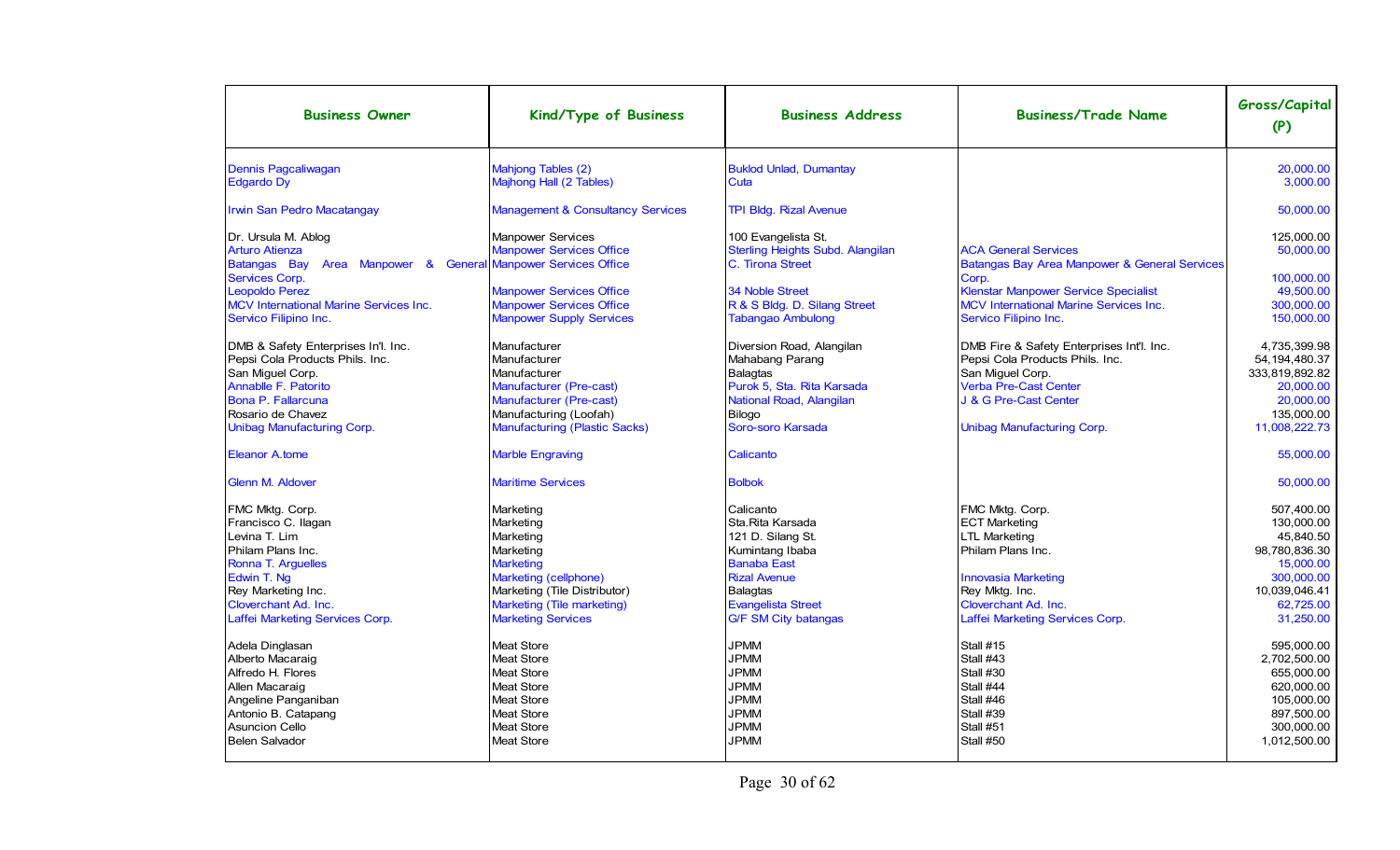| <b>Business Owner</b>            | Kind/Type of Business   | <b>Business Address</b>       | <b>Business/Trade Name</b>    | Gross/Capital<br>(P) |
|----------------------------------|-------------------------|-------------------------------|-------------------------------|----------------------|
| Cesar C. Buño                    | <b>Meat Store</b>       | <b>JPMM</b>                   | Stall #58                     | 2,212,500.00         |
| <b>Dionisio Atienza</b>          | <b>Meat Store</b>       | <b>JPMM</b>                   | Stall #33                     | 2,130,000.00         |
| Dominga Borbon                   | <b>Meat Store</b>       | <b>JPMM</b>                   | Stall #25                     | 1,797,500.00         |
| Edgar Catapang                   | <b>Meat Store</b>       | <b>JPMM</b>                   | Stall #16                     | 1,782,500.00         |
| Edgardo Macaraig                 | <b>Meat Store</b>       | <b>JPMM</b>                   | Stall #63                     | 710.000.00           |
| Edizon Z. Macaraig               | <b>Meat Store</b>       | <b>JPMM</b>                   | Stall #72                     | 500.000.00           |
| <b>Fabian Delos Reyes</b>        | <b>Meat Store</b>       | <b>JPMM</b>                   | Stall #40                     | 2,247,500.00         |
| Florentina Catapang              | <b>Meat Store</b>       | <b>JPMM</b>                   | Stall #55                     | 3,845,000.00         |
| Francisco Lumanglas              | <b>Meat Store</b>       | <b>JPMM</b>                   | Stall #21                     | 1,975,000.00         |
| Gregoria Catapang                | <b>Meat Store</b>       | <b>JPMM</b>                   | Stall #37                     | 1,850,000.00         |
| Gregorio Coliyat                 | <b>Meat Store</b>       | <b>JPMM</b>                   | Stall #48                     | 1.125.000.00         |
| <b>Isabelito Dimaano</b>         | <b>Meat Store</b>       | <b>JPMM</b>                   | Stall #69                     | 2,447,500.00         |
| Jennifer Macaraig                | <b>Meat Store</b>       | <b>JPMM</b>                   | Stall #41                     | 700.000.00           |
| Leonila Ravos                    | <b>Meat Store</b>       | <b>JPMM</b>                   | Stall #22                     | 720.000.00           |
| Mariano Manalo                   | <b>Meat Store</b>       | <b>JPMM</b>                   | Stall #17                     | 452.500.00           |
| Merlita Untiveros                | <b>Meat Store</b>       | <b>JPMM</b>                   | Stall #64                     | 1,075,000.00         |
| Merly Espina                     | <b>Meat Store</b>       | <b>JPMM</b>                   | Stall #67                     | 1,222,500.00         |
| Minerva Delica                   | <b>Meat Store</b>       | <b>JPMM</b>                   | Stall #24                     | 720,000.00           |
| Norma Perez                      | <b>Meat Store</b>       | <b>JPMM</b>                   | Stall #20                     | 365.000.00           |
| Petra Panganiban                 | <b>Meat Store</b>       | <b>JPMM</b>                   | Stall #71                     | 3,000,000.00         |
| Petronilo V. Flores              | <b>Meat Store</b>       | <b>JPMM</b>                   | Stall #65                     | 880.000.00           |
| Rebecca A. Dinglasan             | <b>Meat Store</b>       | <b>JPMM</b>                   | Stall #36                     | 2,662,500.00         |
| Roberto Aya                      | <b>Meat Store</b>       | <b>JPMM</b>                   |                               | 3,000,500.00         |
| Rogelio Dinglasan                | <b>Meat Store</b>       | <b>JPMM</b>                   | Stall #14                     | 1,102,000.00         |
| Rosa D. Perez                    | <b>Meat Store</b>       | <b>JPMM</b>                   | Stall #53                     | 20,000.00            |
| Ruperta C. Dinglasan             | <b>Meat Store</b>       | <b>JPMM</b>                   | Stall #34                     | 922,500.00           |
| Rustica Lumanglas                | <b>Meat Store</b>       | <b>JPMM</b>                   | Stall #68                     | 40,000.00            |
| Salustiano Abacan                | <b>Meat Store</b>       | <b>JPMM</b>                   | Stall #42                     | 865,000.00           |
| Salustiano Abacan                | <b>Meat Store</b>       | <b>JPMM</b>                   | Stall #62                     | 2.075.000.00         |
| <b>SIDCI</b>                     | Meat w/ Dressed Chicken | <b>JPMM</b>                   | Stall #3                      | 2,470,587.02         |
| Sorosoro Ibaba Development Coop. | Meat/Dressed Chicken    | <b>JPMM</b>                   | Stall #2                      | 2.508.472.24         |
| <b>Cherie Judith Comia</b>       | <b>Medical Clinic</b>   | <b>Atienza Street</b>         |                               | 120,000.00           |
| Dr. Alberto Arriola              | <b>Medical Clinic</b>   | Evangelista St.               |                               | 90,000.00            |
| Dr. Alferedo Abarintos           | <b>Medical Clinic</b>   | 13 Apacible St.               |                               | 1,078,000.00         |
| Dr. Alfredo P. Beron             | <b>Medical Clinic</b>   | Zaragoza Bldg., Apacible St.  |                               | 175,000.00           |
| Dr. Angelita B. Villena          | <b>Medical Clinic</b>   | D. Atienza Steet              |                               | 345,000.00           |
| Dr. Annabelle M. Iturralde       | <b>Medical Clinic</b>   | P. Prieto St.                 |                               | 102,260.00           |
| Dr. Beaulah G. Zaragoza          | <b>Medical Clinic</b>   | Apacible Street               | Diane's Maternity & Lying Inn | 287.000.00           |
| Dr. Corazon Dilay Lanuza         | <b>Medical Clinic</b>   | 45 P. Canlapan Street         |                               | 1,000,000.00         |
| Dr. Cynthia R. De Jesus          | <b>Medical Clinic</b>   | P. Herrera St.                |                               | 720,000.00           |
| Dr. Eleanor Gamo                 | <b>Medical Clinic</b>   | D. Silang St.                 |                               | 550,000.00           |
| Dr. Elizabeth Palines            | <b>Medical Clinic</b>   | Capitol Site, Kumintang Ibaba |                               | 200,000.00           |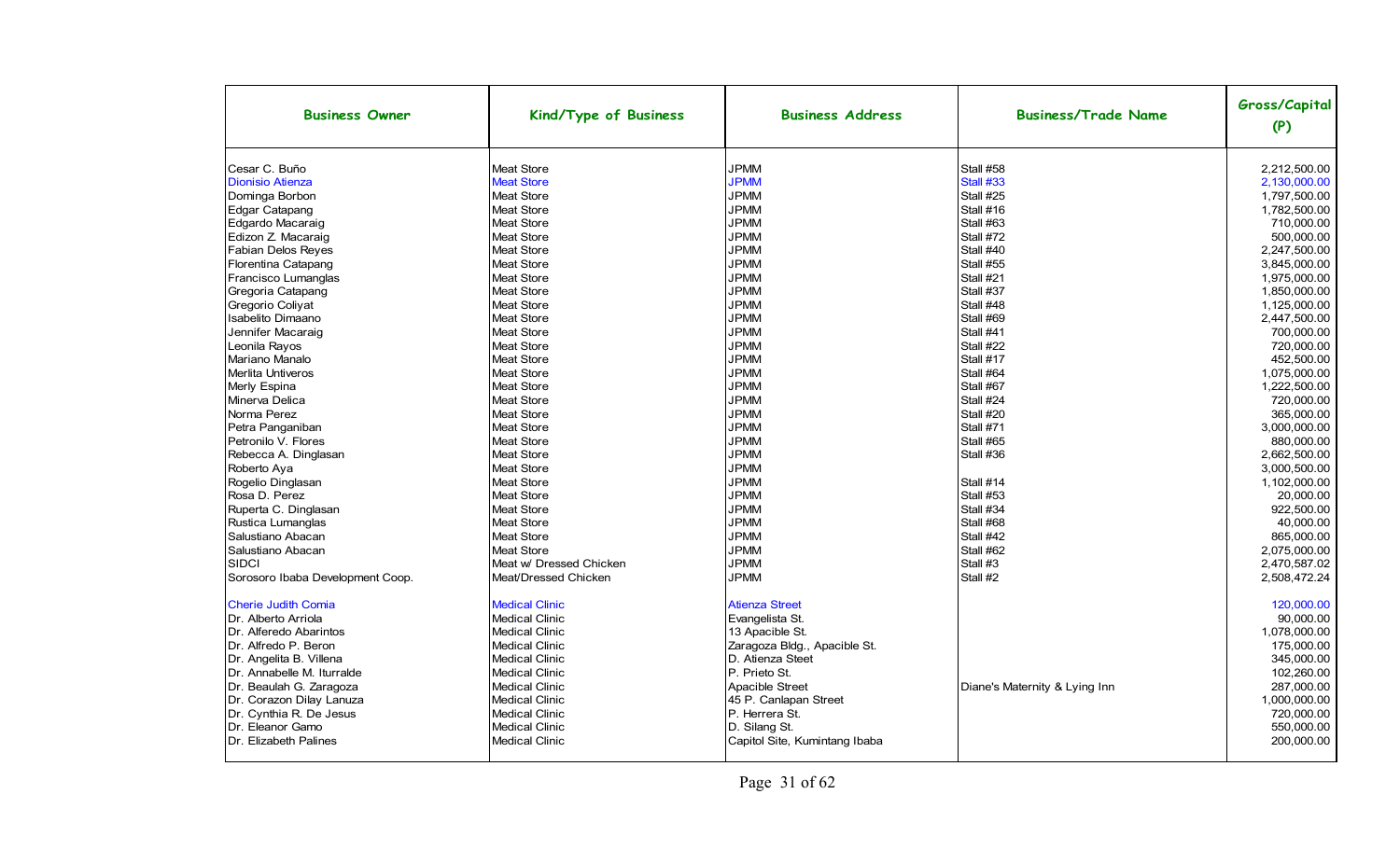| <b>Business Owner</b>                                                  | Kind/Type of Business                                           | <b>Business Address</b>                  | <b>Business/Trade Name</b>                                             | Gross/Capital<br>(P) |
|------------------------------------------------------------------------|-----------------------------------------------------------------|------------------------------------------|------------------------------------------------------------------------|----------------------|
| Dr. Emmanuel Malabanan                                                 | <b>Medical Clinic</b>                                           | 38 Rizal Avenue                          | Malabanan Medical Clinic                                               | 201,900.00           |
| Dr. Jalyn Mandigma                                                     | <b>Medical Clinic</b>                                           | Apacible St.                             |                                                                        | 180,000.00           |
| Dr. Jocelyn Malaluan Cruz                                              | <b>Medical Clinic</b>                                           | 10 P. Burgos St.                         |                                                                        | 240,000.00           |
| Dr. Jose B. Beredo                                                     | <b>Medical Clinic</b>                                           | Calicanto                                |                                                                        | 96,000.00            |
| IDr. Joselito & Herminia Nicolas                                       | <b>Medical Clinic</b>                                           | Apacible St.                             |                                                                        | 600.000.00           |
| Dr. Lecta M. Corales                                                   | <b>Medical Clinic</b>                                           | 35 C. Tirona St.                         |                                                                        | 185,000.00           |
| Dr. Ma. Belinda S. Kalaw                                               | <b>Medical Clinic</b>                                           | P. Burgos St.                            |                                                                        | 325,000.00           |
| Dr. Marlyn G. Gutierrez                                                | <b>Medical Clinic</b>                                           | P. Panganiban Street                     | My Little Medical Clinic                                               | 20,000.00            |
| Dr. Pedro Comia Jr.                                                    | <b>Medical Clinic</b>                                           | P. Burgos Street                         |                                                                        | 120,000.00           |
| Dr. Ruel Q. Quizon                                                     | <b>Medical Clinic</b>                                           | P. Burgos St.                            |                                                                        | 250.000.00           |
| Dr. Vivian R. Henilla                                                  | <b>Medical Clinic</b>                                           | Rm. 206 Chavez Pharmacy, Evangelista     |                                                                        |                      |
|                                                                        |                                                                 | <b>Street</b>                            |                                                                        | 100,000.00           |
| Emma P. Panaligan                                                      | <b>Medical Clinic</b>                                           | Concepcion                               |                                                                        | 95.000.00            |
| Enriquita P. Salvador                                                  | <b>Medical Clinic</b>                                           | P. Zamora Street                         |                                                                        | 60,000.00            |
| Jessie & Teresita Villanueva                                           | <b>Medical Clinic</b>                                           | D. Silang St.                            |                                                                        | 145.000.00           |
| <b>Maribeth Mayo</b>                                                   | <b>Medical Clinic</b>                                           | D. Silang Street                         | <b>Buan-Mayo Medical Clinic</b>                                        | 50,000.00            |
| Dr. Maria Cristina C. Aquino                                           | Medical Clinic (Derma)                                          | P. Zamora St.                            |                                                                        | 312,000.00           |
| Jose Maano Jacob                                                       | <b>Medical Equipment Services</b>                               | <b>Noble Street</b>                      | <b>Square J Service Enterprises</b>                                    | 20,000.00            |
| Maple Leaf Equipment & Services Corp.                                  | Medical Laboratory/Supplies & Equipment                         | Rizal Ave.                               | Maple Leaf Equipment & Services Corp.                                  | 2,048,591.00         |
| lSt. Patricks 2-D Echo Inc.                                            | <b>Medical Services</b>                                         | Lopez Jaena St.                          | St. Patricks 2-D Echo Inc.                                             | 1,420,222.17         |
| St. Patricks CT-Scan Inc.                                              | <b>Medical Services</b>                                         | Lopez Jaena St.                          | St. Patricks CT-Scan Inc.                                              | 4,049,406.38         |
| Mario Aguila Claus                                                     | Store<br>Medical Supply<br>&                                    | General D. Atienza St.                   | Mac Tycoon Marketing                                                   |                      |
|                                                                        | Merchandise                                                     |                                          |                                                                        | 1,824,736.00         |
| Provident Plans International Corp.                                    | Memorial Life<br>Plan/Education                                 | Plan & Dela Cruz Bldg., Rizal Ave.       | Provident Plans International Corp.                                    |                      |
|                                                                        | Pension Plan                                                    |                                          |                                                                        | 2,996,321.91         |
| Mt. Zion Memorial Inc.                                                 | <b>Memorial Office</b>                                          | M. H. Del Pilar Street                   | Mt. Zion Memorial Inc.                                                 | 6,726,570.27         |
| Eternal Garden Memorial Park Corp.                                     | Memorial Park                                                   | <b>Balagtas</b>                          | Eternal garden Memorial Park Corp.                                     | 16,218,448.00        |
| ARM General Services & Maintenance Co. Inc.<br><b>Virginia Mendoza</b> | General Services (Messengerial)<br><b>Messengerial Services</b> | Sta. Rita Ilaya<br>357 Sta. Rita Karsada | ARM General Services & Maintenance Co. Inc.<br><b>VRV Mail Express</b> | 550.000.00           |
|                                                                        |                                                                 |                                          |                                                                        |                      |
| Joseph Fabregas                                                        | Miki Factory                                                    | Calicanto                                |                                                                        | 225,953.00           |
| <b>Ramil Rayos</b>                                                     | Mini Store                                                      | <b>Evangelista Street</b>                |                                                                        | 10,000.00            |
| Romeo L. Macaraig                                                      | <b>Mini Store</b>                                               | 16 Rizal Avenue                          |                                                                        | 16,000.00            |
| Adelfa G. Delos Reyes                                                  | Mini-Variety Store                                              | Atienza St.                              |                                                                        | 36,000.00            |
|                                                                        |                                                                 |                                          |                                                                        |                      |
| Daisy Catapang                                                         | Money Changer                                                   | Rizal Ave.                               |                                                                        | 150.000.00           |
| Jeremy Qui                                                             | <b>Money Changer</b>                                            | <b>Rizal Avenue</b>                      |                                                                        | 50.000.00            |
| Myrna de Castro                                                        | <b>Money Changer</b>                                            | P. Burgos Street                         | <b>MB Money Changer</b>                                                | 90,000.00            |
| Severino D. Arevalo/Ruby M. Arevalo                                    | <b>Money Changer</b>                                            | <b>Rizal Avenue</b>                      |                                                                        | 80,000.00            |
| Simeon Caguicla                                                        | <b>Money Changer</b>                                            | P. Burgos Street                         |                                                                        | 175,000.00           |
|                                                                        |                                                                 |                                          |                                                                        |                      |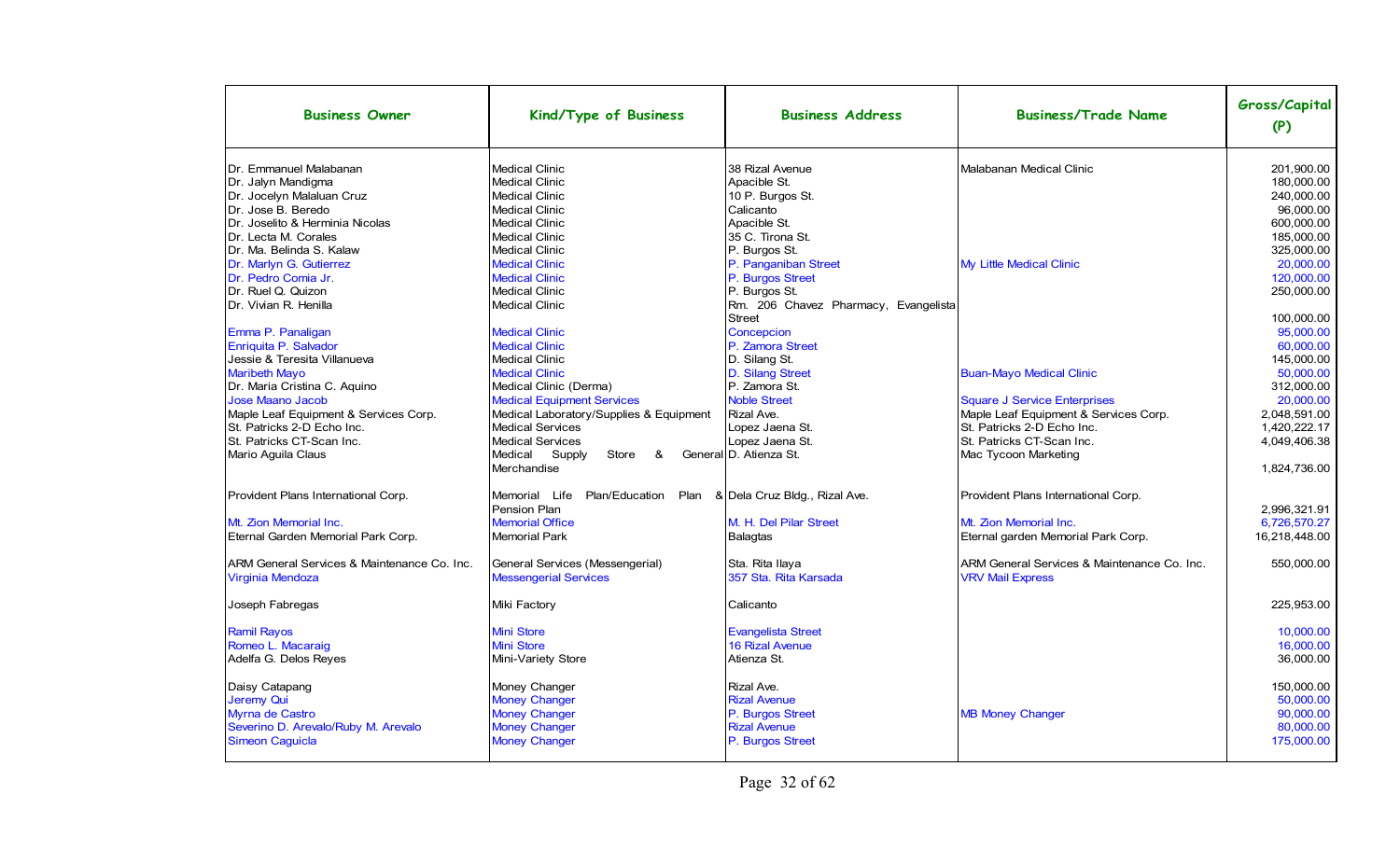| <b>Business Owner</b>                                                                                                                                                                                | Kind/Type of Business                                                                                                                                                                                                                      | <b>Business Address</b>                                                                               | <b>Business/Trade Name</b>                                                                                                                                      | Gross/Capital<br>(P)                                                                                                             |
|------------------------------------------------------------------------------------------------------------------------------------------------------------------------------------------------------|--------------------------------------------------------------------------------------------------------------------------------------------------------------------------------------------------------------------------------------------|-------------------------------------------------------------------------------------------------------|-----------------------------------------------------------------------------------------------------------------------------------------------------------------|----------------------------------------------------------------------------------------------------------------------------------|
| Ramil L. Caseda                                                                                                                                                                                      | <b>Motor Repair Shop</b>                                                                                                                                                                                                                   | <b>Cuta West</b>                                                                                      |                                                                                                                                                                 | 10,000.00                                                                                                                        |
| Motortrade/Broadoue Traders Corp.<br>Ramos-Uypitching Sons, Inc. (RUSI)<br>Alpha Financial Services Group Inc.                                                                                       | Motorcycle Dealer<br><b>Motorcycle Dealer</b><br>Motorcycle Sales & Services                                                                                                                                                               | Rizal Ave.<br>Beredo Bldg., Alangilan, Bats. City<br>61 Rizal Avenue                                  | Motortrade/Broadoue Traders Corp.<br>Ramos-Uypitching Sons Inc.<br>Alpha Financial Services Group Inc.                                                          | 4.800.000.00<br>300.000.00<br>5,316,398.00                                                                                       |
| Arcadio A. Montalbo<br>Michael C. Villena                                                                                                                                                            | Motorworks (Repair Shop & Body Builder)<br>Motorworks & Gen. Mdse.                                                                                                                                                                         | <b>Balagtas</b><br><b>Delas Alas Drive</b>                                                            | MC Villena Motorworks & Gen. Mdse.                                                                                                                              | 686.303.00<br>40,000.00                                                                                                          |
| Eduardo Aguirre                                                                                                                                                                                      | Movie House                                                                                                                                                                                                                                | D. Silang Street                                                                                      | Rhoda Theater                                                                                                                                                   | 180.000.00                                                                                                                       |
| Christoper V. Quizon                                                                                                                                                                                 | Multi-Cab & Motorcycle Display Center                                                                                                                                                                                                      | P. Prieto Street                                                                                      | Progresso Multi-Cab Center                                                                                                                                      | 20,000.00                                                                                                                        |
| Dumantay Multi-Purpose Cooperative<br>Kumintang Ilaya Multi-Purpose Coop.<br>Libjo Multi-Purpose Cooperative<br>Pinamucan<br><b>Fishermens</b>                                                       | Multi-Purpose Cooperative<br>Multi-Purpose Cooperative<br><b>Multi-Purpose Cooperative</b><br>Multi-Purpose Multi-Purpose Cooperative                                                                                                      | Dumantay<br>Kumintang Ilaya<br>Sitio Takad, Libjo<br><b>Pinamucan Proper</b>                          | Dumantay Multi-Purpose Cooperative<br>Kumintang Ilaya Multi-Purpose Coop.<br>Libjo Multi-Purpose Cooperative<br>Pinamucan<br><b>Fishermens</b><br>Multi-Purpose | 1.800.00<br>3.145.750.00<br>204,000.00                                                                                           |
| Cooperative. Inc.<br>San Jose Sico Landfill Multi-Purpose Cooperative Multi-Purpose Cooperative                                                                                                      |                                                                                                                                                                                                                                            | San Jose Sico                                                                                         | Cooperative. Inc.<br>San Jose Sico Landfill Multi-Purpose Cooperative                                                                                           | 150,000.00                                                                                                                       |
| Sibbap Multi-Purpose Cooperative                                                                                                                                                                     | <b>Multi-Purpose Cooperative</b>                                                                                                                                                                                                           | Ambulong                                                                                              | Sibbap Multi-Purpose Cooperative                                                                                                                                | 100,000.00<br>1,020,000.00                                                                                                       |
| Remedios Dinglasan                                                                                                                                                                                   | Musical Instrument                                                                                                                                                                                                                         | 175 M. H. del Pilar Street                                                                            |                                                                                                                                                                 | 40.000.00                                                                                                                        |
| Cayetano Atienza<br>Gregorio Almero<br>Juanita O. Mercado<br>Juanita O. Mercado<br>Maura Amparo Perez<br>Myra C. Mercado<br>Natividad Balmes<br><b>XXXXX</b><br>Florante Ilagan<br>Prudencio Mendoza | <b>Native Products</b><br><b>Native Products</b><br><b>Native Products</b><br><b>Native Products</b><br>Native Products<br>Native Products<br><b>Native Products</b><br><b>Native Products</b><br>Native Store<br>Needlecraft & Embroidery | <b>OPM</b><br><b>OPM</b><br><b>OPM</b><br><b>OPM</b><br><b>OPM</b><br>OPM<br>OPM<br>OPM<br><b>OPM</b> | Stall #136<br><b>Stall #123</b><br>Stall #168<br>Stall #167<br>Stall #247<br>Stall #294<br>Stall #141<br>Stall #276<br>Stall #122                               | 81.000.00<br>25,000.00<br>60,000.00<br>60,000.00<br>72.000.00<br>60,500.00<br>92.000.00<br>105.000.00<br>70,000.00<br>370,000.00 |
| Anatolia M. Dapito<br>Susan A. Perez<br><b>Blondie F. Belo</b>                                                                                                                                       | Newspaper & Magazine stand<br>Newspaper & Magazine Stand<br><b>Newstand &amp; Magazine Supply</b>                                                                                                                                          | Kumintang Ibaba<br>Sta. Clara<br>D. Silang St.<br>Sta. Clara                                          | Perez Educational Supply<br><b>RBB Enterprises</b>                                                                                                              | 10.000.00<br>500,000.00<br>15.000.00                                                                                             |
| <b>Felix Gutierrez</b><br>Teverna Queen Super Night Club                                                                                                                                             | <b>Night Club</b><br>Night Club/Restaurant w/ Retail Tobacco & Balagtas                                                                                                                                                                    | <b>Balagtas</b>                                                                                       | Scorpio Nights Super Club<br>Taverna Queen Super Night Club                                                                                                     | 200,000.00                                                                                                                       |
|                                                                                                                                                                                                      | <b>Fermented Liquor</b>                                                                                                                                                                                                                    |                                                                                                       |                                                                                                                                                                 | 350,000.00                                                                                                                       |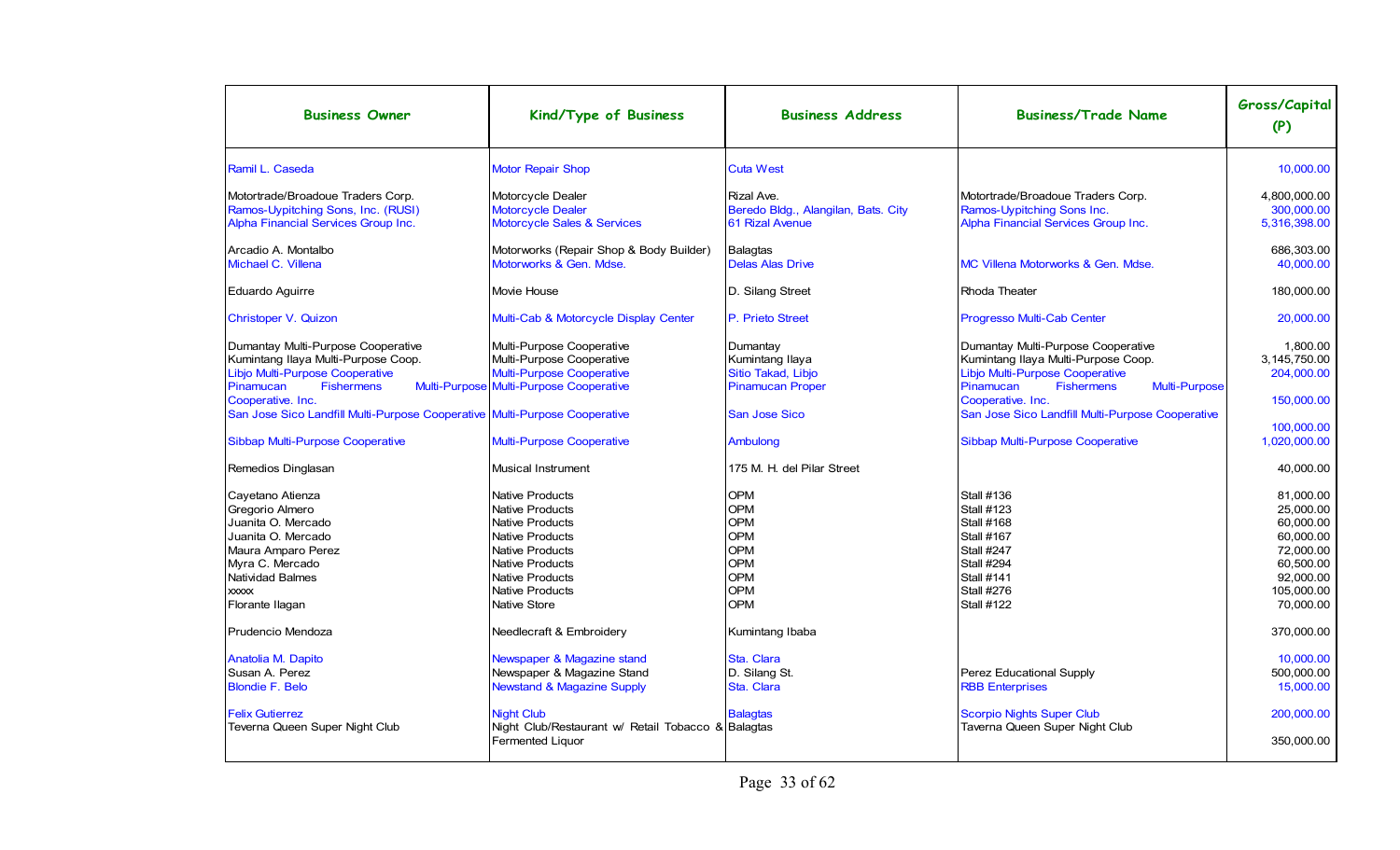| <b>Business Owner</b>                                                                                                                                                                                                                                                                                                                                                                                 | Kind/Type of Business                                                                                                                                                            | <b>Business Address</b>                                                                                                                                                                                                                                                                        | <b>Business/Trade Name</b>                                                                                                                                                                                                                                                                                                      | Gross/Capital<br>(P)                                                                                                                                                                           |
|-------------------------------------------------------------------------------------------------------------------------------------------------------------------------------------------------------------------------------------------------------------------------------------------------------------------------------------------------------------------------------------------------------|----------------------------------------------------------------------------------------------------------------------------------------------------------------------------------|------------------------------------------------------------------------------------------------------------------------------------------------------------------------------------------------------------------------------------------------------------------------------------------------|---------------------------------------------------------------------------------------------------------------------------------------------------------------------------------------------------------------------------------------------------------------------------------------------------------------------------------|------------------------------------------------------------------------------------------------------------------------------------------------------------------------------------------------|
| Prudential Guarantee & Associates<br>Standard Insurance Co. Inc.                                                                                                                                                                                                                                                                                                                                      | Non-Life Insurance<br>Non-Life Insurance                                                                                                                                         | G/F Pemica Bldg., P. Herrera St.<br>Security bank Bldg., Rizal Ave.                                                                                                                                                                                                                            | <b>Prudential Guarantee &amp; Associates</b><br>Standard Insurance Co. Inc.                                                                                                                                                                                                                                                     | 3.250.000.00<br>2,681,370.46                                                                                                                                                                   |
| <b>Adriano Cablao</b><br>Dr. Antonio Palacios Jr.<br>Dr. Felipa T. Barlaan<br>Dr. Maryrose B. Alea<br>Emma B. Belen<br>Modesta P. Cometa<br>Rowel V. Clarin                                                                                                                                                                                                                                           | <b>Optical Clinic</b><br><b>Optical Clinic</b><br><b>Optical Clinic</b><br><b>Optical Clinic</b><br><b>Optical Clinic</b><br><b>Optical Clinic</b><br><b>Optical Clinic</b>      | Diversion Rd., Balagtas<br>P. Burgos St.<br>130 Evangelista St.<br>27 D. Silang Street<br>P. Canlapan St.<br>Evangelista St.<br>Evangelista St.                                                                                                                                                | <b>Mata Ma Optical Clinic</b><br><b>Barrion-Belen Optical</b><br>Panaligan Optical                                                                                                                                                                                                                                              | 10.000.00<br>380.000.00<br>108,000.00<br>100.000.00<br>280,000.00<br>140,000.00<br>270,000.00                                                                                                  |
| Violeta Anis-Brual<br>Librada Bunyi                                                                                                                                                                                                                                                                                                                                                                   | <b>Optical Clinic</b><br>Optical Clinic & General Merchandise                                                                                                                    | Evangelista St.<br>Rizal Ave.                                                                                                                                                                                                                                                                  | Anis Optical Clinic                                                                                                                                                                                                                                                                                                             | 95,000.00<br>205,831.00                                                                                                                                                                        |
| <b>Pascuala Culla</b>                                                                                                                                                                                                                                                                                                                                                                                 | <b>Ornamental Plants</b>                                                                                                                                                         | Alangilan                                                                                                                                                                                                                                                                                      |                                                                                                                                                                                                                                                                                                                                 | 30,000.00                                                                                                                                                                                      |
| Susan Castillo                                                                                                                                                                                                                                                                                                                                                                                        | Oxygen & Acetylene Store                                                                                                                                                         | Kumintang Ibaba                                                                                                                                                                                                                                                                                | Twin Gas Trading                                                                                                                                                                                                                                                                                                                | 220,000.00                                                                                                                                                                                     |
| Marco de Torres Endaya                                                                                                                                                                                                                                                                                                                                                                                | <b>Paint Center</b>                                                                                                                                                              | <b>Kumintang Ibaba</b>                                                                                                                                                                                                                                                                         |                                                                                                                                                                                                                                                                                                                                 | 50,000.00                                                                                                                                                                                      |
| Marie Paz B. Closa<br>Dr. Manuel H. Pastor                                                                                                                                                                                                                                                                                                                                                            | <b>Parking Lot</b><br><b>Parking Terminal</b>                                                                                                                                    | <b>Lopez Jaena Street</b><br>Cuta                                                                                                                                                                                                                                                              |                                                                                                                                                                                                                                                                                                                                 | 2,500.00<br>269,890.00                                                                                                                                                                         |
| Emma Alcantara                                                                                                                                                                                                                                                                                                                                                                                        | <b>Party Needs Center</b>                                                                                                                                                        | Libjo                                                                                                                                                                                                                                                                                          |                                                                                                                                                                                                                                                                                                                                 | 7.000.00                                                                                                                                                                                       |
| Susana Ante                                                                                                                                                                                                                                                                                                                                                                                           | Pasalubong Store                                                                                                                                                                 | <b>OPM</b>                                                                                                                                                                                                                                                                                     | Stall #30                                                                                                                                                                                                                                                                                                                       | 85.000.00                                                                                                                                                                                      |
| Agencia De Bais Pawnshop Co. Inc.<br>Arturo R. Hocbo<br>Atty. Martha Tatlonghari<br>Batangueño Pawnshop Inc.<br><b>Enrique Cortez</b><br>Erning's Pawnshop Corp.<br>Innovation Pawnshop Inc.<br>Lourdes L. Borbon<br>Melecio B. Castillo<br>Melecio B. Castillo<br><b>Melecio Castillo</b><br>Noel B. Sangalang<br><b>Pawncare Services Inc.</b><br><b>Pawncare Services Inc.</b><br>PJ Lhuiller Inc. | Pawnshop<br>Pawnshop<br>Pawnshop<br>Pawnshop<br>Pawnshop<br>Pawnshop<br>Pawnshop<br>Pawnshop<br>Pawnshop<br>Pawnshop<br>Pawnshop<br>Pawnshop<br>Pawnshop<br>Pawnshop<br>Pawnshop | P. Genato St.<br>MH Del Pilar St.<br>Evangelista St.<br>D. Silang St.<br>Rizal Ave.<br>Rizal Ave.<br><b>Rizal Avenue</b><br>Rizal Ave.<br>Calicanto<br>Magsombol Bldg., Pastor Road, Cuta<br><b>B. Luna Street</b><br>57 P. Zamora St.<br><b>Evangelista Street</b><br>Calicanto<br>Rizal Ave. | Agencia De Bais Pawnshop Co. Inc.<br>Tatlonghari Pawnshop<br>Batangueño Pawnshop Inc.<br>Macor Pawnshop<br>Erning's Pawnshop Corp.<br>Innovation Pawnshop Inc.<br>Lourdes L. Borbon Pawnshop<br><b>MBC Pawnshop</b><br>MBC Pawnshop - Branch III<br>Pawncare Services Inc.<br><b>Pawncare Services Inc.</b><br>PJ Lhuiller Inc. | 300,000.00<br>90,000.00<br>600,000.00<br>540,000.00<br>301,642.00<br>100,000.00<br>485.000.00<br>60.077.00<br>285,200.00<br>200,000.00<br>160,000.00<br>125,000.00<br>125,000.00<br>682.055.65 |
| PJ Lhuiller Inc.<br>PJ Lhuiller Inc.                                                                                                                                                                                                                                                                                                                                                                  | Pawnshop<br>Pawnshop                                                                                                                                                             | 87 D. Silang St.<br>Evangelista St.                                                                                                                                                                                                                                                            | PJ Lhuiller Pawnshop Inc.<br>PJ Lhuiller Inc.                                                                                                                                                                                                                                                                                   | 843.515.27<br>1.236.160.69                                                                                                                                                                     |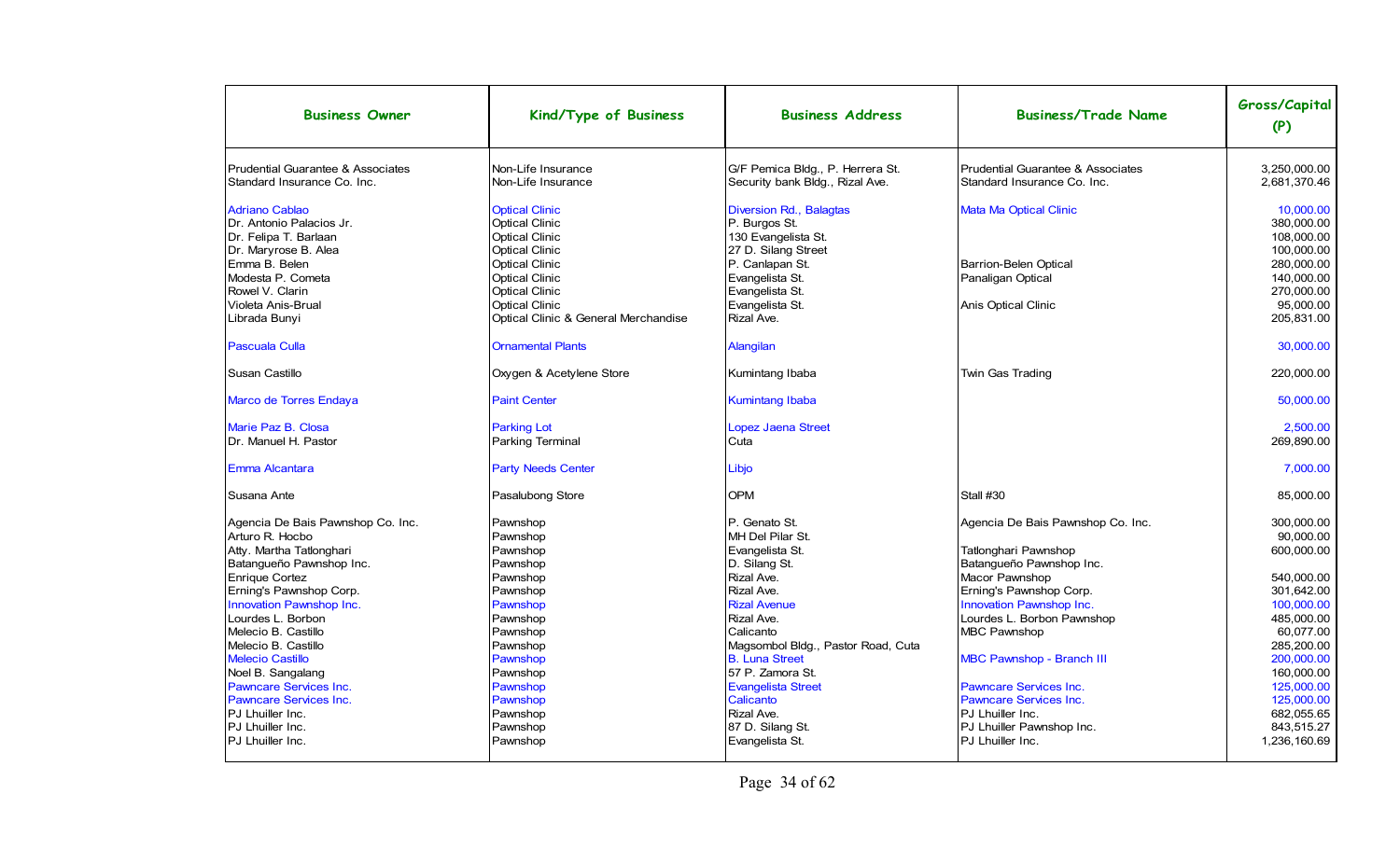| <b>Business Owner</b>                                                                                                                                                                                                        | Kind/Type of Business                                                                                                                                                               | <b>Business Address</b>                                                                                                                              | <b>Business/Trade Name</b>                                                                                                                                              | Gross/Capital<br>(P)                                                                                  |
|------------------------------------------------------------------------------------------------------------------------------------------------------------------------------------------------------------------------------|-------------------------------------------------------------------------------------------------------------------------------------------------------------------------------------|------------------------------------------------------------------------------------------------------------------------------------------------------|-------------------------------------------------------------------------------------------------------------------------------------------------------------------------|-------------------------------------------------------------------------------------------------------|
| Rodolfo B. Gonzales<br>Urbano Mojares Jr.<br>Urbano Mojares Jr.<br>Marianito Gozales & Donabel Judith Gonzales<br>Michael J. Lhuiller Pawnshop Inc.<br>Michel J. Lhuiller Pawnshop Inc.<br>Michael J. Lhiuller Pawnshop Inc. | Pawnshop<br>Pawnshop<br>Pawnshop<br>Pawnshop & Jewelry Repair Shop<br>Pawnshop & Money Transfer Services<br>Pawnshop/Jewelry Store/Money Changer<br>Pawnshop/Money Transfer Service | Rizal Ave./D. Silang St.<br>D. Silang St.<br>D. Silang St.<br><b>OPM</b><br>Zenaida Bldg., Rizal Ave.<br>106 D. Silang St.<br>110 Evangelista Street | Mabel's Pawnshop<br>Utility Pawnshop<br><b>Stall #197</b><br>Michael J. Lhuiller Pawnshop Inc.<br>Michel J. Lhuiller Pawnshop Inc.<br>Michael J. Lhiuller Pawnshop Inc. | 320.165.00<br>206, 134.50<br>616,664.75<br>110,000.00<br>1,083,548.00<br>1,727,967.00<br>1,296,523.00 |
| Cap Pension Corp.                                                                                                                                                                                                            | Pension Plan                                                                                                                                                                        | 52 Rizal Ave.                                                                                                                                        | Cap Pension Corp.                                                                                                                                                       | 576,144.00                                                                                            |
| <b>Rustico Inocencio</b>                                                                                                                                                                                                     | Perfume Refilling (Kiosk)                                                                                                                                                           | Bay Citi Mall, D. Silang Street                                                                                                                      |                                                                                                                                                                         | 26,000.00                                                                                             |
| Felisa B. Jimenez                                                                                                                                                                                                            | Pest Control & General Services                                                                                                                                                     | Dolor Subd., P. Herrera St.                                                                                                                          | <b>FPJ Pest Control Services</b>                                                                                                                                        | 115,000.00                                                                                            |
| Llora Motors Inc.                                                                                                                                                                                                            | Petroleum Bulk Terminal                                                                                                                                                             | Kumintang Ibaba                                                                                                                                      | Llora Motors Inc. (LMI)                                                                                                                                                 | 3,189,027.35                                                                                          |
| <b>Chavez Pharmacy Corp.</b><br>Edna O. Cantos<br>Jigger delos Reyes Gilera                                                                                                                                                  | Pharmacy<br>Pharmacy<br>Pharmacy                                                                                                                                                    | 166 Evangelista/D. Silang Street.<br><b>Kumintang Ilaya</b><br><b>Bolbok</b>                                                                         | <b>Chavez Pharmacy</b><br>Manragora Pharmacy, Laboratory, Medical Clinic                                                                                                | 70.000.00<br>40,000.00                                                                                |
| Paraluman Elepante<br>St. Patricks Hospital Inc.<br><b>Wilhelmina Landicho Abdon</b>                                                                                                                                         | Pharmacy<br>Pharmacy<br>Pharmacy                                                                                                                                                    | Evangelista St.<br>Lopez Jaena St.<br>P. Burgos Street                                                                                               | & Supplies<br>St. Patricks Hospital Inc.<br><b>Boteca Grema</b>                                                                                                         | 50.000.00<br>96,800.00<br>7,556,222.00<br>300,000.00                                                  |
| JA Sales Corp.<br><b>Melanie Perez</b><br><b>Nerie Bueno</b>                                                                                                                                                                 | Photo Center<br>Photo Copy & Services/Computer Shop<br><b>Photo Frame Shop</b>                                                                                                      | 92 Rizal Ave.<br>Sta. Rita Karsada<br>M. H. Del Pilar Street                                                                                         | Supreme Photo Center                                                                                                                                                    | 350.000.00<br>50,000.00<br>5,000.00                                                                   |
| Dennis C. Alconcia<br>Celedonio Lemos<br>Innovatronix Inc.                                                                                                                                                                   | Photo Printing Studio<br>Photo Studio<br><b>Photo Studio</b>                                                                                                                        | Caedo, Calicanto<br>102 Evangelista St.<br><b>SM Supermarket</b>                                                                                     | Color Master Photo<br>Innovatrix Inc.                                                                                                                                   | 495,260.00<br>60,000.00<br>100,000.00                                                                 |
| J. A. Sales Corp.<br>Mary Jones A. Guevara<br>Mary Jones A. Guevara                                                                                                                                                          | Photo Studio<br><b>Photo Studio</b><br><b>Photo Studio</b>                                                                                                                          | Caedo, Calicanto<br><b>Rizal Avenue</b>                                                                                                              | <b>Stall #129</b><br>Gorgeous Digital Imaging & Computer Services<br>Gorgeous Digital Imaging & Computer Services                                                       | 37,000.00<br>30,000.00<br>30,000.00                                                                   |
| Noel M. Abanico<br>Rodennis A. Mando<br>VJ Photoland & Studio Corp.<br>Leandre S. Guevarra                                                                                                                                   | Photo Studio<br>Photo Studio<br>Photo Studio<br>Photo Studio (Outlet Center)                                                                                                        | Alegre St.<br>Rizal Ave.<br>B. Luna St.<br>Caedo, Calicanto                                                                                          | Andy's Studio<br>Milas Photo & Color Lab<br>VJ Photoland & Studio Corp.                                                                                                 | 185.000.00<br>180,000.00<br>66.227.82<br>20,000.00                                                    |
| Dennis C. Alcancia                                                                                                                                                                                                           | Photo Supplies & Finishing Laboratory                                                                                                                                               | Rizal Ave.                                                                                                                                           | Color Master Photo                                                                                                                                                      | 455,280.00                                                                                            |
| Arnel A. Umali<br>Augario C. Almeron<br><b>Exequiel Maranan</b><br>Hermanie C. Aquino                                                                                                                                        | Piggery<br>Piggery<br>Piggery<br>Piggery                                                                                                                                            | <b>Banaba South</b><br>San Isidro<br><b>San Jose Sico</b><br><b>Dela Paz Proper</b>                                                                  |                                                                                                                                                                         | 300.000.00<br>50,000.00<br>100,000.00<br>100,000.00                                                   |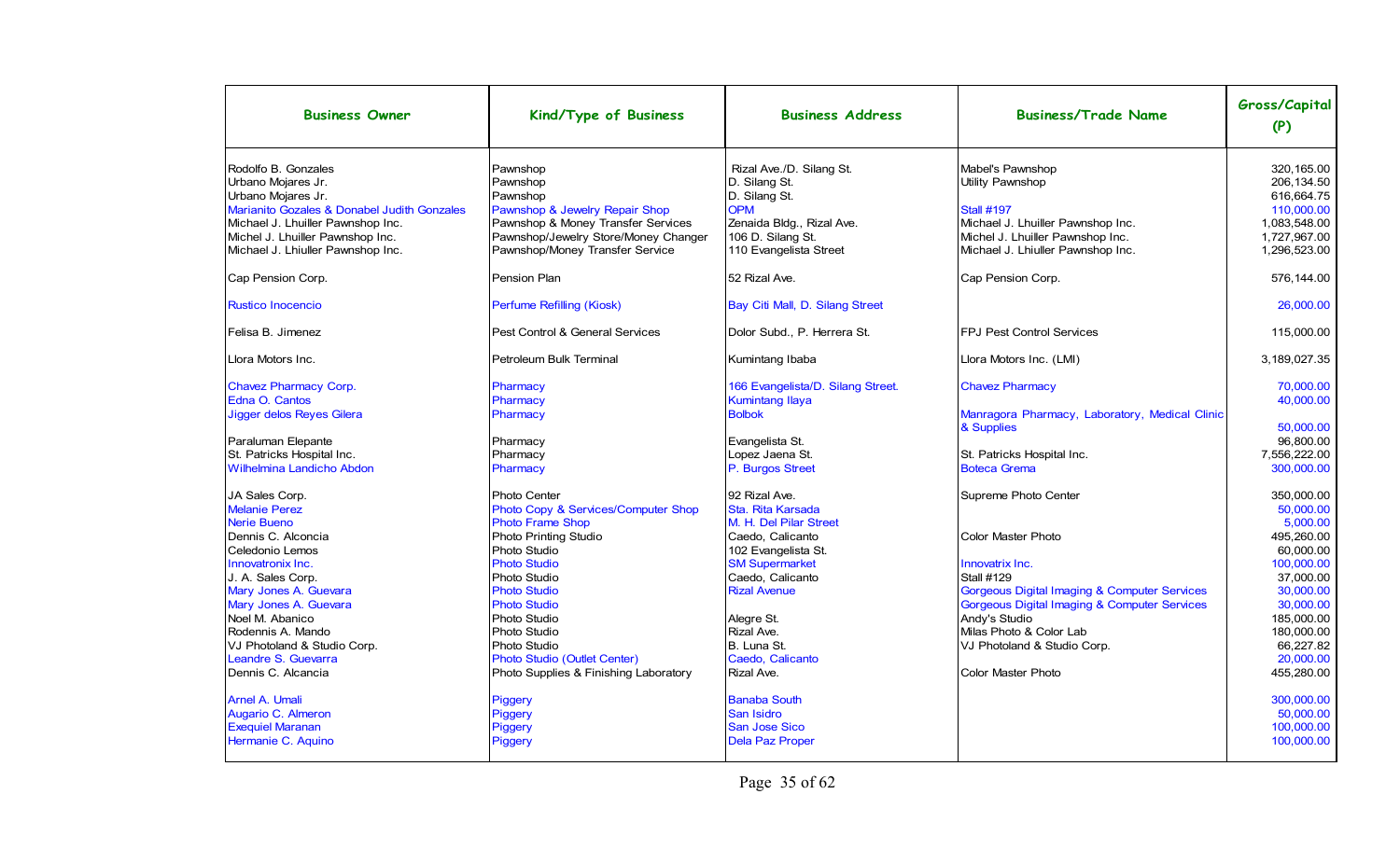| <b>Business Owner</b>              | Kind/Type of Business                  | <b>Business Address</b>                   | <b>Business/Trade Name</b>                      | Gross/Capital<br>(P) |
|------------------------------------|----------------------------------------|-------------------------------------------|-------------------------------------------------|----------------------|
| Lorenza B. Bagon                   | Piggery                                | <b>San Pedro</b>                          |                                                 | 70,000.00            |
| <b>Marvin Bagui</b>                | Piggery                                | Soro-soro Ibaba                           |                                                 | 20,000.00            |
| <b>Victoria Hernandez</b>          | Piggery                                | <b>Malalim</b>                            |                                                 | 2.000.00             |
| Pedro A. Alday                     | Piggery                                | <b>Bucal</b>                              |                                                 | 40.000.00            |
| Nestor Macaraig                    | Piggery & Poultry                      | Balete                                    | PGM Farm                                        | 160.000.00           |
| Rodolfo P. Lubis                   | Piggery & Poultry                      | Bilogo                                    |                                                 |                      |
| Gloria C. Guda                     | Piggery (14 Heads)                     | <b>Mahabang Parang</b>                    |                                                 | 50.000.00            |
| Belen U. Abacan                    | Piggery (20 Heads)                     | Sorosoro Karsada                          |                                                 | 60,000.00            |
| <b>Loida Perez</b>                 | <b>Piggery Farm</b>                    | Concepcion                                |                                                 | 50,000.00            |
| Normita Contreras Bangal           | <b>Pizza Parlor</b>                    | 7-A P. Genato Street                      | N.C. Bangal Enterprises (Greencab)              | 50,000.00            |
| Remedios Bobos de Chavez           | <b>Pizza Parlor</b>                    | 42 Hilltop Rd. Kumintang Ibaba            | Uncle Jun's Pizza & Pasta                       | 50,000.00            |
| Vilma V. Cataquiz                  | Plateria w/ Sari-sari Store            | <b>OPM</b>                                | <b>Stall #282</b>                               | 27,000.00            |
| Clarinda A. Umali                  | <b>Poultry</b>                         | <b>Banaba South</b>                       |                                                 | 300,000.00           |
| Agustin E. Camagon                 | <b>Poultry Farm</b>                    | Sampaga                                   |                                                 | 100,000.00           |
| <b>Amado Medrano</b>               | <b>Poultry Farm</b>                    | Sampaga                                   |                                                 | 75,000.00            |
| <b>Baldomero Ebreo</b>             | <b>Poultry Farm</b>                    | Sampaga                                   |                                                 | 100,000.00           |
| Bernardino M. Beredo               | <b>Poultry Farm</b>                    | <b>Bilogo</b>                             | <b>Beredo Poultry Farm</b>                      | 100,000.00           |
| Delfin P. Gomez                    | <b>Poultry Farm</b>                    | <b>Maapaz</b>                             |                                                 | 50.000.00            |
| <b>Digna Suarez</b>                | <b>Poultry Farm</b>                    | Sta. Rita Karsada                         |                                                 | 160,000.00           |
| <b>Estelita Maquel</b>             | <b>Poultry Feeds Store</b>             | Cuta                                      |                                                 | 600,000.00           |
| Mervin A. Ilagan                   | <b>Poultry Supply &amp; Rice Store</b> | National Highway, Kumintang Ilaya         | <b>Magiting Poultry Supply &amp; Rice Store</b> | 20,000.00            |
| FGP Corp.                          | <b>Power Plant</b>                     | FGPC, Sta. Rita                           | FGP Corp.                                       | 14,711,532,033.79    |
| CAP Group of Companies             | Pre-Need Plan                          | 55 Rizal Ave.                             | <b>CAP Group of Companies</b>                   | 423,142.00           |
| Beth D. Valenzuela                 | <b>Printing Press Office</b>           | 2/F C&G Pawnshop, Rizal Ave.              |                                                 | 5.000.00             |
| Delia Protesta                     | Printing Press Office                  | Evangelista/P. Canlapan                   |                                                 | 95,000.00            |
| Anne Lee C. Avelaneda              | <b>Printing Press</b>                  | 3rd Flr. NMC Bldg. M. H. Del Pilar Street | <b>Rexal Printing Press</b>                     | 50,000.00            |
| <b>Danilo Avelino</b>              | <b>Printing Press</b>                  | <b>Kumintang Ibaba</b>                    | <b>Kumintang Printing Press</b>                 | 7,000.00             |
| Domingo Aragnas                    | <b>Printing Press</b>                  | Cuta                                      | <b>ARB Printing &amp; Enterprise</b>            | 125,000.00           |
| Editha M. Santos                   | <b>Printing Press</b>                  | Rizal Ave.                                | <b>Goldmine Printing Press</b>                  | 140,400.00           |
| Ernesto De Chavez                  | <b>Printing Press</b>                  | Evangelista St.                           |                                                 | 380.000.00           |
| <b>Gloria R. Balmes</b>            | <b>Printing Press</b>                  | 23 B. . H. del Pilar Street               |                                                 | 60.000.00            |
| <b>Hansel Anastacio</b>            | <b>Printing Press</b>                  | Capitol Site, Kumintang Ibaba             | <b>Prea Printing</b>                            | 20.000.00            |
| Marcelo Cuasay                     | <b>Printing Press</b>                  | 93 Evangelista St.                        | <b>MCC Printers &amp; Enterprises</b>           | 900.563.00           |
| Western Batangas Development Corp. | <b>Printing Press</b>                  | MH Del Pilar St.                          | MBDC Printing Press                             | 1,141,692.07         |
| Ayrene Eje Tolentino               | <b>Printing Store</b>                  | 2/F Dela Cruz Bldg.                       | ARE Desktop Publication & Printing Press        | 350,000.00           |
| <b>CFC Clubhouse Property Inc.</b> | <b>Printing/Packaging Plant</b>        | Summit<br>JG<br>Petrochemical<br>Simlong  | Complex, CFC Clubhouse Property Inc.            | 2,400,000.00         |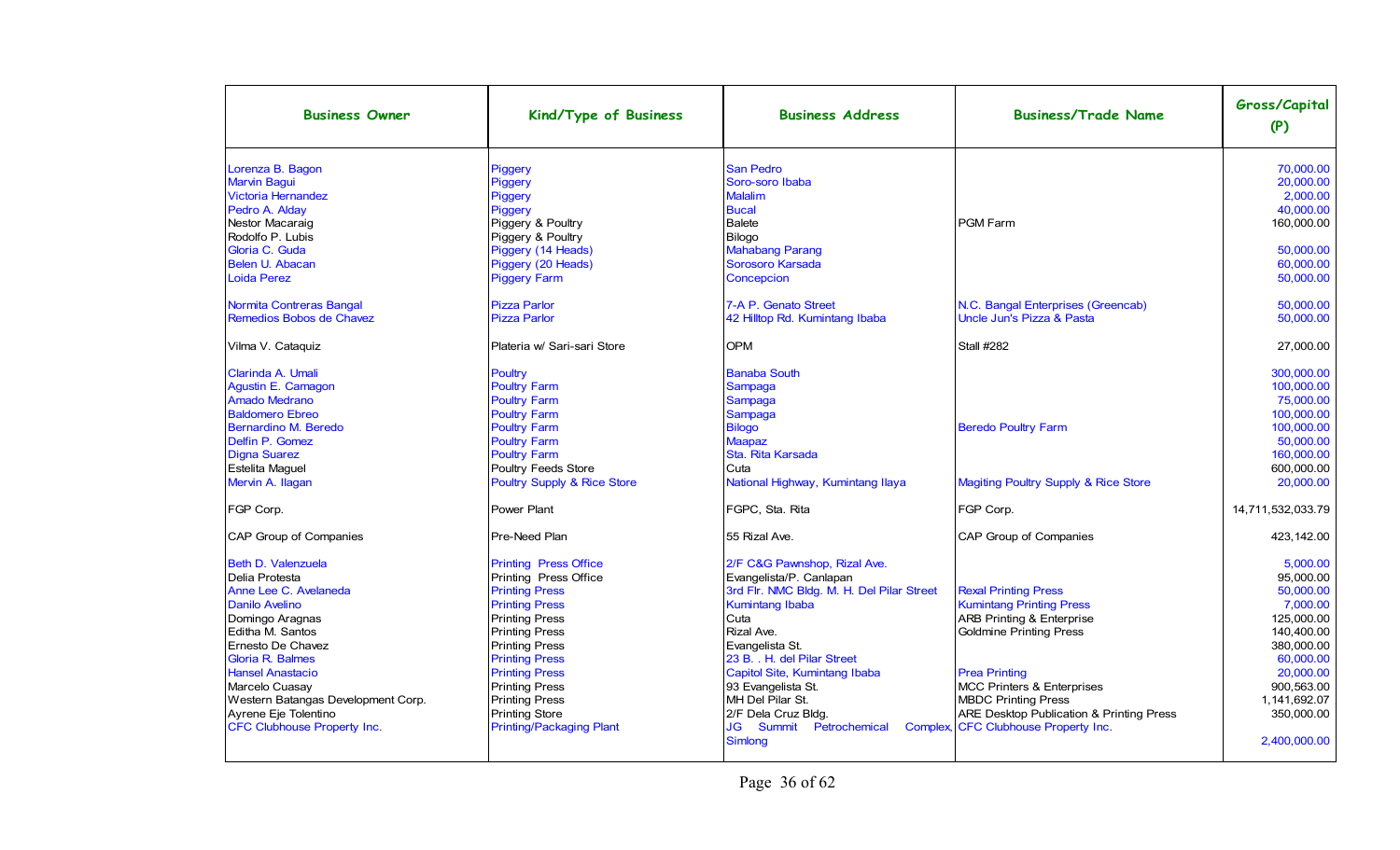| <b>Business Owner</b>                                                                                                                                                                                                                                                                                                                                         | Kind/Type of Business                                                                                                                                                                                                                                                                                                                                                                                                                           | <b>Business Address</b>                                                                                                                                                                                                                                                                                                           | <b>Business/Trade Name</b>                                                                            | Gross/Capital<br>(P)                                                                                                                                                                               |
|---------------------------------------------------------------------------------------------------------------------------------------------------------------------------------------------------------------------------------------------------------------------------------------------------------------------------------------------------------------|-------------------------------------------------------------------------------------------------------------------------------------------------------------------------------------------------------------------------------------------------------------------------------------------------------------------------------------------------------------------------------------------------------------------------------------------------|-----------------------------------------------------------------------------------------------------------------------------------------------------------------------------------------------------------------------------------------------------------------------------------------------------------------------------------|-------------------------------------------------------------------------------------------------------|----------------------------------------------------------------------------------------------------------------------------------------------------------------------------------------------------|
| Bayani C. Malaluan                                                                                                                                                                                                                                                                                                                                            | Publication                                                                                                                                                                                                                                                                                                                                                                                                                                     | Alangilan                                                                                                                                                                                                                                                                                                                         | <b>Batangas Post</b>                                                                                  | 98,000.00                                                                                                                                                                                          |
| First Phil. Industrial Corp.                                                                                                                                                                                                                                                                                                                                  | Pumping Station                                                                                                                                                                                                                                                                                                                                                                                                                                 |                                                                                                                                                                                                                                                                                                                                   | First Phil. Industrial Corp.                                                                          | 282,754,237.63                                                                                                                                                                                     |
| Mary Grace V. Sulit                                                                                                                                                                                                                                                                                                                                           | <b>Racing Parts &amp; Accessories</b>                                                                                                                                                                                                                                                                                                                                                                                                           | <b>Bolbok</b>                                                                                                                                                                                                                                                                                                                     |                                                                                                       | 10.000.00                                                                                                                                                                                          |
| <b>Felecisimo Abarintos</b><br>George A. Abarintos                                                                                                                                                                                                                                                                                                            | <b>Radio Communication Services</b><br><b>Radio Communication Services</b>                                                                                                                                                                                                                                                                                                                                                                      | 3/F Mypa Bldg., D. Silang St.<br>Marfer Bldg., Noble Street                                                                                                                                                                                                                                                                       | Seaman's Radio Comm.<br>Geo-Mar Radio Comm. Services                                                  | 10.000.00<br>10,000.00                                                                                                                                                                             |
| Marlyn V. Villena                                                                                                                                                                                                                                                                                                                                             | Radio Repair Shop                                                                                                                                                                                                                                                                                                                                                                                                                               | 5 P. Genato St.                                                                                                                                                                                                                                                                                                                   | Villena's Electronic Center                                                                           | 170.000.00                                                                                                                                                                                         |
| Radio Bayanihan System                                                                                                                                                                                                                                                                                                                                        | Radio Station                                                                                                                                                                                                                                                                                                                                                                                                                                   | M. H. Del Pilar Street                                                                                                                                                                                                                                                                                                            | Radio Bayanihan System (DWAM-FM)                                                                      | 500,000.00                                                                                                                                                                                         |
| Avida Land Corp.<br>RBK Dev't. Corp.                                                                                                                                                                                                                                                                                                                          | <b>Real Estate Developer</b><br>Real Estate Developer                                                                                                                                                                                                                                                                                                                                                                                           | San Isidro<br>Kumintang Ibaba                                                                                                                                                                                                                                                                                                     | Avida Land Corp.<br>RBK Devt. Corp.                                                                   | 7,297,650.88<br>144,261.00                                                                                                                                                                         |
| <b>Abigail Corporation</b><br><b>Adelaida Barcial</b><br>Adelaida Hernandez<br><b>Adelaida Hodge</b><br>Adolfo C. Ilagan<br>Agapito C. Delen<br>Aida Alonzo<br><b>Alfonsa Panganiban</b><br><b>Alfonso Marasigan</b><br><b>Alfonso Marasigan</b><br>Alfredo C. Arellano<br>Alicia de Guzman<br>Amelia Arceo<br><b>Analyn Marie A. Mayor</b><br>Andre Oliveros | <b>Real Estate Lessor</b><br><b>Real Estate Lessor</b><br><b>Real Estate Lessor</b><br><b>Real Estate Lessor</b><br><b>Real Estate Lessor</b><br><b>Real Estate Lessor</b><br><b>Real Estate Lessor</b><br><b>Real Estate Lessor</b><br><b>Real Estate Lessor</b><br><b>Real Estate Lessor</b><br><b>Real Estate Lessor</b><br><b>Real Estate Lessor</b><br><b>Real Estate Lessor</b><br><b>Real Estate Lessor</b><br><b>Real Estate Lessor</b> | Rd. 1 Arce Subd.<br>Tierra Verde Subd., Pallocan West<br>Dolor Subd. Brgy. 6<br>Alangilan<br>P.Prieto<br>112 P. Herrera Street<br>Calicanto<br><b>Salvador Street</b><br>Lamao, Libjo<br><b>Tarnate St. Pallocan West</b><br>41 D. Atienza Street<br>A. Delas Alas Drive<br>D. Silang St.<br>P. Ocampo Street<br>P. Burgos Street | <b>Abigail Corporation</b><br>Aida Alonzo Space Rental<br>2 door Apartment<br><b>6 Door Apartment</b> | 200.000.00<br>160,000.00<br>54,000.00<br>130,000.00<br>10,000.00<br>45,000.00<br>185,000.00<br>9,600.00<br>24,000.00<br>144.000.00<br>30.000.00<br>7.000.00<br>60.000.00<br>42.000.00<br>13.200.00 |
| Angelina H. de Castro<br>Anita Deleniana<br><b>Anthony Bernal</b><br><b>Apolinario Brosoto</b><br><b>Arnel Arce</b><br><b>Arthur R. Torres</b><br><b>Arturo Hocbo</b><br>Atty. Antonio Pastor & Celia Pastor et. Al.<br>Atty. Eugenio Mendoza<br>Batangas Masonic Association Inc.<br>Belen B. Caedo<br><b>Belen Qunio</b>                                    | <b>Real Estate Lessor</b><br><b>Real Estate Lessor</b><br><b>Real Estate Lessor</b><br><b>Real Estate Lessor</b><br><b>Real Estate Lessor</b><br><b>Real Estate Lessor</b><br><b>Real Estate Lessor</b><br><b>Real Estate Lessor</b><br><b>Real Estate Lessor</b><br><b>Real Estate Lessor</b><br><b>Real Estate Lessor</b><br><b>Real Estate Lessor</b>                                                                                        | <b>Kumintang Ilaya</b><br>P. Genato St.<br><b>Rizal Avenue</b><br><b>Kumintang Ibaba</b><br>Arce Subd. Kumintang Ibaba<br>Dolor Subd. Brgy. 6<br>M. H. Del Pilar Street<br>P. Burgos Street<br>156 Evangelista St.<br>P. Burgos St.<br>D. Silang St.<br>Rizal Ave.                                                                | <b>Boarding House</b><br>Batangas Masonic Ass. Inc.                                                   | 50.000.00<br>73,000.00<br>1.000.000.00<br>29.000.00<br>50.000.00<br>192,000.00<br>60,000.00<br>1,485,750.00<br>290,000.00<br>1,546,610.00<br>100.000.00<br>210,000.00                              |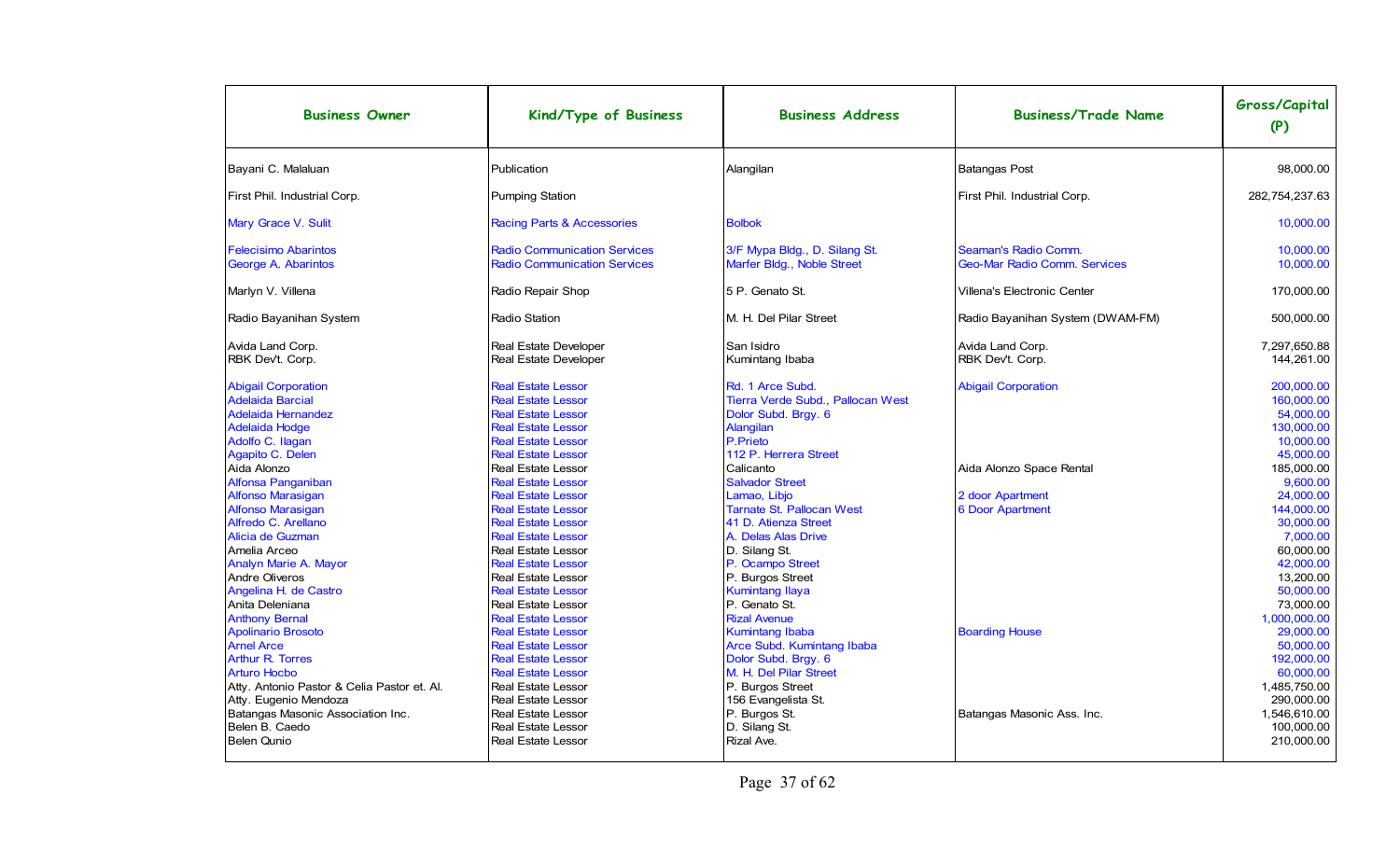| <b>Business Owner</b>          | Kind/Type of Business     | <b>Business Address</b>         | <b>Business/Trade Name</b>     | Gross/Capital<br>(P) |
|--------------------------------|---------------------------|---------------------------------|--------------------------------|----------------------|
| Benito D. Eugenio Sr.          | <b>Real Estate Lessor</b> | <b>Balagtas</b>                 |                                | 108.000.00           |
| <b>Benito Lim</b>              | <b>Real Estate Lessor</b> | D. Silang Street                |                                | 120.000.00           |
| Beredo Land Inc.               | <b>Real Estate Lessor</b> | Alangilan                       | Beredo Land Inc.               | 1,426,300.00         |
| Bernarda Hernandez             | <b>Real Estate Lessor</b> | Calicanto                       |                                | 60,000.00            |
| Bonifacio Dayo                 | <b>Real Estate Lessor</b> | Rizal Ave.                      |                                | 240.000.00           |
| Caedo Commercial Complex Corp. | <b>Real Estate Lessor</b> | #41 P. Panganiban               | Caedo Commercial Complex Corp. | 2.2 million          |
| Calicanto Realty Corp.         | <b>Real Estate Lessor</b> | Kumintang Ibaba                 | Calicanto Realty Corp.         |                      |
| Carlito C. Go                  | <b>Real Estate Lessor</b> | Rizal Ave.                      |                                | 1,233,000.00         |
| Carmen Borillo                 | <b>Real Estate Lessor</b> | D. Silang St.                   |                                | 75,600.00            |
| Carmen L. Ramirez              | <b>Real Estate Lessor</b> | 34 M. H. del Pilar Street       |                                | 50.000.00            |
| Carmen Manalo                  | <b>Real Estate Lessor</b> | P. Panganiban St.               |                                | 165.000.00           |
| Carmen V. Perez                | <b>Real Estate Lessor</b> | P. Herrera Street               |                                | 96.000.00            |
| <b>Casiano Ingco</b>           | <b>Real Estate Lessor</b> | Pastor Rd. Cuta                 |                                | 50.000.00            |
| Castle Rock Land Ventures, Co. | <b>Real Estate Lessor</b> | <b>Balagtas</b>                 | Castle Rock Land Ventures, Co. | 200.000.00           |
| Catalina Perez                 | <b>Real Estate Lessor</b> |                                 |                                |                      |
| <b>Cenen Cantos</b>            | <b>Real Estate Lessor</b> | P. Mendoza Street               |                                | 36,000.00            |
| Cesar Elepano Sr.              | <b>Real Estate Lessor</b> | <b>Vergara Street</b>           |                                | 180.000.00           |
| Cipriano P. Manalo             | <b>Real Estate Lessor</b> | P. Panganiban St.               |                                | 31,600.00            |
| Claudia L. Macalalad           | <b>Real Estate Lessor</b> | Calicanto                       |                                | 35.000.00            |
| <b>Consolacion Gertes</b>      | <b>Real Estate Lessor</b> | <b>Natividad Street</b>         |                                | 30,000.00            |
| Consuelo A. Gempes             | <b>Real Estate Lessor</b> | Rizal Ave.                      |                                | 392.000.00           |
| Corazon Closa Inocencio        | <b>Real Estate Lessor</b> | Villa Potenciana, Pallocan West |                                | 50.000.00            |
| Crispina L. Candor             | <b>Real Estate Lessor</b> | Nueva Villa Subd. Alangilan     |                                | 50.000.00            |
| <b>Cristina Alea</b>           | <b>Real Estate Lessor</b> | Centra, Libjo                   |                                | 72,000.00            |
| <b>Cristina Arceo</b>          | <b>Real Estate Lessor</b> | A. Atienza Street               |                                | 18.000.00            |
| Cruzmar Corp.                  | <b>Real Estate Lessor</b> | Rizal Ave.                      | Cruzmar Corp.                  | 42,000.00            |
| Danilo G. Escano               | <b>Real Estate Lessor</b> | P. Burgos St./Ms. Phils.        |                                | 198.000.00           |
| <b>Danilo Magsombol</b>        | <b>Real Estate Lessor</b> | Pastor Rd. Cuta                 |                                | 360.000.00           |
| <b>Dante Macaraig</b>          | <b>Real Estate Lessor</b> | Pallocan                        |                                | 22.000.00            |
| David Mandigma Jr.             | <b>Real Estate Lessor</b> | P. Burgos Street                |                                | 36.000.00            |
| David Tan & Chua Wo            | <b>Real Estate Lessor</b> | D. Silang St.                   |                                | 699.125.70           |
| Demetrio A. Robles             | <b>Real Estate Lessor</b> | D. Silang St./MH Del Pilar St.  |                                | 28,500.00            |
| Dina Villanueva                | <b>Real Estate Lessor</b> | P. Burgos St.                   |                                | 80,000.00            |
| Domingo Lacsamana              | <b>Real Estate Lessor</b> | Santolan Road, Pallocan West    |                                | 100,000.00           |
| Dr. Antonio Palacios Jr.       | <b>Real Estate Lessor</b> | P. Burgos St.                   |                                | 50,000.00            |
| Dr. Luis Lira                  | <b>Real Estate Lessor</b> | Rizal Ave.                      |                                | 632,732.46           |
| Dr. Manuel H. Pastor           | <b>Real Estate Lessor</b> | Cuta                            |                                | 42,000.00            |
| Dr. Mary Marjorie B. Montalbo  | <b>Real Estate Lessor</b> | P. Burgos St.                   |                                | 276,000.00           |
| Dr. Ursula M. Ablog            | <b>Real Estate Lessor</b> | Evangelista St.                 |                                | 130,000.00           |
| D'Sharps Holding Corp.         | <b>Real Estate Lessor</b> | P. Burgos Street                | <b>D'Sharps Holding Corp.</b>  | 1,000,000.00         |
| Edgardo Ang Dy                 | <b>Real Estate Lessor</b> | P. Burgos St.                   | Romero Dy Building             | 320.000.00           |
| Eduardo Beltran                | <b>Real Estate Lessor</b> | Hilltop, Kumintang Ibaba        | <b>Hilltop Plaza</b>           | 490.900.00           |
| Elena Ferriols                 | <b>Real Estate Lessor</b> | P. Burgos St.                   |                                | 342.000.00           |
|                                |                           |                                 |                                |                      |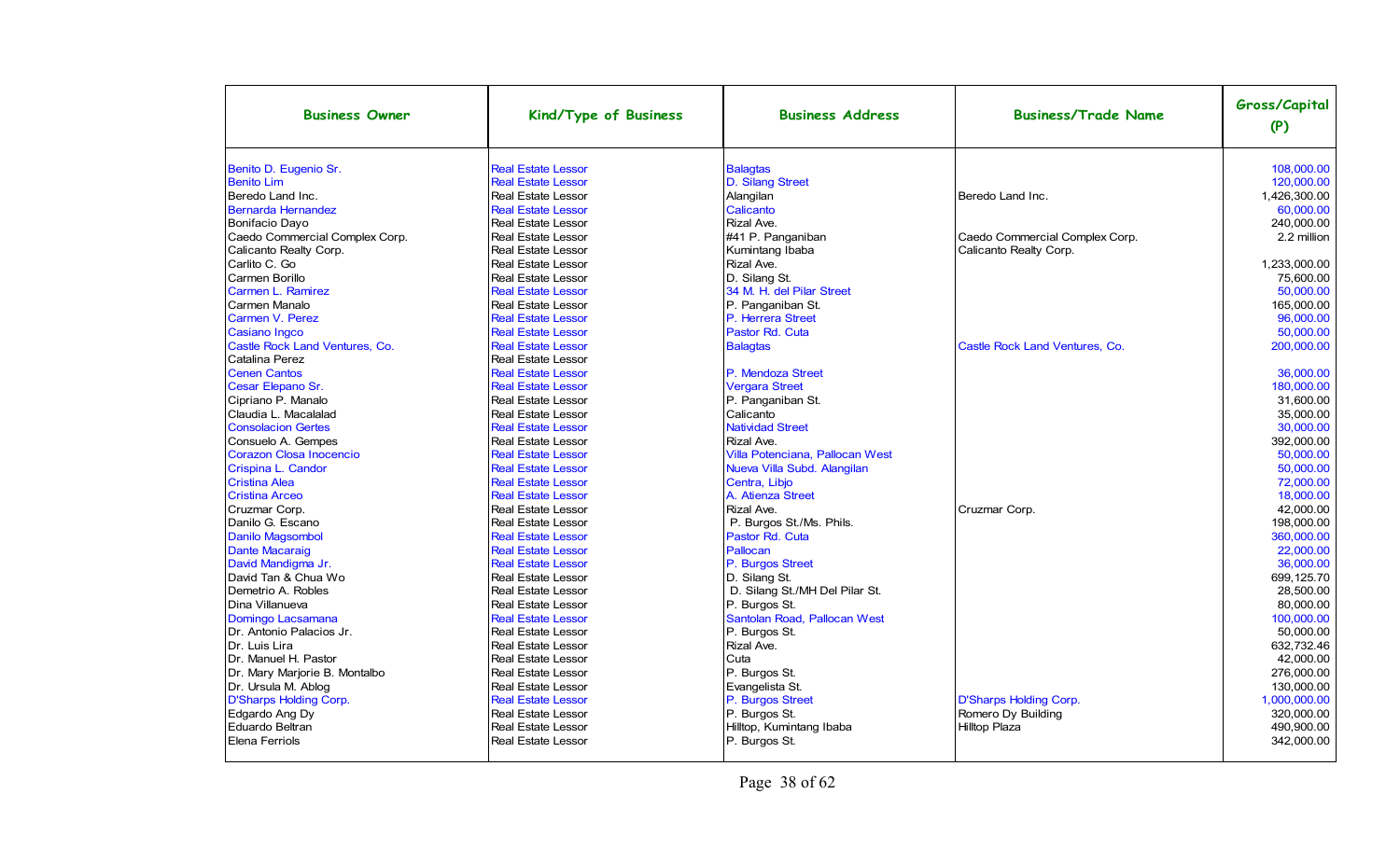| <b>Business Owner</b>         | Kind/Type of Business     | <b>Business Address</b>                          | <b>Business/Trade Name</b>    | Gross/Capital<br>(P) |
|-------------------------------|---------------------------|--------------------------------------------------|-------------------------------|----------------------|
| Elpleda B. Cabual             | <b>Real Estate Lessor</b> | <b>Pallocan West</b>                             |                               | 30.000.00            |
| Emelita G. Bagos              | <b>Real Estate Lessor</b> | Kumintang Ibaba                                  | R & E Building                | 100,000.00           |
| Emiliano M. Garcia            | <b>Real Estate Lessor</b> | Central, Libjo                                   |                               | 40,000.00            |
| <b>Enrique Cortez</b>         | <b>Real Estate Lessor</b> | 77 Rizal Ave.                                    |                               | 464.000.00           |
| <b>Enrique Mercado</b>        | <b>Real Estate Lessor</b> | P. Burgos Street                                 |                               | 60.000.00            |
| Enrique T. Cortez             | <b>Real Estate Lessor</b> | Rizal Ave.                                       |                               | 610.000.00           |
| Erlinda Fajardo               | <b>Real Estate Lessor</b> | A Delas Alas Drive                               |                               | 15.000.00            |
| Erlinda L. Castillo           | <b>Real Estate Lessor</b> | M De Jesus St.                                   |                               | 36.000.00            |
| Erlinda L. Castillo           | <b>Real Estate Lessor</b> | Kumintang Ibaba                                  |                               | 72.000.00            |
| Erlinda L. Castillo           | <b>Real Estate Lessor</b> | Kumintang Ilaya                                  |                               | 180.000.00           |
| Erlinda Macatangay            | Real Estate Lessor        | P. Burgos St.                                    |                               | 148.472.46           |
| Estanislao Godoy              | <b>Real Estate Lessor</b> | Rizal Ave.                                       |                               | 30,000.00            |
| <b>Eufronio Aquino</b>        | <b>Real Estate Lessor</b> | <b>Maselang Street</b>                           |                               | 10.000.00            |
| <b>Eusebio Mendoza</b>        | <b>Real Estate Lessor</b> | M. H. Del Pilar Street                           |                               | 20.000.00            |
| <b>Evelyn Untalan Solis</b>   | <b>Real Estate Lessor</b> | Villa Neneng Subd., Kumintang Ibaba              |                               | 50.000.00            |
| Fe C. De Mesa                 | <b>Real Estate Lessor</b> | D. Silang St.                                    |                               | 60.000.00            |
| <b>Feliciana Hilario</b>      | <b>Real Estate Lessor</b> | P. Prieto Street                                 |                               | 24,000.00            |
| Felicidad L. Rilloma          | <b>Real Estate Lessor</b> | Rizal Ave.                                       |                               | 240,000.00           |
| Fidela M. Gualberto           | <b>Real Estate Lessor</b> | Kumintang Ilaya                                  |                               | 168.000.00           |
| Florencio M. Delgado          | <b>Real Estate Lessor</b> | 14 P. Canlapan St.                               |                               | 13.000.00            |
| <b>Florencio Publico</b>      | <b>Real Estate Lessor</b> | San Vicente Street, Brgy. 19                     |                               | 35,000.00            |
| <b>Francisco M. Nolasco</b>   | <b>Real Estate Lessor</b> | <b>Rizal Avenue</b>                              |                               | 36,000.00            |
| <b>Francisco Manalo</b>       | <b>Real Estate Lessor</b> | Mt. View Park. Cuta                              |                               | 50.000.00            |
| <b>Geronimo Alfiler</b>       | <b>Real Estate Lessor</b> | <b>Natividad Street</b>                          |                               | 96.000.00            |
| <b>Gloria Adarlo</b>          | <b>Real Estate Lessor</b> | San Vicente Street, Brgy. 19                     |                               | 35,000.00            |
| Grace L. Dimaano              | <b>Real Estate Lessor</b> | <b>Kumintang Ibaba</b>                           | G.L.D. Apartment              | 20.000.00            |
| Gracia T. Torino              | <b>Real Estate Lessor</b> | 212 Evangelista Street                           |                               | 42,000.00            |
| <b>Gracia Torino</b>          | <b>Real Estate Lessor</b> | P. Genato Street                                 |                               | 30.000.00            |
| Gregoria Catapang             | <b>Real Estate Lessor</b> | Natividad St.                                    |                               | 28.000.00            |
| Guillermo C. Lopez            | <b>Real Estate Lessor</b> | A. Delas Alas Drive                              |                               | 15.000.00            |
| H.C. Tomsom Development Corp. | <b>Real Estate Lessor</b> | D. Silang Street                                 | H.C. Tomsom Development Corp. | 2.693.466.66         |
| Irene A. Sanido               | <b>Real Estate Lessor</b> | C. Tirona St.                                    |                               | 54,000.00            |
| Javier B. Villena             | <b>Real Estate Lessor</b> | Sta. Rita Karsada                                |                               | 40,000.00            |
| Javiera M. Brosoto            | <b>Real Estate Lessor</b> | <b>Kumintang Ibaba</b>                           | <b>Boarding House</b>         | 24.000.00            |
| Jimmy M. Delgado              | <b>Real Estate Lessor</b> | Evangelista St.                                  |                               | 28.000.00            |
| Jose A. Pastor                | <b>Real Estate Lessor</b> | P. Burgos Street                                 |                               | 318.641.40           |
| Jose Beredo et. Al.           | <b>Real Estate Lessor</b> | 55 P. Burgos St.                                 |                               | 330,000.00           |
| Jose Delgado Sr.              | <b>Real Estate Lessor</b> | Rizal Avenue/P. Zamora                           |                               | 487,800.00           |
| <b>Jose Macalalad</b>         | <b>Real Estate Lessor</b> | <b>Tarnate St. Pallocan West</b>                 |                               | 6,000.00             |
| Josefa Dela Peña              | <b>Real Estate Lessor</b> | MH Del Pilar St.                                 |                               | 384,000.00           |
| Josefina H. Perez             | <b>Real Estate Lessor</b> | Galaxy St. Golden Country<br>Homes.<br>Alangilan |                               | 50,000.00            |
| <b>Josefina Melo</b>          | <b>Real Estate Lessor</b> | Alangilan                                        |                               | 48,000.00            |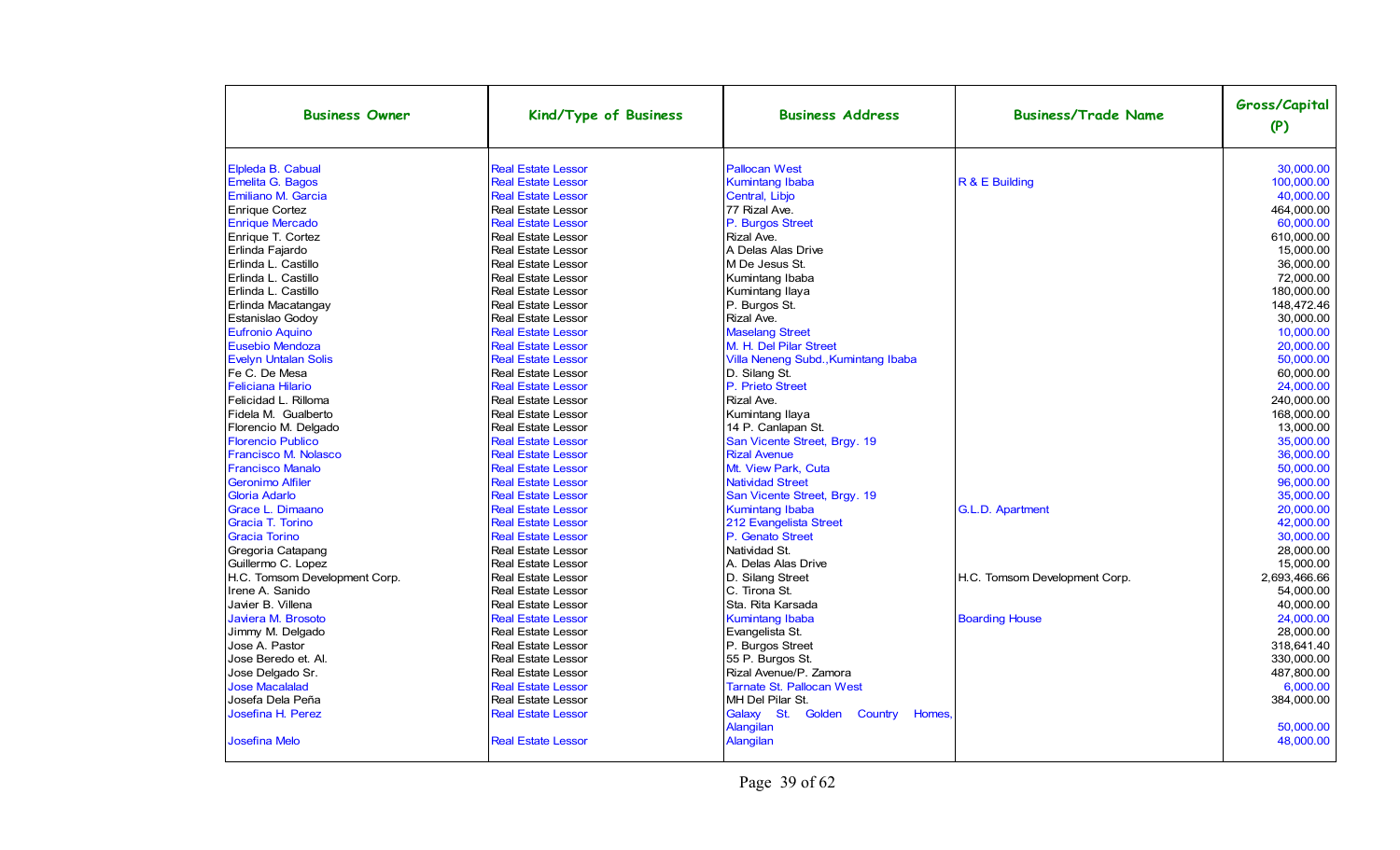| <b>Business Owner</b>              | Kind/Type of Business     | <b>Business Address</b>           | <b>Business/Trade Name</b>   | Gross/Capital<br>(P) |
|------------------------------------|---------------------------|-----------------------------------|------------------------------|----------------------|
| <b>Josephine Cabael</b>            | <b>Real Estate Lessor</b> | <b>Lopez Jaena Street</b>         | <b>Boarding House</b>        | 36.000.00            |
| Juan E. Carmen                     | <b>Real Estate Lessor</b> | <b>Alegre Street</b>              |                              | 20,000.00            |
| Juan Gunito                        | <b>Real Estate Lessor</b> | D. Silang St.                     |                              | 110,000.00           |
| Juana de Jesus                     | Real Estate Lessor        | D. Silang Street                  |                              | 95,000.00            |
| <b>Juanaria Encarnacion</b>        | <b>Real Estate Lessor</b> | Daisy 1-A Dolor Subd.             | 4 D+D576oor Apartment        | 192,000.00           |
| Kalmen Luisa Caedo                 | Real Estate Lessor        | 42 P. Panganiban St.              |                              | 750,000.00           |
| Leona De Guzman                    | <b>Real Estate Lessor</b> | P. Burgos St.                     |                              | 170,000.00           |
| Leticia Macalalad                  | <b>Real Estate Lessor</b> | P. Burgos Street                  |                              | 30,000.00            |
| Ligaya de Torres                   | <b>Real Estate Lessor</b> | <b>Bolbok</b>                     |                              | 36,000.00            |
| <b>Lilia Silang</b>                | <b>Real Estate Lessor</b> | Lopez Jaena Street                | <b>Boarding House</b>        | 60,000.00            |
| Lourdes B. Lat                     | <b>Real Estate Lessor</b> | <b>D.</b> Silang Street           |                              | 100,000.00           |
| Lourdes Caballes                   | <b>Real Estate Lessor</b> | D. Silang St.                     |                              | 145,000.00           |
| Lourdez M. Atienza                 | <b>Real Estate Lessor</b> | 35 D. Silang St.                  |                              | 180.000.00           |
| Lucila Ada                         | <b>Real Estate Lessor</b> | Kumintang Ibaba                   |                              | 215.000.00           |
| Luisa B. Montalbo                  | <b>Real Estate Lessor</b> | D. Silang St.                     |                              | 150.000.00           |
| <b>Luningning Sulit</b>            | Real Estate Lessor        | P. Burgos St.                     |                              | 130,000.00           |
| Lydia Villamater                   | <b>Real Estate Lessor</b> | P. Burgos St.                     |                              | 60.000.00            |
| Ma. Crisostoma Exconde             | <b>Real Estate Lessor</b> | Arrieta Subd. A. Delas Alas Drive |                              | 40.000.00            |
| Manuel M. Lat                      | <b>Real Estate Lessor</b> | 103 P. Burgos St.                 |                              | 110.000.00           |
| Marcela P. Cañete                  | <b>Real Estate Lessor</b> | P. Prieto St.                     |                              | 57.600.00            |
| Marcelo M. Gonzales                | <b>Real Estate Lessor</b> | 119 Evangelista St.               |                              | 192,000.00           |
| Maria Minda Caedo                  | <b>Real Estate Lessor</b> | Rizal Ave.                        |                              | 720.000.00           |
| Mario C. Cuasay                    | <b>Real Estate Lessor</b> | P. Canlapan Street                |                              | 100.000.00           |
| <b>Mario Panganiban</b>            | <b>Real Estate Lessor</b> | <b>Evangelista Street</b>         |                              | 100,000.00           |
| Mario R. Cuasay                    | <b>Real Estate Lessor</b> | P. Panganiban Street              |                              | 124,800.00           |
| <b>Mario Villena</b>               | <b>Real Estate Lessor</b> | <b>Pallocan West</b>              |                              | 10,000.00            |
| Marissa C. Judith                  | <b>Real Estate Lessor</b> | Santolan Road, Pallocan West      |                              | 168,000.00           |
| Marissa Mendoza                    | <b>Real Estate Lessor</b> | P. Burgos St.                     |                              | 30.000.00            |
| Mary Grace T. Dy                   | <b>Real Estate Lessor</b> | Cuta                              | <b>YSY Commercial Center</b> | 312,000.00           |
| Marylen L. Almerino                | <b>Real Estate Lessor</b> | <b>Evangelista Street</b>         |                              | 50.000.00            |
| Mr. Cesar Macatangay               | <b>Real Estate Lessor</b> | D. Silang St.                     |                              | 90.000.00            |
| Mrs. Remedios Fetalvero            | <b>Real Estate Lessor</b> | Arrieta Subd., Sta. Clara         |                              | 60,000.00            |
| Myrna D. Arceo                     | <b>Real Estate Lessor</b> | D. Silang St.                     |                              | 25.000.00            |
| Myrna L. Buyao                     | <b>Real Estate Lessor</b> | 37 P. Canlapan St.                |                              | 60.000.00            |
| Napoleon Delos Reyes               | <b>Real Estate Lessor</b> | MH Del Pilar St.                  |                              | 90.000.00            |
| Natividad M. Barrion               | <b>Real Estate Lessor</b> | <b>Noble Street</b>               |                              | 24,000.00            |
| Nemar Realty Corp.                 | <b>Real Estate Lessor</b> | P. Burgos St.                     | Nemar Realty Corp            | 540,000.00           |
| Nemarians Credit Corp.             | <b>Real Estate Lessor</b> | NCC Bldg., M.H. del Pilar         | Nemarians Credit Corp.       | 120,000.00           |
| Nestor S. Manalo                   | <b>Real Estate Lessor</b> | Arrieta Subd., Sta. Clara         |                              | 75,000.00            |
| Nicanor P. Almero                  | <b>Real Estate Lessor</b> | Alangilan                         |                              | 400,000.00           |
| Nila R. Blabagno                   | <b>Real Estate Lessor</b> | C. Tirona St./D. Atienza St.      |                              | 43,000.00            |
| Nora Tolentino/Belen P. Calingasan | <b>Real Estate Lessor</b> | D. Silang St./D. Atienza St.      | Capitol Bldg. Co.            | 200,000.00           |
| Norberto C. Sanggalang             | <b>Real Estate Lessor</b> | 7-A C. Tirona Street              |                              | 246,960.00           |
|                                    |                           |                                   |                              |                      |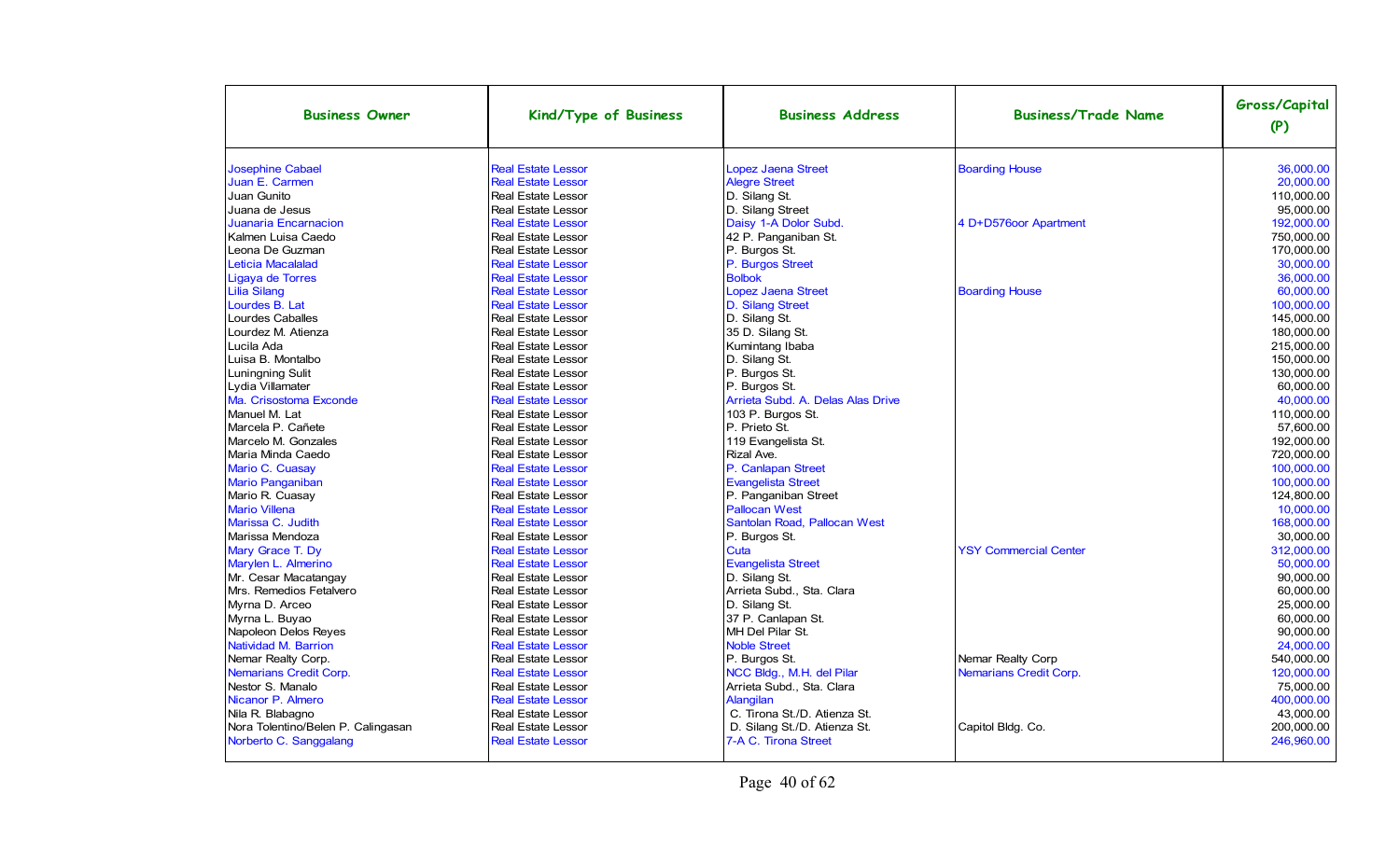| <b>Business Owner</b>                  | Kind/Type of Business     | <b>Business Address</b>           | <b>Business/Trade Name</b>                | Gross/Capital<br>(P) |
|----------------------------------------|---------------------------|-----------------------------------|-------------------------------------------|----------------------|
| Norma Lagamon                          | <b>Real Estate Lessor</b> | <b>Rizal Avenue</b>               |                                           | 60.000.00            |
| Ofelia J. Hernandez                    | <b>Real Estate Lessor</b> | National Highway, Kumintang Ibaba |                                           | 152.500.00           |
| Ofelia J. hernandez                    | <b>Real Estate Lessor</b> | National Highway, Alangilan       |                                           | 719.847.72           |
| Ofelia J. Hernandez                    | <b>Real Estate Lessor</b> | P. Burgos St.                     |                                           | 852.000.00           |
| Pablito E. Bunguin                     | <b>Real Estate Lessor</b> | 21 Atienza St.                    |                                           | 36.000.00            |
| Pacita A. Berberabe                    | <b>Real Estate Lessor</b> | D. Silang St./Evangelista St.     |                                           | 265.000.00           |
| Pedro Mercado                          | <b>Real Estate Lessor</b> | <b>Alegre Street</b>              |                                           | 50.000.00            |
| Pelagia G. Mendoza                     | <b>Real Estate Lessor</b> | Rizal Ave.                        |                                           | 62.000.00            |
| <b>Pilipinas Makro</b>                 | <b>Real Estate Lessor</b> | <b>Balagtas</b>                   | <b>Pilipinas Makro</b>                    | 761.285.85           |
| Pilipinas Shell Petroleum Corp.        | <b>Real Estate Lessor</b> | Tabangao                          | Pilipinas Shell Petroleum Corp.           | 5,013,034.00         |
| <b>Precioso Macatangay</b>             | <b>Real Estate Lessor</b> | <b>Gulod Labac</b>                | <b>MACATANGAY Apartment</b>               | 50,000.00            |
| <b>Precioso Macatangay</b>             | <b>Real Estate Lessor</b> | P. Panganiban Street              | <b>MACATANGAY Apartment</b>               | 50,000.00            |
| Progressive Sales & Development Co.    | <b>Real Estate Lessor</b> | P. Burgos St.                     | Progressive Sales & Development Co.       | 717,429.00           |
| Rafael Sarmiento                       | Real Estate Lessor        | D. Silang St.                     |                                           | 30,000.00            |
| <b>Ramon Bathan III</b>                | <b>Real Estate Lessor</b> | P. Prieto Street                  |                                           | 16,000.00            |
| <b>Regina delos Reyes</b>              | <b>Real Estate Lessor</b> | <b>Lopez Jaena Street</b>         |                                           | 50,000.00            |
| Rhona A. Bautista                      | Real Estate Lessor        | 109 Evangelista St.               |                                           | 600,000.10           |
| Richmore Realty & Devt. Corp.          | Real Estate Lessor        | Caedo, Calicanto                  | Richmore Realty & Devt. Corp.             | 11,054,947.00        |
| Rodrigo B. Castillo                    | <b>Real Estate Lessor</b> | P. Burgos Street                  | Rodeza Real Estate Lessor                 | 200,000.00           |
| Rofiel Joe Kabatay                     | <b>Real Estate Lessor</b> | RK Village, Kumintang Ibaba       | RVK Four Property Mgt.                    | 210,000.00           |
| Rolando Magmanlac                      | <b>Real Estate Lessor</b> | Golden Country Homes, Alangilan   |                                           | 70,000.00            |
| Rolando Ramirez                        | Real Estate Lessor        | Rizal Ave.                        |                                           | 250.000.00           |
| Romeo Fragada                          | <b>Real Estate Lessor</b> | P. Canlapan/C. Tirona Street      |                                           | 30,000.00            |
| <b>Romeo Valencia</b>                  | <b>Real Estate Lessor</b> | Calicanto                         |                                           | 30,000.00            |
| Rosalina Untalan Mandigma              | <b>Real Estate Lessor</b> | <b>Alegre Street</b>              | Mar-gee Bldg. Rental                      | 24,000.00            |
| Rosemarie de Castro                    | <b>Real Estate Lessor</b> | <b>Kumintang Ibaba</b>            |                                           | 180,000.00           |
| Rosemarie F. Cuy                       | <b>Real Estate Lessor</b> | <b>Kumintang Ibaba</b>            | Rosef Commercial & Apartment Space Rental | 48.000.00            |
| Ruperta Clarin                         | <b>Real Estate Lessor</b> | A. Delas Alas Drive               |                                           | 30.000.00            |
| Sajete Realty & Development Corp.      | <b>Real Estate Lessor</b> | 10 P. Burgos St.                  | Sajete Realty & Development Corp.         | 2,699,801.20         |
| Saturnino V. Abiento                   | <b>Real Estate Lessor</b> | <b>Noble Street</b>               |                                           | 48.000.00            |
| Simeon Y. Acuzar                       | <b>Real Estate Lessor</b> | D. Silang St.                     |                                           | 240.000.00           |
| Simplicia Malabanan                    | <b>Real Estate Lessor</b> | <b>Rizal Avenue</b>               |                                           | 313.500.00           |
| Soccoro I. Ingco                       | <b>Real Estate Lessor</b> | P. Mendoza Street                 |                                           | 100.000.00           |
| Socorro Montalbo                       | Real Estate Lessor        | Rizal Ave.                        |                                           | 160.000.00           |
| <b>Teodoro V. Torres</b>               | <b>Real Estate Lessor</b> | <b>Rizal Avenue</b>               |                                           | 500.000.00           |
| Teresita Borbon                        | <b>Real Estate Lessor</b> | Rizal Ave.                        |                                           | 140.000.00           |
| Teresita C. Mendoza                    | <b>Real Estate Lessor</b> | Pastor Rd., D. Silang St.         |                                           | 50.000.00            |
| Travelers Life Ass, of the Phils, Inc. | <b>Real Estate Lessor</b> | Kumintang Ilaya                   | Travelers Life Ass. Of the Phils, Inc.    | 292,064.38           |
| Urbano Mojares Jr.                     | <b>Real Estate Lessor</b> | P. Burgos St.                     |                                           | 75.000.00            |
| Urbano Mojares Jr.                     | <b>Real Estate Lessor</b> | D. Silang St.                     |                                           | 84.000.00            |
| Urbano Mojares Jr.                     | <b>Real Estate Lessor</b> | Alangilan                         |                                           | 240,328.00           |
| <b>Victoria T.Guico</b>                | <b>Real Estate Lessor</b> | M. H. Del Pilar Street            |                                           | 72,000.00            |
| Virginia D. Catolos                    | <b>Real Estate Lessor</b> | C. Tirona St./D. Atienza St.      |                                           | 74,000.00            |
|                                        |                           |                                   |                                           |                      |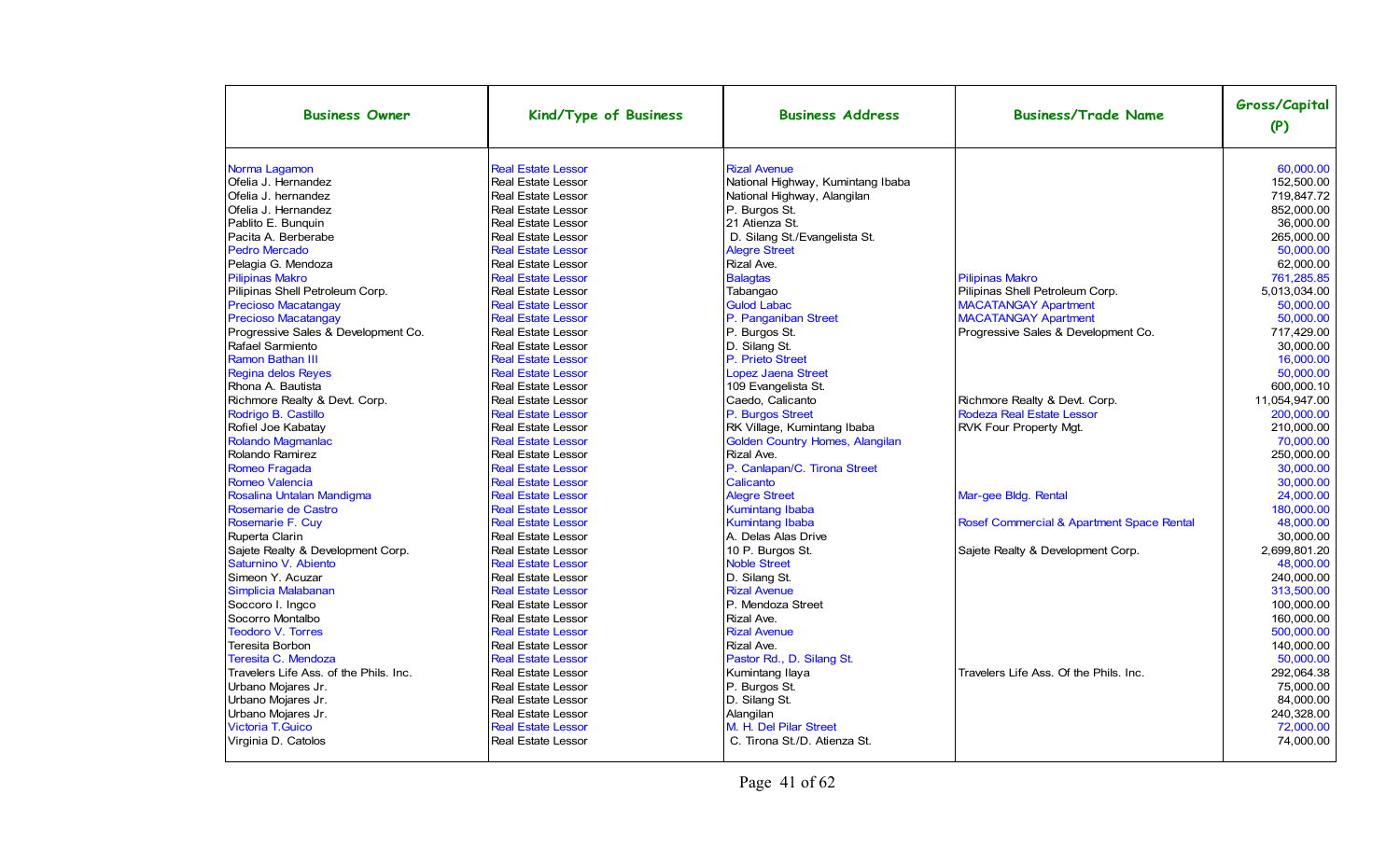| <b>Business Owner</b>                                                                                                                         | Kind/Type of Business                                                                                                                                                     | <b>Business Address</b>                                                                                                                               | <b>Business/Trade Name</b>                                                                                              | Gross/Capital<br>(P)                                                     |
|-----------------------------------------------------------------------------------------------------------------------------------------------|---------------------------------------------------------------------------------------------------------------------------------------------------------------------------|-------------------------------------------------------------------------------------------------------------------------------------------------------|-------------------------------------------------------------------------------------------------------------------------|--------------------------------------------------------------------------|
| Wenceslao P. Macalinao<br>Wilson Lee Yu<br><b>XXXX</b><br>Zenaida I. Mercado                                                                  | <b>Real Estate Lessor</b><br>Real Estate Lessor<br><b>Real Estate Lessor</b><br><b>Real Estate Lessor</b>                                                                 | 160 Evangelista Street<br><b>Balagtas</b><br>Dolor Subd. Brgy. 6<br>Rizal Ave.                                                                        |                                                                                                                         | 700.000.00<br>340,000.00<br>84.000.00<br>110.000.00                      |
| Zenaida Magsino<br>Center Plain Realty Corp.                                                                                                  | <b>Real Estate Lessor</b><br>Realty Office                                                                                                                                | <b>MH Del Pilar</b><br>2/F Dunkin Donut Bldg., P. Burgos St.                                                                                          | Center Plain Realty Corp.                                                                                               | 46.000.00<br>326.000.00                                                  |
| FB Cueto Realty Corp.                                                                                                                         | Realty Office                                                                                                                                                             | 2/F Dunkin Donut Bldg., P. Burgos St.                                                                                                                 | FB Cueto Realty Corp.                                                                                                   | 115,125.00                                                               |
| Zaya D. Gonzales                                                                                                                              | <b>Recording Studio</b>                                                                                                                                                   | <b>Kumintang Ibaba</b>                                                                                                                                | <b>Anoited Recording Studio</b>                                                                                         | 20,000.00                                                                |
| <b>Felisa Rodriguez</b>                                                                                                                       | <b>Recreational Hall</b>                                                                                                                                                  | <b>Domuclay</b>                                                                                                                                       | <b>Opticom Computer Shop</b>                                                                                            | 10,000.00                                                                |
| Antonio a. Guiam                                                                                                                              | <b>Recruitment Agency</b>                                                                                                                                                 | 3-C Alegre Street                                                                                                                                     | <b>Globus AG Manpower Agency</b>                                                                                        | 250,000.00                                                               |
| Myra F. Aldover<br>Southside Country Foods Corp.<br>GFGL, Incorporated by; Venusito Solis<br>GFGL, Incorporated by; Venusito Solis            | <b>Refreshment Parlor</b><br><b>Refreshment Parlor</b><br><b>Refreshment Stall</b><br>Refreshment Stall (Nestea)                                                          | <b>Rizal Avenue</b><br>P. Burgos St.<br><b>BNHS Compound, Pob. 20</b><br>St. Bridgets College Campus, M. H. del GFGL, Incorporated by; Venusito Solis | <b>Brownies Chicken</b><br>GFGL, Incorporated by; Venusito Solis                                                        | 30,000.00<br>2,505,575.65<br>10.000.00                                   |
|                                                                                                                                               |                                                                                                                                                                           | <b>Pilar Street</b>                                                                                                                                   |                                                                                                                         | 12.000.00                                                                |
| Junifer S. Blanco                                                                                                                             | <b>Refrigeration &amp; Airconditioning Services</b>                                                                                                                       | <b>Mahabang Parang</b>                                                                                                                                |                                                                                                                         | 25.000.00<br>30,000.00                                                   |
| <b>Marissa Torres</b><br><b>Mc Glenn Garing</b>                                                                                               | Refrigeration & Airconditioning Services<br><b>Refrigeration &amp; Airconditioning Services</b>                                                                           | Tinga Labac<br>San Isidro                                                                                                                             | Makiling Ref. & Services<br><b>McGlenn Refrigeration &amp; Airconditioning Services</b>                                 | 5.000.00                                                                 |
| Delia Lim                                                                                                                                     | Repacking & Processing of Cereals                                                                                                                                         | <b>Rizal Avenue</b>                                                                                                                                   | <b>IDr. Lim Land Products</b>                                                                                           | 1,630,000.00                                                             |
| Edgardo Tañas Montalbo<br>Cesario A. Ilagan Jr.<br>Osmundo V. Umali<br><b>Reynald Alayos</b><br><b>Marlon Arguelles</b><br>Leah D. Tagaytayan | Repair Shop<br>Repair Shop & Manufacturer (Desk &<br>Repair Shop (Appliances)<br><b>Repair Shop (Auto Electrical)</b><br>Repair Shop (Bicycle)<br>Repair Shop (cellphone) | Kumintang Ilaya<br>Kumintang Ibaba<br>Alangilan<br><b>Mahabang Parang</b><br>D. Silang Street<br><b>Evangelista Street</b>                            | Jet Setter Fiberglass<br>Jaloma Enterprises<br><b>Sealand Auto Electrical Repair Shop</b><br>I-Fax Cellphone Reair Shop | 70.000.00<br>47.500.00<br>115,000.00<br>5,000.00<br>5.000.00<br>5.000.00 |
| John Russel E. Carbonel                                                                                                                       | Resort (swimming pool rental)                                                                                                                                             | <b>Gulod Labac</b>                                                                                                                                    | <b>Green Coral Resort</b>                                                                                               | 400,000.00                                                               |
| Aniceto De Castro<br>Citichow Food Corp.<br>Elpidio Noel C Mac<br>Estrella Ibon<br>Gemma Lyn Villamater                                       | Restaurant<br>Restaurant<br>Restaurant<br>Restaurant<br><b>Restaurant</b>                                                                                                 | <b>JPMM</b><br>Rizal Ave.<br>Evangelista St.<br><b>OPM</b><br>Cuta                                                                                    | Stall #12<br>Citichow Food Corp.<br><b>Stall #237</b>                                                                   | 85.000.00<br>3.690.315.90<br>295,521.00<br>250,000.00<br>40,000.00       |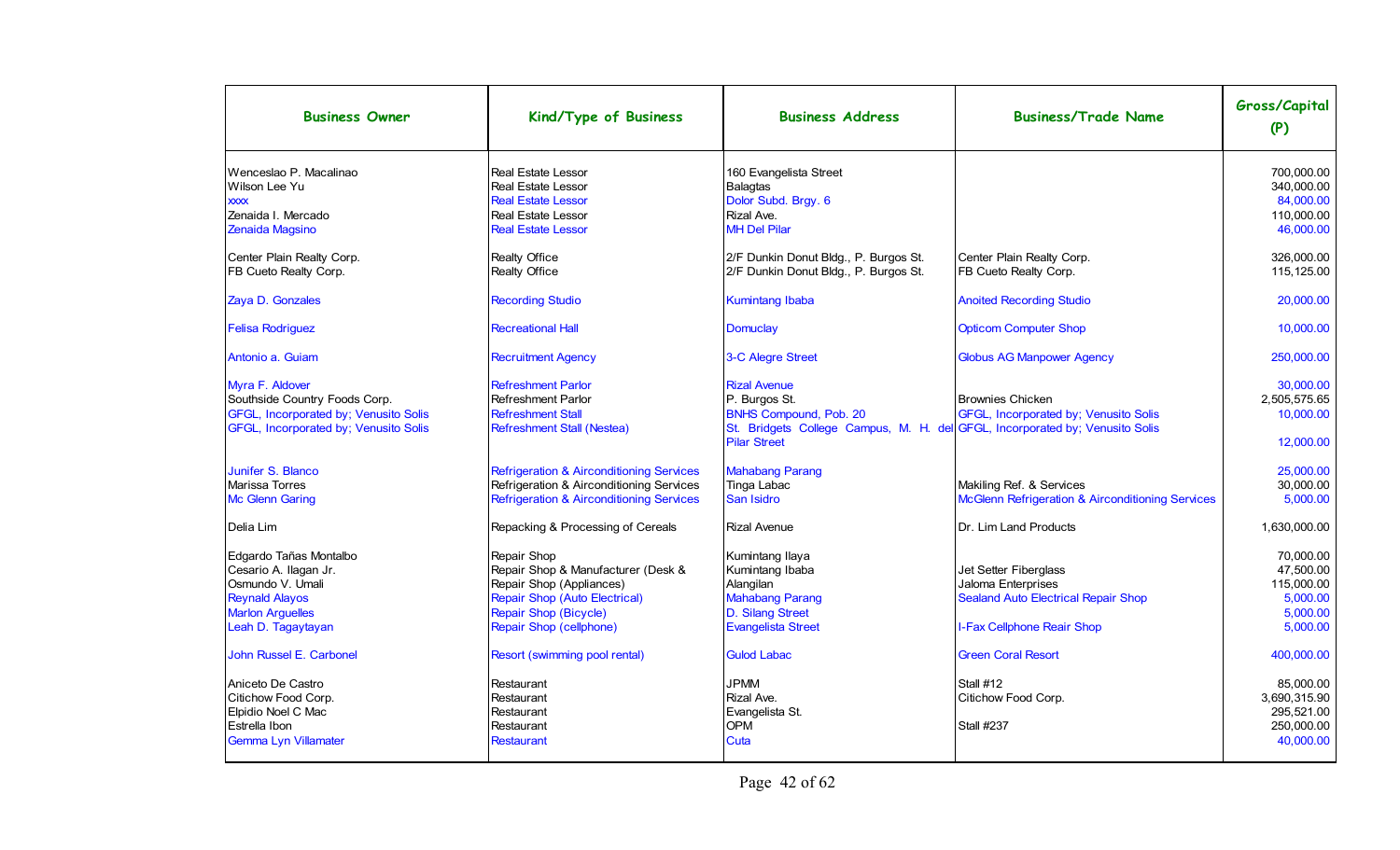| <b>Business Owner</b>     | Kind/Type of Business                                   | <b>Business Address</b>                | <b>Business/Trade Name</b>                | Gross/Capital<br>(P) |
|---------------------------|---------------------------------------------------------|----------------------------------------|-------------------------------------------|----------------------|
| Herminigildo Dimaculangan | Restaurant                                              | <b>JPMM</b>                            | Stall #6                                  | 54.000.00            |
| Jovel G. Barrion          | <b>Restaurant</b>                                       | Shaikha Bldg. Pallocan West            | Queen's M Restaurant                      | 20,000.00            |
| Juan Magtibay             | Restaurant                                              | <b>JPMM</b>                            |                                           | 36,000.00            |
| <b>Julia Karg</b>         | <b>Restaurant</b>                                       | <b>Banaba South</b>                    |                                           | 10.000.00            |
| Lino R. Lim               | Restaurant                                              | Rizal Ave.                             | Giok's Restaurant                         | 505,067.00           |
| Luis B. Uy                | Restaurant                                              | P. Panganiban St.                      | Kay's Nook                                | 320.000.00           |
| Marcellus Jerome G. Igmat | <b>Restaurant</b>                                       | Purok 6, Calicanto                     | El Famoso Sizzlers & Restaurant           | 10,000.00            |
| Marilou B. Uy             | Restaurant                                              | Kumintang Ibaba                        |                                           | 250,000.00           |
| Melanie A. Limpon         | <b>Restaurant</b>                                       | Calicanto                              | Studio - 4 Music Lounge & Café            | 300,000.00           |
| Nenita Uy Perez           | Restaurant                                              | P. Burgos St.                          | Goodish Fastfood                          | 700,000.00           |
| Remedios Magtibay         | Restaurant                                              | <b>JPMM</b>                            | Stall #8                                  | 95.000.00            |
| Simeona Magtibay          | Restaurant                                              | <b>JPMM</b>                            | Stall #2                                  | 45.000.00            |
| Smart Food Corp.          | Restaurant                                              | P. Burgos St.                          | New Smart Food Corp.                      |                      |
| Taclobo Club Inc.         | Restaurant                                              | Tabangao                               |                                           | 2,640,003.71         |
| Urbano Mojares Jr.        | Restaurant                                              | Alegre St.                             | <b>IMGM Kitchenette</b>                   | 212,328.00           |
| Eduardo R. Valenzuela     | Restaurant & Catering Services                          | Kumintang Ilaya                        |                                           | 127,275.00           |
| Romana A. Hernandez       | Restaurant & Fermented Liqour                           | 23 Evangelista St.                     | San Wanam Restaurant                      | 600.500.00           |
| Isaac G. Landicho Jr.     | Restaurant & Panciteria                                 | 11 P. Dandan St.                       | Letty's Panciteria                        |                      |
| Victoria Bondad           | Restaurant w/ Beer                                      | Rizal Ave.                             | The Other Place                           | 1,200,000.00         |
| Conrado Bondad            | Restaurant w/ Fermented & Foreign Liquor                | P. Burgos St.                          | The Only Place                            | 1,350,000.00         |
| Vinancio Seño Jr.         | Restaurant w/ Fermented Liqour & Retail Kumintang Ibaba |                                        | Lutong Bahay sa Sawali                    |                      |
|                           | Tobacco                                                 |                                        |                                           | 1.050.000.00         |
| Corazon Cantos Ng         | Restaurant w/ Fermented Liquor                          | 78 Evangelista St.                     | Ho-Tsai                                   | 360,000.00           |
| Bienvenido Uri            | Restaurant w/ Fermented Liquor/Domestic Bolbok          |                                        | Kainan sa Diversion                       |                      |
|                           | Liguor & Retail Tobacco                                 |                                        |                                           | 310.000.00           |
| Grace Catapang            | Restaurant w/ Karaoke with retail Tobacco & Tinga Labac |                                        |                                           |                      |
|                           | <b>Fermented Liquor</b>                                 |                                        |                                           | 130.000.00           |
| Arthur G. Blanco          | Restaurant w/ Live Band & Billard Hall                  | <b>Balagtas</b>                        | San Mig Station Billard, Bar, Live Band & |                      |
|                           |                                                         |                                        | Restaurant                                | 100,000.00           |
| <b>Emerita N. Caimek</b>  | <b>Restaurant w/ Videoke</b>                            | Sta. Clara                             |                                           | 5,000.00             |
| Rebecca S. Gabriel        | <b>Restaurant w/ Videoke</b>                            | <b>Rizal "Avenue</b>                   | La Vodka Videoke & Restaurant             | 24.000.00            |
| Riza Gorote               | Restaurant w/ Videoke                                   | Tinga Labac                            |                                           | 150.000.00           |
| Ruby V. Espera            | Restaurant w/ Videoke                                   | <b>Balagtas</b>                        |                                           | 30,000.00            |
|                           |                                                         |                                        |                                           |                      |
| HBC Inc.                  | <b>Retailer (Beauty Products)</b>                       | P. Zamora Street                       | <b>HBC</b> Inc.                           | 3,222,475.82         |
| <b>Melba Remo</b>         | Retailer (Bibingka)                                     | <b>Rizal Avenue</b>                    |                                           | 25,000.00            |
| Mylin B. Rodelas          | Retailer<br>(Bycycle<br>Parts/Bicycle                   | & Bolbok                               | <b>Kate N KAT Cycle Center</b>            |                      |
|                           | Accessories)                                            |                                        |                                           | 100.000.00           |
| Ria A. Laureala           | Retailer (Computer)                                     | <b>SM City Batangas, Pallocan West</b> | <b>Ria's Computer Center</b>              | 500,000.00           |
| Pamela Alice E. Ambida    | Retailer (COR & Accessories)                            | Caedo, Calicanto                       | <b>Game Questor Marketing</b>             | 20,000.00            |
| Aileen Grace A. Montalbo  | <b>Retailer (Diapers)</b>                               | Nat'l. Rd., Kumintang Ilaya            | 168 Diaper Shop                           | 15,000.00            |
|                           |                                                         |                                        |                                           |                      |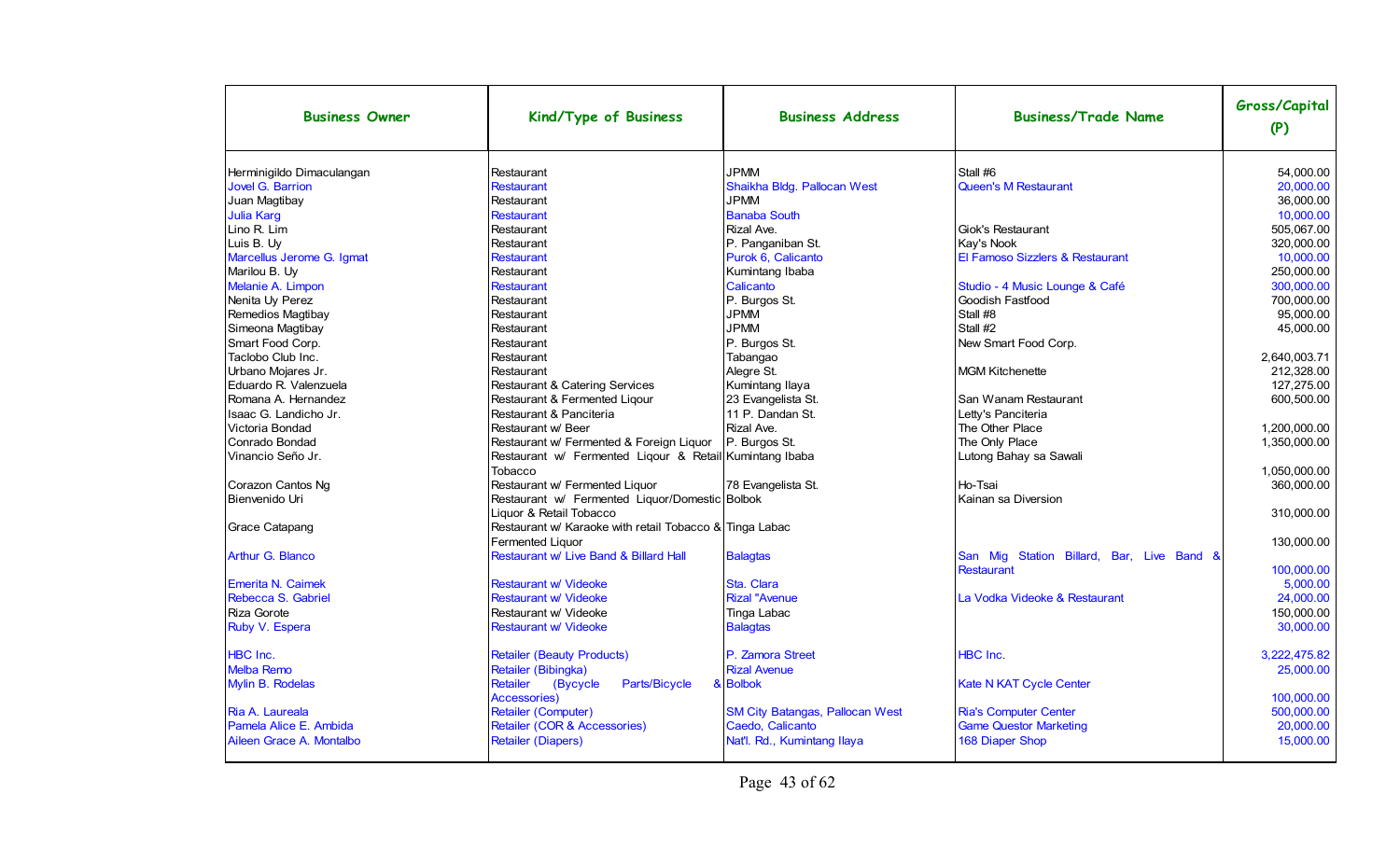| <b>Business Owner</b>                                                         | Kind/Type of Business                                 | <b>Business Address</b>                                         | <b>Business/Trade Name</b>                            | Gross/Capital<br>(P)    |
|-------------------------------------------------------------------------------|-------------------------------------------------------|-----------------------------------------------------------------|-------------------------------------------------------|-------------------------|
| C & J Delicious Donuts Inc.                                                   | <b>Retailer (Donut)</b>                               | Lyceum of Batangas Campus Kumintang C & J Delicious Donuts Inc. |                                                       |                         |
|                                                                               |                                                       | Ibaba                                                           |                                                       | 50.000.00               |
| Eugenia Ilagan                                                                | Retailer (Dry Goods)                                  | <b>JPMM</b>                                                     | <b>Stall #134</b>                                     | 157.000.00              |
| Ilijan Silangan Uno Dos Livelihood Association Retailer (Fashion Accessories) |                                                       | Ilijan                                                          | Ilijan Silangan Uno Dos Livelihood Association Inc.   |                         |
| Inc.                                                                          |                                                       |                                                                 |                                                       | 30.000.00               |
| Mirasol E. Godoy                                                              | <b>Retailer (Feeds)</b><br><b>Retailer (Fries)</b>    | 22 P. Genato Street                                             |                                                       | 10,000.00               |
| James T. Fuertes                                                              |                                                       | <b>SM City Batangas, Pallocan West</b>                          |                                                       | 645,000.00              |
| Luzviminda B. Ramirez                                                         | <b>Retailer (Health Beauty Products)</b>              | M. H. Del Pilar Street                                          | <b>MBR Health &amp; Beauty Center</b>                 | 10,000.00               |
| Manuel A. Roa                                                                 | Retailer (Herbal Medicine)                            | 2/F SM City Batangas                                            | De Oro Therapeutic Center & Gen. Mdse.                | 80.000.00               |
| Mary Jane Bilbar Balbalosa                                                    | Retailer (Ice Cube)<br>Retailer (Litson Manok/Liempo) | P. Herrera Street<br>Sta. Clara                                 |                                                       | 50,000.00<br>150,000.00 |
| Andok's Litson Corp.<br><b>Elvira Hernandez</b>                               | Retailer (LPG)                                        | <b>Evangelista Street</b>                                       | <b>Andok Litson Corp.</b>                             | 10,000.00               |
| Norberto A. Ibasco                                                            | <b>Retailer (Musical Instruments)</b>                 | Vicmar Bldg. P. Burgos Street                                   | Pure Sounds Electronic Keyboard & Guitar Retail       | 15.000.00               |
|                                                                               | Retailer (Native Products)                            | <b>OPM</b>                                                      | Stall #82                                             | 70,000.00               |
| Ronnie Mercado<br>Alfonso C. Lim                                              | Retailer (Plastic)                                    | 39 P. Gomez Street                                              | <b>Royal Plastic Center</b>                           | 500,000.00              |
| Andoks Litson Corp.                                                           | Retailer (Roasted Chicken & Liempo)                   | P. Burgos Street                                                | <b>Andoks Litson Manok</b>                            | 721,230.20              |
| James T. Bitaga                                                               | Retailer (RTW)                                        | P. Burgos Street                                                |                                                       | 40.000.00               |
| Reynaldo A. Maningit                                                          | Retailer (Salas & Fruit Juice)                        | Bay Citi Mall, D. Silang Street                                 | Ukay-ukay<br><b>Cherish Salad &amp; Juice Station</b> | 30,000.00               |
| <b>Carnell Raymund Bautista</b>                                               | Retailer (Shawarma)                                   | <b>SM City Batangas, Pallocan West</b>                          | <b>Chummie Shawarma</b>                               | 50,000.00               |
| M. & . Food Corp.                                                             | Retailer (Siopao)                                     | <b>SM City Batangas, Pallocan West</b>                          | <b>Henlin</b>                                         | 50.000.00               |
| Andrea V. Tan                                                                 | Retailer (Waffle)                                     | Terminal 3, PPA, Sta. Clara                                     | <b>One Ball Waffle Corner</b>                         | 1.433.75                |
| <b>Sheryll Leyoa Maturan</b>                                                  | Retailer (Waffle)                                     | <b>SM City Batangas, Pallocan West</b>                          | Sheryll-Belgian Waffle Wrap Express                   | 50.000.00               |
| <b>Sheryll Leyoa Maturan</b>                                                  | Retailer (Waffle)                                     | <b>SM City Batangas, Pallocan West</b>                          |                                                       | 50,000.00               |
| <b>Hilarion Ocampo</b>                                                        | Retailer (Zagu)                                       | Hilltop, Kumintang Ibaba                                        | <b>D'Quenchers Drink Stand</b>                        | 150,000.00              |
| Paulita T. Castro                                                             | <b>Retailer of Ice Cream</b>                          | <b>SM City Batangas, Pallocan West</b>                          | P.F.C. Enterprises                                    | 50,000.00               |
| <b>Foodcart Concepts Inc.</b>                                                 | <b>Retailer of Popcorn</b>                            | <b>SM City Batangas, Pallocan West</b>                          | <b>Kettle Corn</b>                                    | 250.000.00              |
|                                                                               |                                                       |                                                                 |                                                       |                         |
| Elnora C. Manalo                                                              | <b>Rice &amp; Corn</b>                                | D. Silang Street                                                |                                                       | 25.000.00               |
| Eusebio Cabatay                                                               | Rice & Corn Store                                     | <b>JPMM</b>                                                     | <b>Stall #336</b>                                     | 375.000.00              |
| Jose Ulit                                                                     | Rice & Corn Store                                     | <b>OPM</b>                                                      | <b>Stall #416</b>                                     | 65.000.00               |
| Juliana Macatangay                                                            | Rice & Corn Store                                     | <b>OPM</b>                                                      | <b>Stall #298</b>                                     | 55,000.00               |
| Leonilo Macatangay                                                            | Rice & Corn Store                                     | 89 C. Tirona St.                                                |                                                       | 800,000.00              |
| Leonora Macatangay                                                            | Rice & Corn Store                                     | <b>OPM</b>                                                      | <b>Stall #296</b>                                     | 38.000.00               |
| Milagros De Guzman                                                            | Rice & Corn Store                                     | <b>OPM</b>                                                      | <b>Stall #349</b>                                     | 105.000.00              |
| Minerva Balani                                                                | Rice & Corn Store                                     | <b>OPM</b>                                                      | <b>Stall #300</b>                                     | 40.000.00               |
| Nelia Manalo                                                                  | Rice & Corn Store                                     | <b>OPM</b>                                                      | <b>Stall #383</b>                                     | 30,000.00               |
| Rufina B. Fallarina                                                           | <b>Rice Dealer/Retailer</b>                           | <b>Tabangao Ambulong</b>                                        |                                                       | 45.000.00               |
| Donata C. Matuloy                                                             | <b>Rice Retailer</b>                                  | De Joya Comp. Alangilan                                         |                                                       | 10.000.00               |
| Edwin Pagcaliwagan                                                            | <b>Rice Retailer</b>                                  | <b>Balagtas</b>                                                 |                                                       | 45,000.00               |
| Norlito Añonuevo                                                              | <b>Rice Retailer</b>                                  | <b>JPMM</b>                                                     | Stall #54                                             | 180,000.00              |
| Remedios S. Macatangay                                                        | <b>Rice Retailer</b>                                  | <b>JPMM</b>                                                     | Stall #53                                             | 53,000.00               |
|                                                                               |                                                       |                                                                 |                                                       |                         |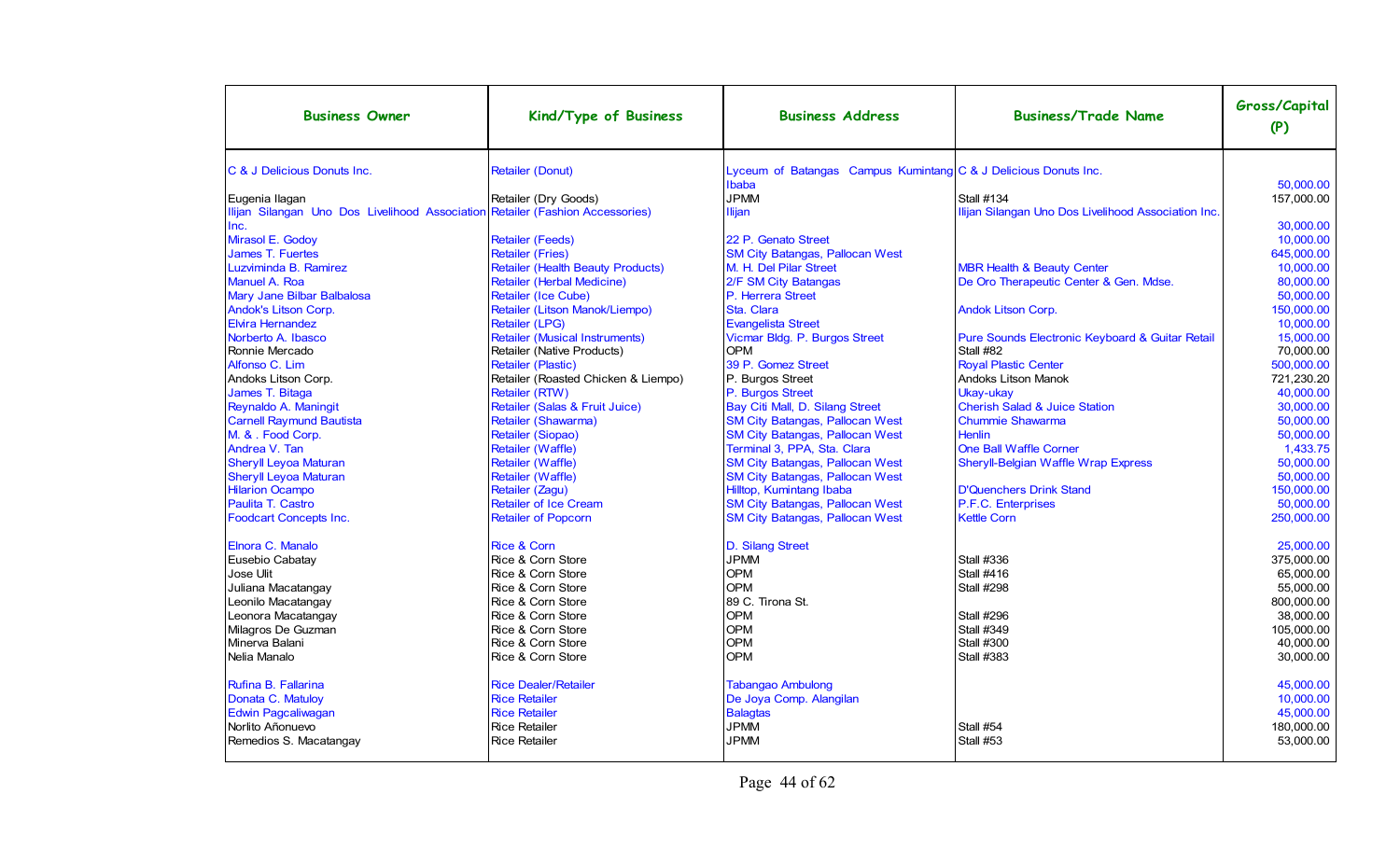| <b>Business Owner</b>      | Kind/Type of Business         | <b>Business Address</b>    | <b>Business/Trade Name</b>        | Gross/Capital<br>(P) |
|----------------------------|-------------------------------|----------------------------|-----------------------------------|----------------------|
| Santos Asi                 | <b>Rice Retailer</b>          | <b>JPMM</b>                | <b>Stall #328</b>                 | 15,000.00            |
| Virgilio S. Gayeta         | <b>Rice Retailer</b>          | <b>JPMM</b>                | Stall #95                         | 70,000.00            |
| <b>Agapito Ramos</b>       | <b>Rice Store</b>             | <b>OPM</b>                 | <b>Stall #410</b>                 | 10.000.00            |
| Amparo H. Macatangay       | <b>Rice Store</b>             | <b>OPM</b>                 | <b>Stall #297</b>                 | 3.000.00             |
| Aniceta Ferriols           | <b>Rice Store</b>             | <b>OPM</b>                 | <b>Stall #342</b>                 | 110.000.00           |
| Cermelita Dimalibot        | <b>Rice Store</b>             | <b>NBCPM</b>               | <b>Stall #328</b>                 | 20,000.00            |
| <b>Conchita Besares</b>    | <b>Rice Store</b>             | <b>JPMM</b>                | <b>Stall #327</b>                 | 90,000.00            |
| Earl Joseph C. Manalo      | <b>Rice Store</b>             | <b>OPM</b>                 | <b>Stall #322</b>                 | 10,000.00            |
| Elena Ferriols             | <b>Rice Store</b>             | <b>OPM</b>                 | <b>Stall #339</b>                 | 138,000.00           |
| Elisa D. Gayeta            | <b>Rice Store</b>             | Calero                     |                                   | 120.000.00           |
| Estelita Katigbak          | <b>Rice Store</b>             | <b>OPM</b>                 | <b>Stall #365</b>                 | 95.000.00            |
| Felicitas Aguda            | <b>Rice Store</b>             | <b>OPM</b>                 | <b>Stall #400</b>                 | 30.000.00            |
| Felomina Dimaandal         | <b>Rice Store</b>             | <b>OPM</b>                 | Stall #304-398                    | 10.000.00            |
| Ignacio Dimaano            | <b>Rice Store</b>             | <b>OPM</b>                 | <b>Stall #408</b>                 | 145.000.00           |
| Leonilo Macatangay         | <b>Rice Store</b>             | <b>OPM</b>                 | <b>Stall #363</b>                 | 48,000.00            |
| Leticia Solis              | <b>Rice Store</b>             | <b>OPM</b>                 | Stall #171 & 172                  | 148,000.00           |
| Lolita Gamboa              | <b>Rice Store</b>             | <b>JPMM</b>                | Stall #56                         | 250,000.00           |
| Marcelo Aguila             | <b>Rice Store</b>             | <b>JPMM</b>                | Stall #70                         | 145,000.00           |
| Marianito Banaag           | <b>Rice Store</b>             | <b>JPMM</b>                | Stall #68                         | 100,000.00           |
| Marianito Banaag           | <b>Rice Store</b>             | <b>JPMM</b>                | Stall #69                         | 110,000.00           |
| <b>Marilyn Navarro</b>     | <b>Rice Store</b>             | <b>NBCPM</b>               | <b>Stall #139</b>                 | 10,000.00            |
| Melanio Deriguito          | <b>Rice Store</b>             | <b>JPMM</b>                | Stall #23                         | 72,000.00            |
| <b>Mila Duenas</b>         | <b>Rice Store</b>             | <b>OPM</b>                 | <b>Stall #352</b>                 | 2,000.00             |
| Narciso Cometa             | <b>Rice Store</b>             | <b>OPM</b>                 | <b>Stall #161</b>                 | 110,000.00           |
| Renato Bernal              | <b>Rice Store</b>             | Pastor Road, Cuta          |                                   | 3,384,920.00         |
| Simeona B. Ramos           | <b>Rice Store</b>             | P. Zamora St.              |                                   | 300,000.00           |
| Thomas U. Gutierrez        | <b>Rice Store</b>             | <b>JPMM</b>                | Stall #14                         | 190,000.00           |
| <b>Tomas Keh</b>           | <b>Rice Store</b>             | Evangelista St.            | Tomas Keh Rice Store              | 168,786.00           |
| <b>Andoks Litson Corp.</b> | Roasted Pork & Chicken retail | 91 Rizal Avenue            | <b>Andoks Litson Manok</b>        | 150,000.00           |
| Cipriana Bool              | <b>RTW</b>                    | Caedo, Calicanto           |                                   | 125,000.00           |
| Gloria Bool                | <b>RTW</b>                    | <b>Rizal Avenue</b>        |                                   | 145,000.00           |
| <b>Inosencia Casao</b>     | <b>RTW</b>                    | <b>OPM</b>                 | Stall #07                         | 20.000.00            |
| Jocelyn Macatigbac         | <b>RTW</b>                    | C. Tirona Street           |                                   | 46,000.00            |
| Merlita Valenzuela         | <b>RTW</b>                    | MH Del Pilar St.           |                                   | 210,000.00           |
| Nelda I. De Torres         | <b>RTW</b>                    | Caedo, Calicanto           | Oily Luck House of Barong & RTW   | 131,724.00           |
| <b>Romeo Buquiz</b>        | <b>RTW</b>                    | C. Tirona Street           |                                   | 72.000.00            |
| Yolanda B. Oyao            | <b>RTW</b>                    | Caedo, Calicanto           |                                   |                      |
| <b>BNY HIP Shop Inc.</b>   | <b>RTW &amp; Accessories</b>  | D. Silang/P. Burgos Street | <b>BNY HIP Shop Inc.</b>          | 100,000.00           |
| <b>Lowela Pasimen</b>      | <b>RTW</b> (Used Clothes)     | Caedo, Calicanto           |                                   | 80,000.00            |
| Jermin Patrick King Moa    | <b>RTW Fashion Apparel</b>    | 165G/F SM City Batangas    | <b>Patricia Jewels Collection</b> | 200,000.00           |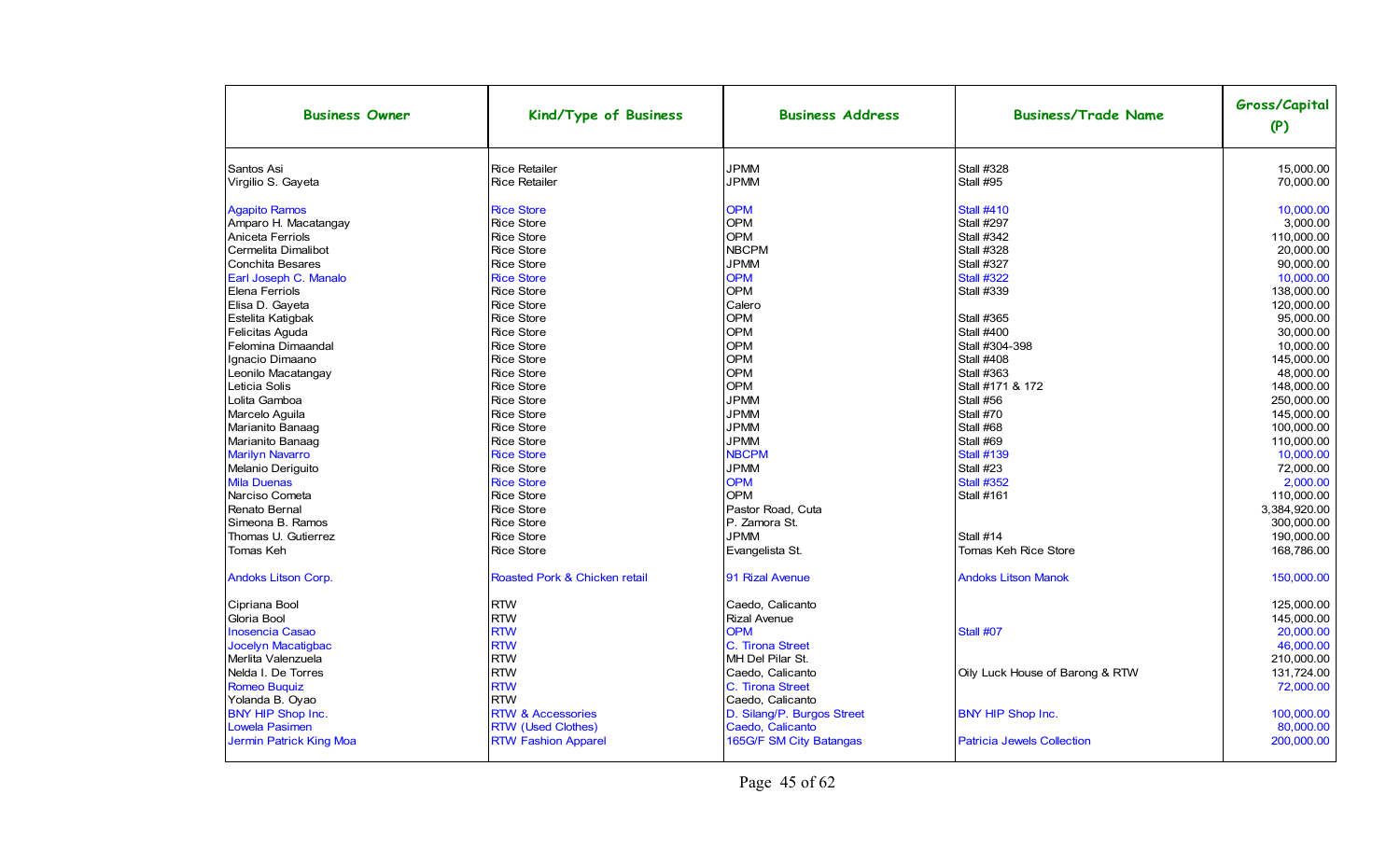| <b>Business Owner</b>                 | Kind/Type of Business                                                              | <b>Business Address</b>                   | <b>Business/Trade Name</b>                        | Gross/Capital<br>(P) |
|---------------------------------------|------------------------------------------------------------------------------------|-------------------------------------------|---------------------------------------------------|----------------------|
| Allan . Recio                         | RTW for Kids                                                                       | P. Canlapan/Rizal Avenue                  | Peter Allen's Clinic                              | 320,000.00           |
| Jona M. Agwiking                      | <b>RTW Store</b>                                                                   | #41 Rizal Avenue                          | <b>Joemil Clothing Store</b>                      | 100,000.00           |
| Evelyn V. Aldover                     | <b>RTW Surplus</b>                                                                 | <b>NBCPM</b>                              | <b>Stall #113</b>                                 | 40,000.00            |
| Nazaria Generoso                      | Rubber Slipper Store                                                               | <b>JPMM</b>                               | <b>Stall #346</b>                                 | 74,000.00            |
| Danilo Tenico                         | Sales & Motorcycle Oil & Spare Parts                                               | Cuta Central                              |                                                   |                      |
| Keven L. Carbonnel                    | Sales & Services Center (Auto Parts & Diversion Road, Bolbok<br><b>Accessories</b> |                                           |                                                   | 50.000.00            |
| Marilyn P. Go                         | <b>Sales (Second Roofing Materials)</b>                                            | Purok 6 Sta. Rita Karsada                 | <b>Sunrise Steel Enterprises</b>                  | 210,000.00           |
| <b>DYN International Private Ltd.</b> | Sales of health Food                                                               | 2/f Erning's Pawnshop, Evangelista Street | DYN International Private Ltd.                    | 300,000.00           |
| Helen H. Geron                        | Sales of Motorcycle Parts                                                          | <b>Balagtas</b>                           |                                                   | 180,000.00           |
| Coca Cola Bottlers Phils, Inc.        | Sales Office                                                                       | Diversion Road, Banaba                    | Coca Cola Bottlers Phils. Inc.                    | 442,018,667.16       |
| <b>Imelda Alcoreza</b>                | <b>Sales Office</b>                                                                | <b>Tinga Itaas</b>                        |                                                   | 5,000.00             |
| Shirley A. Faltado                    | Sales/Services                                                                     | Sitio Lagundi, Banaba West                | <b>Isia Industrial Chemical &amp; Services</b>    | 200,000.00           |
|                                       |                                                                                    |                                           |                                                   |                      |
| <b>Vicente I. Cantos</b>              | Salon & Barber Shop                                                                | M. H. Del Pilar Street                    | Shenna Salon SPA & Barber Shop                    | 50.000.00            |
| Christine S. Magundatu                | <b>Saloon</b>                                                                      | P. Burgos Street                          |                                                   | 75,000.00            |
| Felicita Magtibay                     | Salt Store                                                                         | <b>JPMM</b>                               | Stall #7                                          | 52,000.00            |
| <b>Felisa Aguado</b>                  | <b>Salt Store</b>                                                                  | <b>JPMM</b>                               | <b>M Pradil Accounting &amp; General Services</b> | 5,000.00             |
| Maria Casas                           | Salt Store                                                                         | <b>JPMM</b>                               | Stall #7                                          | 50,000.00            |
| Nely Barola                           | Salt Store                                                                         | <b>JPMM</b>                               | Stall #5                                          | 20,000.00            |
| Leilani B. Cardenas                   | Sandwich Retailer (Cart)                                                           | <b>SM City Batangas, Pallocan West</b>    | <b>Make Your Own Sandwich (Mayos)</b>             | 20,000.00            |
| Agnes C. De Torez                     | Sari-sari Store                                                                    | <b>JPMM</b>                               | <b>Stall #206</b>                                 | 50.000.00            |
| <b>Agnes L. Catapang</b>              | Sari-sari Store                                                                    | Sta. Rita Aplaya                          |                                                   | 10,000.00            |
| Aileen Bagamasbad                     | Sari-sari Store                                                                    | Magnusville, Pallocan West                |                                                   | 20,000.00            |
| Alberto Bueno                         | Sari-sari Store                                                                    | <b>NBCPM</b>                              | Stall #20                                         | 95,000.00            |
| Alex M. Gonda                         | Sari-sari Store                                                                    | <b>OPM</b>                                | Stall #89                                         | 27,000.00            |
| <b>Allan Torino</b>                   | Sari-sari Store                                                                    | Libjo                                     |                                                   | 15,000.00            |
| Amelia Paterno                        | Sari-sari Store                                                                    | <b>OPM</b>                                | Stall #78                                         | 90.000.00            |
| <b>Anabelle Abacan</b>                | Sari-sari Store                                                                    | C. Tirona Street/P. Canlapan              |                                                   | 48,000.00            |
| Analiza D. Falgueza                   | Sari-sari Store                                                                    | Tinga Labac                               |                                                   | 130.000.00           |
| Andres Samonte                        | Sari-sari Store                                                                    | <b>OPM</b>                                | <b>Stall #315</b>                                 | 20.000.00            |
| Anita A. Añonuevo                     | Sari-sari Store                                                                    | <b>OPM</b>                                | <b>Stall #106</b>                                 | 100.000.00           |
| Arsenia Aguila                        | Sari-sari Store                                                                    | OPM                                       | Stall #60                                         | 58,000.00            |
| Arthur R. Torres                      | Sari-sari Store                                                                    | 30 Jasmin St., Dolor Subd., P. Herera St. |                                                   | 153,000.00           |
| Aurora Ilagan                         | Sari-sari Store                                                                    | <b>OPM</b>                                | <b>Stall #274</b>                                 | 51,000.00            |
| Aurora Ilagan                         | Sari-sari Store                                                                    | <b>OPM</b>                                | <b>Stall #275</b>                                 | 51,000.00            |
| <b>Avelina Cantos</b>                 | Sari-sari Store                                                                    | <b>Evangelista Street</b>                 |                                                   | 5,000.00             |
| Avelina Cometa                        | Sari-sari Store                                                                    | <b>OPM</b>                                | <b>Stall #178</b>                                 | 257,000.00           |
|                                       |                                                                                    |                                           |                                                   |                      |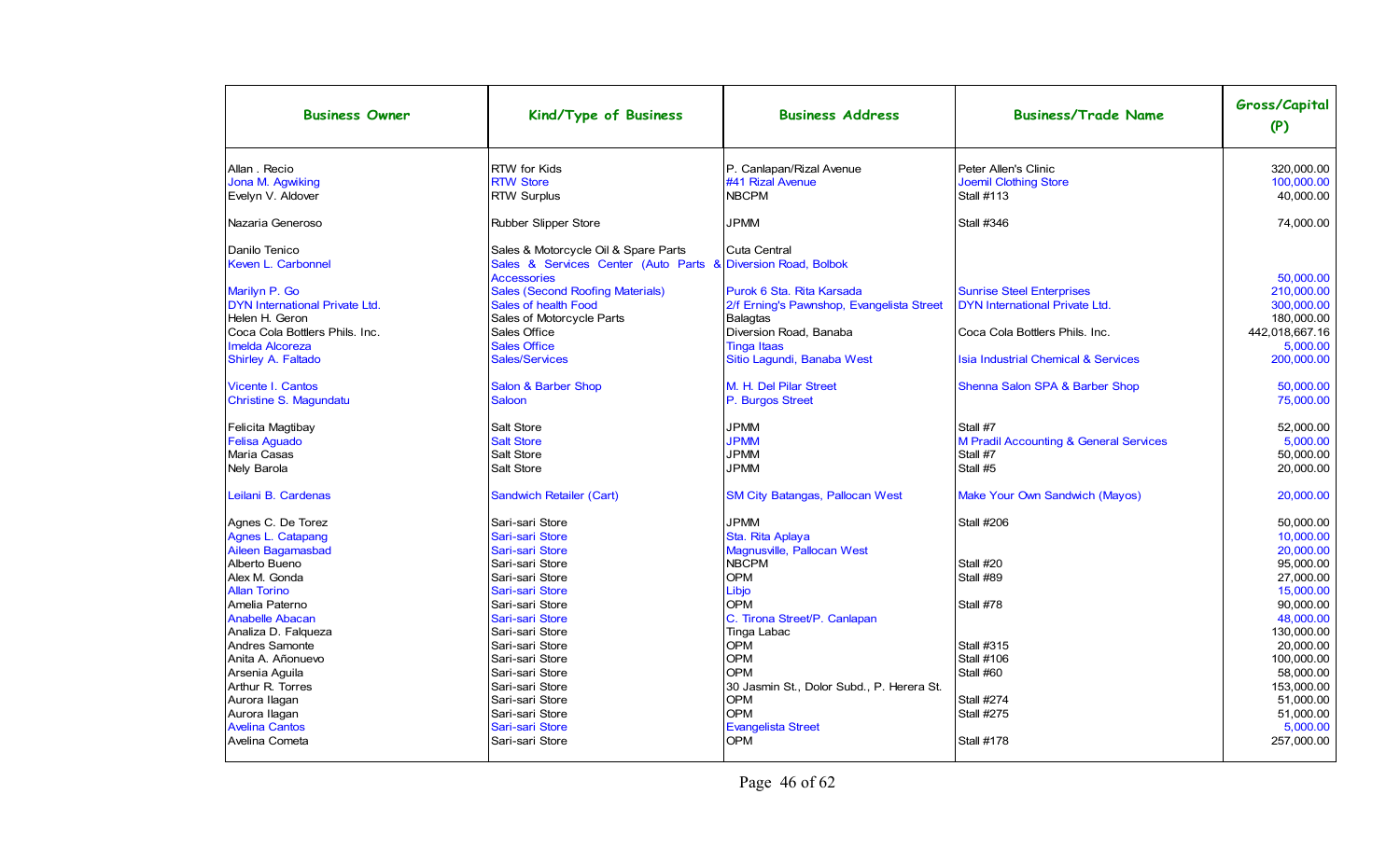| <b>Business Owner</b>    | Kind/Type of Business | <b>Business Address</b>    | <b>Business/Trade Name</b>            | Gross/Capital<br>(P) |
|--------------------------|-----------------------|----------------------------|---------------------------------------|----------------------|
| Avelina P. Acob          | Sari-sari Store       | <b>Vergara Street</b>      |                                       | 13,000.00            |
| Avelino Buenafe          | Sari-sari Store       | <b>OPM</b>                 | <b>Stall #156</b>                     | 165,000.00           |
| Avelino S. Bayawa        | Sari-sari Store       | P. Canlapan Street         |                                       | 45,000.00            |
| Belen B. Caedo           | Sari-sari Store       | 2 P. Panganiban St.        |                                       | 58,000.00            |
| <b>Benita Mendoza</b>    | Sari-sari Store       | Sta. Rita Aplaya           |                                       | 50,000.00            |
| Bonifacio Evangelista    | Sari-sari Store       | <b>OPM</b>                 | <b>Stall #191</b>                     | 181,000.00           |
| <b>Bryan O'Neal Cua</b>  | Sari-sari Store       | Sampaguita, M.H. del Pilar |                                       | 10.000.00            |
| Calixto Mangilan Sr.     | Sari-sari Store       | <b>JPMM</b>                | Stall #2                              |                      |
| <b>Caridad Mendoza</b>   | Sari-sari Store       | <b>Banaba West</b>         |                                       | 20.000.00            |
| Carlito V. Hernandez     | Sari-sari Store       | <b>JPMM</b>                | <b>Stall #146</b>                     | 100,000.00           |
| Carmelita R. De Guzman   | Sari-sari Store       | Sta. Rita Karsada          |                                       | 5.000.00             |
| Carmelita V. Palma       | Sari-sari Store       | P. Herrera Street          |                                       | 22,000.00            |
| Catalina Suarez          | Sari-sari Store       | Alangilan                  |                                       | 120,000.00           |
| Cecilia P. Evangelio     | Sari-sari Store       | <b>Paharang West</b>       |                                       | 6,000.00             |
| Ceferino Zaraspe         | Sari-sari Store       | <b>OPM</b>                 | Stall #6                              | 5,500.00             |
| Cesar A. Espina          | Sari-sari Store       | <b>JPMM</b>                | Stall #96                             | 108,000.00           |
| Cesar G. Elepaño         | Sari-sari Store       | <b>OPM</b>                 | <b>Stall #197</b>                     | 110.000.00           |
| Cherry Parto             | Sari-sari Store       | <b>JPMM</b>                |                                       | 86,000.00            |
| Christopher Ian Ebron    | Sari-sari Store       | <b>OPM</b>                 | Stall #45                             | 13.000.00            |
| Clemen Fidel             | Sari-sari Store       | <b>OPM</b>                 | Stall #34                             | 20.000.00            |
| Clemen Fidel             | Sari-sari Store       | <b>OPM</b>                 | Stall #33                             | 20.000.00            |
| Clodualdo Pagdongsolan   | Sari-sari Store       | <b>OPM</b>                 | Stall No. 175                         | 25,000.00            |
| Consolacion Jalac        | Sari-sari Store       | Sta. Clara                 |                                       | 150.038.00           |
| Constancia Guadez        | Sari-sari Store       | <b>OPM</b>                 | Stall #90                             | 20,000.00            |
| Corazon Dimasacat        | Sari-sari Store       | OPM                        | <b>Stall #322</b>                     | 15,000.00            |
| Corazon M. Catilo        | Sari-sari Store       | <b>Pallocan West</b>       |                                       | 72,000.00            |
| Damiana de Chavez        | Sari-sari Store       | Central, Libjo             |                                       | 5,000.00             |
| <b>Darwin Camungol</b>   | Sari-sari Store       | <b>Gulod Itaas</b>         |                                       | 3,000.00             |
| <b>Delia Aguirre</b>     | Sari-sari Store       | <b>Kumintang Ibaba</b>     |                                       | 18.000.00            |
| Digna Aclan              | Sari-sari Store       | <b>Bilogo</b>              |                                       | 30,000.00            |
| Dionisia E. Untalan      | Sari-sari Store       | Central, Libjo             |                                       | 5.000.00             |
| Dolor S. Almazan         | Sari-sari Store       | Lamao, Libjo               |                                       | 40,000.00            |
| Domingo Cabrera          | Sari-sari Store       | Purok I, calicanto         | Meng's Billard Hall & sari-sari store | 5.000.00             |
| <b>Eden Balason</b>      | Sari-sari Store       | <b>Kumintang Ilaya</b>     |                                       | 2.000.00             |
| <b>Edgardo Marasigan</b> | Sari-sari Store       | Central, Libjo             |                                       | 8,000.00             |
| Edna A. Arranguez        | Sari-sari Store       | Sta. Rita Karsada          | <b>Edna Arrangquez Store</b>          | 10,000.00            |
| <b>Eleuterio Ramirez</b> | Sari-sari Store       | <b>Tabangao Ambulong</b>   |                                       | 5,000.00             |
| Elvira F. Macatangay     | Sari-sari Store       | <b>Pallocan West</b>       |                                       | 1,000.00             |
| Emeline M. Tan           | Sari-sari Store       | <b>Banaba South</b>        |                                       | 65,000.00            |
| Emerenciana M. Catilo    | Sari-sari Store       | <b>Pallocan West</b>       |                                       | 72,000.00            |
| Enrico Abdon             | Sari-sari Store       | <b>OPM</b>                 | Stall #40                             | 18,000.00            |
| Erlinda V. Arguilo       | Sari-sari Store       | <b>OPM</b>                 | <b>Stall #132</b>                     | 32,000.00            |
| Erwin Abdon              | Sari-sari Store       | <b>OPM</b>                 | Stall #39                             | 18,000.00            |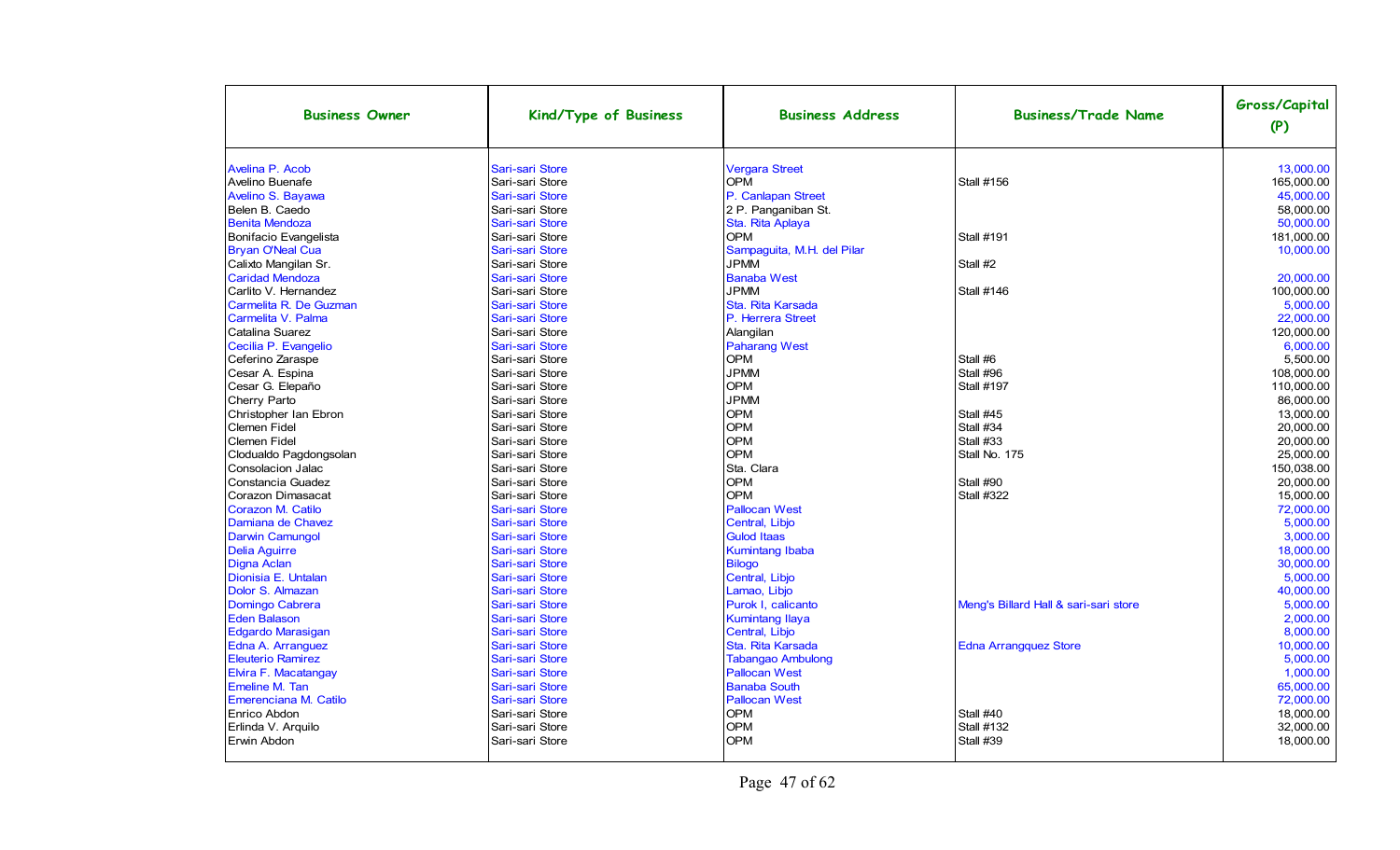| <b>Business Owner</b>          | Kind/Type of Business              | <b>Business Address</b>        | <b>Business/Trade Name</b>       | Gross/Capital<br>(P)   |
|--------------------------------|------------------------------------|--------------------------------|----------------------------------|------------------------|
| Erwin S. Silva                 | Sari-sari Store                    | D. Atienza Steet               |                                  | 30.000.00              |
| <b>Estela Magsino</b>          | Sari-sari Store                    | Sampaguita Homes, Gulod Itaas  |                                  | 800.00                 |
| Eufracia G. Paglicauan         | Sari-sari Store                    | <b>Banaba South</b>            |                                  | 10.000.00              |
| Eufrocina G. Gutierrez         | Sari-sari Store                    | Lamao, Libjo                   |                                  | 30,000.00              |
| Eugenia Javier                 | Sari-sari Store                    | Sampaga                        |                                  | 5.000.00               |
| Eugenia L. Mendoza             | Sari-sari Store                    | Central, Libjo                 |                                  | 3.000.00               |
| Eulalio A. Acob                | Sari-sari Store                    | <b>OPM</b>                     | <b>Stall #288</b>                | 5,000.00               |
| Evelyn A. Celis                | Sari-sari Store                    | <b>Vergara Street</b>          |                                  | 5,000.00               |
| Fausta Ilagan                  | Sari-sari Store                    | OPM                            | <b>Stall #706</b>                | 10,000.00              |
| Fe A. Beronio                  | Sari-sari Store                    | Sta. Rita Aplaya               |                                  | 60,000.00              |
| Felicisima R. Manalo           | Sari-sari Store                    | <b>OPM</b>                     | <b>Stall #237-A</b>              | 35.000.00              |
| Felipina Panganiban            | Sari-sari Store                    | <b>OPM</b>                     | Stall #8                         | 42.000.00              |
| Felisa Tio                     | Sari-sari Store                    | <b>JPMM</b>                    | Stall #62                        | 220.000.00             |
| Florencia de Chavez            | Sari-sari Store                    | Tangisan, Libjo                |                                  | 5.000.00               |
| Florida Marquez                | Sari-sari Store                    | <b>OPM</b>                     | <b>Stall #155</b>                | 83,000.00              |
| <b>Geronimo Perez</b>          | Sari-sari Store                    | Lawas Bldg. Calicanto          |                                  | 27,000.00              |
| Gloria Fandiño                 | Sari-sari Store                    | Concepcion                     |                                  | 52.000.00              |
| Henrea A. Magadia              | Sari-sari Store                    | <b>OPM</b>                     | <b>Stall #222</b>                | 85,000.00              |
| Herminia Aguilar               | Sari-sari Store                    | <b>OPM</b>                     | Stall #09                        | 16,000.00              |
| Herminia Aloria                | Sari-sari Store                    | <b>OPM</b>                     | Mitsubishi Photo Center          | 350,000.00             |
| Imelda de Guzman               | Sari-sari Store                    | <b>OPM</b>                     | Stall #205                       | 51.000.00              |
| Imelda del Mundo               | Sari-sari Store                    | Lamao, Libjo                   |                                  | 10,000.00              |
| <b>Ireneo Zaraspe</b>          | Sari-sari Store                    | P. Burgos Street               |                                  | 18,000.00              |
| <b>Isabel B. Gonzales</b>      | Sari-sari Store                    | <b>Rizal Avenue</b>            | <b>Mabel's Commercial Center</b> | 20,000.00              |
| <b>Isabel Gonzales</b>         | Sari-sari Store                    | Libjo Lamao                    |                                  | 25,000.00              |
| <b>Isidora Perez</b>           | Sari-sari Store                    | <b>OPM</b>                     | Stall #71                        | 80,000.00              |
| <b>James Holgado</b>           | Sari-sari Store                    | D. Silang Street               |                                  | 30.000.00              |
| Jenneth U. Abacan              | Sari-sari Store                    | Soro-soro Karsada              |                                  | 25,000.00              |
| Jennette E. Zarate             | Sari-sari Store                    | P. Ocampo Street               |                                  | 36,000.00              |
| Jorge M. Garcia                | Sari-sari Store                    | <b>Gulod Labac</b>             |                                  | 1.000.00               |
| Josefa De Torres               | Sari-sari Store                    | <b>Bolbok</b>                  |                                  | 90,000.00              |
| Josefina Tagabuan              | Sari-sari Store                    | Kumintang Ibaba                |                                  | 30,000.00              |
| Josephine M. Arago             | Sari-sari Store                    | <b>OPM</b>                     | <b>Stall #103</b>                | 50,000.00              |
| <b>Jovita Alcantara</b>        | Sari-sari Store                    | Calicanto                      | Ka Jovi Sari-sari Store          | 26,000.00              |
| Juan C. Montalbo               | Sari-sari Store                    | San Isidro                     |                                  | 40,000.00              |
| <b>Juana Gonzales</b>          | Sari-sari Store                    | Lamao, Libjo                   |                                  | 72,000.00              |
| <b>Julita Maalihan</b>         | Sari-sari Store                    | <b>Balete Proper</b>           |                                  | 30.000.00              |
| Julita Untalan                 | Sari-sari Store                    | <b>OPM</b>                     | Stall #67                        | 30,000.00              |
| Juvy V. Castor                 | Sari-sari Store                    | Sta. Rita Aplaya<br><b>OPM</b> |                                  | 10,000.00              |
| Leandro Zaraspe                | Sari-sari Store<br>Sari-sari Store |                                | Stall #64                        | 65,000.00              |
| Leona Cadorna<br>Leona Cadorna | Sari-sari Store                    | OPM<br><b>OPM</b>              | Stall #97                        | 87,000.00<br>87,000.00 |
| Leonora Cantos                 | Sari-sari Store                    | <b>OPM</b>                     | Stall #96<br><b>Stall #180</b>   | 55,000.00              |
|                                |                                    |                                |                                  |                        |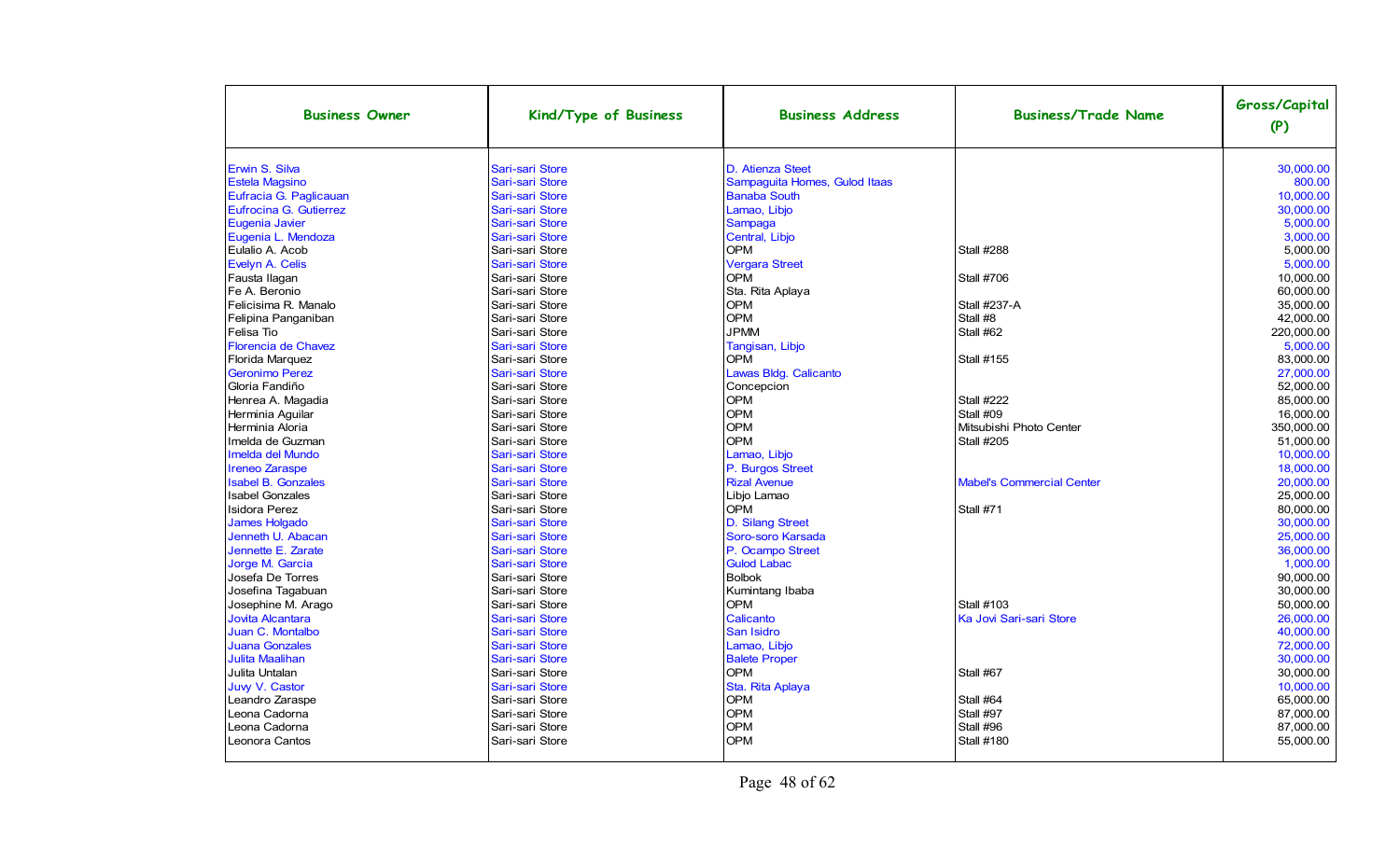| <b>Business Owner</b>             | Kind/Type of Business | <b>Business Address</b>           | <b>Business/Trade Name</b>      | Gross/Capital<br>(P) |
|-----------------------------------|-----------------------|-----------------------------------|---------------------------------|----------------------|
| Leonora Cantos                    | Sari-sari Store       | <b>OPM</b>                        | <b>Stall #181</b>               | 60,000.00            |
| Leonora Gonzales                  | Sari-sari Store       | <b>OPM</b>                        | Stall #63                       | 20,000.00            |
| Ligaya & Yolanda Ebora            | Sari-sari Store       | <b>OPM</b>                        | <b>Stall #158</b>               | 49,000.00            |
| Ligaya A. Macatangay              | Sari-sari Store       | <b>OPM</b>                        | Stall #75                       | 85,000.00            |
| Lolita Enriquez                   | Sari-sari Store       | Sta. Rita Aplaya                  |                                 | 5.000.00             |
| <b>Lourdes Brosoto</b>            | Sari-sari Store       | <b>Kumintang Ibaba</b>            |                                 | 70.000.00            |
| Lucia Lira                        | Sari-sari Store       | <b>OPM</b>                        | Stall #29                       | 42.000.00            |
| Ma A. Uy                          | Sari-sari Store       | <b>JPMM</b>                       | Stall #09                       | 59.000.00            |
| Ma. Purificacion A. Maranan       | Sari-sari Store       | <b>Pallocan West</b>              |                                 | 3.000.00             |
| Ma. Teresa B. Ebron               | Sari-sari Store       | <b>OPM</b>                        | Stall #47                       | 13.000.00            |
| <b>Mabel Edubala</b>              | Sari-sari Store       | Calicanto                         |                                 | 5.000.00             |
| Majella V. Mercado                | Sari-sari Store       | <b>OPM</b>                        | <b>Stall #289</b>               | 33,000.00            |
| Manuela Pastor by: Josefine Arago | Sari-sari Store       | <b>OPM</b>                        | Stall No.                       | 50,000.00            |
| Marcelina H. Beredo               | Sari-sari Store       | <b>Balagtas</b>                   |                                 | 25,000.00            |
| Maribel L. Cueto                  | Sari-sari Store       | <b>Gulod Itaas</b>                |                                 | 32.000.00            |
| Marichu B. Pagdongsolan           | Sari-sari Store       | <b>OPM</b>                        | <b>Stall #703</b>               | 45,000.00            |
| Marifi Icaro                      | Sari-sari Store       | <b>OPM</b>                        | <b>Stall #102</b>               | 20.000.00            |
| <b>Marilou Gutierrez</b>          | Sari-sari Store       | San Isidro                        |                                 | 3,000.00             |
| Marilou Icaro                     | Sari-sari Store       | <b>OPM</b>                        | Stall #61                       | 75.000.00            |
| Marilou Icaro                     | Sari-sari Store       | <b>OPM</b>                        | Stall #42                       | 75.000.00            |
| Marilou V. Solis                  | Sari-sari Store       | Golden Country Homes, Alangilan   |                                 | 15,000.00            |
| <b>Marina Panaligan</b>           | Sari-sari Store       | Concepcion                        |                                 | 90,000.00            |
| <b>Marina Veras</b>               | Sari-sari Store       | <b>Gulod Itaas</b>                |                                 | 5.000.00             |
| Mario S. Almazan Jr.              | Sari-sari Store       | Lamao, Libjo                      |                                 | 5,000.00             |
| <b>Martina Maalihan</b>           | Sari-sari Store       | <b>Banaba East</b>                |                                 | 35,000.00            |
| Mary Cecille M. Oriondo           | Sari-sari Store       | <b>Diversion Road, Bolbok</b>     | <b>Oriondo's Store</b>          | 3,000.00             |
| <b>Maximian Barza</b>             | Sari-sari Store       | Sitio calumpang, Alangilan        |                                 | 15.000.00            |
| <b>Melitona Ramirez</b>           | Sari-sari Store       | Central, Libjo                    |                                 | 10,000.00            |
| <b>Melody Mendoza</b>             | Sari-sari Store       | Salvador St. Sta. Rita Karsada    |                                 | 25,000.00            |
| Merlen Custodio                   | Sari-sari Store       | MH Del Pilar St.                  | Mar-Cus Store                   | 250,000.00           |
| Merlinda D. Arago                 | Sari-sari Store       | <b>JPMM</b>                       | Stall #2                        | 80.000.00            |
| Minerva A. Perez                  | Sari-sari Store       | <b>Bolbok</b>                     |                                 | 20,000.00            |
| Miradea D. Mejia                  | Sari-sari Store       | San Isidro                        |                                 | 5.000.00             |
| Myla Abraham                      | Sari-sari Store       | <b>Gulod Itaas</b>                |                                 | 30.000.00            |
| Myrna D. Lu                       | Sari-sari Store       | 11 Dolor Subd., P. Hererra Street |                                 | 25,000.00            |
| Natalia T. Abriza Mercado         | Sari-sari Store       | Tabangao Ambulong                 |                                 | 49,000.00            |
| <b>Nelson Ante</b>                | Sari-sari Store       | <b>Tingga Labac</b>               |                                 | 10,000.00            |
| <b>Nestor Arce</b>                | Sari-sari Store       | Pastor Road, Cuta                 |                                 | 250,000.00           |
| <b>Nestor Delas Alas</b>          | Sari-sari Store       | Calero                            |                                 | 38,000.00            |
| Noemi Macaraig/Leovino Maramot    | Sari-sari Store       | <b>Pallocan West</b>              |                                 | 91,000.00            |
| <b>Norma Lobaton</b>              | Sari-sari Store       | Centra, Libjo                     |                                 | 25.000.00            |
| Ofelia delos Reyes                | Sari-sari Store       | Sta. Rita Karsada                 | <b>Nanay Idad Variety Store</b> | 15,000.00            |
| Osmundo Calalo                    | Sari-sari Store       | <b>OPM</b>                        | <b>Stall #287</b>               | 22,000.00            |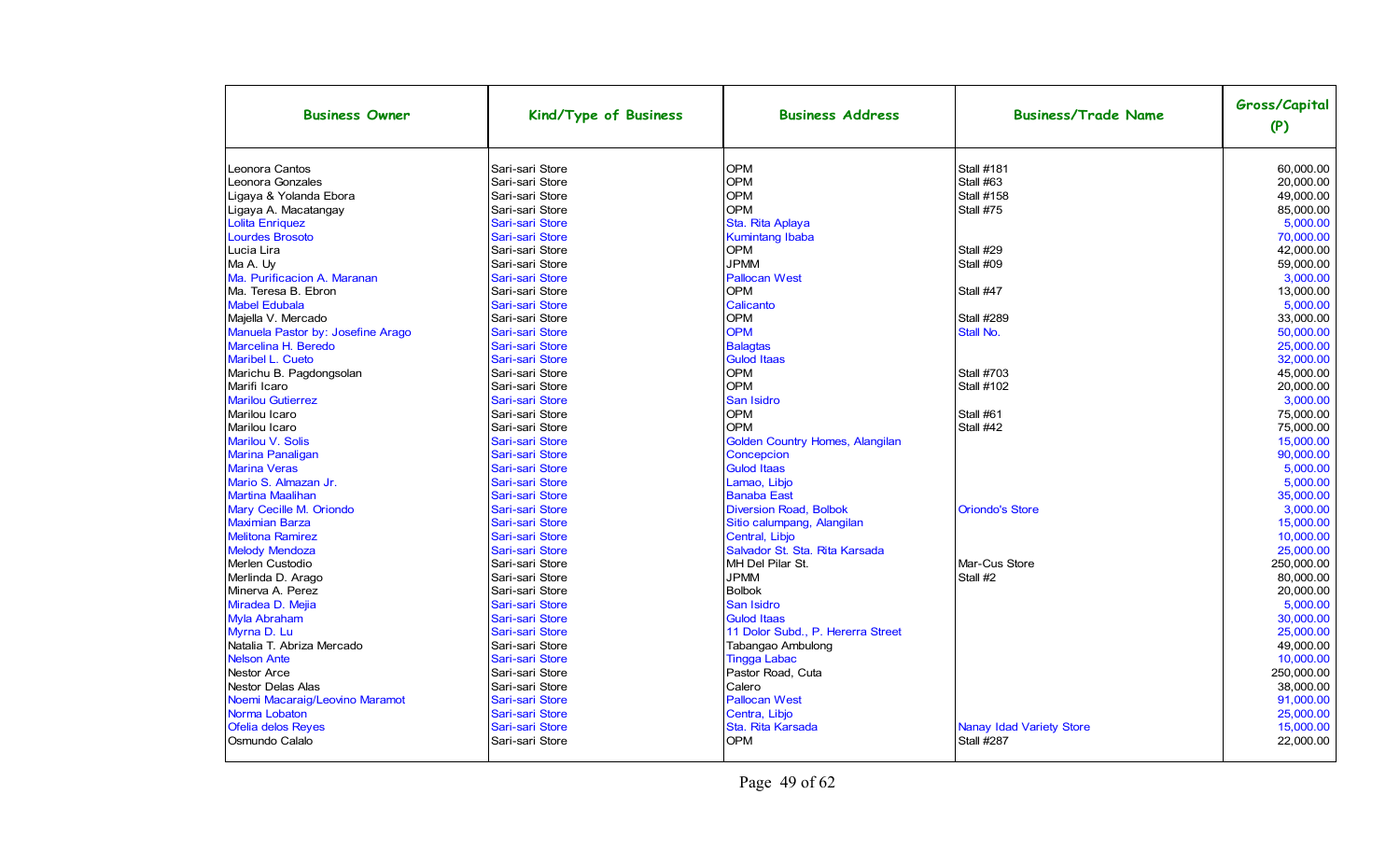| <b>Business Owner</b>       | Kind/Type of Business                                                 | <b>Business Address</b>            | <b>Business/Trade Name</b> | Gross/Capital<br>(P) |
|-----------------------------|-----------------------------------------------------------------------|------------------------------------|----------------------------|----------------------|
| Pablo M. Banez              | Sari-sari Store                                                       | Sta. Rita Karsada                  |                            | 10,000.00            |
| Pacita Lao Asi              | Sari-sari Store                                                       | <b>Kumintang Ibaba</b>             |                            | 54,000.00            |
| <b>Patricia Ramirez</b>     | Sari-sari Store                                                       | Cuta                               |                            | 45,000.00            |
| Pedro Malibiran             | Sari-sari Store                                                       | Cuta                               |                            | 130,000.00           |
| Penafrancia Lugod           | Sari-Sari Store                                                       | D. Silang Street                   |                            | 4,000.00             |
| <b>Purificasion Sales</b>   | Sari-sari Store                                                       | <b>Mabini Street</b>               |                            | 25.000.00            |
| Radino Evangelista          | Sari-sari Store                                                       | Abacan Subd. Calicanto             |                            | 20.000.00            |
| Remedios Dinglasan          | Sari-sari Store                                                       | M. H. Del Pilar Street             |                            | 36,000.00            |
| Rene Linga                  | Sari-sari Store                                                       | <b>OPM</b>                         | Stall #41                  | 140,000.00           |
| <b>Renelito Ramos</b>       | Sari-sari Store                                                       | Libjo                              |                            | 5,000.00             |
| Reynaldo Mendoza            | Sari-sari Store                                                       | Sta. Rita Karsada                  |                            | 45,000.00            |
| <b>Rhanier Manalo</b>       | Sari-sari Store                                                       | <b>Bolbok</b>                      |                            | 5,000.00             |
| Rochelle I. Amoris          | Sari-sari Store                                                       | Sta. Rita Karsada                  |                            | 20,000.00            |
| Rogelio David               | Sari-sari Store                                                       | Sitio Central, Libjo               |                            | 3.000.00             |
| Rolando L. Ricalde          | Sari-sari Store                                                       | <b>Anlit Street, Pallocan West</b> |                            | 100,000.00           |
| Ronald B. Dalusag           | Sari-sari Store                                                       | <b>Balagtas</b>                    |                            | 10.000.00            |
| <b>Rosel Magadia</b>        | Sari-sari Store                                                       | Calero                             |                            | 10.000.00            |
| Roselyn Justiniano          | Sari-sari Store                                                       | <b>OPM</b>                         | <b>Stall #256</b>          | 10,000.00            |
| Rosenda F. Macatangay       | Sari-sari Store                                                       | <b>Banaba West</b>                 |                            | 15,000.00            |
| Ruby Aranas                 | Sari-sari Store                                                       | Balagtas                           |                            | 95,000.00            |
| <b>Ruby Rayos</b>           | Sari-sari Store                                                       | <b>Gulod Labac</b>                 | Ronnie & Ruby Store        | 4,000.00             |
| Rustica de Chavez           | Sari-sari Store                                                       | Tangisan, Libjo                    |                            | 2,000.00             |
| Sabino Bauan                | Sari-sari Store                                                       | <b>JPMM</b>                        | Stall #7                   | 36.000.00            |
| Simplicia Anonuevo          | Sari-sari Store                                                       | <b>Gulod Labac</b>                 |                            | 20.000.00            |
| Teodoro Lim                 | Sari-sari Store                                                       | <b>JPMM</b>                        | <b>Stall #230</b>          | 31.480.00            |
| Teofista Hernandez          | Sari-sari Store                                                       | <b>JPMM</b>                        | Stall #85                  | 5.000.00             |
| <b>Teresita Avenilla</b>    | Sari-sari Store                                                       | <b>Tinga Labac</b>                 |                            | 2,000.00             |
| Teresita D. Atienza         | Sari-sari Store                                                       | <b>OPM</b>                         | Stall #37                  | 20,000.00            |
| <b>Teresita Hidalgo</b>     | Sari-sari Store                                                       | <b>Tarnate St. Pallocan West</b>   |                            | 4,000.00             |
| Tita B. Montemayor          | Sari-sari Store                                                       | <b>Pallocan East</b>               |                            | 5,000.00             |
| Valentino Ong               | Sari-sari Store                                                       | Cuta                               |                            | 150,000.00           |
| <b>Valeriana Catapang</b>   | Sari-sari Store                                                       | <b>Tinga Labac</b>                 |                            | 20,000.00            |
| <b>Victoria Cueto</b>       | Sari-sari Store                                                       | <b>Gulod Itaas</b>                 |                            | 36,000.00            |
| <b>Violeta Macatangay</b>   | Sari-sari Store                                                       | <b>Banaba West</b>                 |                            | 20.000.00            |
| <b>Virginia Tampoc</b>      | Sari-sari Store                                                       | <b>Kumintang Ilaya</b>             |                            | 25,000.00            |
| Yolanda Ebora               | Sari-sari Store                                                       | OPM                                | <b>Stall #248</b>          | 5,000.00             |
| Yolanda Ebora & Ligaya Buño | Sari-sari Store                                                       | <b>OPM</b>                         | <b>Stall #159</b>          | 49,000.00            |
| <b>Edith Fortu</b>          | Sari-sari Store & Cooked Food with Retail MH Del Pilar St.<br>Tobacco |                                    |                            | 525,000.00           |
| Felix Ceradoy               | Sari-sari Store (Balisong)                                            | <b>OPM</b>                         | <b>Stall #105</b>          | 40,000.00            |
| Geoffrey M. Delgado         | Sari-sari Store w/ Eatery                                             | <b>Bolbok</b>                      |                            | 40,000.00            |
| Roberto M. Perez            | Sari-sari Store w/ Eatery                                             | P. Herrera Street                  |                            | 80.000.00            |
|                             |                                                                       |                                    |                            |                      |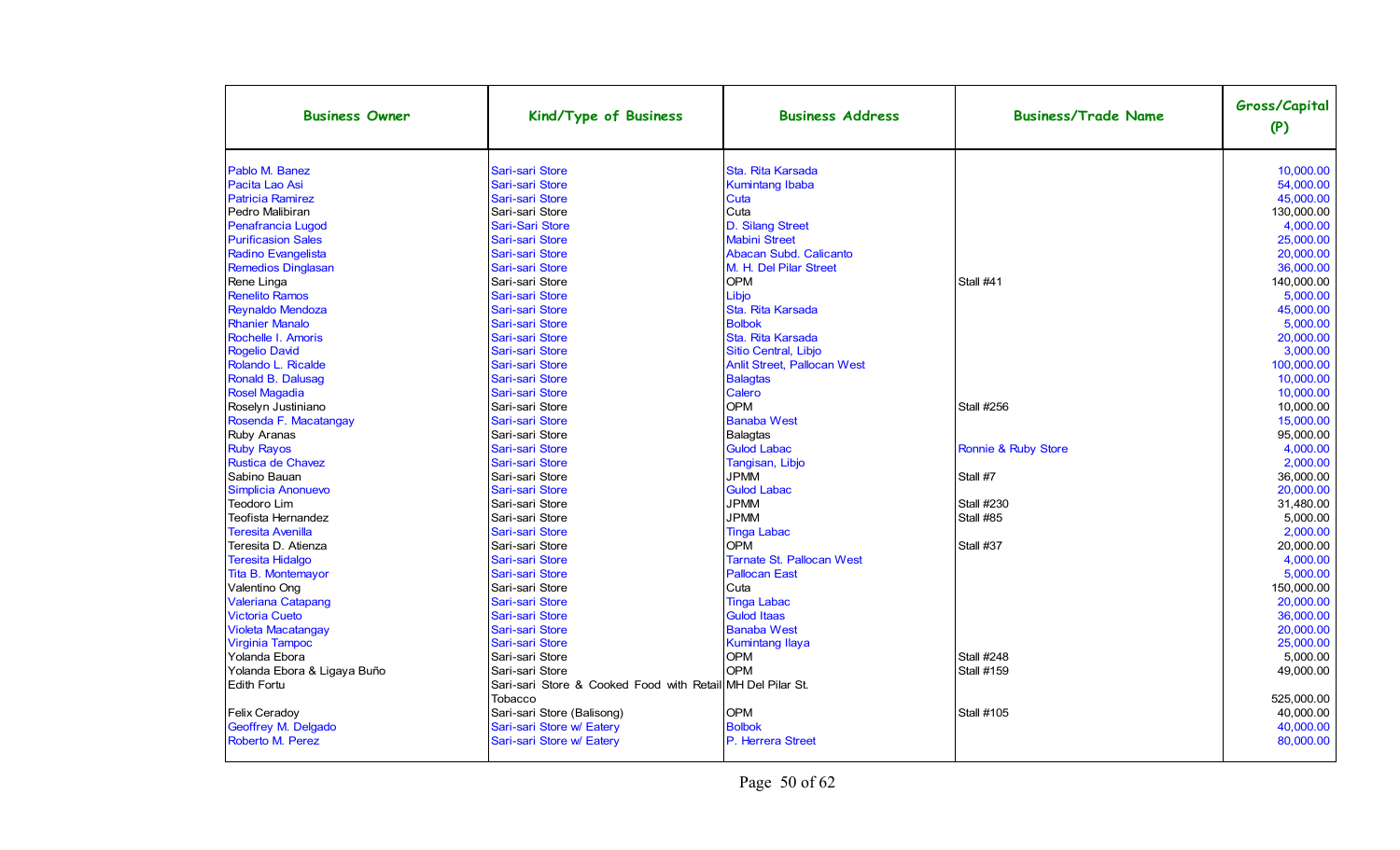| <b>Business Owner</b>                     | Kind/Type of Business                                       | <b>Business Address</b>          | <b>Business/Trade Name</b>                | Gross/Capital<br>(P) |
|-------------------------------------------|-------------------------------------------------------------|----------------------------------|-------------------------------------------|----------------------|
| Claudia Macalalad                         | Sari-sari Store w/ Fermented & Domestic Calicanto<br>Liquor |                                  |                                           | 50,000.00            |
| Christopher G. Borbon                     | Sari-sari Store w/ Mini-Bakery                              | Libio D'Hope                     | Villa Sto. Niño Store & Bakery            | 150,000.00           |
| Isidro de Guzman                          | Sari-sari Store w/ Poultry feeds                            | Sta. Rita Karsada                |                                           | 15,000.00            |
| Filomena M. Baliwaq                       | Sari-sari Store w/ Retail Tobacco                           | <b>Bolbok</b>                    |                                           | 45.000.00            |
| Julia Buño                                | Sari-sari Store w/ Retail Tobacco                           | 51 Rizal Ave.                    |                                           | 60.000.00            |
| Rodrigo Lontoc                            | Sari-sari Store w/ Retail Tobacco                           | Calicanto                        |                                           | 4,000.00             |
| Normita Mercado                           | Sari-sari Store w/ Retail Tobacco                           | &B. Luna St.                     |                                           |                      |
|                                           | Domestic Liquor                                             |                                  |                                           | 1,200,000.00         |
| Filomena Dimaandal                        | Sari-sari Store w/<br>Retail<br>Tobacco                     | & Kumintang Ibaba                |                                           |                      |
|                                           | Fermented & Domestic Ligour                                 |                                  |                                           | 165.000.00           |
| Josefina Salas                            | Sari-sari Store w/ Retail<br>Tobacco                        | & San Isidro                     |                                           |                      |
|                                           | Fermented Liqour                                            |                                  |                                           | 105,000.00           |
| Joseph Fabrigas                           | Sari-sari Store w/ Retail Tobacco                           | & Calicanto                      |                                           |                      |
|                                           | Fermented Liquor & Ice Cream Retailer                       |                                  |                                           | 110.372.50           |
| Trinidad Binolo                           | Sari-sari Store w/ Retail Tobacco Dealer                    | <b>JPMM</b>                      | Stall #22                                 | 85.000.00            |
| <b>Felipe Malaluan</b>                    | Sari-sari Store w/ Retail Tobacco Dealer Kumintang Ibaba    |                                  |                                           |                      |
|                                           | Domestic & Fermented Liquior                                |                                  |                                           | 25,000.00            |
| Merlinda S. Beo                           | Sari-sari Store w/ Retail Tobacco/Domestic Bolbok           |                                  |                                           |                      |
|                                           | <b>Fermented Liquior</b>                                    |                                  |                                           | 32.000.00            |
| Floriana Aldovino                         | Sari-sari Store w/ Rice                                     | <b>JPMM</b>                      | Stall #75                                 | 17.000.00            |
| Floriana Aldovino                         | Sari-sari Store w/ Rice                                     | <b>JPMM</b>                      | Stall #76                                 | 55.000.00            |
| Damiana Fadullo                           | Sari-sari Store w/ Sugar & Coffee                           | <b>JPMM</b>                      | Stall #187                                | 160,000.00           |
| Serafin Ilagan                            | Sari-sari Store w/ Sugar & Coffee                           | <b>JPMM</b>                      | <b>Stall #176</b>                         | 170.000.00           |
| Elpidio Banaag                            | Sari-sari Store/Sugar & Coffee                              | <b>JPMM</b>                      | <b>Stall #233</b>                         | 10.000.00            |
| Gilberto Arganda                          | Sari-sari w/ Eatery                                         | <b>Bolbok</b>                    |                                           | 3.000.00             |
|                                           | Sari-sari w/ Retail Tobacco                                 | 10 Rizal Ave.                    |                                           | 125,000.00           |
| Estanislao Godoy<br>Josefina H. Perez     | Sari-sari w/ Retail Tobacco                                 | Sta. Rita Karsada                |                                           |                      |
|                                           |                                                             |                                  |                                           | 105,000.00           |
| Armando A. Baes                           | Sari-sari<br>w/ Rice/Retail<br>Tobacco                      | & 31 B. Luna St.                 | Armando A. Baes Store                     |                      |
|                                           | Fermented Liquor                                            |                                  |                                           | 200.000.00           |
| Serafin Ilagan                            | Sari-sari<br>w/ Sugar &<br>Coffee/Retailer JPMM             |                                  | Stall #177                                |                      |
|                                           | Tobacco                                                     |                                  |                                           | 170,000.00           |
|                                           |                                                             |                                  |                                           |                      |
| Reuben I. Rosales                         | Sash Factory                                                | <b>Bolbok</b>                    | Rosales Sash Factory                      | 80,000.00            |
| <b>Ruel D. Macalalad</b>                  | <b>Sash Factory</b>                                         | <b>Tarnate St. Pallocan West</b> |                                           | 10.000.00            |
|                                           |                                                             |                                  |                                           |                      |
| Batangas Presbytarian Church              | School                                                      | Cuta                             | Batangas Presbytarian Church              | 1,950,000.00         |
| Carmel School of Batangas Inc.            | School                                                      | Potenciana Vill., Pallocan West  | Carmel School of Batangas Inc.            | 4,614,705.88         |
| Casa Del Bambino Emmanuel Montessori Inc. | School                                                      | Alangilan                        | Casa Del Bambino Emmanuel Montessori Inc. | 2,500,000.00         |
| Divine Child Academy of Batangas Inc.     | School                                                      | P. Panganiban Street             | Divine Child Academy of Batangas Inc.     | 2,157,500.00         |
| Golden Gate Colleges Inc.                 | School                                                      |                                  | Golden Gate Colleges Inc.                 | 5,500,000.00         |
| Guadalina Fernandez                       | School                                                      | Kumintang Ilaya                  | Filipino Academy of Scientific Trade      | 62,000.00            |
|                                           |                                                             |                                  |                                           |                      |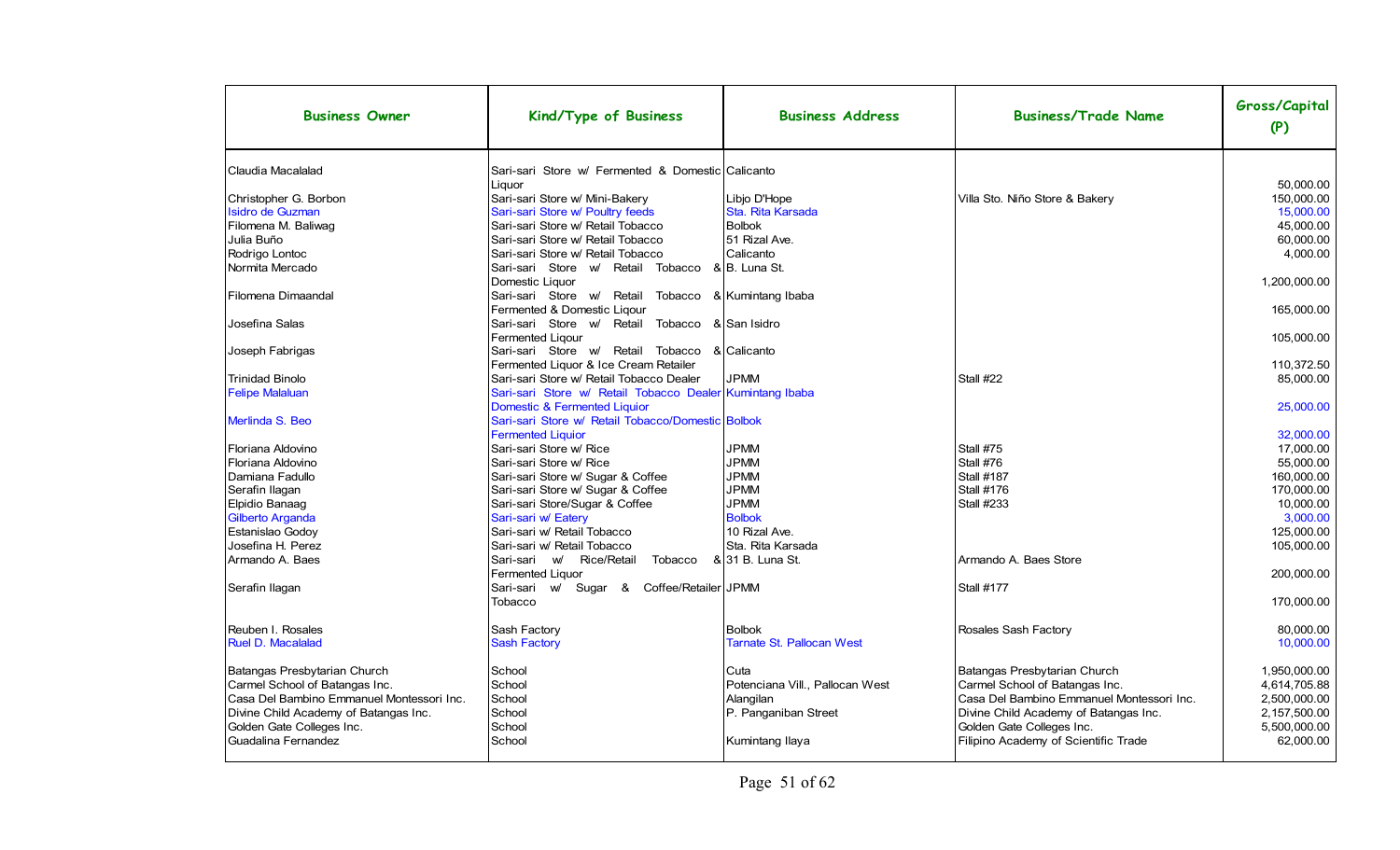| 17 C. Tirona St.<br><b>HOPE Christian School</b><br>School<br><b>HOPE Christian School</b><br>974.150.00<br>School<br>6,702,683.87<br>Immaculate Heart of mary Learning Center<br>Kumintang Ibaba<br>Immaculate Heart of Mary Learning Center<br>Marian Learning Center & Science High School<br>School<br>41 D. Silang St.<br>Marian Learning Center & Science High School<br>4,515,081.47<br>McKinley Hill International School & Leadership School<br><b>Pallocan West</b><br>McKinley Hill International School & Leadership<br><b>Academy for Children</b><br><b>Academy for Children</b><br>500.000.00<br>Pacita Berberabe<br>St. Mary Eufracia Montessori School<br>700.000.00<br>School<br>Villa Neneng Subd., Kumintang Ibaba<br>School<br>Cuta<br>Holy Cross Montessori<br>200.000.00<br>Ruben Macaraig<br>MH Del Pilar St.<br>School<br>23,438,642.45<br>St. Bridget College<br>St. Bridget College<br>UPEd Montessori Eclestic Child Advancement<br>School<br><b>Bolbok</b><br>Center Inc.<br>87.000.00<br>University of Batangas<br>School (Educational Institution)<br>Hilltop, Kumintang Ibaba<br>University of Batangas<br>25.322.799.49<br>Batangas Institute of Science & Technology<br>School (Pre-Elementary & Grade School)<br><b>Gulod Labac</b><br><b>Batangas Institute of Science &amp; Technology</b><br>3,000,000.00<br>School (Pre-Elementary)<br><b>Mahabang Parang</b><br>Virginia A. Panaligan<br>140.500.00<br><b>Children School (Special Children)</b><br><b>Pallocan East</b><br>University of<br><b>Batangas</b><br>Special<br><b>University</b><br><b>of</b><br><b>Batangas</b><br>Special<br>Children<br>Foundation Inc.<br>Foundation Inc.<br>50.000.00<br>Dolor Subd. Brgy. 6<br>Gemma M. Zamora<br><b>School Supplies &amp; Accessories</b><br>10,000.00<br>School Supplies & General Merchandise<br>Esperanza Castillo<br>P. Burgos St.<br>Rodeza's School & Office Supplies<br>1,199,225.00<br>Arce Bldg., Kumintang Ibaba<br>Blue Tip Security Agency & Services Inc.<br>Security Agecy & Services<br>Blue Tip Security Agency & Services Inc.<br>1,258,060.00<br><b>Security Agency</b><br>Insular Life Bldg. Kumintang Ibaba<br><b>Bulldog Security Agency Inc.</b><br>410,000.00<br><b>Bulldog Security Agency Inc.</b> | <b>Business Owner</b>                             | Kind/Type of Business  | <b>Business Address</b> | <b>Business/Trade Name</b>                        | Gross/Capital<br>(P) |
|------------------------------------------------------------------------------------------------------------------------------------------------------------------------------------------------------------------------------------------------------------------------------------------------------------------------------------------------------------------------------------------------------------------------------------------------------------------------------------------------------------------------------------------------------------------------------------------------------------------------------------------------------------------------------------------------------------------------------------------------------------------------------------------------------------------------------------------------------------------------------------------------------------------------------------------------------------------------------------------------------------------------------------------------------------------------------------------------------------------------------------------------------------------------------------------------------------------------------------------------------------------------------------------------------------------------------------------------------------------------------------------------------------------------------------------------------------------------------------------------------------------------------------------------------------------------------------------------------------------------------------------------------------------------------------------------------------------------------------------------------------------------------------------------------------------------------------------------------------------------------------------------------------------------------------------------------------------------------------------------------------------------------------------------------------------------------------------------------------------------------------------------------------------------------------------------------------------------------------------------------------------------|---------------------------------------------------|------------------------|-------------------------|---------------------------------------------------|----------------------|
|                                                                                                                                                                                                                                                                                                                                                                                                                                                                                                                                                                                                                                                                                                                                                                                                                                                                                                                                                                                                                                                                                                                                                                                                                                                                                                                                                                                                                                                                                                                                                                                                                                                                                                                                                                                                                                                                                                                                                                                                                                                                                                                                                                                                                                                                        |                                                   |                        |                         |                                                   |                      |
|                                                                                                                                                                                                                                                                                                                                                                                                                                                                                                                                                                                                                                                                                                                                                                                                                                                                                                                                                                                                                                                                                                                                                                                                                                                                                                                                                                                                                                                                                                                                                                                                                                                                                                                                                                                                                                                                                                                                                                                                                                                                                                                                                                                                                                                                        |                                                   |                        |                         |                                                   |                      |
|                                                                                                                                                                                                                                                                                                                                                                                                                                                                                                                                                                                                                                                                                                                                                                                                                                                                                                                                                                                                                                                                                                                                                                                                                                                                                                                                                                                                                                                                                                                                                                                                                                                                                                                                                                                                                                                                                                                                                                                                                                                                                                                                                                                                                                                                        |                                                   |                        |                         |                                                   |                      |
|                                                                                                                                                                                                                                                                                                                                                                                                                                                                                                                                                                                                                                                                                                                                                                                                                                                                                                                                                                                                                                                                                                                                                                                                                                                                                                                                                                                                                                                                                                                                                                                                                                                                                                                                                                                                                                                                                                                                                                                                                                                                                                                                                                                                                                                                        |                                                   |                        |                         |                                                   |                      |
|                                                                                                                                                                                                                                                                                                                                                                                                                                                                                                                                                                                                                                                                                                                                                                                                                                                                                                                                                                                                                                                                                                                                                                                                                                                                                                                                                                                                                                                                                                                                                                                                                                                                                                                                                                                                                                                                                                                                                                                                                                                                                                                                                                                                                                                                        |                                                   |                        |                         |                                                   |                      |
|                                                                                                                                                                                                                                                                                                                                                                                                                                                                                                                                                                                                                                                                                                                                                                                                                                                                                                                                                                                                                                                                                                                                                                                                                                                                                                                                                                                                                                                                                                                                                                                                                                                                                                                                                                                                                                                                                                                                                                                                                                                                                                                                                                                                                                                                        |                                                   |                        |                         |                                                   |                      |
|                                                                                                                                                                                                                                                                                                                                                                                                                                                                                                                                                                                                                                                                                                                                                                                                                                                                                                                                                                                                                                                                                                                                                                                                                                                                                                                                                                                                                                                                                                                                                                                                                                                                                                                                                                                                                                                                                                                                                                                                                                                                                                                                                                                                                                                                        |                                                   |                        |                         |                                                   |                      |
|                                                                                                                                                                                                                                                                                                                                                                                                                                                                                                                                                                                                                                                                                                                                                                                                                                                                                                                                                                                                                                                                                                                                                                                                                                                                                                                                                                                                                                                                                                                                                                                                                                                                                                                                                                                                                                                                                                                                                                                                                                                                                                                                                                                                                                                                        |                                                   |                        |                         |                                                   |                      |
|                                                                                                                                                                                                                                                                                                                                                                                                                                                                                                                                                                                                                                                                                                                                                                                                                                                                                                                                                                                                                                                                                                                                                                                                                                                                                                                                                                                                                                                                                                                                                                                                                                                                                                                                                                                                                                                                                                                                                                                                                                                                                                                                                                                                                                                                        |                                                   |                        |                         |                                                   |                      |
|                                                                                                                                                                                                                                                                                                                                                                                                                                                                                                                                                                                                                                                                                                                                                                                                                                                                                                                                                                                                                                                                                                                                                                                                                                                                                                                                                                                                                                                                                                                                                                                                                                                                                                                                                                                                                                                                                                                                                                                                                                                                                                                                                                                                                                                                        |                                                   |                        |                         |                                                   |                      |
|                                                                                                                                                                                                                                                                                                                                                                                                                                                                                                                                                                                                                                                                                                                                                                                                                                                                                                                                                                                                                                                                                                                                                                                                                                                                                                                                                                                                                                                                                                                                                                                                                                                                                                                                                                                                                                                                                                                                                                                                                                                                                                                                                                                                                                                                        |                                                   |                        |                         |                                                   |                      |
|                                                                                                                                                                                                                                                                                                                                                                                                                                                                                                                                                                                                                                                                                                                                                                                                                                                                                                                                                                                                                                                                                                                                                                                                                                                                                                                                                                                                                                                                                                                                                                                                                                                                                                                                                                                                                                                                                                                                                                                                                                                                                                                                                                                                                                                                        |                                                   |                        |                         |                                                   |                      |
|                                                                                                                                                                                                                                                                                                                                                                                                                                                                                                                                                                                                                                                                                                                                                                                                                                                                                                                                                                                                                                                                                                                                                                                                                                                                                                                                                                                                                                                                                                                                                                                                                                                                                                                                                                                                                                                                                                                                                                                                                                                                                                                                                                                                                                                                        |                                                   |                        |                         |                                                   |                      |
|                                                                                                                                                                                                                                                                                                                                                                                                                                                                                                                                                                                                                                                                                                                                                                                                                                                                                                                                                                                                                                                                                                                                                                                                                                                                                                                                                                                                                                                                                                                                                                                                                                                                                                                                                                                                                                                                                                                                                                                                                                                                                                                                                                                                                                                                        |                                                   |                        |                         |                                                   |                      |
|                                                                                                                                                                                                                                                                                                                                                                                                                                                                                                                                                                                                                                                                                                                                                                                                                                                                                                                                                                                                                                                                                                                                                                                                                                                                                                                                                                                                                                                                                                                                                                                                                                                                                                                                                                                                                                                                                                                                                                                                                                                                                                                                                                                                                                                                        |                                                   |                        |                         |                                                   |                      |
|                                                                                                                                                                                                                                                                                                                                                                                                                                                                                                                                                                                                                                                                                                                                                                                                                                                                                                                                                                                                                                                                                                                                                                                                                                                                                                                                                                                                                                                                                                                                                                                                                                                                                                                                                                                                                                                                                                                                                                                                                                                                                                                                                                                                                                                                        |                                                   |                        |                         |                                                   |                      |
|                                                                                                                                                                                                                                                                                                                                                                                                                                                                                                                                                                                                                                                                                                                                                                                                                                                                                                                                                                                                                                                                                                                                                                                                                                                                                                                                                                                                                                                                                                                                                                                                                                                                                                                                                                                                                                                                                                                                                                                                                                                                                                                                                                                                                                                                        |                                                   |                        |                         |                                                   |                      |
|                                                                                                                                                                                                                                                                                                                                                                                                                                                                                                                                                                                                                                                                                                                                                                                                                                                                                                                                                                                                                                                                                                                                                                                                                                                                                                                                                                                                                                                                                                                                                                                                                                                                                                                                                                                                                                                                                                                                                                                                                                                                                                                                                                                                                                                                        |                                                   |                        |                         |                                                   |                      |
|                                                                                                                                                                                                                                                                                                                                                                                                                                                                                                                                                                                                                                                                                                                                                                                                                                                                                                                                                                                                                                                                                                                                                                                                                                                                                                                                                                                                                                                                                                                                                                                                                                                                                                                                                                                                                                                                                                                                                                                                                                                                                                                                                                                                                                                                        |                                                   |                        |                         |                                                   |                      |
|                                                                                                                                                                                                                                                                                                                                                                                                                                                                                                                                                                                                                                                                                                                                                                                                                                                                                                                                                                                                                                                                                                                                                                                                                                                                                                                                                                                                                                                                                                                                                                                                                                                                                                                                                                                                                                                                                                                                                                                                                                                                                                                                                                                                                                                                        | <b>Golden Best Security &amp; Allied Services</b> | <b>Security Agency</b> | <b>Simlong</b>          | <b>Golden Best Security &amp; Allied Services</b> | 50,000.00            |
| <b>Kingeward Security Services Inc.</b><br><b>Security Agency</b><br>San Isidro<br><b>Kingeward Security Services Inc.</b><br>100.000.00                                                                                                                                                                                                                                                                                                                                                                                                                                                                                                                                                                                                                                                                                                                                                                                                                                                                                                                                                                                                                                                                                                                                                                                                                                                                                                                                                                                                                                                                                                                                                                                                                                                                                                                                                                                                                                                                                                                                                                                                                                                                                                                               |                                                   |                        |                         |                                                   |                      |
| Lyceum of Batangas, Kumintang Ibaba<br>Maximum Security & Services Corporation<br><b>Maximum Security &amp; Services Corporation</b><br><b>Security Agency</b><br>145,000.00                                                                                                                                                                                                                                                                                                                                                                                                                                                                                                                                                                                                                                                                                                                                                                                                                                                                                                                                                                                                                                                                                                                                                                                                                                                                                                                                                                                                                                                                                                                                                                                                                                                                                                                                                                                                                                                                                                                                                                                                                                                                                           |                                                   |                        |                         |                                                   |                      |
| Southbed Security & Investigation Services<br><b>Security Agency</b><br>Sta. Rita Karsada<br>Southbed Security & Investigation Services Inc.<br>Incorporated                                                                                                                                                                                                                                                                                                                                                                                                                                                                                                                                                                                                                                                                                                                                                                                                                                                                                                                                                                                                                                                                                                                                                                                                                                                                                                                                                                                                                                                                                                                                                                                                                                                                                                                                                                                                                                                                                                                                                                                                                                                                                                           |                                                   |                        |                         |                                                   |                      |
| Cone Watchman Security & Detective Agency<br><b>Security Agency (Posting Only)</b><br>Sta. Clara<br>Cone Watchman Security & Detective Agency<br>400.000.00                                                                                                                                                                                                                                                                                                                                                                                                                                                                                                                                                                                                                                                                                                                                                                                                                                                                                                                                                                                                                                                                                                                                                                                                                                                                                                                                                                                                                                                                                                                                                                                                                                                                                                                                                                                                                                                                                                                                                                                                                                                                                                            |                                                   |                        |                         |                                                   |                      |
| <b>Looban Cuta</b><br><b>Odie Marquez</b><br><b>Service Center (Appliances)</b><br>68.000.00                                                                                                                                                                                                                                                                                                                                                                                                                                                                                                                                                                                                                                                                                                                                                                                                                                                                                                                                                                                                                                                                                                                                                                                                                                                                                                                                                                                                                                                                                                                                                                                                                                                                                                                                                                                                                                                                                                                                                                                                                                                                                                                                                                           |                                                   |                        |                         |                                                   |                      |
| <b>Santos Asi</b><br><b>Service Center (Cellphone)</b><br><b>Rizal Avenue</b><br>5,000.00                                                                                                                                                                                                                                                                                                                                                                                                                                                                                                                                                                                                                                                                                                                                                                                                                                                                                                                                                                                                                                                                                                                                                                                                                                                                                                                                                                                                                                                                                                                                                                                                                                                                                                                                                                                                                                                                                                                                                                                                                                                                                                                                                                              |                                                   |                        |                         |                                                   |                      |
|                                                                                                                                                                                                                                                                                                                                                                                                                                                                                                                                                                                                                                                                                                                                                                                                                                                                                                                                                                                                                                                                                                                                                                                                                                                                                                                                                                                                                                                                                                                                                                                                                                                                                                                                                                                                                                                                                                                                                                                                                                                                                                                                                                                                                                                                        |                                                   |                        |                         |                                                   |                      |
| <b>CL Creadline Services</b><br><b>Services</b><br>15.000.00<br>Florencia L. Calpito<br>Sampaga                                                                                                                                                                                                                                                                                                                                                                                                                                                                                                                                                                                                                                                                                                                                                                                                                                                                                                                                                                                                                                                                                                                                                                                                                                                                                                                                                                                                                                                                                                                                                                                                                                                                                                                                                                                                                                                                                                                                                                                                                                                                                                                                                                        |                                                   |                        |                         |                                                   |                      |
| <b>General Milling Corp.</b><br>500,000.00<br><b>Services</b><br>Tabangao<br><b>General Milling Corp.</b>                                                                                                                                                                                                                                                                                                                                                                                                                                                                                                                                                                                                                                                                                                                                                                                                                                                                                                                                                                                                                                                                                                                                                                                                                                                                                                                                                                                                                                                                                                                                                                                                                                                                                                                                                                                                                                                                                                                                                                                                                                                                                                                                                              |                                                   |                        |                         |                                                   |                      |
| I & E Industrial System Services Inc.<br>Takad, Libio<br>1 & E Industrial System Services Inc.<br>980,000.00<br>Services                                                                                                                                                                                                                                                                                                                                                                                                                                                                                                                                                                                                                                                                                                                                                                                                                                                                                                                                                                                                                                                                                                                                                                                                                                                                                                                                                                                                                                                                                                                                                                                                                                                                                                                                                                                                                                                                                                                                                                                                                                                                                                                                               |                                                   |                        |                         |                                                   |                      |
| Sta. Clara<br>108,858,000.00<br>ATI-Batangas Inc.<br>Services<br>ATI-Batangas Inc.                                                                                                                                                                                                                                                                                                                                                                                                                                                                                                                                                                                                                                                                                                                                                                                                                                                                                                                                                                                                                                                                                                                                                                                                                                                                                                                                                                                                                                                                                                                                                                                                                                                                                                                                                                                                                                                                                                                                                                                                                                                                                                                                                                                     |                                                   |                        |                         |                                                   |                      |
| Fe Bermia<br><b>Services (Boat Line Services)</b><br>Sta. Rita Aplaya<br><b>MBCA Elvie</b><br>28.000.00                                                                                                                                                                                                                                                                                                                                                                                                                                                                                                                                                                                                                                                                                                                                                                                                                                                                                                                                                                                                                                                                                                                                                                                                                                                                                                                                                                                                                                                                                                                                                                                                                                                                                                                                                                                                                                                                                                                                                                                                                                                                                                                                                                |                                                   |                        |                         |                                                   |                      |
| Marie Paz B. Closa<br><b>Services (Car Wash)</b><br>Arrieta Subd. Sta. Clara<br>1,000.00                                                                                                                                                                                                                                                                                                                                                                                                                                                                                                                                                                                                                                                                                                                                                                                                                                                                                                                                                                                                                                                                                                                                                                                                                                                                                                                                                                                                                                                                                                                                                                                                                                                                                                                                                                                                                                                                                                                                                                                                                                                                                                                                                                               |                                                   |                        |                         |                                                   |                      |
| <b>Warren D. Tolentino</b><br>Services (Car Wash)<br><b>SM City Batangas, Pallocan West</b><br><b>Stars &amp; Stripes Car Was</b><br>50.000.00                                                                                                                                                                                                                                                                                                                                                                                                                                                                                                                                                                                                                                                                                                                                                                                                                                                                                                                                                                                                                                                                                                                                                                                                                                                                                                                                                                                                                                                                                                                                                                                                                                                                                                                                                                                                                                                                                                                                                                                                                                                                                                                         |                                                   |                        |                         |                                                   |                      |
| Phil-Am Asset Management Inc.<br><b>Services (Consultancy Office)</b><br>Hilltop, Kumintang Ibaba<br>Phil-Am Asset Management Inc.<br>200.000.00                                                                                                                                                                                                                                                                                                                                                                                                                                                                                                                                                                                                                                                                                                                                                                                                                                                                                                                                                                                                                                                                                                                                                                                                                                                                                                                                                                                                                                                                                                                                                                                                                                                                                                                                                                                                                                                                                                                                                                                                                                                                                                                       |                                                   |                        |                         |                                                   |                      |
| <b>Bay City Mall</b><br><b>Recios Personalized Embroidery</b><br>30.000.00<br><b>Manolo Recio</b><br>Services (embroidery)                                                                                                                                                                                                                                                                                                                                                                                                                                                                                                                                                                                                                                                                                                                                                                                                                                                                                                                                                                                                                                                                                                                                                                                                                                                                                                                                                                                                                                                                                                                                                                                                                                                                                                                                                                                                                                                                                                                                                                                                                                                                                                                                             |                                                   |                        |                         |                                                   |                      |
| Industrial Inspection International Inc.<br>Services (Engineering & Inspection)<br>VGR Compd., Dumantay<br>Industrial Inspection International Inc.<br>3,900,350.00                                                                                                                                                                                                                                                                                                                                                                                                                                                                                                                                                                                                                                                                                                                                                                                                                                                                                                                                                                                                                                                                                                                                                                                                                                                                                                                                                                                                                                                                                                                                                                                                                                                                                                                                                                                                                                                                                                                                                                                                                                                                                                    |                                                   |                        |                         |                                                   |                      |
| Services (Funeral Parlor/Morgue/Coffin<br>Hilltop, Kumintang Ibaba<br>Cruzmar Corp.<br>Cruzmar Corp.                                                                                                                                                                                                                                                                                                                                                                                                                                                                                                                                                                                                                                                                                                                                                                                                                                                                                                                                                                                                                                                                                                                                                                                                                                                                                                                                                                                                                                                                                                                                                                                                                                                                                                                                                                                                                                                                                                                                                                                                                                                                                                                                                                   |                                                   |                        |                         |                                                   |                      |
| 500.000.00<br>Store)                                                                                                                                                                                                                                                                                                                                                                                                                                                                                                                                                                                                                                                                                                                                                                                                                                                                                                                                                                                                                                                                                                                                                                                                                                                                                                                                                                                                                                                                                                                                                                                                                                                                                                                                                                                                                                                                                                                                                                                                                                                                                                                                                                                                                                                   |                                                   |                        |                         |                                                   |                      |
| Services (Graphic Arts & Design)<br>Sta. Fe Rd. Sta. Rita Karsada<br>5.000.00<br><b>Ariel Hernandez</b>                                                                                                                                                                                                                                                                                                                                                                                                                                                                                                                                                                                                                                                                                                                                                                                                                                                                                                                                                                                                                                                                                                                                                                                                                                                                                                                                                                                                                                                                                                                                                                                                                                                                                                                                                                                                                                                                                                                                                                                                                                                                                                                                                                |                                                   |                        |                         |                                                   |                      |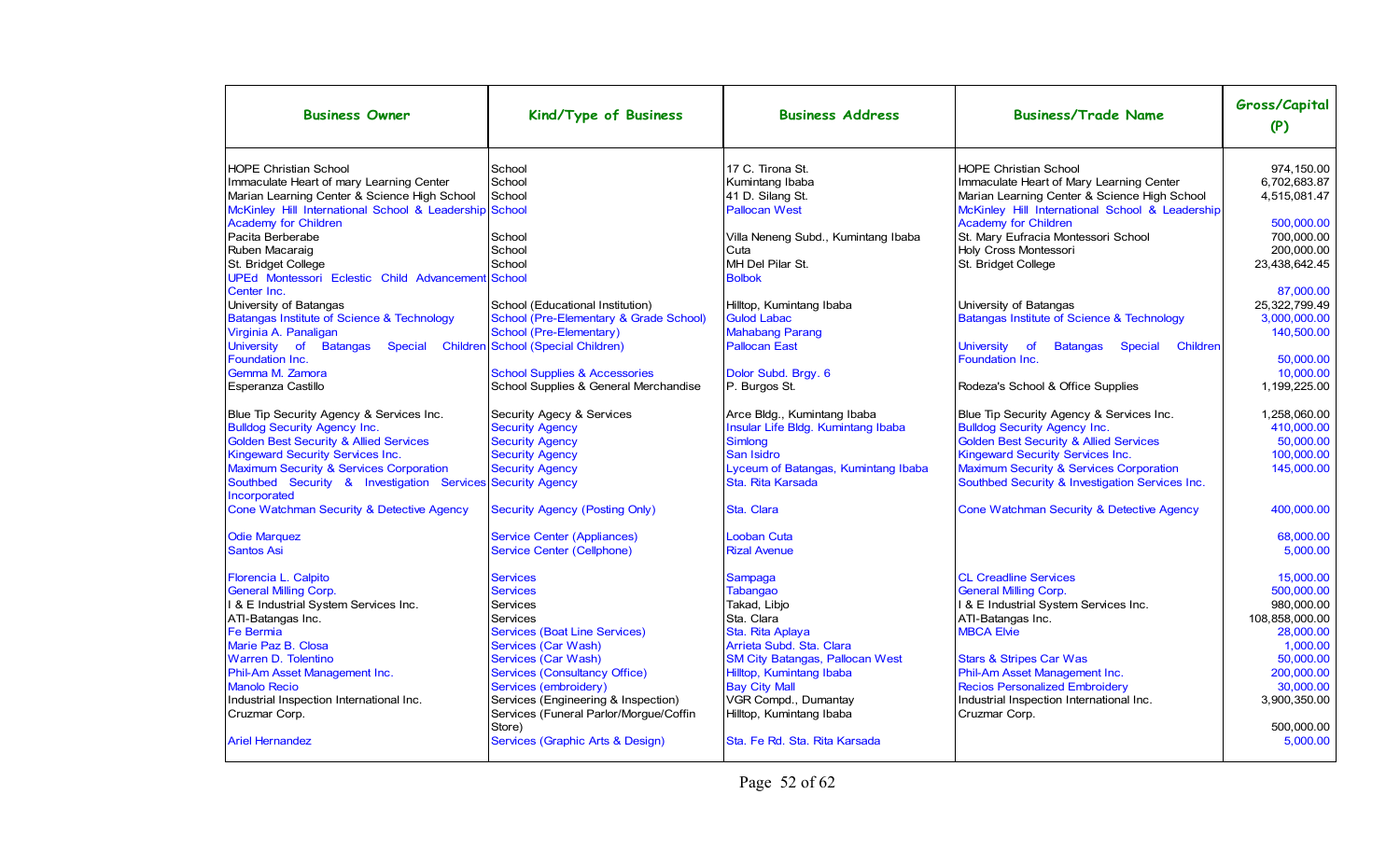| <b>Business Owner</b>                                                                                                                                                                                                                                                                                        | Kind/Type of Business                                                                                                                                                                                                                                                                                                                                                                         | <b>Business Address</b>                                                                                                                                                                                                                                  | <b>Business/Trade Name</b>                                                                                                                                              | Gross/Capital<br>(P)                                                                                                                            |
|--------------------------------------------------------------------------------------------------------------------------------------------------------------------------------------------------------------------------------------------------------------------------------------------------------------|-----------------------------------------------------------------------------------------------------------------------------------------------------------------------------------------------------------------------------------------------------------------------------------------------------------------------------------------------------------------------------------------------|----------------------------------------------------------------------------------------------------------------------------------------------------------------------------------------------------------------------------------------------------------|-------------------------------------------------------------------------------------------------------------------------------------------------------------------------|-------------------------------------------------------------------------------------------------------------------------------------------------|
| <b>Edgar Mercado</b><br>Senera V. Ebora<br>Dirt Buster Laundry & Dry Cleaning Services Co.<br>Pacer Collection Services Inc.<br><b>Globelines Communication</b><br>Rosely H. Flores<br><b>Edgar Macaraig Valdez</b><br>Juan Manalo<br><b>Tita Austria</b><br>Fortunato Gamboa<br><b>Gilbert A. Gutierrez</b> | <b>Services (Hauling-Solid Waste</b><br><b>Services (Hog Weighing)</b><br>Services (laundry Shop)<br>Services (payment & collection)<br><b>Services (Payment Center)</b><br>Services (Photo Studio)<br><b>Services (Photocopy Center)</b><br>Services (Refrigeration & Airconditioning)<br>Services (Trucking)<br>Services (Vehicle Repair Shop)<br>Services (Video Editing & Video Coverage) | Calicanto<br><b>Banaba East</b><br>Hilltop, Kumintang Ibaba<br>Hilltop, Kumintang Ibaba<br><b>SM City Batangas, Pallocan West</b><br>P. Burgos St.<br><b>Kumintang Ibaba</b><br>Gulod Labac<br>Soro-soro Karsada<br>Kumintang Ibaba<br>P. Herrera Street | Dirt Buster Laundry & Dry Cleaning Services Co.<br>Pacer Collection Services Inc.<br><b>Globelines Communication</b><br>De Luxe Studio<br><b>KW &amp; E Copy Center</b> | 20,000.00<br>18.000.00<br>10,000.00<br>64,400.00<br>50.000.00<br>130.000.00<br>20,000.00<br>118.000.00<br>150.000.00<br>135.000.00<br>20,000.00 |
| Andrew Tan<br>Cleanway Technology Corp.<br><b>Ruperto Aclan</b>                                                                                                                                                                                                                                              | Services (Warehouse)<br><b>Services (Waste Management)</b><br>Services (Xerox & Blue Printing)                                                                                                                                                                                                                                                                                                | D. Silang Street<br><b>Tabangao Ambulong</b><br><b>Rizal Avenue</b>                                                                                                                                                                                      | Cleanway Technology Corp.<br>RCA Bluepringting & Generaaal Merchandise                                                                                                  | 112.000.00<br>100.000.00<br>50,000.00                                                                                                           |
| Lorna Babao<br>Maria Salud R. Anonuevo                                                                                                                                                                                                                                                                       | Ship Chandling<br><b>Ship Chandling</b>                                                                                                                                                                                                                                                                                                                                                       | De Joya Bayview Village, Cuta<br>P. Zamora Street                                                                                                                                                                                                        | Remo Shipchandling & Maritime Services                                                                                                                                  | 390.000.00<br>50,000.00                                                                                                                         |
| <b>Francis Reyes</b><br>Montenegro Shipping Lines Inc.<br>Rosaria Castro<br><b>SEAFILY Xpress Inc.</b><br>Asian Marine Transport Corp.                                                                                                                                                                       | <b>Shipping Lines</b><br><b>Shipping Lines</b><br><b>Shipping Lines</b><br><b>Shipping Lines</b><br><b>Shipping Lines/Ticketing Office</b>                                                                                                                                                                                                                                                    | <b>Rizal Avenue Extension</b><br>Abacan Subd., Calicanto<br>Terminal II, Sta. Clara<br>Cuta<br>Sta. Clara                                                                                                                                                | Montenegro Shipping Lines Inc.<br><b>SEAFILY Xpress Inc.</b><br>Asian Marine Transport Corp.                                                                            | 150.000.00<br>9.230.949.00<br>320,000,000.00<br>8,000,000.00<br>200,000.00                                                                      |
| Islas Tanker Shipping Corp./National Marine Shipping Operation (Liason Office)<br>Corp.<br><b>Sunworld Logistics Corp.</b>                                                                                                                                                                                   | <b>Shipping Services</b>                                                                                                                                                                                                                                                                                                                                                                      | Kumintang Ibaba<br><b>Tabangao Ambulong</b>                                                                                                                                                                                                              | Islas Tanker Shipping Corp./National Marine Corp.<br>Sunworld Logistics Corp.                                                                                           | 50.000.00<br>125,000.00                                                                                                                         |
| <b>Eddie Rivero</b><br><b>Eddie Rivero</b><br>Gerald Landicho<br>Leovigilda Landicho<br>Susana Gayotin                                                                                                                                                                                                       | Shoe Store<br>Shoe Store<br>Shoe Store<br>Shoe Store<br>Shoe Store                                                                                                                                                                                                                                                                                                                            | 160 Evangelista St.<br>Evangelista St.<br>Caedo, Calicanto<br>Caedo, Calicanto<br>OPM                                                                                                                                                                    | <b>Stall #572</b>                                                                                                                                                       | 651,050.00<br>997,150.00<br>10.300.00<br>105.000.00<br>15,000.00                                                                                |
| CC Dilao Inc.                                                                                                                                                                                                                                                                                                | Shopping Center                                                                                                                                                                                                                                                                                                                                                                               | Evangelista St.                                                                                                                                                                                                                                          | Dilao Shopping Center                                                                                                                                                   | 1,680,000.00                                                                                                                                    |
| <b>Ever Corporation</b>                                                                                                                                                                                                                                                                                      | <b>Signboard Lessor</b>                                                                                                                                                                                                                                                                                                                                                                       | Lat Bldg. P. Burgos Street                                                                                                                                                                                                                               | <b>United Neon</b>                                                                                                                                                      | 100,000.00                                                                                                                                      |
| Joel Samonte                                                                                                                                                                                                                                                                                                 | Silk Screen Printing                                                                                                                                                                                                                                                                                                                                                                          | Alangilan                                                                                                                                                                                                                                                |                                                                                                                                                                         | 60.000.00                                                                                                                                       |
| Berlita Macalalad<br><b>Farly Villena</b>                                                                                                                                                                                                                                                                    | Small Carenderia<br>Retail Tobacco & C. Tirona St.<br>Small Carenderia w/<br>Domestic Liquor                                                                                                                                                                                                                                                                                                  | <b>JPMM</b>                                                                                                                                                                                                                                              | <b>Stall #244</b>                                                                                                                                                       | 94,000.00<br>70,000.00                                                                                                                          |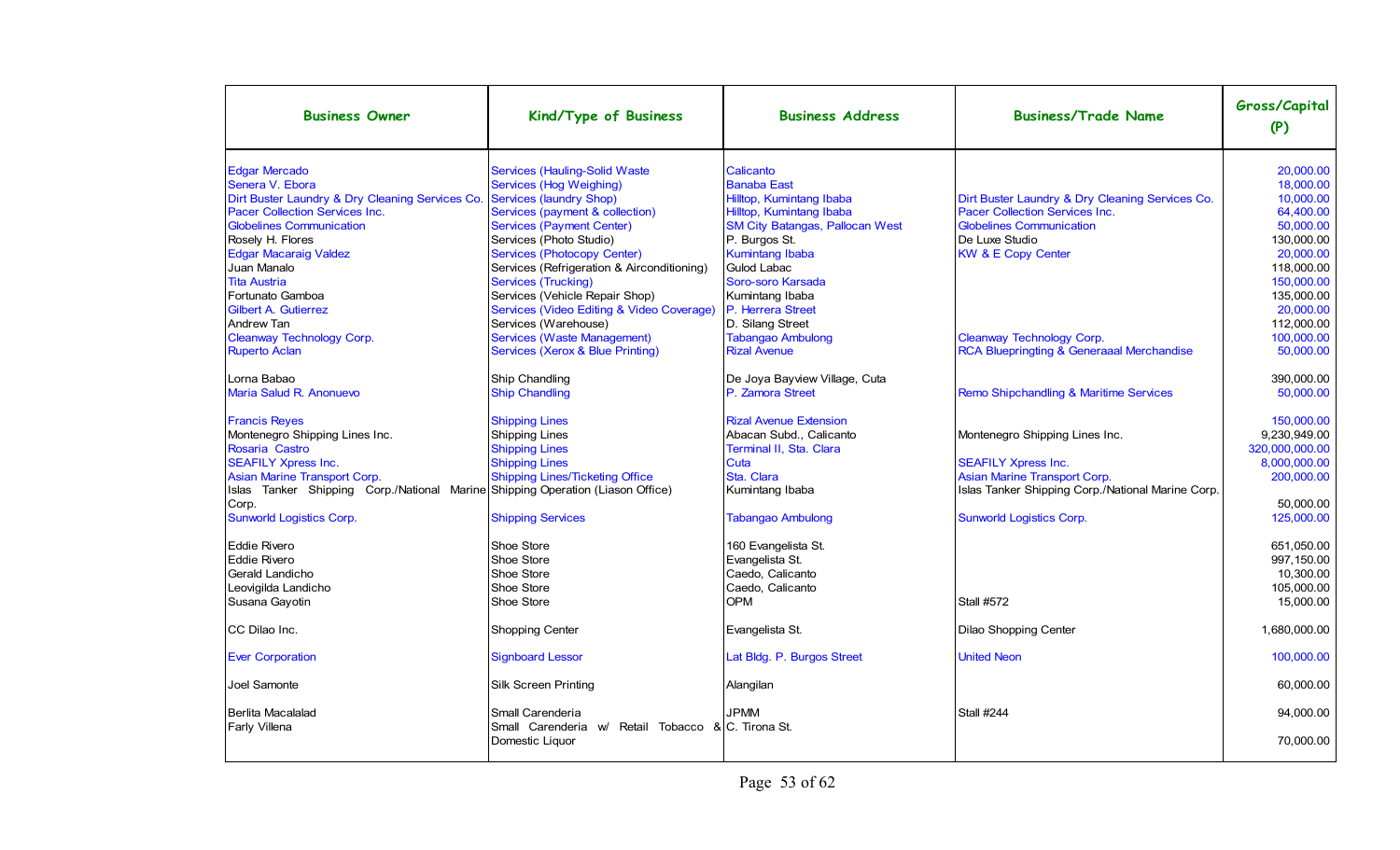| <b>Business Owner</b>       | Kind/Type of Business                 | <b>Business Address</b>           | <b>Business/Trade Name</b> | Gross/Capital<br>(P) |
|-----------------------------|---------------------------------------|-----------------------------------|----------------------------|----------------------|
| Amado Villena               | Small Carinderia                      | <b>JPMM</b>                       | <b>Stall #341</b>          | 70.000.00            |
| Ariel L. Guillo             | Small Carinderia                      | <b>JPMM</b>                       | <b>Stall #348</b>          | 15.000.00            |
| Norma C. Cleofe             | Small Carinderia                      | Kumintang Ibaba                   |                            | 400,000.00           |
| Lydia Amorado               | Small Carinderia w/ Retail of tobacco | <b>Rizal Avenue</b>               |                            | 20,000.00            |
| <b>Alberto/Loida Cantos</b> | <b>Small Eatery</b>                   | M. H. Del Pilar Street            |                            | 36.000.00            |
| Ana M. De Castro            | Small Eatery                          | <b>Balagtas</b>                   |                            | 90.000.00            |
| Arleen O. Vergara           | <b>Small Eatery</b>                   | M.H. del Pilar Street             |                            | 15,000.00            |
| <b>Bernito Gamboa</b>       | <b>Small Eatery</b>                   | <b>Kuminyang Ilaya</b>            |                            | 50.000.00            |
| <b>Cleofe dela Cruz</b>     | <b>Small Eatery</b>                   | <b>Kumintang Ibaba</b>            |                            | 25,000.00            |
| Elenita M. Coronel          | <b>Small Eatery</b>                   | C. Tirona Street                  | <b>Eljester Eatery</b>     | 5.000.00             |
| Elsa de Castro              | <b>Small Eatery</b>                   | <b>Balagtas</b>                   |                            | 30.000.00            |
| Jay R. Perez                | Small Eatery                          | Dolor Subd. Brgy. 6               |                            | 25.000.00            |
| <b>Juliana Culiat</b>       | <b>Small Eatery</b>                   | P. Zamora Street                  |                            | 20.000.00            |
| Lucila D. Guarino           | <b>Small Eatery</b>                   | Beredo Compound, Alangilan        |                            | 20.000.00            |
| Ma. Remedios C. Macatangay  | <b>Small Eatery</b>                   | <b>Kumintang Ibaba</b>            |                            | 5.000.00             |
| <b>Manuelito Ubanos</b>     | <b>Small Eatery</b>                   | P. Mendoza Street                 |                            | 10,000.00            |
| <b>Marlon Sanchez</b>       | <b>Small Eatery</b>                   | M. H. Del Pilar Street            |                            | 5,000.00             |
| <b>Marlon Torino</b>        | <b>Small Eatery</b>                   | P. Zamora Street                  |                            | 500,000.00           |
| Nancy M. Silvestre          | <b>Small Eatery</b>                   | <b>Diversion Road, Balagtas</b>   |                            | 10,000.00            |
| <b>Odillona Macaraig</b>    | <b>Small Eatery</b>                   | A. Delas Alas Drive               |                            | 12,000.00            |
| <b>Silvestre R. Andal</b>   | <b>Small Eatery</b>                   | Santolan Road, Pallocan West      |                            | 3,000.00             |
| <b>Delia Macaraig</b>       | <b>Small Sari-sari Store</b>          | <b>Gulod Itaas</b>                |                            | 40.000.00            |
| Elsie P. Perez              | <b>Small Sari-sari Store</b>          | Pulo. Bolbok                      |                            | 25.000.00            |
| Maria Leonora Inocencio     | <b>Small Sari-sari Store</b>          | <b>Lopez Jaena Street</b>         |                            | 5.000.00             |
| Mrs. Celia Carrreon         | <b>Small Sari-sari Store</b>          | <b>Kumintang Ibaba</b>            |                            | 40.000.00            |
| Roel D. Reyes               | <b>Small Sari-sari Store</b>          | Sitio calumpang, Alangilan        |                            | 36.000.00            |
| Adela C. Soriano            | <b>Small Store</b>                    | Tierra Verde Subd., Pallocan West |                            | 1.000.00             |
| Agneda M. Cuasay            | <b>Small Store</b>                    | Central, Libjo                    |                            | 3.000.00             |
| <b>Allan Argente</b>        | <b>Small Store</b>                    | <b>D.Atienza Street</b>           |                            | 3,000.00             |
| Amelia A. Gainza            | Small Store                           | <b>Bolbok</b>                     |                            | 31,000.00            |
| <b>Anacorita Gonzales</b>   | <b>Small Store</b>                    | <b>Banaba West</b>                |                            | 8,000.00             |
| <b>Anicia Delas</b>         | <b>Small Store</b>                    | Dolor Subd. Brgy. 6               |                            | 2,000.00             |
| <b>Arcadio C.Clarin</b>     | <b>Small Store</b>                    | Dimacuha Road, Sta. Rita Karsada  |                            | 25,000.00            |
| Arsenia P. Kalaw            | <b>Small Store</b>                    | <b>Maselang Street</b>            |                            | 18,250.00            |
| Aurea P. Ilagan             | <b>Small Store</b>                    | Sta. Rita Karsada                 |                            | 15,000.00            |
| Aurera C. Tenorio           | <b>Small Store</b>                    | <b>Pallocan West</b>              |                            | 1,000.00             |
| Aurora Delos Reyes          | Small Store                           | P. Canlapan St.                   |                            | 18,000.00            |
| <b>Belinda Malibiran</b>    | <b>Small Store</b>                    | <b>Pallocan West</b>              |                            | 500.00               |
| <b>Benida Macaraig</b>      | <b>Small Store</b>                    | <b>Dolor Subdivision</b>          |                            | 2.000.00             |
| Bernarda MendoZa            | <b>Small Store</b>                    | M. H. Del Pilar Street            |                            | 1.000.00             |
|                             |                                       |                                   |                            |                      |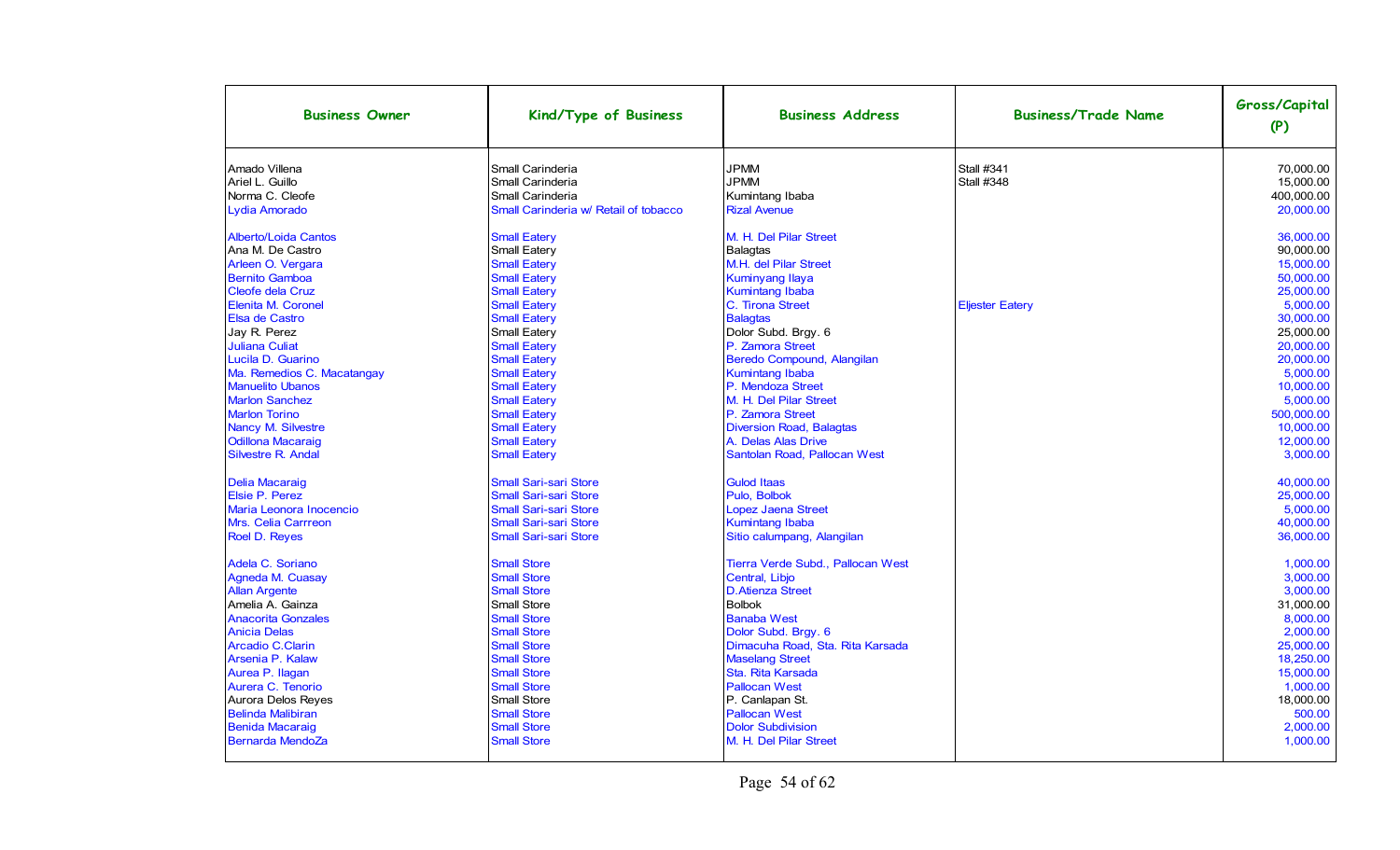| <b>Business Owner</b>     | Kind/Type of Business | <b>Business Address</b>         | <b>Business/Trade Name</b> | Gross/Capital<br>(P) |
|---------------------------|-----------------------|---------------------------------|----------------------------|----------------------|
| <b>Bessie Berba</b>       | <b>Small Store</b>    | <b>Salvador Street</b>          |                            | 1.000.00             |
| Catalino delos Reyes Jr.  | <b>Small Store</b>    | #14 Sampaguita St.,             |                            | 2.000.00             |
| <b>Cecilio Macatangay</b> | <b>Small Store</b>    | <b>Bolbok</b>                   |                            | 50.000.00            |
| Ceilito Panganiban        | <b>Small Store</b>    | <b>Kumintang Ibaba</b>          |                            | 50,000.00            |
| Cristeta Ilao             | <b>Small Store</b>    | M. H. Del Pilar Street          |                            | 1,000.00             |
| <b>Delica Liwanag</b>     | <b>Small Store</b>    | <b>Bilogo</b>                   |                            | 18,000.00            |
| Digna S. Caniedo Remedios | <b>Small Store</b>    | Lamao, Libjo                    |                            | 2,000.00             |
| <b>Dolores Garbin</b>     | <b>Small Store</b>    | <b>Pallocan West</b>            |                            | 1,000.00             |
| <b>Eladio Devilles</b>    | <b>Small Store</b>    | Sta. Rita Karsada               |                            | 13,000.00            |
| Elena M. Hassim           | <b>Small Store</b>    | <b>Pallocan West</b>            |                            | 3.000.00             |
| Elisea V. Ramirez         | <b>Small Store</b>    | <b>Maselang Street</b>          |                            | 36.000.00            |
| Elmar V. Clerigo          | <b>Small Store</b>    | Old San Vicente, Libjo          |                            | 3.000.00             |
| Erlinda C. Ilustre        | <b>Small Store</b>    | P. Gomez Street                 |                            | 20.000.00            |
| <b>Erlinda Lobaton</b>    | <b>Small Store</b>    | 269 Central. Libko              |                            | 5.000.00             |
| Estrellita A. Abag        | <b>Small Store</b>    | 16 Masitera St. Pallocan West   |                            | 2.000.00             |
| Felicidad B. Marasigan    | <b>Small Store</b>    | <b>D.Atienza Street</b>         |                            | 5.000.00             |
| <b>Felomina Selbaluca</b> | <b>Small Store</b>    | R.R. Station                    |                            | 15.000.00            |
| <b>Flor Manalo</b>        | <b>Small Store</b>    | Sta. Rita Karsada               |                            | 5,000.00             |
| Flory May G. Perez        | <b>Small Store</b>    | <b>Noble Street</b>             |                            | 18,000.00            |
| Gemma G. Caniedo          | <b>Small Store</b>    | Lamao, Libjo                    |                            | 35,000.00            |
| <b>Gloria Casio</b>       | <b>Small Store</b>    | Golden Country Homes, Alangilan |                            | 2,000.00             |
| Gloria Corpuz             | Small Store           | Calero                          |                            | 19,948.70            |
| <b>Gloria Jarin</b>       | <b>Small Store</b>    | St. Paul Subd. Alangilan        |                            | 32.000.00            |
| <b>Imelda Encarnacion</b> | <b>Small Store</b>    | <b>Maselang Street</b>          |                            | 15,000.00            |
| <b>Isabel Gonzales</b>    | <b>Small Store</b>    | D. Silang Street                |                            | 25.000.00            |
| Jacquiline A. Espeleta    | <b>Small Store</b>    | Central, Libjo                  |                            | 3,000.00             |
| Janet R. Maza             | <b>Small store</b>    | Diversion Rd., Balagtas         |                            | 50.000.00            |
| Jay G. Cantos             | <b>Small Store</b>    | <b>Gulod Labac</b>              |                            | 15,000.00            |
| Josefina G. Villena       | Small Store           | P. Burgos St.                   |                            | 12.000.00            |
| Josephine Delgado         | <b>Small Store</b>    | 21 Rizal Avenue                 |                            | 35,000.00            |
| <b>Juanito Valencia</b>   | <b>Small Store</b>    | Madonna Subd. Alangilan         |                            | 20.000.00            |
| <b>Juliet Perez</b>       | <b>Small Store</b>    | <b>Bolbok</b>                   |                            | 15,000.00            |
| <b>Leonora Gonzales</b>   | <b>Small Store</b>    | <b>Maselang Street</b>          |                            | 34,000.00            |
| Lerma P. Montalbo         | <b>Small Store</b>    | Lourdes Village, Bolbok         |                            | 5,000.00             |
| Letecia A. Perez          | <b>Small Store</b>    | Rimas, Bolbok                   |                            | 8,000.00             |
| Liberty F. Quitain        | <b>Small Store</b>    | San Jose Sico                   |                            | 5,000.00             |
| Librado Ceniza            | <b>Small Store</b>    | <b>Bilogo</b>                   |                            | 5,000.00             |
| Librado Matibag           | <b>Small Store</b>    | <b>Pallocan East</b>            |                            | 2,000.00             |
| Lolita Baxa               | <b>Small Store</b>    | San Isidro                      |                            | 36,000.00            |
| <b>Lolita Bicol</b>       | <b>Small Store</b>    | P. Herrera Street               |                            | 2,000.00             |
| Lorlie B. Asi             | <b>Small Store</b>    | <b>Gulod Itaas]</b>             |                            | 1,000.00             |
| Lucia Catibog             | <b>Small Store</b>    | Lamao, Libjo                    |                            | 3,000.00             |
| Ma. Teresa Lira           | <b>Small Store</b>    | P. Mendoza Street               |                            | 80,000.00            |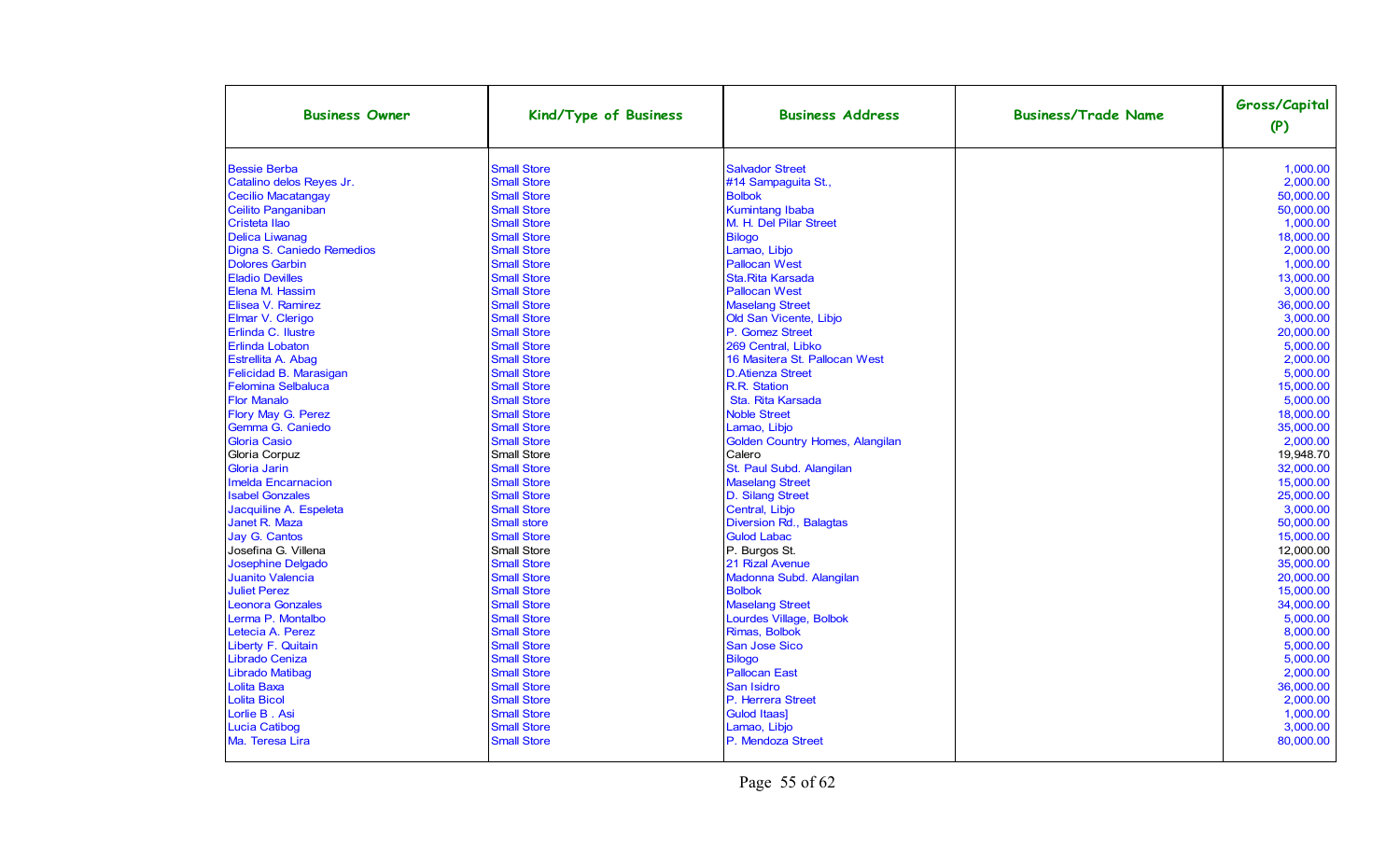| <b>Business Owner</b>         | Kind/Type of Business | <b>Business Address</b>                | <b>Business/Trade Name</b> | Gross/Capital<br>(P) |
|-------------------------------|-----------------------|----------------------------------------|----------------------------|----------------------|
| Ma. Gracia T. Maniebo         | <b>Small Store</b>    | <b>Pallocan West</b>                   |                            | 1,500.00             |
| Magdalena M. Perez            | <b>Small Store</b>    | Sta. Rita Aplaya                       |                            | 5,000.00             |
| Maria A. Oliveros             | Small Store           | P. Burgos Street                       |                            | 25,000.00            |
| Maria M. Magadia              | <b>Small Store</b>    | D. Atienza Steet                       |                            | 10,000.00            |
| <b>Maria Milagros Villena</b> | <b>Small Store</b>    | <b>Paharang West</b>                   |                            | 20.000.00            |
| <b>Maricar Lat</b>            | <b>Small Store</b>    | Sta. Rita Aplaya                       |                            | 10,000.00            |
| <b>Maricris Bulanhaqui</b>    | <b>Small Store</b>    | Sampaguita St., Calero                 |                            | 1.500.00             |
| <b>Marilyn Tan</b>            | <b>Small Store</b>    | Recto Rd. Calicanto                    |                            | 20.000.00            |
| <b>Marissa S. Perez</b>       | <b>Small Store</b>    | 45 P. Genato Street                    |                            | 5.000.00             |
| <b>Marites Sanchez</b>        | <b>Small Store</b>    | Central, Libjo                         |                            | 2,000.00             |
| <b>Marivic Bautista</b>       | <b>Small Store</b>    | Central, Libjo                         |                            | 5.000.00             |
| <b>Meichelle Bool</b>         | <b>Small Store</b>    | Ms. Philippines Street                 |                            | 10,000.00            |
| Mercedes C. Moreno            | <b>Small Store</b>    | <b>Dalig</b>                           |                            | 45,000.00            |
| Michael A. Delgado            | <b>Small Store</b>    | Sta. Rita Karsada                      |                            | 2,000.00             |
| <b>Monica Hernandez</b>       | <b>Small Store</b>    | <b>Pallocan West</b>                   |                            | 15.000.00            |
| Mrs. Yolanda A. Magaling      | <b>Small Store</b>    | D. Silang Street                       |                            | 30,000.00            |
| Myrna Hermida                 | <b>Small Store</b>    | <b>Noble Street</b>                    |                            | 18.000.00            |
| Narissa Macaraig              | <b>Small Store</b>    | <b>Pallocan West</b>                   |                            | 5,000.00             |
| Natividad Liboon              | Small Store           | Sampaguita St.                         |                            | 15.000.00            |
| <b>Nellie Wage</b>            | <b>Small Store</b>    | Pallocan W]                            |                            | 1,000.00             |
| Nestor M. Ramos               | <b>Small Store</b>    | <b>11 Mabini Street</b>                |                            | 108.000.00           |
| Patrocinio D. Dimaano         | <b>Small Store</b>    | Villanueva Subd. Kumintang Ibaba       |                            | 18.000.00            |
| Paulina M. Gutierrez          | <b>Small Store</b>    | Dimacuha Road, Sta. Rita Karsada       |                            | 10.000.00            |
| Renalin de Castro             | <b>Small Store</b>    | <b>Kumintang Ibaba</b>                 |                            | 36,000.00            |
| Renato A. Marasigan           | <b>Small Store</b>    | <b>Balagtas</b>                        |                            | 1,000.00             |
| Ricardo C.Acorda              | <b>Small Store</b>    | <b>Banaba South</b>                    |                            | 50,000.00            |
| Roberta D. Marasigan          | <b>Small Store</b>    | <b>Pallocan West</b>                   |                            | 800.00               |
| Rocelda Matina                | <b>Small Store</b>    | <b>Golden Country Homes, Alangilan</b> |                            | 5,000.00             |
| Ronaldo Magsino               | <b>Small Store</b>    | <b>Maselang Street</b>                 |                            | 500.00               |
| <b>Rosa Almazan</b>           | <b>Small store</b>    | <b>Pallocan West</b>                   |                            | 1,000.00             |
| Rosalinda Delgado             | <b>Small Store</b>    | Katingin Street, Pallocan West         |                            | 1.000.00             |
| Rosario Mandigma              | Small Store           | Noble St.                              |                            | 45,000.00            |
| Rosemarie Marasigan           | <b>Small Store</b>    | Central, Libjo                         |                            | 2.000.00             |
| Sabiniana E. Aclan            | <b>Small Store</b>    | Pastor Rd., Brgy. 14                   |                            | 2.000.00             |
| Sofia Terersita G. Villegas   | <b>Small Store</b>    | <b>Pallocan West</b>                   |                            | 1,000.00             |
| <b>Susana Noche</b>           | <b>Small Store</b>    | <b>Pallocan West</b>                   |                            | 2,000.00             |
| <b>Teofila Ramos</b>          | <b>Small Store</b>    | 15 C. Tirona Street                    |                            | 34,000.00            |
| Victor R. Deguito Jr.         | <b>Small Store</b>    | #42 P. Prieto Street                   |                            | 10,000.00            |
| <b>Victoria Asmar</b>         | <b>Small Store</b>    | Sta. Rita Aplaya                       |                            | 10,000.00            |
| Virginita Hernandez           | <b>Small Store</b>    | Hilltop, Kumintang Ibaba               |                            | 2,000.00             |
| Vivien C. Catanyag            | <b>Small Store</b>    | <b>Rizal Avenue</b>                    |                            | 1,500.00             |
| <b>William Culla</b>          | <b>Small Store</b>    | <b>Rizal Avenue</b>                    |                            | 50,000.00            |
| Yolanda B. Cusi               | <b>Small Store</b>    | Sta. Rita Aplaya                       |                            | 15.000.00            |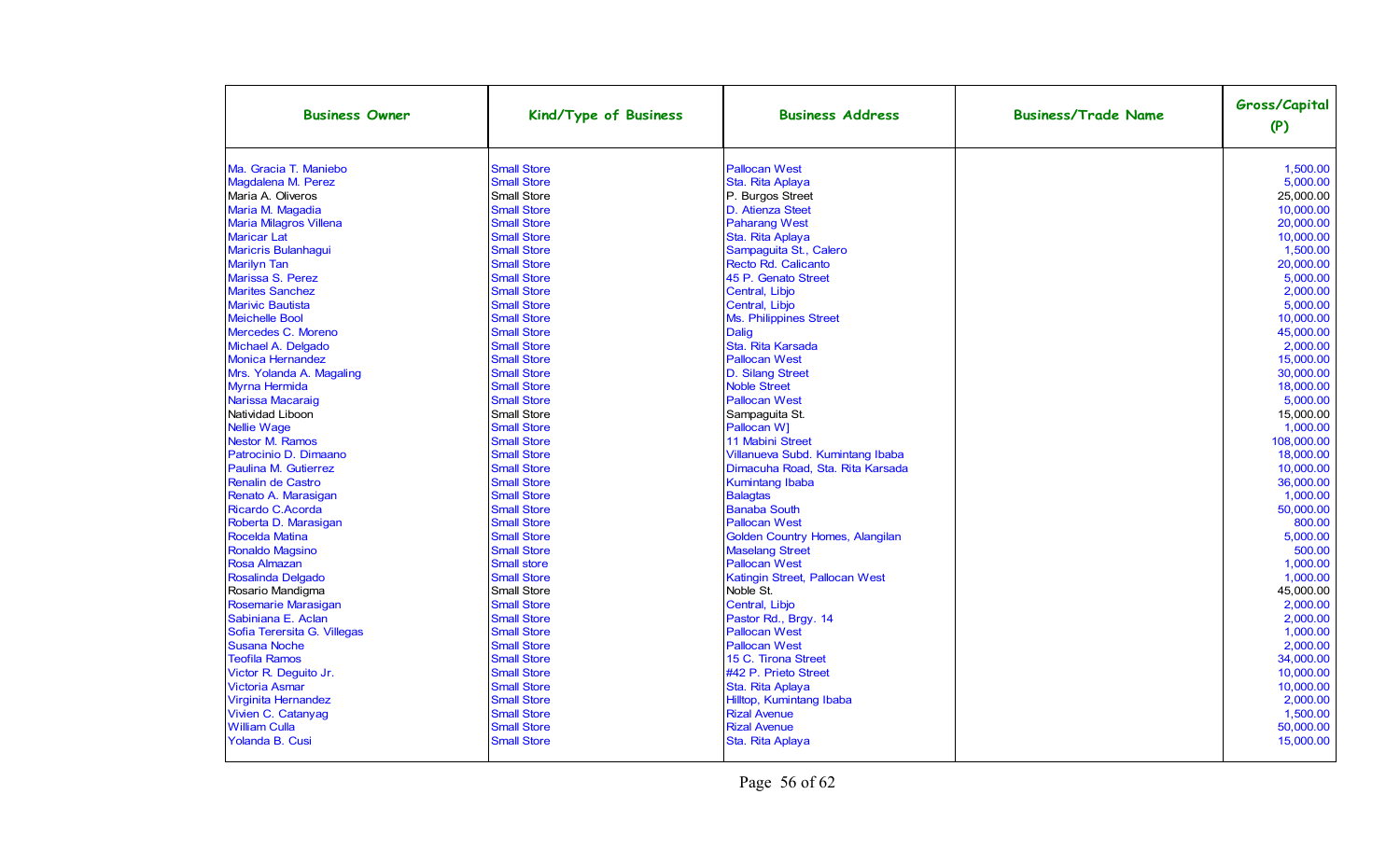| <b>Business Owner</b>                        | Kind/Type of Business                                                           | <b>Business Address</b>                        | <b>Business/Trade Name</b>       | Gross/Capital<br>(P)  |
|----------------------------------------------|---------------------------------------------------------------------------------|------------------------------------------------|----------------------------------|-----------------------|
| <b>Rolando Chavez</b><br>Rosemarie de Castro | Small Store w/ Cooked food<br>Small Store w/ Cooked Food                        | <b>Pallocan West</b><br><b>Kumintang Ibaba</b> |                                  | 2,000.00<br>20,000.00 |
| Wilma Endaya                                 | <b>Small Store w/ Domestic Liquior</b>                                          | <b>San Pedro</b>                               |                                  | 15,000.00             |
| Rodel A. Rivera                              | <b>Small Store w/ Eatery</b>                                                    | <b>Lopez Jaena Street</b>                      |                                  | 20,000.00             |
| <b>Rodel A. Rivera</b>                       | Small Store w/ eatery                                                           | <b>Lopez Jaena Street</b>                      |                                  | 20,000.00             |
| <b>Teofila F. Fabul</b>                      | Small Store w/ Eatery                                                           | Carpio Road, Kumintang Ibaba                   |                                  | 10,000.00             |
| <b>Mary Grace Medina</b>                     | Store w/ Fermented & Domestic Ilang-ilang Malitan<br><b>Small</b><br>Liquior    |                                                |                                  | 20,000.00             |
| Victoria Doce                                | Small Store w/ Fermented & Domestic D. Silang St.<br>Liquor & Retail Tobacco    |                                                |                                  | 72,000.00             |
| Aurora V. Ebora                              | Small Store w/ Retail Tobacco                                                   | <b>Paharang West</b>                           |                                  | 5.000.00              |
| <b>Bibiano Manalo</b>                        | Small Store w/ Retail Tobacco                                                   | Sampaguita St. Dolor Subd.                     |                                  | 88,000.00             |
| King Limuel Madlangbayan                     | Small Store w/ Retail Tobacco                                                   | P. Prieto St.                                  |                                  | 30,000.00             |
| <b>Mario Salvador</b>                        | Small Store w/ Retail Tobacco & Domestic Tinga Itaas                            |                                                |                                  |                       |
|                                              | Liquior                                                                         |                                                |                                  | 10,000.00             |
| Ronald Abay Isoreta                          | Small Store w/ Retail Tobacco & Domestic 23 P. Mendoza St.<br>Liguor            |                                                |                                  | 20,000.00             |
| Pacencia Cueto                               | Small Store w/ Retail Tobacco & Fermented Atienza St.<br>Liguor                 |                                                |                                  | 120,000.00            |
| Mateo M. Closa                               | Small Store w/ Retail Tobacco & Domestic Dolor Subd., P. Herrera St.<br>Liguor  |                                                |                                  | 90.000.00             |
| <b>Emmerson Delos Reves</b>                  | Small Store w/ Retail Tobacco Dealer                                            | Kumintang Ibaba                                |                                  | 85.000.00             |
| Lucita A. Velasquez                          | Small Store w/ Retail Tobacco/Domestic & Concepcion                             |                                                |                                  |                       |
|                                              | <b>Fermented Liquior</b>                                                        |                                                |                                  | 25,000.00             |
| Wenceslawa/Ellen Tolentino                   | Small Store w/ Retail Tobacco/Domestic & Sta. Clara<br><b>Fermented Liquior</b> |                                                |                                  | 30,000.00             |
|                                              |                                                                                 |                                                |                                  |                       |
| Sonia Celis                                  | Softdrink Dealer                                                                | St. Peter Subd., Alangilan                     |                                  | 445,000.00            |
| Benedicto B. Baes II                         | <b>Solid Waste Hauling Services</b>                                             | <b>Pinamucan Proper</b>                        | <b>Baes Solid Waste Services</b> | 10,000.00             |
| <b>Louie Dimaandal</b>                       | <b>Sound System &amp; Services</b>                                              | <b>Kumintang Ibaba</b>                         | <b>DVD Power Beat Mobile</b>     | 120.000.00            |
| Melecio A. Doce                              | Sporting Goods                                                                  | MH Del Pilar St.                               | Jaeger Sporting Supply           | 270,000.00            |
| Jose G. Manongsong                           | Sportwear Store                                                                 | Caedo, Calicanto                               | Lady Lou's Sportwear             | 23,000.00             |
| Teofilo A. Sanchez                           | <b>Steel Works</b>                                                              | Lamao, Libjo                                   |                                  | 105,000.00            |
| Cristina T. Lam                              | Studio Laboratory                                                               | P. Burgos St.                                  | <b>Color Photo Express</b>       | 1,648,511.85          |
| Mitsubishi Corp.                             | <b>Sub-Contractor</b>                                                           | Ilijan                                         | Mitsubishi Corp.                 | 1,000.00              |
| MOF Company (Subic)                          | <b>Sub-Contractor</b>                                                           | Sta. Clara                                     | <b>MOF Company</b>               | 2,241,500.00          |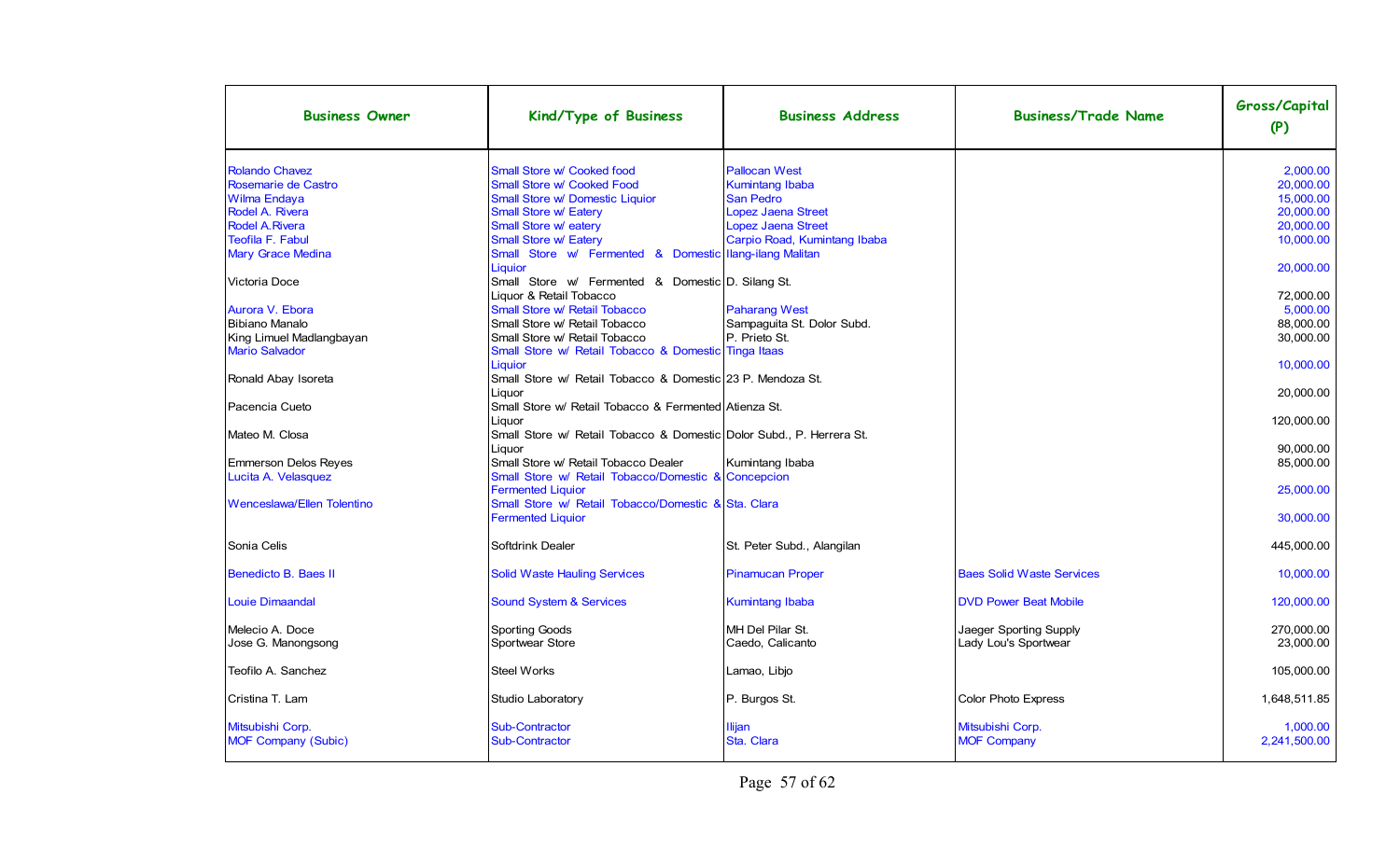| <b>Business Owner</b>                     | Kind/Type of Business                       | <b>Business Address</b>            | <b>Business/Trade Name</b>                | Gross/Capital<br>(P) |
|-------------------------------------------|---------------------------------------------|------------------------------------|-------------------------------------------|----------------------|
| Andres Manzanilla                         | Sub-Contractor (Baby Dress)                 | Kumintang Ibaba                    |                                           | 12.000.00            |
| Nerita T. Andal                           | Sub-Contractor (Embroidery)                 | Conde Labac                        |                                           | 150.000.00           |
| Amorada C. Faltado                        | Sub-Contractor (Garments)                   | <b>Balete</b>                      |                                           | 64.000.00            |
| Catalina Mandigma                         | <b>Sub-Contractor (Garments)</b>            | Sta. Rita Karsada                  |                                           | 8,000.00             |
| Epitacia L. Ramirez                       | <b>Sub-Contractor (Hand Smocking)</b>       | Conde                              |                                           | 15,000.00            |
| Ma. Belen M. delos Reyes                  | Sub-Contractor (Hand Smocking)              | Dumuclay                           |                                           | 22,000.00            |
| <b>Nila Cruzal</b>                        | <b>Sub-Contractor (Hand Smocking)</b>       | <b>Talumpok West</b>               |                                           | 55,000.00            |
| <b>Anselma Castillo</b>                   | <b>Sub-Contractor (Knitting</b>             | <b>Banaba East</b>                 |                                           | 15,000.00            |
| <b>Shilah International Corporation</b>   | <b>Sub-Contractor (Mechanical Services)</b> | <b>Ilijan</b>                      | <b>Shilah International Corporation</b>   | 259,089.82           |
| Teodoro Lim                               | Sugar & Candy Store                         | <b>JPMM</b>                        | <b>Stall #185</b>                         | 210,856.00           |
| Teodoro Lim                               | Sugar & Candy Store                         | <b>JPMM</b>                        | <b>Stall #184</b>                         | 212,832.00           |
| Teodoro Lim                               | Sugar & Candy Store                         | <b>JPMM</b>                        | <b>Stall #190</b>                         | 229.494.00           |
| Amado P. Guico                            | Sugar & Coffee Store                        | <b>OPM</b>                         | <b>Stall #476</b>                         | 156.000.00           |
| <b>Cesar Solis</b>                        | Sugar & Coffee Store                        | <b>JPMM</b>                        | <b>Stall #182</b>                         | 110.000.00           |
| <b>Cesar Solis</b>                        | Sugar & Coffee Store                        | <b>JPMM</b>                        | <b>Stall #181</b>                         | 110,000.00           |
| Melinda Lim                               | Sugar & Coffee Store                        | <b>JPMM</b>                        | <b>Stall #189</b>                         | 120.000.00           |
| Nilo H. Hernandez                         | Sugar & Coffee Store                        | <b>JPMM</b>                        | Stall #178 & 179                          | 150.000.00           |
| Rogelio A. Solis                          | Sugar & Coffee Store                        | <b>JPMM</b>                        | Stall #173 & 174                          | 55,000.00            |
| <b>Excel Tom's Supermarket</b>            | Supermarket                                 | D. Silang St.                      | <b>Excel Tom's Supermarket</b>            | 57.047.092.30        |
| Medal Marketing Inc.                      | Supermarket                                 | Kumintang Ilaya                    | Pic 'N Save Supermarket                   | 19,931,084.35        |
| TJ Mars Sales Corp.                       | Supermarket                                 | Caedo, Calicanto                   | Citimart-Caedo                            | 15,000,000.00        |
| <b>Consolidated Industrial Gases Inc.</b> | Supplier of Hydrogen & Nitrogen             | Simlong                            | <b>Consolidated Industrial Gases Inc.</b> | 34.119.049.00        |
| Bella B. Lagusad                          | <b>Surplus Shop</b>                         | P. Genato Street                   | Semerin Thrift Shop                       | 100,000.00           |
| <b>Emiliano V. Guce</b>                   | Surplus Shop (TV)                           | D. Silang Street                   | <b>Ken Surplus Appliances</b>             | 50,000.00            |
| Louie Villamater                          | Surveying Office                            | P. Burgos St.                      |                                           | 250.000.00           |
| Engr. Danilo U. Chavez                    | <b>Surveying Office (Services)</b>          | 45 Pastor Road, Cuta               |                                           | 60,000.00            |
| Alexander L. Bajaro                       | <b>Taho Dealer</b>                          | <b>Bolbok</b>                      |                                           | 35,000.00            |
| Felicisimo Comia                          | Tailoring                                   | P. Burgos St.                      | F Simons Tailoring                        | 650,000.00           |
| Luisa A. Serrano                          | Tailoring                                   | P. Genato St.                      |                                           | 220,000.00           |
| Miguel Calpito                            | Tailoring                                   | Rizal Ave.                         | Calpito's Tailoring                       | 804,570.50           |
| Norma Yason                               | Tailoring                                   | P. Genato St.                      |                                           | 180.000.00           |
| Froilan De Villa                          | <b>Tailoring Shop</b>                       | Evangelista Street                 | La Jolla Tailoring                        | 122,000.00           |
| Nelson V. Dio                             | <b>Tailoring Shop</b>                       | 3/F Custodio Bldg., M.H. del Pilar |                                           | 100,000.00           |
| Cynthia A. Culla                          | Tailoring/Med. Wear                         | 53 Evangelista Street              |                                           | 10,000.00            |
| Gen. Jose M. Aquino                       | <b>Target Range</b>                         | Gulod Labac                        | <b>JMA Firing Range</b>                   | 6,700.00             |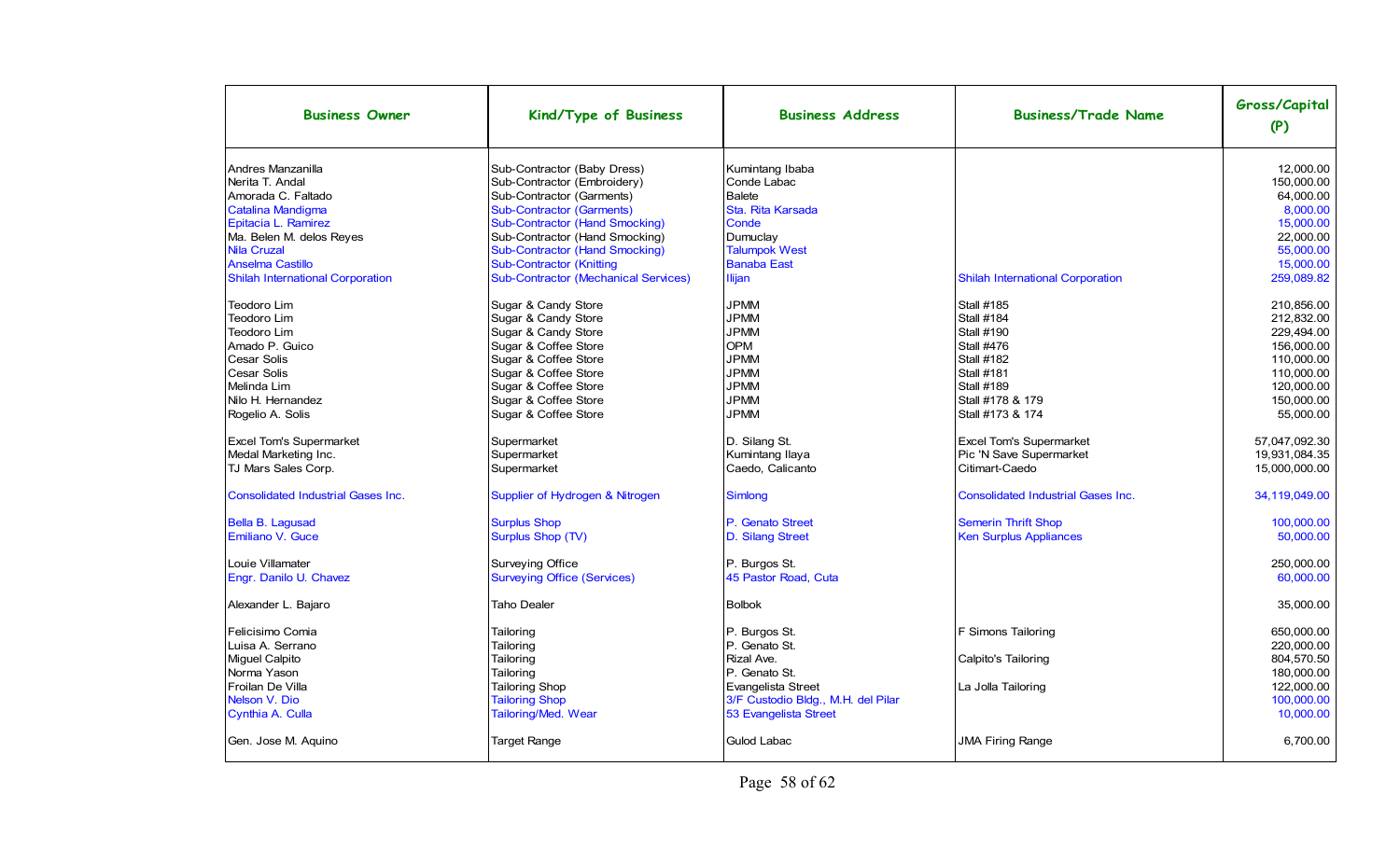| <b>Business Owner</b>              | Kind/Type of Business                            | <b>Business Address</b>                | <b>Business/Trade Name</b>         | Gross/Capital<br>(P) |
|------------------------------------|--------------------------------------------------|----------------------------------------|------------------------------------|----------------------|
| Parsons Brinkerhalf Phils, Inc.    | <b>Technical Consultancy Office</b>              | Sta. Rita Karsada                      | Parsons Brinkerhalf Phils, Inc.    | 5.300.000.00         |
| Romeo Domingo Pala                 | <b>Telecommunication</b>                         | <b>Rizal Avenue</b>                    | PTC Tel. MGT. Service              |                      |
| Digitel Mobile Phils. Inc.         | <b>Telecommunication Services (Sun Cellular)</b> | UB Arcade, Hilltop, Kumintang Ibaba    | Digitel Mobile Phils. Inc.         | 77.725.72            |
| <b>Bayantel</b>                    | <b>Telecommunication Tower</b>                   | <b>Talumpok East</b>                   |                                    | 209,110.00           |
| Bayantel                           | Telecommunications                               | 3/F Sangalang Bldg., C. Tirona St.     | <b>Bayantel</b>                    | 229,000.00           |
| <b>PLDT</b>                        | Telecommunications                               | Noble St.                              | PLDT                               |                      |
| Smart telecommunication Inc.       | <b>Telecommunications</b>                        | <b>SM City Batangas, Pallocan West</b> | Smart telecommunication Inc.       | 10,000.00            |
| RRCG Transport System Co. Inc.     | <b>Terminal (Bus)</b>                            | <b>Sito Rimas, Bolbok</b>              | RRCG Transport System Co. Inc.     | 4,750,000.00         |
|                                    |                                                  |                                        |                                    |                      |
| Lourdes T. Macalalad               | <b>Tiles &amp; Bathroom Accessories</b>          | Sta. Rita Karsada                      | <b>Lipa Home Depot</b>             | 100,000.00           |
| Susana M. Arellano                 | <b>Tiles Center</b>                              | <b>Bolbok</b>                          | <b>MJ Home Builders Supply</b>     | 100.000.00           |
| Francisca Dy                       | <b>Tinsmith Shop</b>                             | 166 D. Silang St.                      |                                    | 2,815,250.00         |
| Romeo Hernandez                    | Tire Services & General Merchandise              | <b>Bolbok</b>                          | Mark Jeld Tire Center              | 2.687.855.00         |
| Romulo L. De Guzman                | <b>Tire Supply &amp; General Merchandise</b>     | Sta.Rita Karsada                       |                                    | 50.000.00            |
| <b>Ferdinand Caguimbal</b>         | <b>Toy Balloon Shop</b>                          | P. Canlapan Street                     |                                    | 40.000.00            |
| <b>Janet Dimaano</b>               | <b>Toy Balloon Shop</b>                          | C. Tirona Street                       |                                    | 145.000.00           |
| Andison Industrial Sales Inc.      | Trading                                          | P. Zamora St.                          | Andison Industrial Sales Inc.      | 4.363.739.80         |
| <b>Armando Lazarte</b>             | Trading                                          | D'Hope, Libjo                          | <b>Armani Trading</b>              | 20.000.00            |
| Arnalda M. Avellaneda              | <b>Trading</b>                                   | D. Atienza Steet                       |                                    | 39.368.500.00        |
| <b>Arnel Acosta</b>                | Trading                                          | <b>Evangelista Street</b>              |                                    | 120,000.00           |
| Carlo B. Alday                     | <b>Trading</b>                                   | <b>Dela Paz Proper</b>                 | C. Aday's Trading                  | 20,000.00            |
| Carlos S. Tiangco                  | Trading                                          | <b>Bolbok</b>                          |                                    | 465,300.00           |
| Carmela M. Gonzales                | Trading                                          | Noble St.                              |                                    | 275,000.00           |
| Chona M. de Gala                   | Trading                                          | <b>Balagtas</b>                        |                                    | 120,000.00           |
| Cristian Kitabayashi               | <b>Trading</b>                                   | <b>Mahabang Parang</b>                 | <b>Yashi Trading Services</b>      | 77,720.00            |
| Delia Protesta                     | Trading                                          | Evangelista/P. Canlapan                |                                    | 225,000.00           |
| <b>Florante Macalalad</b>          | <b>Trading</b>                                   | Sampaga                                |                                    | 50,000.00            |
| Ildefonso Macaraig                 | Trading                                          | Paharang West                          | Crown I.B.M. Trading               | 350.000.00           |
| Imelda T. Dolor                    | <b>Trading</b>                                   | Caedo, Calicanto                       | <b>B &amp; WJ Tel Trading</b>      | 30.000.00            |
| Jennylyn Ledesma                   | <b>Trading</b>                                   | Caedo, Calicanto                       |                                    | 50.000.00            |
| Joana Marie C. Piatos              | <b>Trading</b>                                   | Alangilan                              | Los Angeles Internet Exchange      | 50.000.00            |
| Jose Aquino Jr.                    | Trading                                          | Gulod Labac                            |                                    | 64.500.00            |
| <b>Jose Victor Alarca</b>          | <b>Trading</b>                                   | P. Zamora Street                       | <b>Albros Food Ventures</b>        | 50.000.00            |
| Jun Peterson G. Qui                | <b>Trading</b>                                   | <b>Balagtas</b>                        |                                    | 150.000.00           |
| Marcela Tan                        | Trading                                          | P. Genato St.                          |                                    | 50.000.00            |
| <b>Maribel Maristela</b>           | <b>Trading</b>                                   | P. Canlapan Street                     | <b>Mabels Trading</b>              | 20,000.00            |
| New Top Steel Builders Center Inc. | Trading                                          | Evangelista Street                     | New Top Steel Builders Center Inc. | 1,200,000.00         |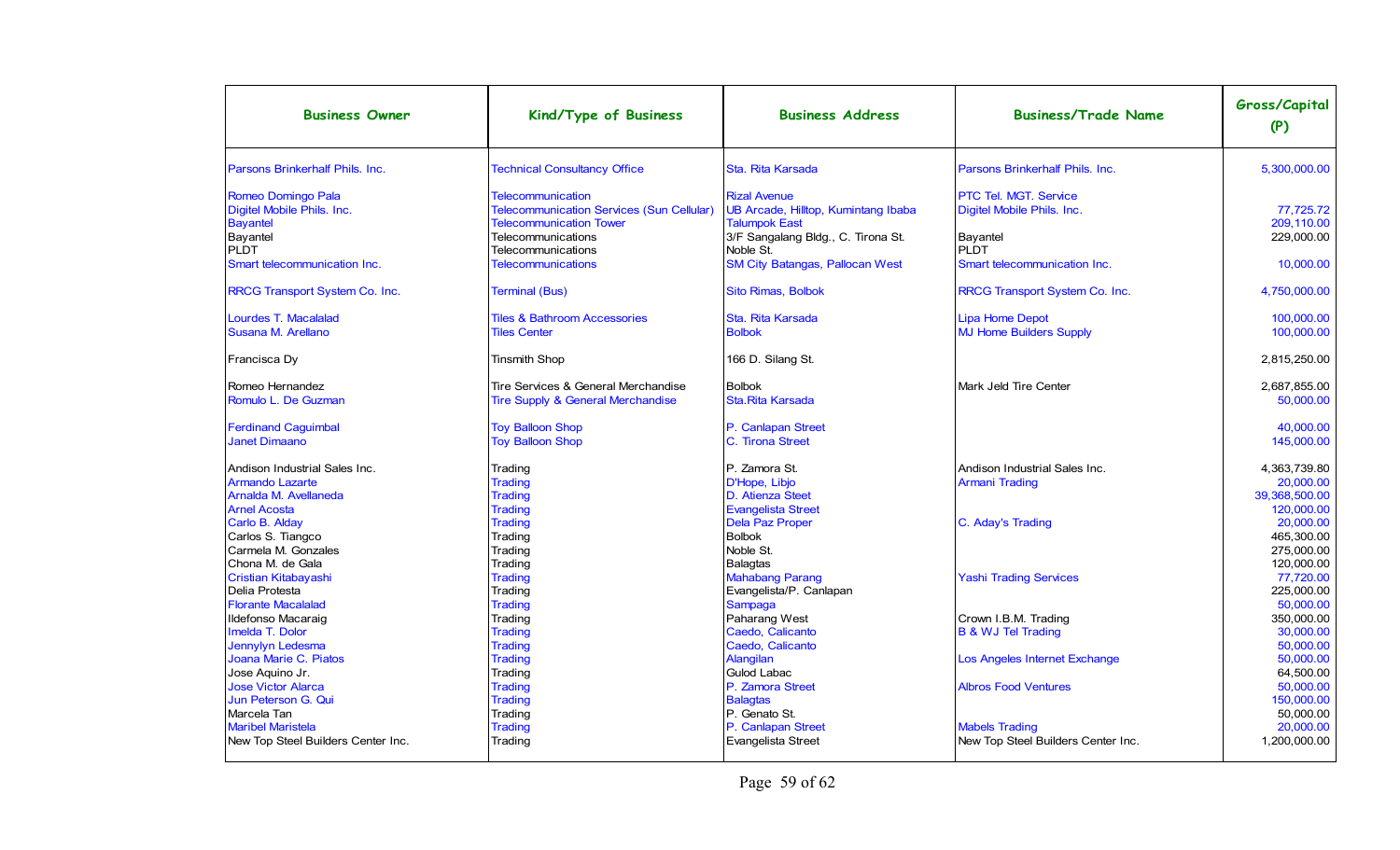| <b>Business Owner</b>                   | Kind/Type of Business                                                            | <b>Business Address</b>              | <b>Business/Trade Name</b>                               | Gross/Capital<br>(P) |
|-----------------------------------------|----------------------------------------------------------------------------------|--------------------------------------|----------------------------------------------------------|----------------------|
| Persia Trading Inc.                     | Trading                                                                          | Kumintang Ilaya                      | Persia Trading Inc.                                      | 550.000.00           |
| Randy dela Cruz                         | <b>Trading</b>                                                                   | <b>Rizal Avenue Extension</b>        | <b>Rdy Marine Trading &amp; Services</b>                 | 8.000.00             |
| Remo E. Alabra                          | <b>Trading</b>                                                                   | Wawa                                 | <b>Rare Trading</b>                                      | 10.000.00            |
| Rolly F. Balason                        | <b>Trading</b>                                                                   | Concepcion                           | <b>Balason Trading</b>                                   | 50,000.00            |
| Ruel Roman A. Balmes                    | <b>Trading</b>                                                                   | <b>NBCPM</b>                         | <b>Stall #274</b>                                        | 30,000.00            |
| Shirley A. Faltado                      | <b>Trading</b>                                                                   | Sitio Lagundi, Banaba West           | Vajs rading                                              | 200.000.00           |
| <b>Simeon Gonzales</b>                  | <b>Trading</b>                                                                   | Libjo                                |                                                          | 45.000.00            |
| Teresita S. Lumanog                     | Trading                                                                          | Alangilan                            |                                                          | 92.500.00            |
| Vivian S. Benitez                       | <b>Trading</b>                                                                   | Sampaga                              | <b>BWW Trading</b>                                       | 50.000.00            |
| White Glass Circle Inc. (WGC)           | <b>Trading</b>                                                                   | <b>Alangilan</b>                     | White Glass Circle (nc. (WGC)                            | 300.000.00           |
| Worldwide Equipment & System Tech. Inc. | Trading                                                                          | Lopez Jaena/D. Atienza Street        | Worldwide Equipment & System Tech. Inc.                  | 165,000.00           |
| Fidela M. Gualberto                     | Trading & Construction Supply                                                    | Libio D'Hope                         | WF Trading & Construction Supplies                       | 200,000.00           |
| Odeste & Sons Mktg. Corp.               | Trading & Construction Supply                                                    | Calicanto                            | Odeste & Sons Marketing Corp.                            | 253.280.00           |
| Fisherman's Auantum Co.                 | <b>Trading &amp; Services</b>                                                    | <b>Rizal Avenue</b>                  | <b>Gold Quill Services</b>                               | 150,000.00           |
| Justo D. Cannel                         | Trading & Services                                                               | Kumintang Ilaya                      | Le Nikko Ref. & Aircon Services                          | 1,827,291.00         |
| <b>Annalisa Pascual</b>                 | Trading (Agri. Supply & LPG)                                                     | Cuta                                 |                                                          | 30.000.00            |
| All Class Appliances Inc.               | <b>Trading (Appliances)</b>                                                      | P. Burgos Street                     | All Class Appliances Inc.                                | 336.000.00           |
| <b>Irwin San Pedro Macatangay</b>       | <b>Trading (Beauty Products)</b>                                                 | <b>TPI Bldg. Rizal Avenue</b>        | <b>Unitas International Trading</b>                      | 50.000.00            |
| <b>Ramir Fabon</b>                      | <b>Trading (Boat Services)</b>                                                   | Sta. Rita Aplaya                     |                                                          | 25,000.00            |
| Ana Maria Prahedes B. Garcia            | <b>Trading (Cellphone &amp; Accessories)</b>                                     | Caedo, Calicanto                     |                                                          | 50,000.00            |
| Eugenia T. Torracha                     | <b>Trading (Cellphone Accessories)</b>                                           | Caedo, Calicando                     |                                                          | 30.000.00            |
| Jaime G. Alana                          | Trading (computer ink)                                                           | P. Burgos Street                     | <b>Manna Prints Trading</b>                              | 45.000.00            |
| Virginia A. Romillo                     | <b>Trading (Construction Materials)</b>                                          | <b>Gulod Labac</b>                   | <b>Euro Home Enterprises</b>                             | 10,000.00            |
| Wilson Lee Yu                           | <b>Trading (Construction Supplies)</b>                                           | Diversion Road, Alangilan            |                                                          | 900,000.00           |
| Remedios Plata                          | Trading (Glass & Aluminum)                                                       | Alangilan                            | JJF Glass & Aluminum Supply                              |                      |
| <b>Willberg Trading Corp.</b>           | <b>Trading (Hammer/Corn Mills)</b>                                               | Sampaga                              | <b>Willberg Trading Corp.</b>                            | 240.000.00           |
| Celestino Fabiana Jr.                   | <b>Trading (Herbal Products)</b>                                                 | <b>Bolbok</b>                        | <b>Cell-Ter Trading</b>                                  | 10,000.00            |
| <b>Edwinsor U. Solis</b>                | <b>Trading (Industrial Product)</b>                                              | 14 P. Zamora Street                  | <b>Bal M5 Trading</b>                                    | 50.000.00            |
| Vanessa Bischocho                       | Trading (Ink)                                                                    | P. Burgos Street                     | R & V Ink Trading                                        | 20.000.00            |
| Jose Taudemer dela Pena                 | <b>Trading (Janitorial Supplies)</b>                                             | San Isidro Village                   |                                                          | 10.000.00            |
| Gaudencio E. Velazquez                  | Trading (Medical Supplies)                                                       | Kumintang Ibaba                      |                                                          | 208,000.00           |
| Federico B. Caisip                      | Trading (Molasses/Corn Oil & other feedmill P. Panganiban Street<br>Ingridients) |                                      | <b>Spring Star Enterprises</b>                           | 100.000.00           |
| Motorwheels Incorporated                | <b>Trading (Motorcycles)</b>                                                     | National Highway, Alangilan          | Motorwheels Incorporated                                 | 1,000,000.00         |
| Arlene A. Delgado                       | <b>Trading (Tiles Center)</b>                                                    | Sta. Rita Karsada                    |                                                          | 65,000.00            |
| <b>Arlene Delgado</b>                   | <b>Trading (Tiles Center)</b>                                                    | Sta. Rita Karsada                    | M & A Floor Center                                       | 108,000.00           |
| Victorio Francis B. Castillo            | <b>Transport &amp; Distribution Services</b>                                     | Villa Celia Village, Kumintang Ilaya | <b>Tiptop Shell Transport &amp; Distributor Services</b> | 500,000.00           |
| <b>Jayson Burog</b>                     | <b>Transport Services</b>                                                        | Soro-soro                            |                                                          | 50,000.00            |
| Loreto B. Cuasay Jr.                    | <b>Transport Services</b>                                                        | San Isidro                           |                                                          | 150,000.00           |
| Jam Liner Inc.                          | <b>Transportation Business</b>                                                   | Sta. Clara                           | JAM Liner Inc.                                           | 20,000.00            |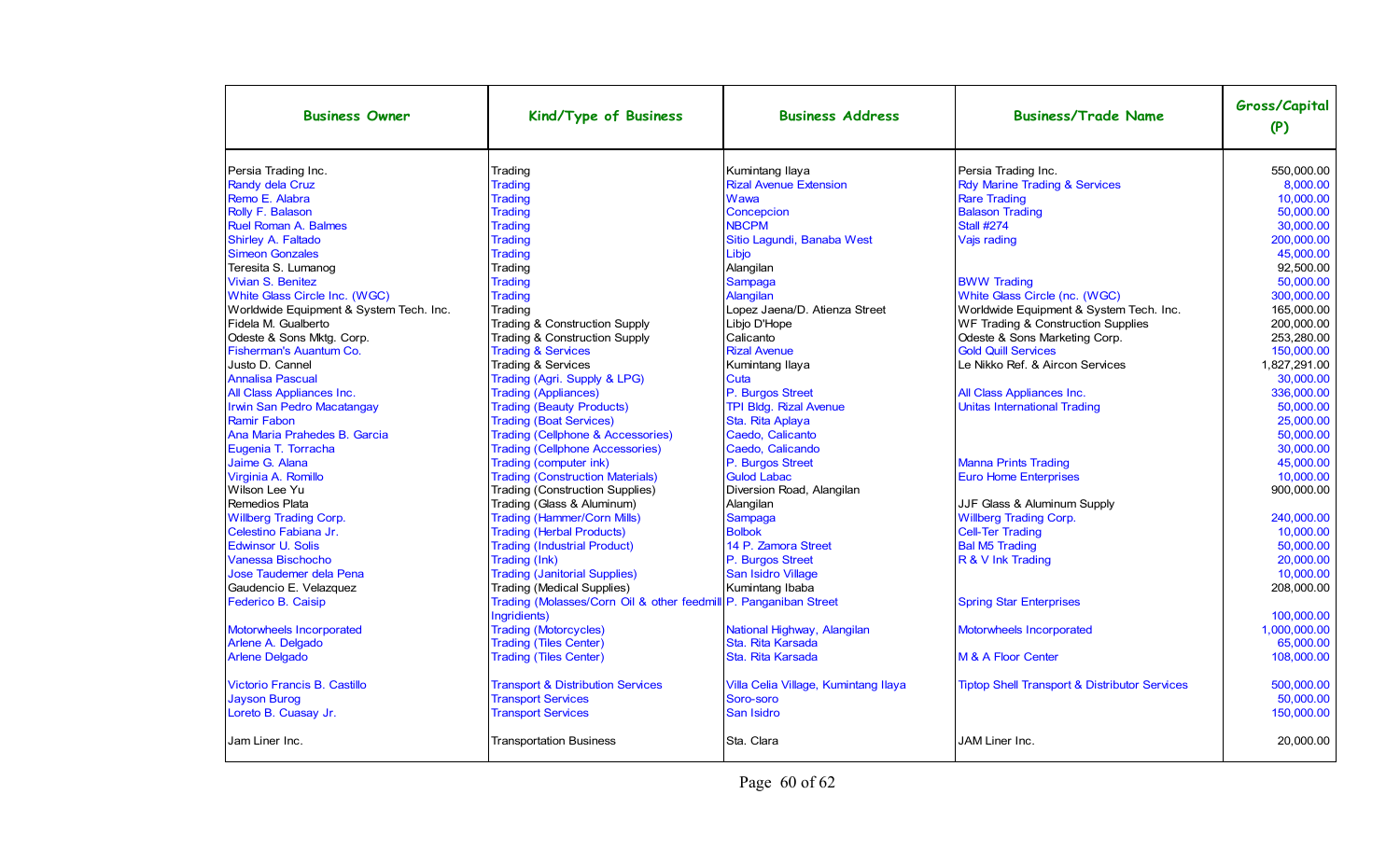| <b>Business Owner</b>                                                    | Kind/Type of Business                                                                              | <b>Business Address</b>                                                       | <b>Business/Trade Name</b>                                     | Gross/Capital<br>(P)                     |
|--------------------------------------------------------------------------|----------------------------------------------------------------------------------------------------|-------------------------------------------------------------------------------|----------------------------------------------------------------|------------------------------------------|
| Nathar Int'l. Corp.                                                      | <b>Transporter/Trader</b>                                                                          | 2/F Travellers Life, Kumintang Ilaya                                          | Nathar Int'l. Corp.                                            | 62,500.00                                |
| Amorie B. Marasigan<br><b>Judith Carandang Cruz</b><br>Roma M. Macalalad | <b>Travel Agency</b><br><b>Travel Agency</b><br><b>Travel Agency</b>                               | Tolentino Rd. Kumintang Ibaba<br>D-2 Mendrase Bldg., Gulod Labac<br>Alangilan |                                                                | 20.000.00<br>100,000.00<br>5,000.00      |
| Kapamilya Travel & Tours Co.                                             | <b>Travel Agency Office</b>                                                                        | <b>Evangelista Street</b>                                                     | Kapamilya Travel & Tours Co.                                   | 50,000.00                                |
| Melquiades S. Rivera<br>Dr. Ursula M. Ablog<br>Rodolfo P. Lubis          | <b>Trucking Delivery Services</b><br><b>Trucking Services</b><br>Trucking/Hauling                  | <b>Mahabang Parang</b><br>100 Evangelista St.<br><b>Bolbok</b>                | <b>Lemery Trucking Services</b><br><b>JJ Trucking Services</b> | 50.000.00<br>230,000.00<br>380,000.00    |
| Anicia E. Lorenzo<br><b>Mariza Alhousain</b>                             | <b>T-Shirt Printing</b><br><b>T-Shirt Printing</b>                                                 | Kumintang laba<br>St. Peter Subd. Alangilan                                   | <b>Kayumangging Sining Mix Art</b>                             | 20,000.00<br>8,000.00                    |
| Rene Sala M. Ribas                                                       | <b>Tutorial Center</b>                                                                             | #119 M.H. del Pilar St.                                                       | <b>Express Tutorial Center</b>                                 | 10.000.00                                |
| Rodolfo A. Moreno                                                        | <b>Upholstery Works &amp; Supplies</b>                                                             | <b>Bolbok</b>                                                                 |                                                                | 135,000.00                               |
| <b>Arthuro Valenzuela</b>                                                | Vaciador & Beauty Supply                                                                           | <b>Rizal Avenue</b>                                                           |                                                                | 120,000.00                               |
| Romeo M. Ballogan<br>Romeo M. Ballogan                                   | Veterinary & Agricultural Supplies<br>Veterinary & Agricultural Supplies                           | Magsombol Bldg., Pastor Road, Cuta<br>& D. Silang St.                         |                                                                | 1,698,743.50                             |
| Ma. Glynn I. Bautista<br>Vets in the City Veterinary Clinic Inc.         | <b>General Merchandise</b><br>Veterinary Clinic<br><b>Veterinary Clinic/Food Supply</b>            | Kumintang Ilaya<br>D. Silang Street                                           | Vets in the City Veterinary Clinic Inc.                        | 7.249.700.75<br>450,000.00<br>100,000.00 |
| <b>Eduardo Evangelio</b><br><b>Dolores Mercado</b>                       | <b>Video Bar &amp; Restaurant</b><br><b>Videoke Bar</b>                                            | Alangilan<br>Sta. Clara                                                       |                                                                | 40.000.00<br>5,000.00                    |
| <b>Nenecio Natividad</b>                                                 | <b>Videoke Bar</b>                                                                                 | <b>Gulod Labac</b>                                                            | Triple & Videoke Bar                                           | 72.000.00                                |
| Augusto P. Perez<br>Francisca C. Barte<br>Rommel A. Hernandez            | <b>Vulcanizing Shop</b><br><b>Vulcanizing Shop</b><br><b>Vulcanizing Shop</b>                      | Soro-soro Karsada<br>Alangilan<br><b>Balagtas</b>                             | LF Tire & Vulcanizing Shop                                     | 5.000.00<br>460,000.00<br>54,000.00      |
| Cosmos Botling Corp.<br>New Top Steel Builders Center Inc.               | Warehouse<br>Warehouse/Bodega                                                                      | Kumintang Ilaya<br><b>Gulod Labac</b>                                         | Cosmos Bottling Corp.<br><b>New Top Steel Builders</b>         | 120.350.978.44<br>10,000,000.00          |
| Ronald Bulanghagui<br>Sotero Alda                                        | <b>Watch Repair Shop</b><br>Watch Repair Shop                                                      | <b>Rizal Avenue</b><br>P. Gomez St./Rizal Ave.                                |                                                                | 20.000.00<br>55.000.00                   |
| <b>Alex Ramos</b><br>Apolinaria E. Manalo<br>Corazon A. Dequito          | <b>Water Refilling Station</b><br><b>Water Refilling Station</b><br><b>Water Refilling Station</b> | Alangilan<br>Pastor Rd.Cuta<br><b>Balagtas</b>                                | <b>Crystal Clear Water Store</b>                               | 75,000.00<br>20.000.00<br>100.000.00     |